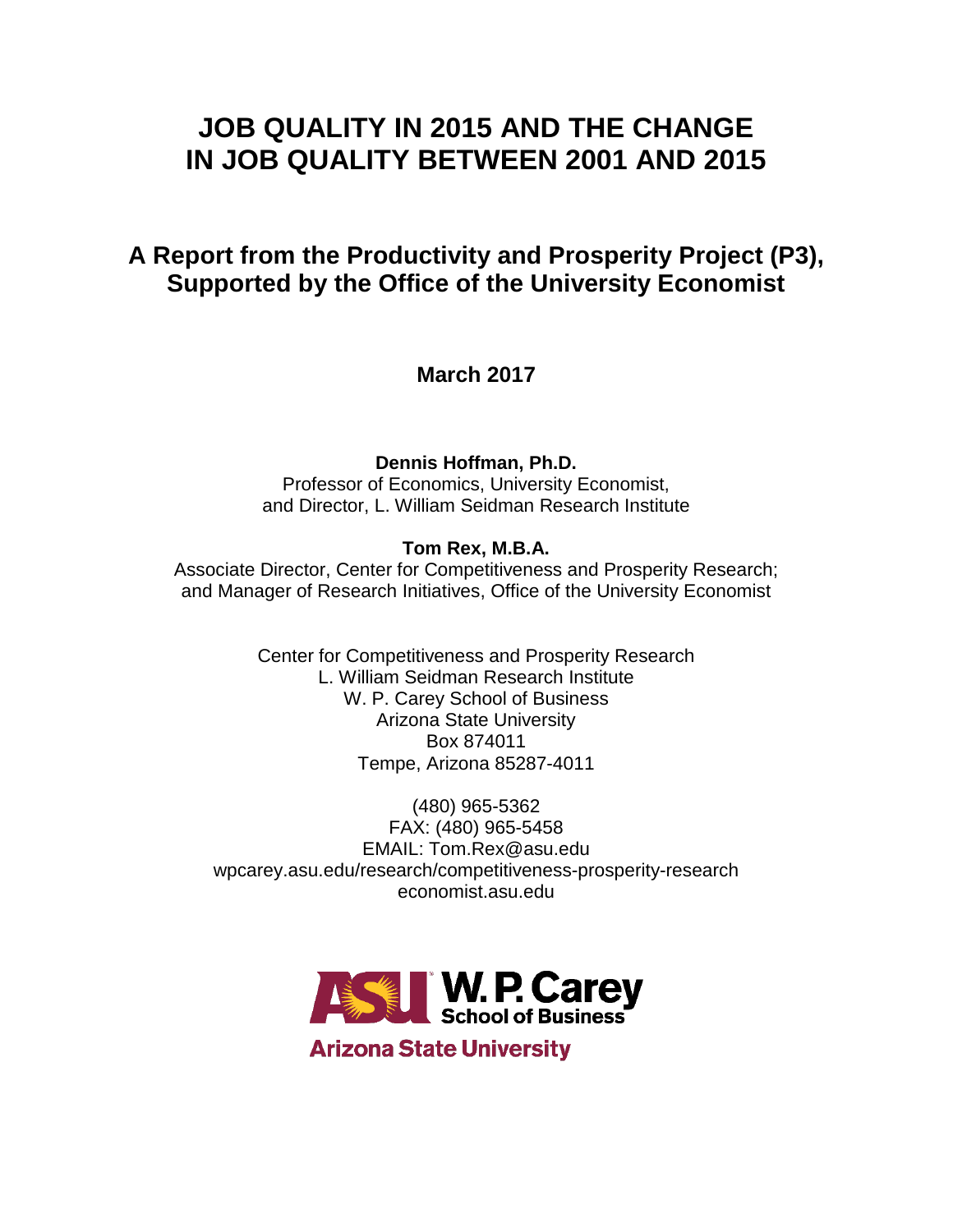# **TABLE OF CONTENTS**

| Summary                             |    |
|-------------------------------------|----|
| <b>Introduction</b>                 |    |
| Alternative Measures of Job Quality | 12 |
| Change in National Job Quality      | 14 |
| Arizona's Job Quality               | 21 |
| Job Quality Within Arizona          | 33 |
| <b>Job Quality by State</b>         | 42 |
| Job Quality by Metropolitan Area    | 52 |
| Appendix: Summary of Clusters       | 65 |

# **LIST OF TABLES**

| 1. Alternative Measures of Job Quality, 2015, Arizona                                     | 12 |
|-------------------------------------------------------------------------------------------|----|
| 2. Alternative Measures of the Total Job Mix by Year                                      | 13 |
| 3. Change in Job Mix Values by Sector and Occupational Group, United States               | 15 |
| 4. Change in Industrial Job Mix Values by Industry, 2001 Through 2015, United States      | 16 |
| 5. Change in Industrial Job Mix Values by Cluster, 2001 Through 2015, United States       | 17 |
| 6. Change in Occupational Job Mix Values by Occupation, 2001 Through 2015, United States  | 19 |
| 7. Job Mix Values by Sector and Occupational Group, 2015, Arizona                         | 21 |
| 8. Industrial Job Mix Values by Industry, 2015, Arizona                                   | 22 |
| 9. Industrial Job Mix Values by Cluster, 2015, Arizona                                    | 24 |
| 10. Occupational Job Mix Values by Occupation, 2015, Arizona                              | 25 |
| 11. Change in Job Quality                                                                 | 26 |
| 12. Change in Job Mix Values by Sector and Occupational Group, Arizona                    | 27 |
| 13. Change in Industrial Job Mix Values by Industry, 2001 Through 2015, Arizona           | 28 |
| 14. Change in Industrial Job Mix Values by Cluster, 2001 Through 2015, Arizona            | 29 |
| 15. Change in Occupational Job Mix Values by Occupation, 2001 Through 2015, Arizona       | 30 |
| 16. Job Quality, 2015, Arizona Counties and Subregions                                    | 33 |
| 17. Industrial Job Mix Values by Cluster, 2015, Arizona Subregions                        | 36 |
| 18. Change in Job Quality, Arizona Counties and Subregions                                | 38 |
| 19. Change in Industrial Job Mix, 2001 Through 2015, Arizona Counties and Subregions      | 39 |
| 20. Change in Industrial Job Mix Values by Cluster, 2001 Through 2015, Arizona Subregions | 41 |
| 21. Job Quality, 2015, States                                                             | 43 |
| 22. Industrial Job Mix Values in Traded Clusters, 2015, States                            | 45 |
| 23. Change in Job Quality, States                                                         | 48 |
| 24. Change in Industrial Job Mix, 2001 Through 2015, States                               | 50 |
| 25. Change in Industrial Job Mix Values in Traded Clusters, 2001 Through 2015, States     | 51 |
| 26. Job Quality, 2015, Metropolitan Areas                                                 | 53 |
| 27. Change in Job Quality, Metropolitan Areas                                             | 59 |
| 28. Change in Industrial Job Mix Values, 2001 Through 2015, Metropolitan Areas            | 62 |
|                                                                                           |    |

# **LIST OF CHARTS**

| 1. Total Job Mixes, Annual Change, United States               |    |
|----------------------------------------------------------------|----|
| 2. Job Quality and Total Job Mixes, 2001 Through 2015, Arizona |    |
| 3. Total Job Mixes, Annual Change, Arizona                     | 32 |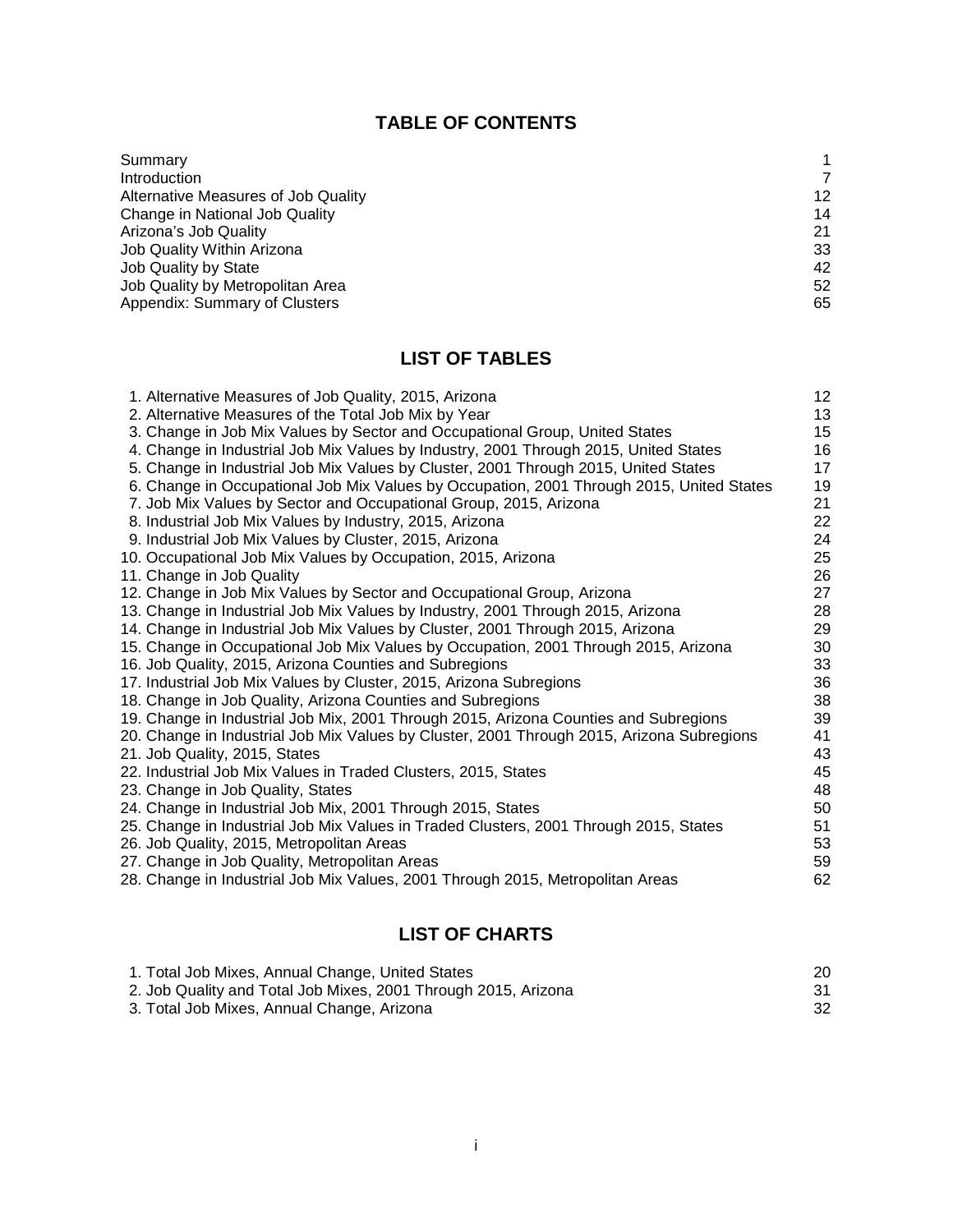#### **SUMMARY**

Job quality in a state, county, or metropolitan area is computed as the average of the total industrial job mix and the total occupational job mix. The total job mix is the sum of the job mix values over all industries or occupations. The job mix value by industry or occupation is calculated as the difference between the subnational area and the nation in the share of employment by industry or occupation multiplied by the ratio of national average earnings per worker by industry or occupation to the overall national average earnings per worker. In order to isolate the effect of geographic differences in the employment structure, average earnings per worker is measured by national earnings data. Since local earnings are not used, geographic differences in living costs and other factors that affect local earnings levels do not distort the analysis of job quality.

Industrial job mix values by sector are calculated as the sum of the job mix values over all industries in a sector. Similarly, occupational job mix values by occupational group are computed as the sum of the job mix values over all occupations in a group. Alternatively, industrial job mix values can be calculated for clusters, which represent an alternative combination of industries than specified in the North American Industry Classification System. Traded clusters — those that sell their products to customers outside the local area — are of particular significance to a regional economy.

#### **Job Quality by State in 2015**

Job quality in 2015 was highest along the Atlantic Coast from Massachusetts south to Virginia, with job quality boosting average earnings per worker by at least 3 percent in six states and the District of Columbia. The western states of Washington, Colorado, and Utah also were among the top 10. Arizona ranked sixth among 10 western states (behind Texas and California as well) and 21st among the 50 states and the District of Columbia at -0.05. (That is, job quality lowered overall average earnings per worker by 0.05 percent relative to the national average.) Job quality was lowest in Nevada and Hawaii, two states with large numbers of tourists.

Across the states, the total industrial mix and the total occupational mix were highly correlated. Arizona's total industrial mix was -0.70, ranking 29th nationally and sixth among 10 western states — behind Washington, Utah, Colorado, Texas, and New Mexico. The traded clusters portion of the industrial mix was -0.34 in Arizona, 21st nationally and sixth in the West (higher than New Mexico, Oregon, Idaho, and Nevada). In the nontraded clusters portion, the value was -0.38 in Arizona, ranking 41st nationally and eighth in the West (higher than Nevada and California). The total occupational mix in Arizona was 0.60, ranking 21st nationally and fifth in the West, behind Colorado, Washington, Utah, and California. Thus, Arizona's job quality in 2015 was nearly equal to the national average, the result of a slightly above average occupational mix and a slightly below average industrial mix.

Two sectors were particularly responsible for Arizona's total industrial mix being below the national average. The real estate and rental and leasing sector had the largest negative effect, caused by the disproportionately large size of various below-average-paying industries related to real estate. The professional, scientific, and technical services sector — mostly consisting of above-average-paying industries in which Arizona's sectoral share was below average — also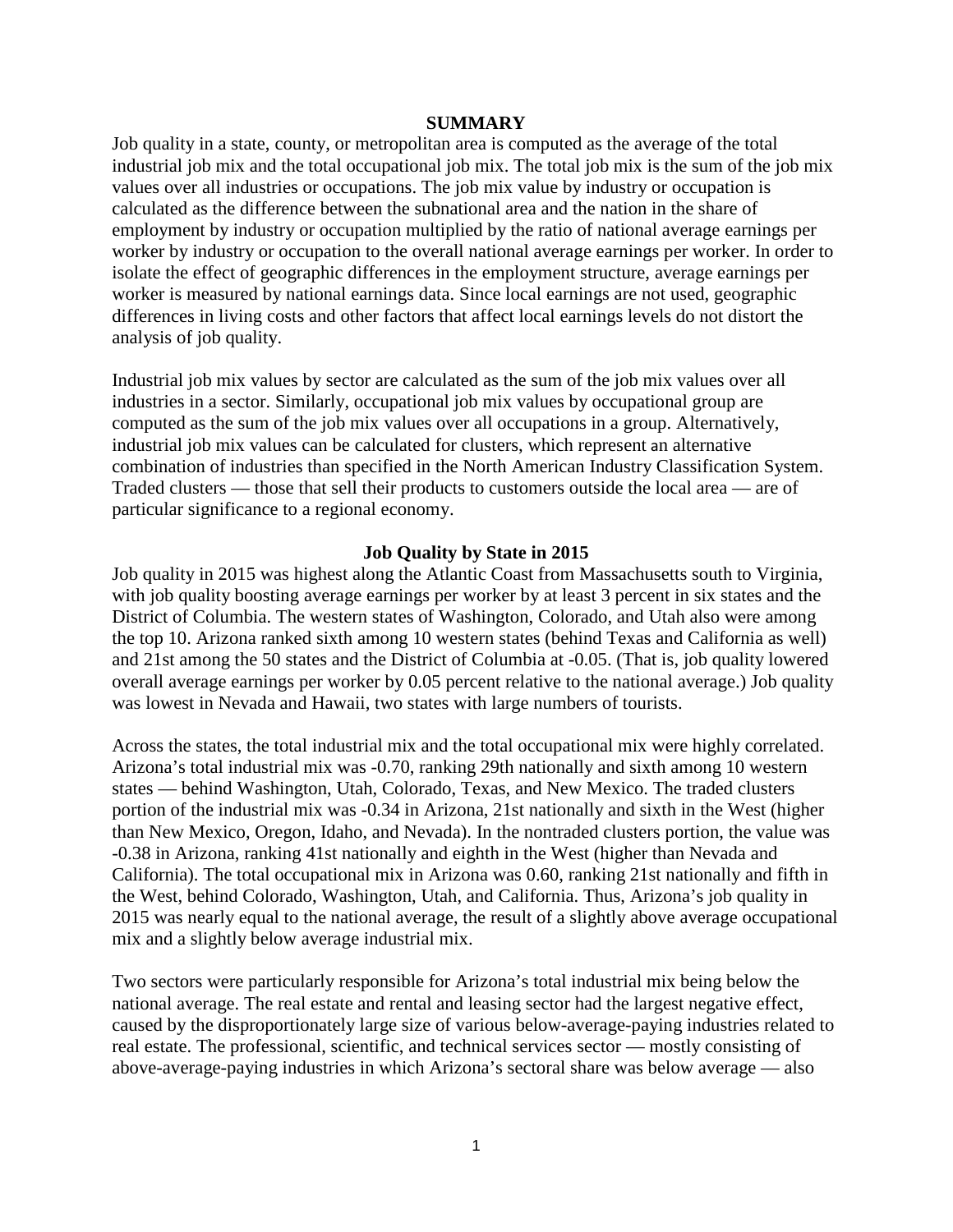had a large negative impact, with negative industrial mix values in eight of nine industry groups, especially research and development.

In contrast, the finance and insurance sector and the health care and social assistance sector had strong positive effects on Arizona's industrial mix. The manufacturing sector also had a positive impact, due to the disproportionately large size of two of its high-paying industries semiconductor and related devices and guided missiles and space vehicle — which had the two largest positive impacts of any industry on the total industrial mix. Except for these two industries, however, the net effect of manufacturing was negative.

The traded clusters that include these two high-tech manufacturing industries — aerospace vehicles and defense and information technology and analytical instruments — had positive effects on the traded cluster job mix value, along with the financial services cluster. However, the business services cluster had a large negative impact on the traded cluster value.

None of the occupational groups had particularly large effects on the total occupational mix in Arizona in 2015. The production, transportation and material moving, and computer and mathematical groups had positive effects, while the sales and related group had a negative effect.

### **Job Quality by Metropolitan Area in 2015**

Job quality was calculated for the 34 most-populous metropolitan areas nationally, 15 of which (including Phoenix) are located in the 10 western states. Each metro had a 2015 population of at least 2 million. In addition, job quality was computed for 16 western metro areas with a population between 500,000 and 1.2 million (including Tucson; no western metro had a population between 1.2 and 2 million).

Job quality in 2015 was related to metro size, with the median of the total industrial mix and the total occupational mix in the 34 largest metros well above the national average. Job quality in 2015 in San Jose, Washington D.C., Boston, Seattle, San Francisco, Denver, and Austin each boosted overall earnings per worker by at least 6 percent relative to the national average. However, job quality in a few populous metros — Las Vegas, Riverside, Orlando, and Miami was substantially below average.

At 1.31, job quality in the Phoenix area in 2015 ranked 10th among 15 large western metros and 24th among 34 large metros nationwide. The Phoenix area's total industrial mix was 0.54 (10th among the large western metros and 26th among all large metros) and its total occupational mix was 2.07 (10th among the large western metros and 21st among all large metros). In the traded cluster portion of the industrial mix, the Phoenix metro had a value of 1.01, 10th among large western metros and 26th among large metros nationwide. In the nontraded cluster portion of the industrial mix, the Phoenix metro had a value of -0.48, eighth among large western metros and 22nd among large metros nationwide. Thus, while job quality in Metro Phoenix was above the national average, it was below the norm of populous metro areas.

The disproportionately large size of three high-paying traded clusters — financial services (with a job mix value of 1.24), information technology and analytical instruments (0.84), and aerospace vehicles and defense  $(0.50)$  — as well as the disproportionately small size of the low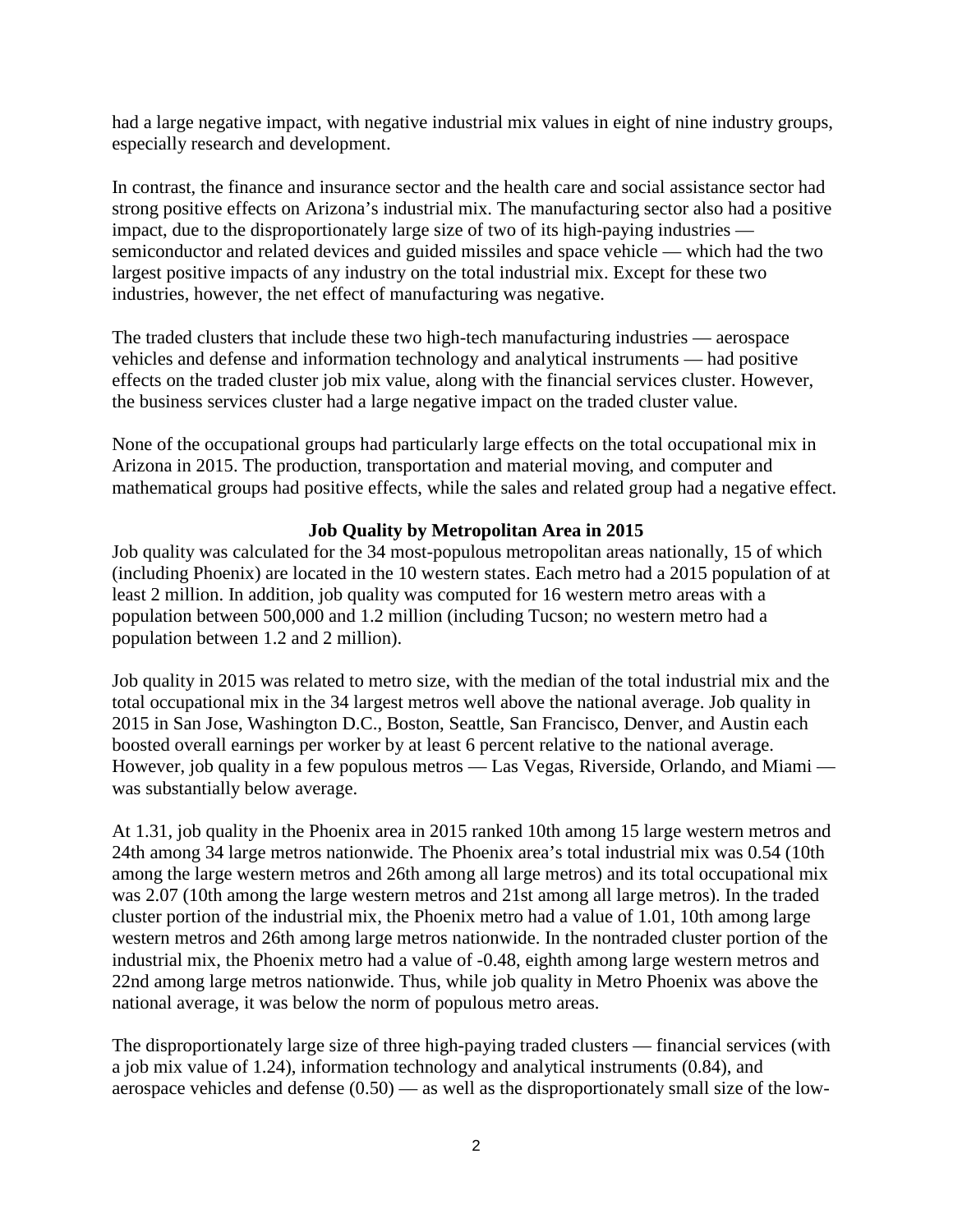paying farming and ranching cluster (0.46) were positive factors on the total industrial mix in the Phoenix metro area. The semiconductor and related device manufacturing industry was of particular significance at 1.19. However, these positives were partially offset by negative effects from a number of traded clusters, including the federal government, oil and gas production and transportation, and education and knowledge creation.

Even in the 16 mid-sized western metros, median job quality was considerably below the national average. Job quality exceeded 6 in Salt Lake City and was above the U.S. average in Albuquerque, Ogden, and Provo, but was more than 6 below average in seven of the metros. The Tucson metro's job quality (-1.14) ranked seventh among the 16 metros. Its total industrial mix was -1.70 (fifth among the mid-sized western metros) and its total occupational mix was -0.57 (seventh among the mid-sized western metros). In the traded cluster portion of the industrial mix, the Tucson metro had a value of -0.58, fifth among mid-sized western metros. In the nontraded cluster portion of the industrial mix, the Tucson metro had a value of -1.13, 11th among midsized western metros. Thus, while job quality in Metro Tucson was below the national average, it was in the middle of the mid-sized western metro areas.

The Tucson metro area's total industrial mix in 2015 was heavily impacted by the large size of the high-paying traded cluster of aerospace vehicles and defense (3.49). The above-averagepaying federal government cluster also had a large favorable influence (1.07), while the small size of the farming and ranching cluster (0.46) also contributed. The guided missile and space vehicle manufacturing industry was of huge importance (3.64). Despite these favorable impacts, the overall traded cluster value was negative in the Tucson area. Three above-average-paying traded clusters of disproportionately small size were particularly responsible: business services (-2.09), financial services (-0.92), and distribution and electronic commerce (-0.74).

#### **Change Over Time in National Job Quality**

Nationally, the change in job quality is computed as the average of the change in the total industrial job mix and the change in the total occupational job mix. The change in the job mix by industry or occupation is calculated as the change over time in the share of total employment by industry or occupation multiplied by the ratio of average earnings per worker by industry or occupation to overall average earnings. The change in the total job mix is the sum of the changes in the job mix values by industry or occupation.

Job quality declined nationally between 2001 and 2015 by 1.68. That is, the deterioration in job quality had the effect of lowering overall average earnings per worker by 1.68 percent. Most of the decline occurred between 2001 and 2006. The total industrial job mix dropped 3.39 between 2001 and 2015, with significant losses between 2001 and 2006. Following an improvement in the total industrial mix in 2008, losses occurred in each year from 2009 through 2015. In contrast, the total occupational mix dropped less significantly between 2001 and 2006, rose from 2007 through 2009, and has fluctuated since then, with a change between 2001 and 2015 of 0.03.

The largest negative effect on the 2001-to-2015 change in the total industrial mix nationally came from declines in the employment share in the above-average-paying manufacturing sector. The employment share decreased in all 21 manufacturing subsectors. The largest drop was in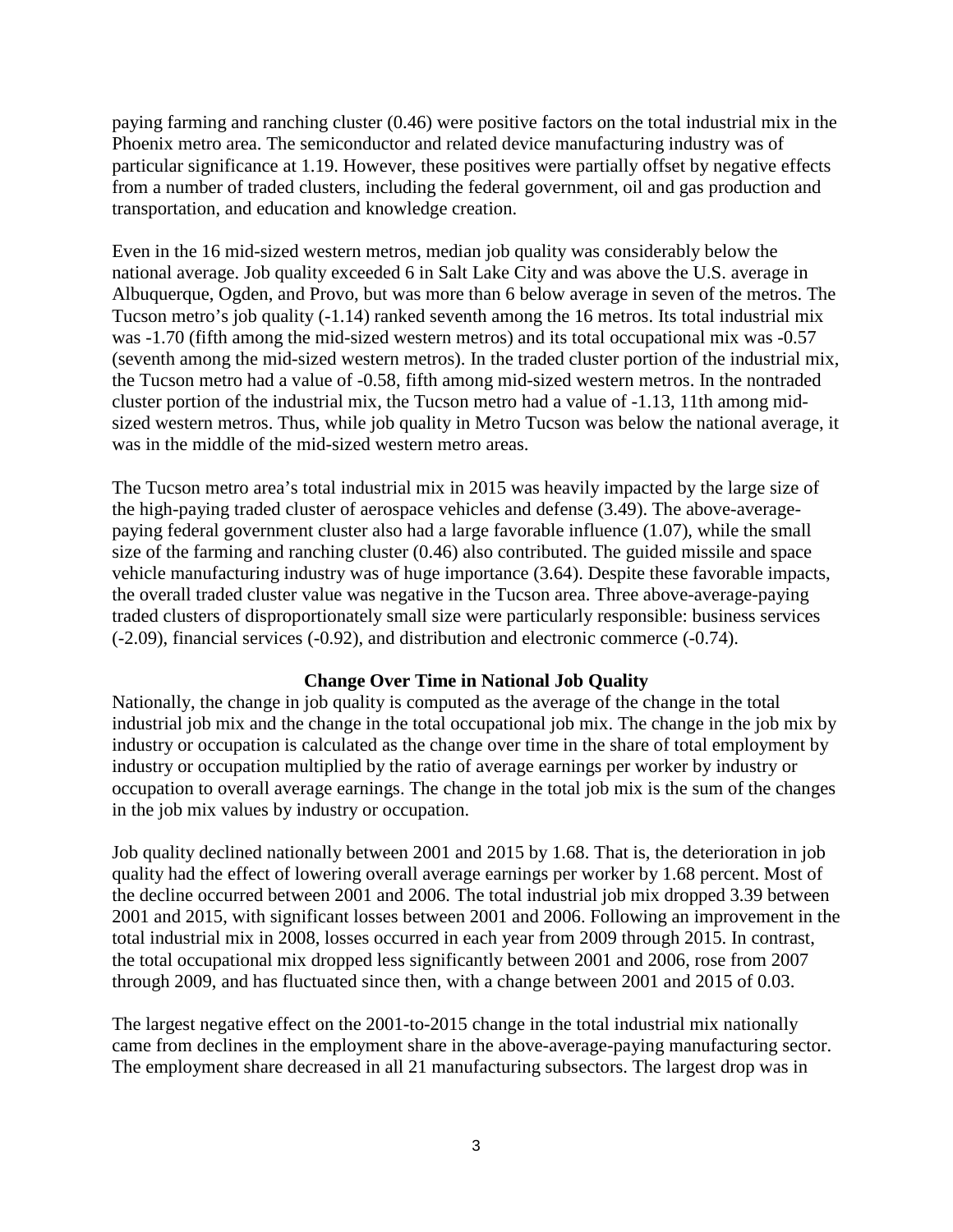computer and electronic products, a very high-paying subsector. Thus, this subsector had a large negative effect on the change in industrial mix.

The next-largest negative impacts on the change in industrial mix came from the accommodation and food services sector — due to increases in employment share in low-paying restaurant industries — and from the health care and social assistance sector, due to increases in employment share in the low-paying services for the elderly and persons with disabilities industry and the home health care industry.

Between 2001 and 2015, the industrial mix declined for both traded clusters (-1.04) and nontraded clusters (-2.35). The information technology and analytical instruments cluster had the largest negative effect among the traded clusters, followed by the communications equipment and services cluster.

Increases between 2001 and 2015 in the occupational mix values of the production occupational group and the business and financial occupational group were offset by decreases in the personal care and services occupational group and the food preparation and serving occupational group. The personal financial advisors occupation had the greatest positive effect while the personal care aides occupation had the largest negative effect.

### **Change Over Time in Job Quality by State**

The change in job quality and in the job mixes in a subnational area are computed simply as the difference in the values in two years. To be consistent with the 2015 figures, the change over time also is expressed relative to the national average. The total change in a subnational area therefore is the sum of the national change and the subnational change relative to the national average.

Between 2001 and 2015, the change in job quality tended to be highest in noncoastal states, particularly in the Great Plains. Some of the states along the Atlantic Coast that had the highest job quality in 2015 experienced among the largest losses between 2001 and 2015. Arizona ranked eighth among 10 western states (ahead of Idaho and California) and 39th among the 50 states and the District of Columbia with a 2001-to-2015 change in job quality of -0.24. Job quality in Arizona declined between 2001 and 2006, but gains in 2008 and 2009 offset the earlier losses. Between 2009 and 2015, the annual change fluctuated but on net was negative, with decreases in 2014 and 2015.

Across the states, the changes between 2001 and 2015 in the total industrial mix and the total occupational mix were highly correlated. The total industrial job mix in Arizona dropped only 0.37 between 2001 and 2015, but Arizona ranked 40th nationally and eighth among 10 western states, ahead of Idaho and California. Declines in Arizona's total industrial mix occurred between 2001 and 2005. Following an improvement in the total industrial mix between 2008 and 2010, the change fluctuated by year but was negative on net from 2011 through 2015. The total occupational mix slipped 0.10 between 2001 and 2015, ranking 35th nationally and seventh in the West, ahead of New Mexico, Idaho, and California. The total occupational mix dipped from 2005 through 2007, rose from 2008 through 2010, and dropped from 2011 through 2015. Thus,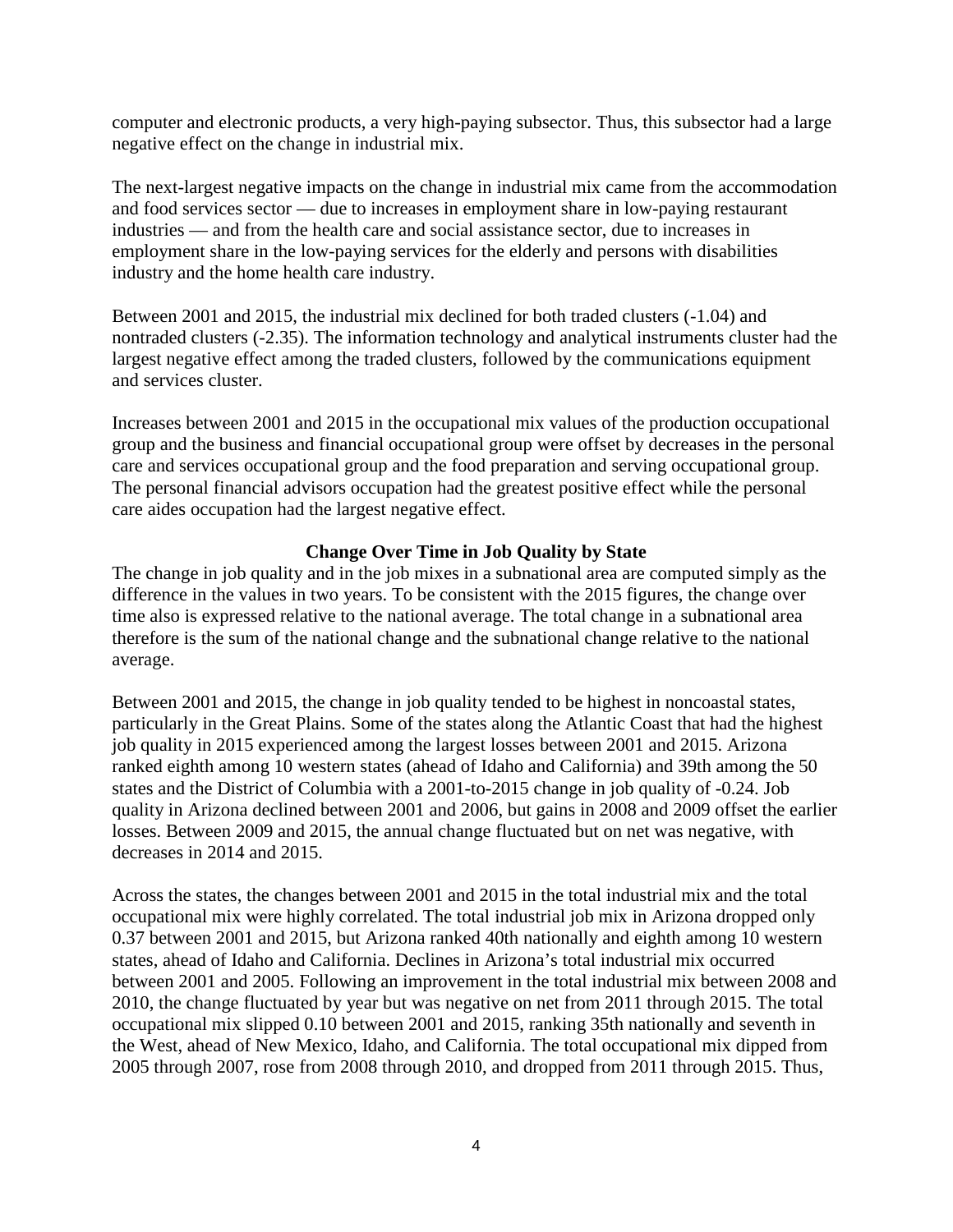while job quality fell only a little in Arizona relative to the national average between 2001 and 2015, this performance placed the state among the bottom 15.

The 2001-to-2015 change in the traded clusters portion of the industrial mix was -1.17 in Arizona, 43rd nationally and eighth in the West (higher than Idaho and California). In the nontraded clusters portion, the change in value was 0.79 in Arizona, ranking 23rd nationally and sixth in the West (higher than Idaho, Texas, Nevada, and California).

The manufacturing sector was particularly responsible for Arizona's decline in the total industrial mix between 2001 and 2015, though most of the drop occurred in 2001-to-2007 period. Four high-technology manufacturing industries were among the 10 with the largest decline in industrial mix value, but the decrease in the semiconductor and related devices industry was far larger than in the other industries. The real estate and rental and leasing sector also contributed to the decline in the total industrial mix. In contrast, the finance and insurance sector and the health care and social assistance sector positively affected the change in industrial mix, each due to small gains in several industries.

Two high-tech traded clusters — aerospace products and defense (-0.40) and information technology and analytical instruments (-1.26) — were responsible for the decrease in the traded cluster value in Arizona between 2001 and 2015. In contrast, the financial services cluster had a positive impact on the change in the traded cluster value.

None of the occupational groups had much effect on the change in the total occupational mix in Arizona between 2001 and 2015. The health practitioners group had a positive effect that was offset by the architecture and engineering group.

#### **Change Over Time in Job Quality by Metropolitan Area**

Unlike the 2015 job quality level, the change in job quality between 2001 and 2015 was not related to metro size. Among the nation's 34 most-populous metro areas, the change in job quality between 2001 and 2015 was greatest in Seattle, Kansas City, and Pittsburgh, each with a gain of more than 1. In contrast, job quality fell by more than 1 in 13 of the populous metros, with the greatest declines in Austin, New York, Boston, and Philadelphia.

At -0.81, the 2001-to-2015 change in job quality in the Phoenix area ranked ninth among 15 large western metros and 21st among 34 large metros nationwide. Its change in the total industrial mix was -1.31 (ninth among the large western metros and 20th among all large metros) and its change in the total occupational mix was -0.31 (eighth among the large western metros and 18th among all large metros). In the traded cluster portion of the industrial mix, the Phoenix metro had a change in value of -1.62, 11th among large western metros and 26th among large metros nationwide. In the nontraded cluster portion of the industrial mix, the Phoenix metro had an increase in value of 0.29, tied for fourth among large western metros and 10th among large metros nationwide. Thus, job quality in Metro Phoenix fell relative to the U.S. average between 2001 and 2015, a performance below the norm of the highly populous metro areas. The decrease in the traded cluster job mix was of particular significance.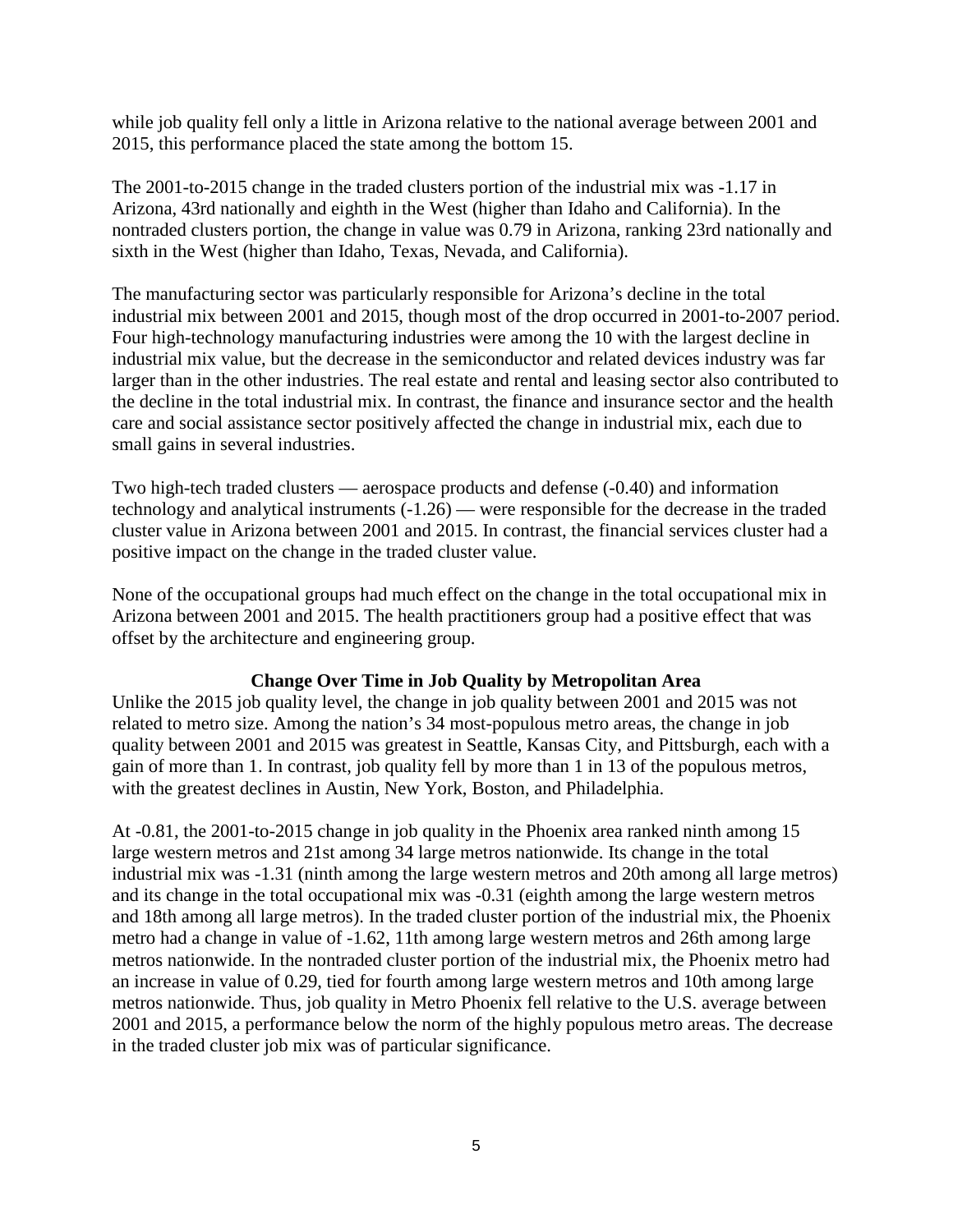The information technology and analytical instruments traded cluster had a large negative effect (-1.53) on the change in the total industrial mix in the Phoenix metro area, entirely in the semiconductor and related devices manufacturing industry. The next-largest traded cluster negative effect (-0.45) came from electric power generation and transmission. The largest positive effect came from the financial services traded cluster (0.41).

Among the 16 mid-sized western metros, the 2001-to-2015 change in job quality in the Tucson metro area of -0.81 ranked tied for 10th. The Tucson area's change in the total industrial mix was -0.98 (11th among the mid-sized western metros) and its change in the total occupational mix was -0.64 (seventh among the mid-sized western metros). In the traded cluster portion of the industrial mix, the Tucson metro had a change in value of -2.52, 11th among mid-sized western metros. In the nontraded cluster portion of the industrial mix, the Tucson metro had a change in value of 1.53, fifth among mid-sized western metros. Thus, Metro Tucson's job quality fell by an amount equal to Metro Phoenix between 2001 and 2015, a performance below the norm of midsized western metros. The decrease in the traded cluster industrial mix was even larger than in Metro Phoenix.

Two high-tech clusters — information technology and analytical instruments (-1.91) and aerospace vehicles and defense (-1.28) — accounted for the decrease in the Tucson metro area's traded cluster industrial mix between 2001 and 2015. The electronic computer manufacturing (-1.20), software publishers (-0.40), guided missiles and space vehicles manufacturing (-0.80), and aircraft manufacturing (-0.58) industries were responsible for the decreases in these two clusters. The largest positive effect came from the federal government cluster (0.64).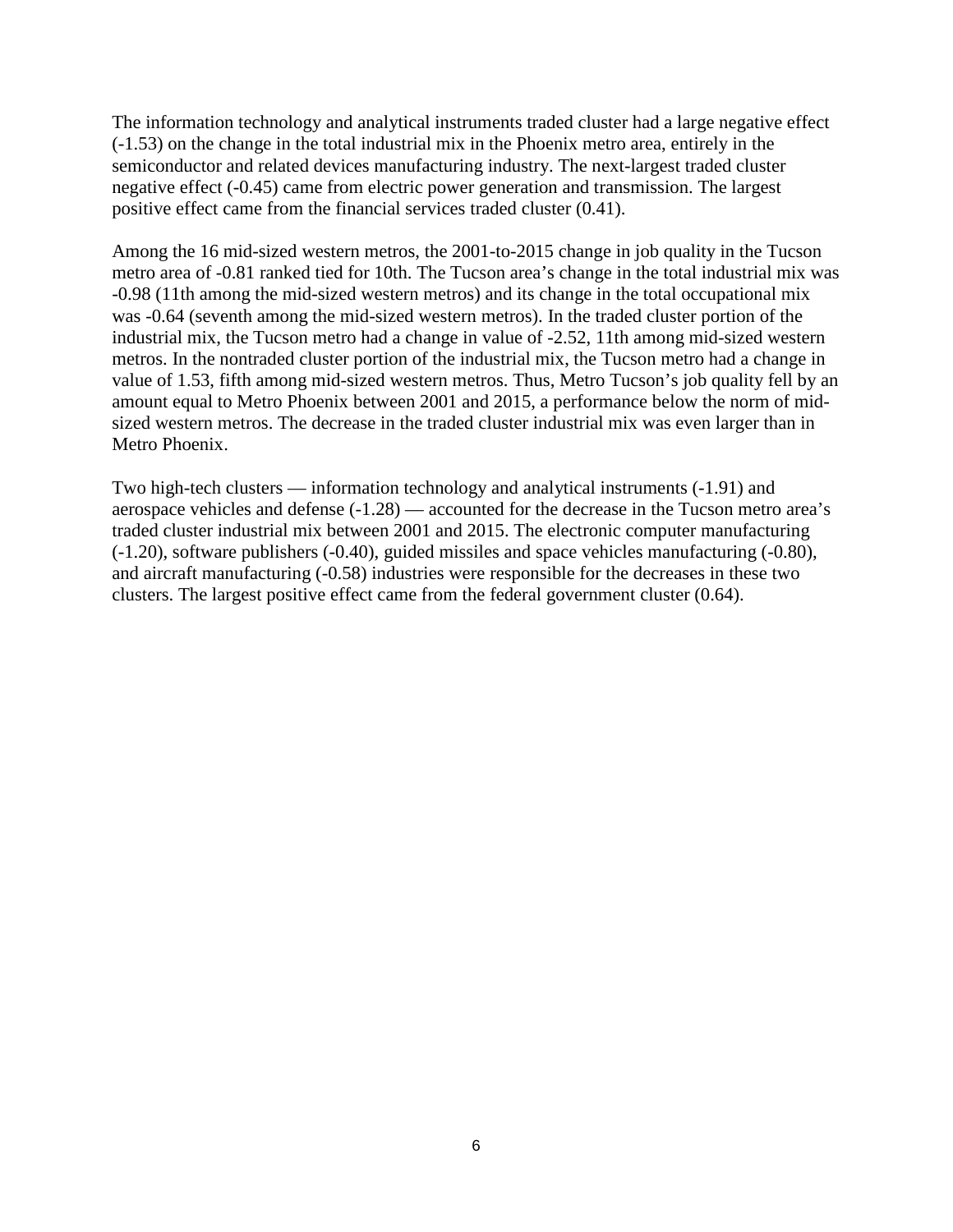#### **INTRODUCTION**

For subnational regions — such as states, counties, and metropolitan areas — the total industrial "job mix" (or simply, industrial mix) in any year can be calculated using employment and earnings data by industry. The total industrial mix is expressed as a level relative to the national average, based on the difference between the nation and the subnational region in each industry's share of total employment, considering average earnings in each industry, as measured by national data. The national level of the job mix cannot be specified.

Using employment and earnings data by occupation, the total occupational job mix in any year can be similarly calculated. "Job quality" is calculated as the average of the total industrial job mix and the total occupational job mix.<sup>[1](#page-8-0)</sup>

The change over time in the total industrial job mix, the total occupational job mix, and job quality can be calculated for subnational regions, again expressed relative to the national average. The change in each of these measures also can be calculated for the nation.

The industries are defined in the North American Industry Classification System (NAICS). The NAICS consists of two-digit sectors, three-digit subsectors, four-digit industry groups, and fiveand six-digit industries. The occupations are defined by the Standard Occupational Classification (SOC). The SOC usually is analyzed either by two-digit occupational groups or by occupations.

The methodology and datasets used to calculate the job mixes and job quality that are presented in this report are discussed in the remainder of this section.

#### **Methodology**

#### **Subnational Job Mix (Level in a Given Year)**

The job mix (either industrial mix or occupational mix) value in a subnational region for a specific industry or occupation is calculated from Formula 1:

### **Formula 1: (the difference between the subnational area and the nation in the share of employment by industry or by occupation) \* (the ratio of the national average earnings per worker by industry or by occupation to the overall national average earnings per worker**  $-1$ )  $*$  100.

The total job mix is the sum of the job mix values over all industries or occupations.

To isolate the effect of geographic differences in the employment structure, average earnings per worker is measured by national earnings data. Since local earnings are not used, geographic differences in living costs and other factors that affect local earnings levels do not distort the analysis.

For an industry or occupation, Formula 1 results in a positive value if the industry or occupation has higher-than-average earnings and a larger share of employment in the region than the

l

<span id="page-8-0"></span><sup>1</sup> Ideally, a cross-tabulation of employment by industry and occupation would be used to calculate job quality, but such data are not available for subnational regions.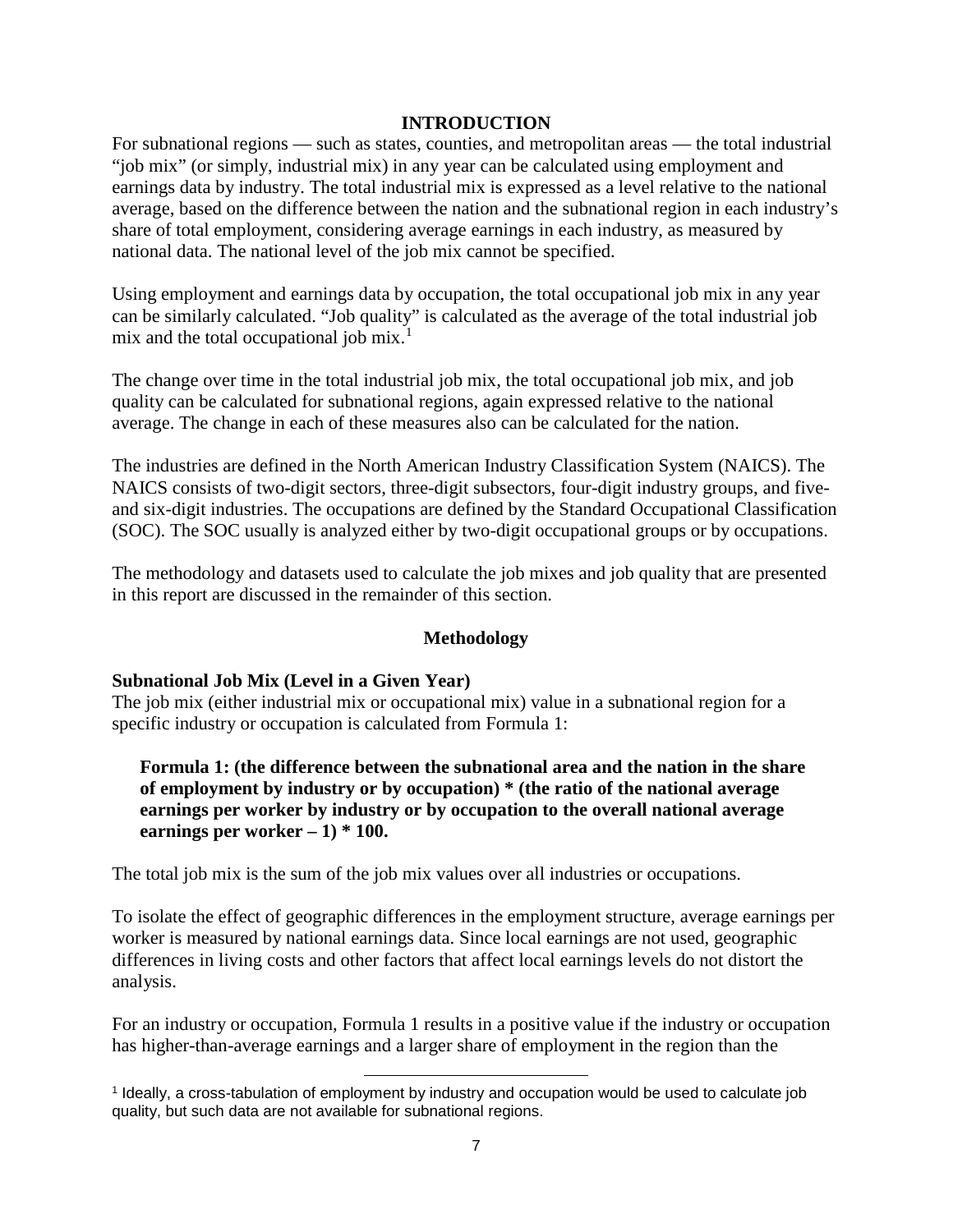national average, or if the industry or occupation has lower-than-average earnings and a smaller share of employment in the region than the national average.

Summed over all industries or occupations, the total job mix value would be zero if a region's employment shares by industry or by occupation were exactly equal to the national average. A negative total job mix indicates that a disproportionately large share of the region's employment is in industries or occupations that nationally pay below-average earnings. The multiplication by 100 in Formula 1 converts the results to percentages. For example, a total job mix value of -0.50 indicates that the employment mix has a downward effect of 0.5 percent on the region's overall average earnings per worker relative to the national average.

Industrial job mix values from Formula 1 can be aggregated into industry groups, subsectors, or sectors in addition to the total job mix. Intermediate job mixes also can be aggregated from the occupational values.

### **Change in the National Job Mix Over Time**

The change in the industrial or occupational job mix value for the nation is calculated from Formula 2:

**Formula 2: (change over time in the industrial or occupational share of national employment) \* (the ratio of national average earnings per worker by industry or by occupation to overall national average earnings per worker – 1) \* 100.**

The total change in the job mix is calculated by summing over all industries or occupations.

The mid-point of the change in the total job mix for the nation is a value of zero — that is, industrial or occupational employment changes that are exactly proportionate to the existing employment shares. A negative value for the total job mix indicates a deterioration in the job mix: disproportionately fast growth in industries or occupations with below-average earnings per worker or disproportionately slow growth in industries or occupations with above-average earnings per worker. The multiplication by 100 in Formula 2 again converts the results to percentages. For example, a change in the total job mix value of 2.50 indicates that an improvement in the job mix had an upward effect of 2.5 percent on overall average earnings per worker.

The earnings data used in Formula 2 can be for either the first or last year of the time period being analyzed. The selection of the year may result in a noticeable difference in the value of the change in the job mix. Since earnings by occupation are available only for the most recent year from the data source used for this report, all of the analyses in this paper are based on earnings per worker in 2015, except for the alternative calculations presented in the next section ("Alternative Measures of Job Quality") for the total industrial job mix in Arizona and the nation.

### **Change in the Subnational Job Mix**

The change in job quality and in the job mixes in a subnational area simply is the difference in the values in different years. The changes are expressed relative to the national average. The total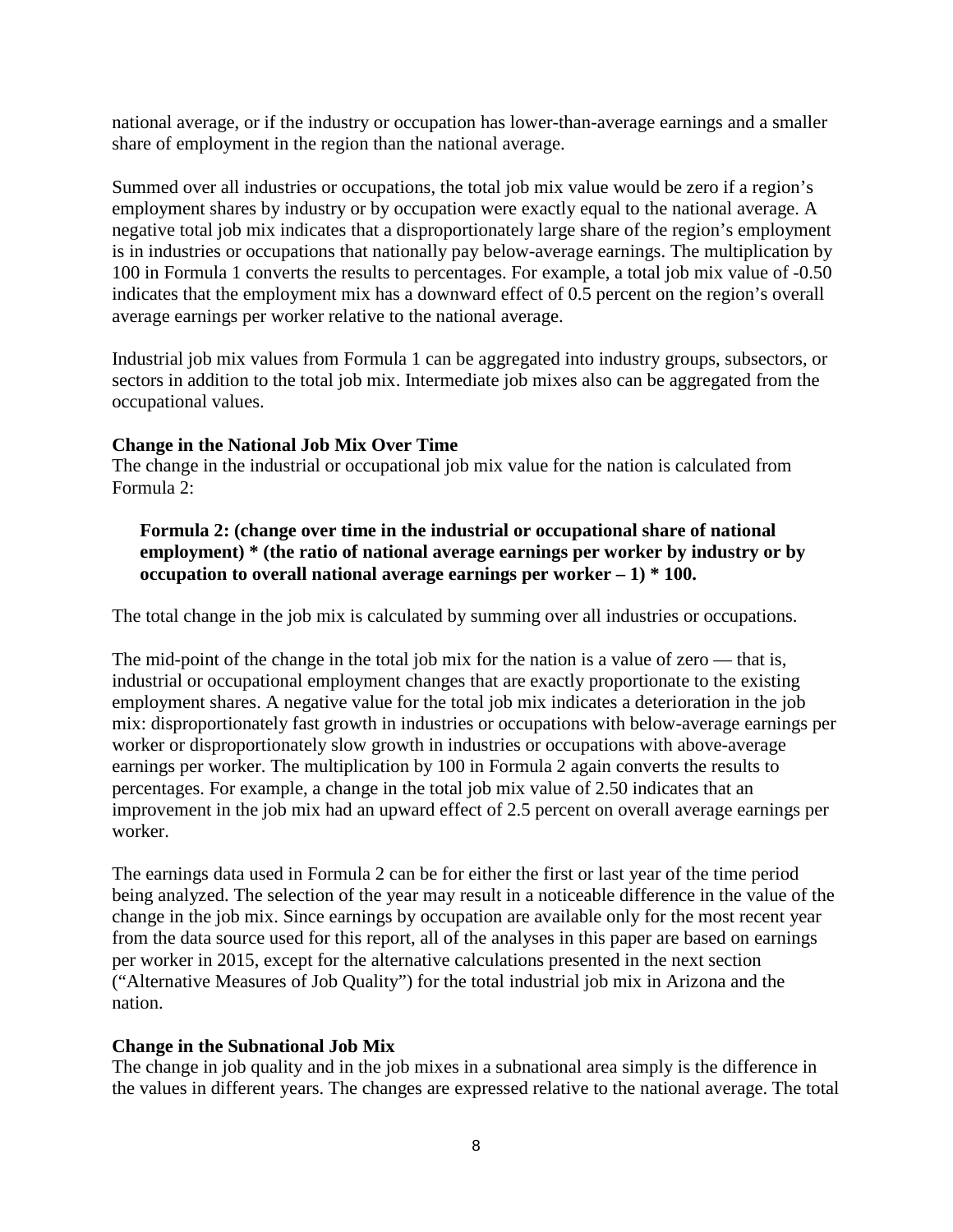change in a subnational area therefore is the sum of the national change and the subnational change relative to the national average.

Ideally, the annual change in the total job mix for the nation and in regions would be calculated, allowing for the earnings data to be updated each year, rather than held constant. In this option, the change in the total job mix over a longer period of time would consist of an aggregation of the annual changes. This option was not pursued because of the large amount of data processing required and the difficulty in presenting the voluminous results for the large number of geographic areas examined in this report: the 50 states and the District of Columbia, Arizona's 15 counties, and 50 metropolitan areas. Instead, the analysis for these geographic areas was limited to 2001 (the first year available from the data source), 2007 (the end of the prior economic expansion), and 2015 (the latest actual data). Thus, the change in the job mix was calculated for the 2001-to-2007, 2007-to-2015, and 2001-to-2015 periods, with an emphasis on the 14-year period.

#### **Data**

All of the data used to calculate the job mixes and job quality were obtained from Emsi [\(www.economicmodeling.com\)](http://www.economicmodeling.com/), which is a private-sector company providing selected economic and related data for the nation, states, counties, and metropolitan areas. Emsi updates the data quarterly; the data used in this report come from Emsi's fourth quarter 2016 data release. While Emsi projects data for the current year and subsequent years, the latest data used in this report are for the 2015 calendar year.

Emsi uses a variety of sources, predominantly federal government agencies, to develop its data, which are available only to subscribers. The advantage of using the Emsi data is that Emsi imputes values for the large volume of data that are withheld by the federal government. Due to federal disclosure laws intended to prevent the disclosure of information regarding specific businesses and households, a substantial amount of data are withheld in less-populous areas. Data for a number of industries and occupations are not disclosed even for states.<sup>[2](#page-10-0)</sup>

Among the data available from Emsi is employment and earnings by industry and employment and earnings by occupation. By industry, employment and earnings estimates are available annually since 2001 for 1,001 industries. By occupation, the employment estimates are available annually since 2001 for 876 occupations, but the earnings estimates are limited to the most recent year.

Employment and earnings are reported by Emsi for each of four categories; totals are available for any combination of two or more categories. The first category corresponds to the Quarterly Census of Employment and Wages (QCEW), produced by the U.S. Department of Labor's Bureau of Labor Statistics (BLS). The QCEW covers wage and salary employees who are covered by the unemployment insurance program. Nationally in 2015, the number of workers

 $\overline{\phantom{a}}$ 

<span id="page-10-0"></span><sup>&</sup>lt;sup>2</sup> Emsi does not provide an estimate of employment or earnings for industries or occupations with between 1 and 10 employees, though it does indicate that employment is within this range. In order to calculate the job mix, values for the missing employment data were calculated as the total industrial or occupational employment not reported by industry or occupation divided by the number of industries or occupations with unreported data in each geographic area.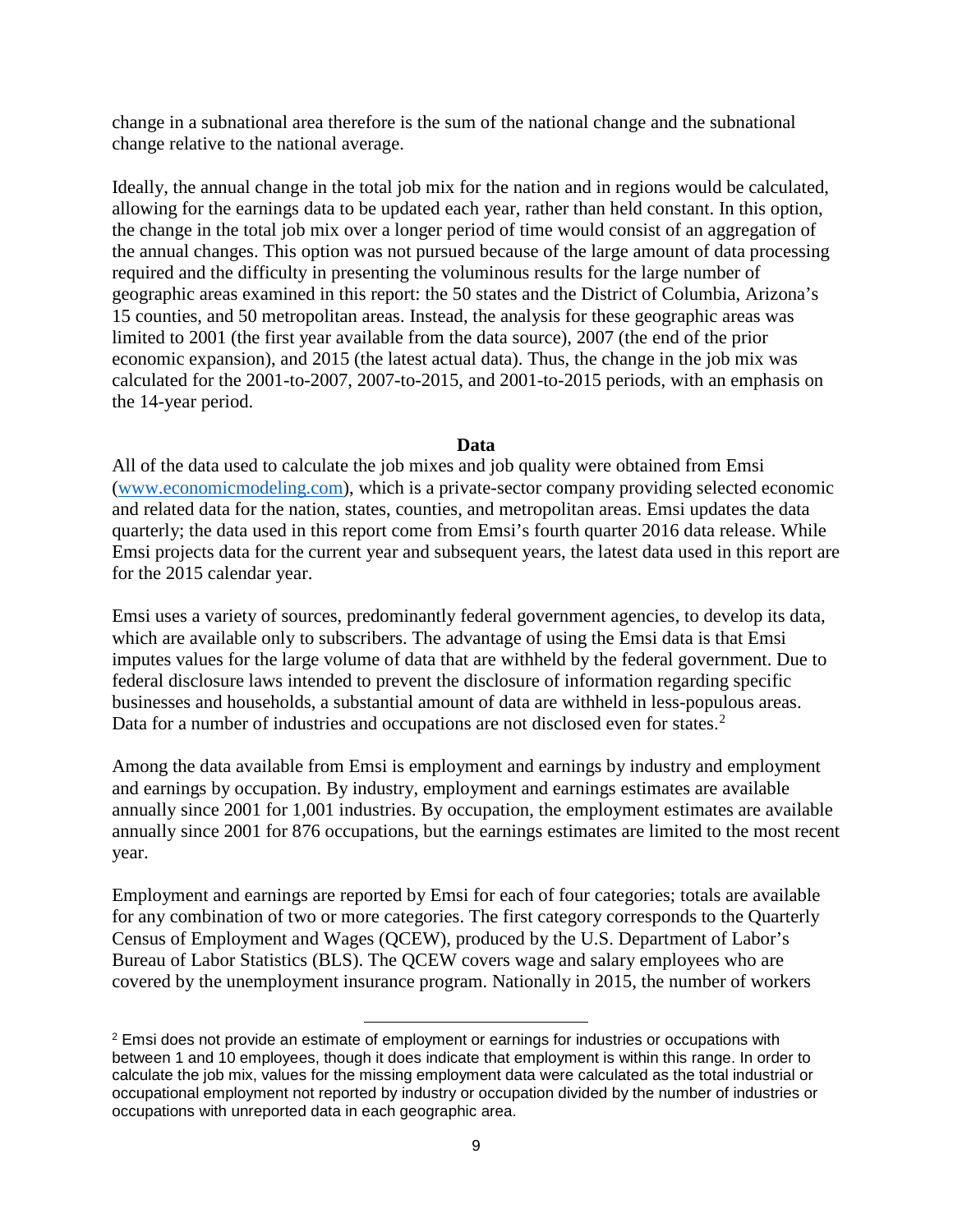counted by the QCEW was 139.5 million. The QCEW provides data by industry. The counterpart for the occupational data is the Occupational Employment Statistics (OES) provided annually by the BLS. Though the employment totals from these sources differ, Emsi forces the industrial and occupational totals to be identical.

The second category of data from Emsi is wage and salary workers who are not covered by unemployment insurance (shown as "Non-QCEW" in Table 1); the total was estimated by Emsi to be 6.4 million nationally in 2015. Those in the military and those working for railroads are in this category, as are some employees of the federal government, religious organizations, etc. The third category of self-employed includes those individuals whose self-employment constitutes a high proportion of their earnings and working hours. Nationally in 2015, the number of selfemployed was estimated by Emsi to be 10.1 million. The fourth category includes those individuals with earnings from self-employment, but whose self-employment does not make up the majority of their earnings or time spent at work (shown as "Extended Proprietors" in Table 1). This category included 32.5 million individuals nationally in 2015, according to Emsi.

The sum of the four categories — 188.5 million — is close to the total employment figure reported by the U.S. Department of Commerce's Bureau of Economic Analysis (BEA). For this analysis of job quality, the four categories were combined. Alternatively, the fourth category of those self-employed part time might be excluded since these individuals are either primarily retired or primarily work at a wage and salary job. The total job mix results based on each combination of categories is included in the next section.

Conceptually, the more detailed the data, the more robust the results will be. Thus, the most detailed industries and occupations were used for this analysis of job quality. Results can vary depending on the amount of categorical detail used (for example, 6-digit industries versus 2-digit sectors), as seen in the next section.

#### **Clusters**

An alternative combination of industries than those specified in the NAICS also is analyzed in this report. Clusters were discussed in the July 2016 Office of the University Economist report "The Economic Base of Arizona, Metropolitan Phoenix, Metropolitan Tucson, and the Balance of the State: Updated With 2014 Data" [\(https://wpcarey.asu.edu/sites/default/files/basestudy07-](https://wpcarey.asu.edu/sites/default/files/basestudy07-16.pdf) [16.pdf\)](https://wpcarey.asu.edu/sites/default/files/basestudy07-16.pdf). The concept of traded versus nontraded economic activities also is discussed in that report.

Briefly, a cluster is a geographic concentration of related companies, organizations, and institutions in a particular field. Goods and services sold to customers (individuals or businesses) who are not residents of a region are referred to as "traded" economic activities. The sale of goods and services to customers from outside the region imports money into the regional economy that would otherwise not be present. Importing money into a regional economy is a necessity since "leakages" of money from the regional economy inevitably occur.

In contrast to traded activities, nontraded economic activities are location specific since they sell their goods and services to regional customers (which consist of local companies as well as individuals). Local economic activities do not display geographic concentrations across the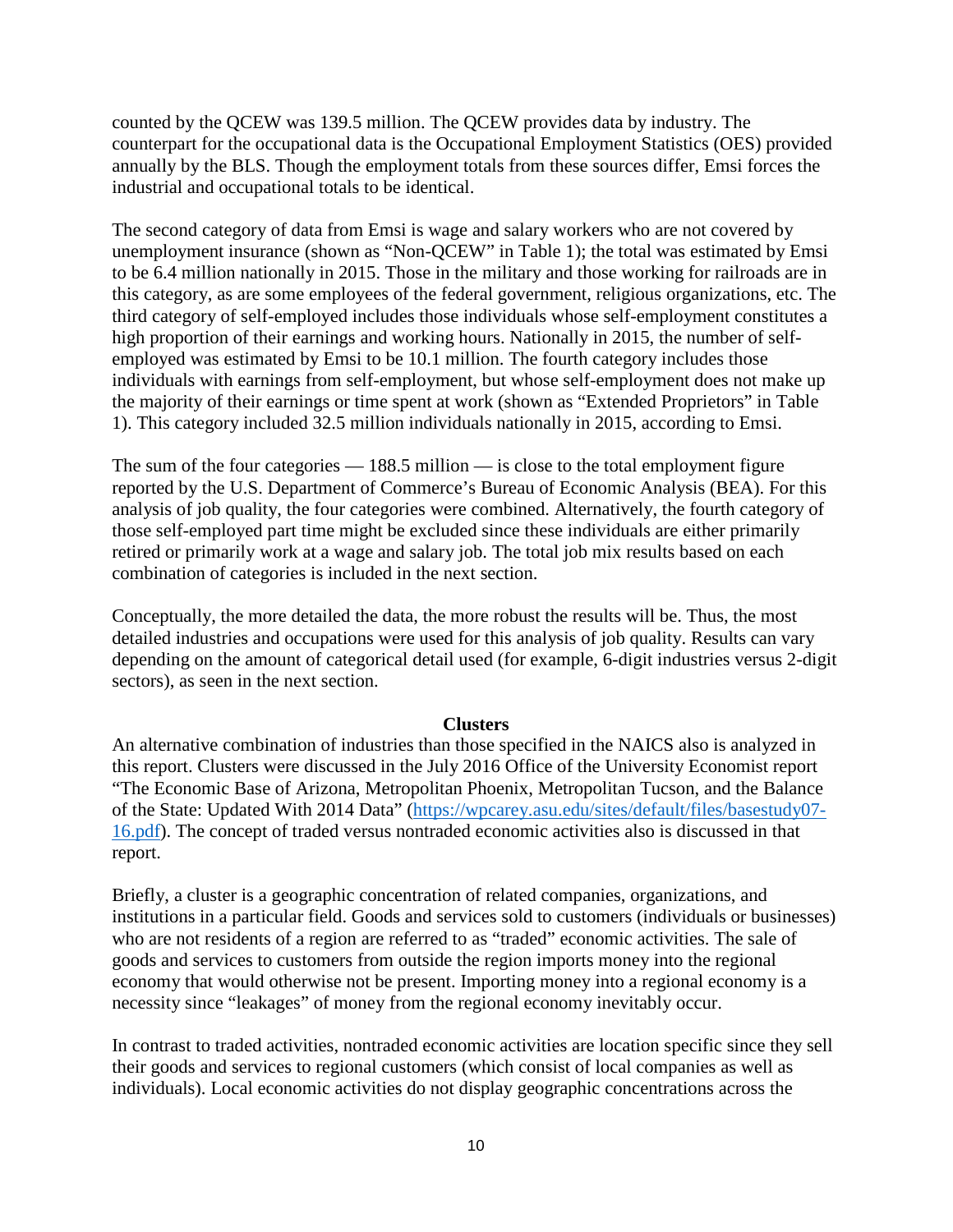country. Instead, their presence largely is proportional to a region's size, as defined by purchasing power.

The Institute for Strategy and Competitiveness at the Harvard Business School, directed by Professor Michael Porter, has defined 51 traded clusters and 16 nontraded clusters. These definitions exclude the public sector and a large portion of the agriculture sector. Thus, for this report on job quality, three additional clusters have been defined: the traded cluster of farming and ranching (crop and animal production), the traded cluster of the federal government, and the nontraded cluster of state and local governments. The clusters are summarized in the Appendix.

Most of the traded clusters are too small to have much of an effect on the total industrial job mix. For example, the difference in the industrial mix value between the state with the highest value and the state with the lowest value was less than 0.5 in 26 traded clusters. The traded clusters with the largest impacts on the total industrial mix include the federal government; business services; financial services; information technology and analytical instruments; oil and gas production and transportation; farming and ranching; education and knowledge creation; aerospace vehicles and defense; hospitality and tourism; distribution and electronic commerce; marketing, design, and publishing; and insurance services.

Since most of the nontraded clusters are of considerable size, there is a moderate difference in the industrial mix value between the state with the highest value and the state with the lowest value in about one-half of the nontraded clusters, even though by definition the nontraded clusters exhibit limited geographic variation in concentration.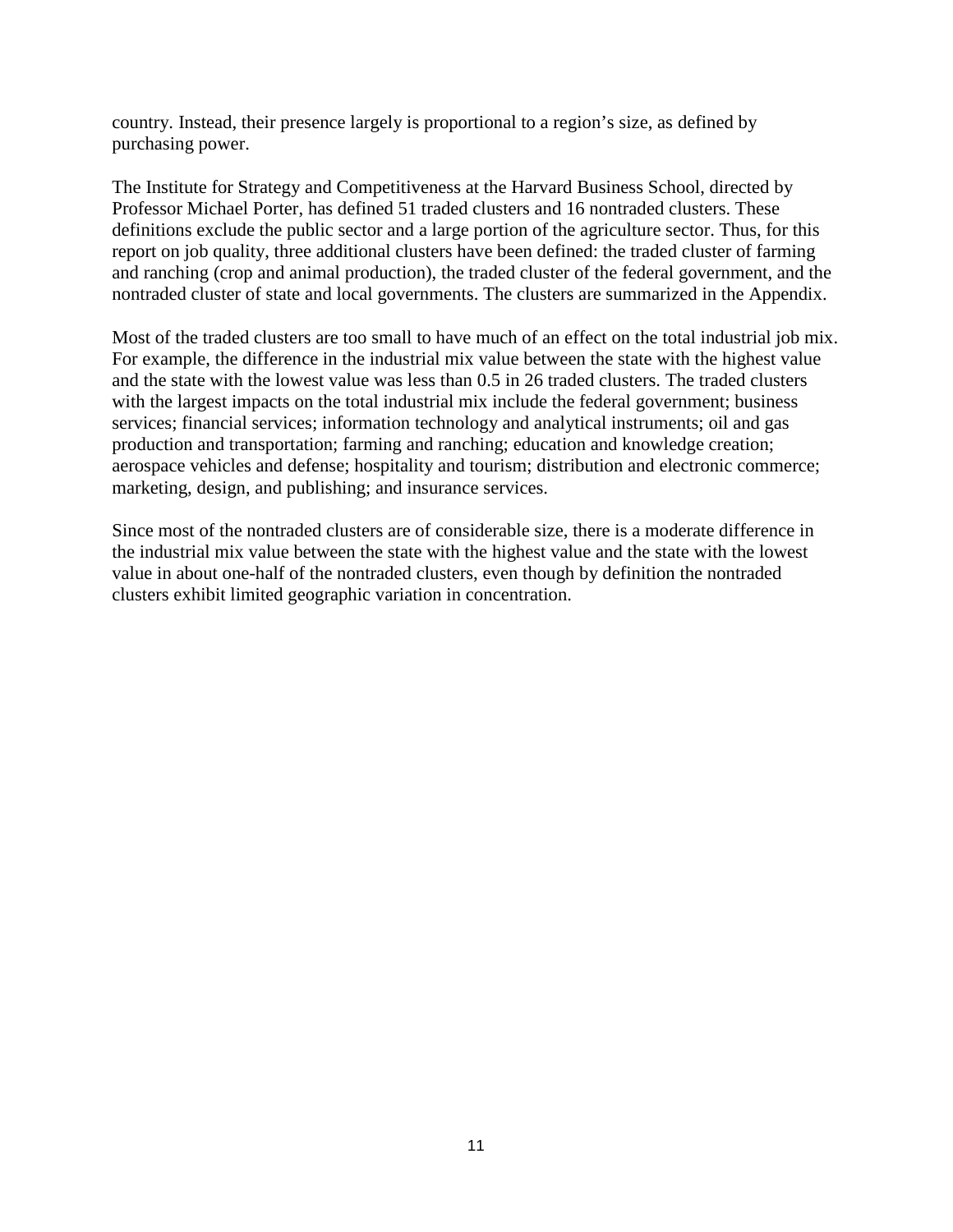#### **ALTERNATIVE MEASURES OF JOB QUALITY**

In the following sections of this paper, the job mixes and job quality are calculated using the broadest measure of employment — the sum of the four Emsi categories — and the most detailed industrial and occupational data for 2001, 2007, and 2015. In this section, alternative calculations of job quality are presented for Arizona and the nation.

The total job mixes and job quality in Arizona (relative to the nation) using various Emsi categories of employment are presented in the top portion of Table 1 for 2015. While the estimates vary somewhat with the definition of employment, the differences are small. The differences are larger depending on the amount of industrial and occupational detail that is used, as seen in the bottom portion of the table. Most of the traditional sources of data are limited to 2 and 3-digit detail; the results at these levels are different from those using the most-detailed data. The 6-digit level is conceptually the most accurate, though the number of imputed values is largest at this detailed level.

Annual estimates of the total industrial job mix and the total occupational job mix are shown in the top portion of Table 2 for Arizona. The annual change in each job mix is shown in the bottom portion of the table for Arizona and the nation. The total industrial job mix in Arizona varied over the 2001-through-2015 period. As calculated with the earnings data from each year, the total industrial job mix declined in each year of the expansion (2002 through 2007). It then improved in each year of the recession and early expansion (2008 through 2013), but declined in 2014 and 2015. The annual changes are somewhat different calculated using 2015 earnings for each year, but the general temporal pattern is the same.

The total occupational job mix did not vary as much over the 2001-through-2015 period as the total industrial job mix. Annual changes generally were small, but like the total industrial job

|                                                              | Total<br><b>Industrial</b><br>Mix | Total<br>Occupa-<br>tional Mix | Job<br>Quality* |
|--------------------------------------------------------------|-----------------------------------|--------------------------------|-----------------|
| Using Various Definitions of Employment:                     |                                   |                                |                 |
| <b>QCEW</b>                                                  | $-1.11$                           | 0.59                           | $-0.26$         |
| QCEW + Non-QCEW                                              | $-0.71$                           | 0.54                           | $-0.09$         |
| QCEW + Non-QCEW + Self-Employed                              | $-0.79$                           | 0.45                           | $-0.17$         |
| QCEW + Non-QCEW + Self-Employed + Extended Proprietors       | $-0.70$                           | 0.60                           | $-0.05$         |
| Using Various Amounts of Industrial and Occupational Detail: |                                   |                                |                 |
| 2 Digit                                                      | $-2.39$                           | 0.06                           | $-1.17$         |
| 3 Digit                                                      | $-1.55$                           | 0.55                           | $-0.50$         |
| 4 Digit                                                      | $-1.07$                           | 0.67                           | $-0.20$         |
| 5 Digit                                                      | $-1.14$                           | na                             |                 |
| 6 Digit                                                      | $-0.70$                           | 0.60                           | $-0.05$         |

# **TABLE 1 ALTERNATIVE MEASURES OF JOB QUALITY, 2015, ARIZONA**

\* Job quality is the average of the total industrial mix and the total occupational mix. na: not available.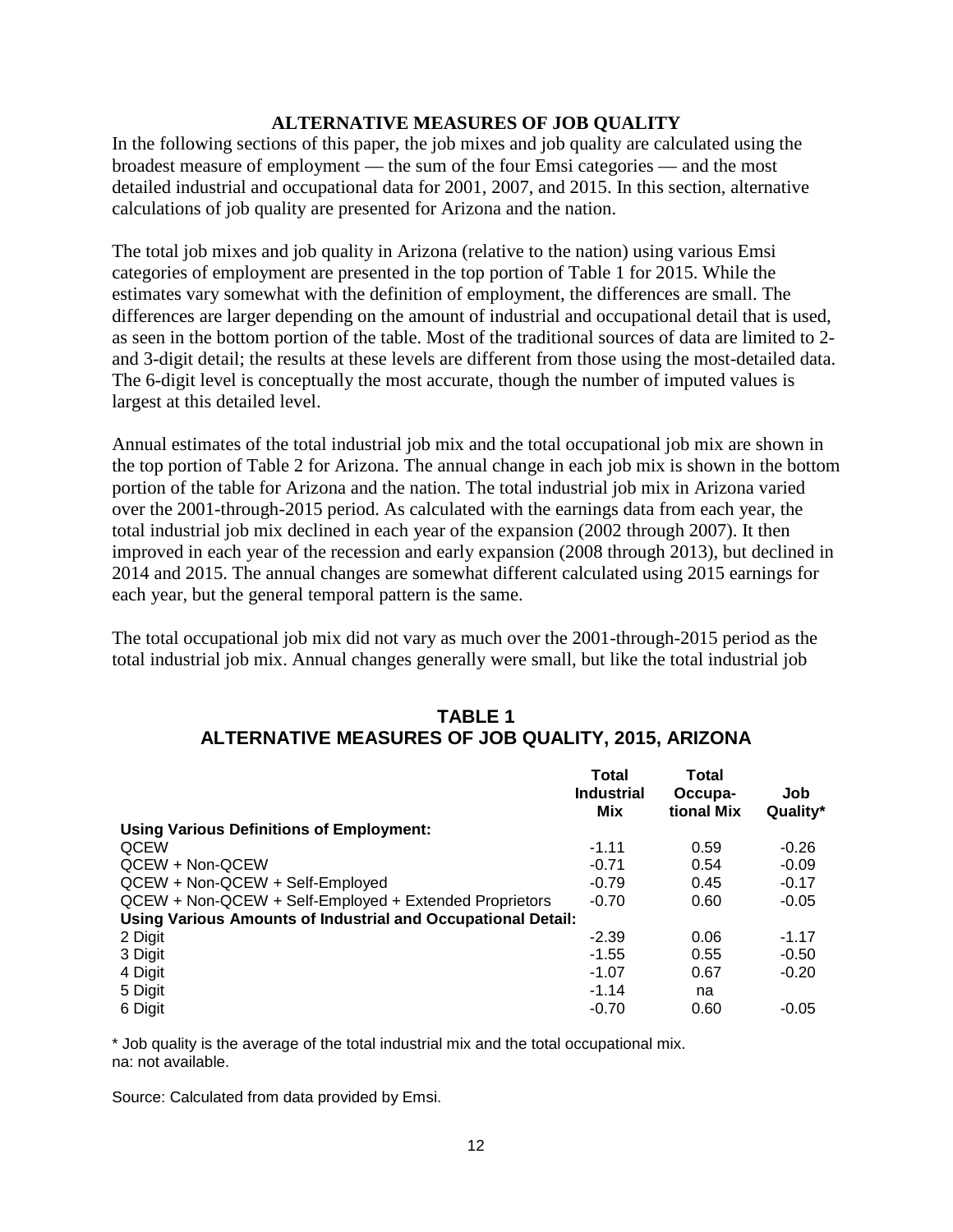mix, the total occupational job mix was lowest just before the start of the recession and improved during the recession. Differences between using median earnings or mean earnings in the calculation are slight.

Nationally, the total industrial job mix dropped in every year except 2007 and 2008, with substantial declines from 2002 through 2004. The total occupational job mix in 2015 was nearly equal to the value in 2001, as declines in the job mix from 2002 through 2005 were reversed by gains from 2007 through 2009.

|      | Arizona              |                              |               |                           |         | <b>United States</b>         |               |                           |
|------|----------------------|------------------------------|---------------|---------------------------|---------|------------------------------|---------------|---------------------------|
|      |                      |                              |               | <b>Total Occupational</b> |         |                              |               | <b>Total Occupational</b> |
|      |                      | <b>Total Industrial Mix*</b> |               | $Mix**$                   |         | <b>Total Industrial Mix*</b> |               | Mix**                     |
|      | Yearly               | 2015                         | <b>Median</b> | Average                   | Yearly  | 2015                         | <b>Median</b> | Average                   |
| 2001 | $-0.79$              | $-0.36$                      | 0.68          | 0.70                      |         |                              |               |                           |
| 2002 | $-0.93$              | $-0.65$                      | 0.62          | 0.64                      |         |                              |               |                           |
| 2003 | $-1.09$              | $-0.83$                      | 0.65          | 0.67                      |         |                              |               |                           |
| 2004 | $-1.15$              | $-0.90$                      | 0.70          | 0.71                      |         |                              |               |                           |
| 2005 | $-1.61$              | $-1.31$                      | 0.54          | 0.55                      |         |                              |               |                           |
| 2006 | $-1.70$              | $-1.33$                      | 0.50          | 0.51                      |         |                              |               |                           |
| 2007 | $-1.98$              | $-1.28$                      | 0.46          | 0.47                      |         |                              |               |                           |
| 2008 | $-1.76$              | $-0.99$                      | 0.61          | 0.61                      |         |                              |               |                           |
| 2009 | $-1.31$              | $-0.54$                      | 0.85          | 0.85                      |         |                              |               |                           |
| 2010 | $-1.22$              | $-0.52$                      | 1.00          | 1.00                      |         |                              |               |                           |
| 2011 | $-1.19$              | $-0.67$                      | 0.76          | 0.75                      |         |                              |               |                           |
| 2012 | $-0.93$              | $-0.51$                      | 0.77          | 0.75                      |         |                              |               |                           |
| 2013 | $-0.51$              | $-0.38$                      | 0.74          | 0.72                      |         |                              |               |                           |
| 2014 | $-0.76$              | $-0.64$                      | 0.73          | 0.72                      |         |                              |               |                           |
| 2015 | $-0.81$              | $-0.81$                      | 0.60          | 0.60                      |         |                              |               |                           |
|      | <b>Annual Change</b> |                              |               |                           |         |                              |               |                           |
| 2002 | $-0.14$              | $-0.29$                      | $-0.06$       | $-0.06$                   | $-0.71$ | $-0.79$                      | $-0.29$       | $-0.29$                   |
| 2003 | $-0.16$              | $-0.18$                      | 0.03          | 0.03                      | $-0.82$ | $-0.86$                      | $-0.16$       | $-0.17$                   |
| 2004 | $-0.06$              | $-0.07$                      | 0.05          | 0.04                      | $-0.47$ | $-0.50$                      | $-0.07$       | $-0.08$                   |
| 2005 | $-0.46$              | $-0.41$                      | $-0.16$       | $-0.16$                   | $-0.29$ | $-0.31$                      | $-0.04$       | $-0.05$                   |
| 2006 | $-0.09$              | $-0.02$                      | $-0.04$       | $-0.04$                   | $-0.21$ | $-0.19$                      | 0.02          | 0.02                      |
| 2007 | $-0.28$              | 0.05                         | $-0.04$       | $-0.04$                   | 0.04    | $-0.00$                      | 0.24          | 0.24                      |
| 2008 | 0.22                 | 0.29                         | 0.15          | 0.14                      | 0.62    | 0.52                         | 0.38          | 0.38                      |
| 2009 | 0.45                 | 0.45                         | 0.24          | 0.24                      | $-0.05$ | $-0.06$                      | 0.25          | 0.23                      |
| 2010 | 0.09                 | 0.02                         | 0.15          | 0.15                      | $-0.30$ | $-0.30$                      | $-0.16$       | $-0.18$                   |
| 2011 | 0.03                 | $-0.15$                      | $-0.24$       | $-0.25$                   | $-0.24$ | $-0.21$                      | $-0.06$       | $-0.05$                   |
| 2012 | 0.26                 | 0.16                         | 0.01          | 0.00                      | $-0.03$ | $-0.04$                      | $-0.04$       | $-0.03$                   |
| 2013 | 0.42                 | 0.13                         | $-0.03$       | $-0.03$                   | $-0.14$ | $-0.16$                      | 0.08          | 0.08                      |
| 2014 | $-0.25$              | $-0.26$                      | $-0.01$       | 0.00                      | $-0.30$ | $-0.30$                      | $-0.06$       | $-0.05$                   |
| 2015 | $-0.05$              | $-0.17$                      | $-0.13$       | $-0.12$                   | $-0.13$ | $-0.13$                      | $-0.01$       | $-0.01$                   |

### **TABLE 2 ALTERNATIVE MEASURES OF THE TOTAL JOB MIX BY YEAR**

\* The "Yearly" columns use the earnings data for the year shown at the left; the "2015" column uses the 2015 earnings data for each year.

\*\* Earnings in 2015 are used in all years; two versions are available: the median and the mean.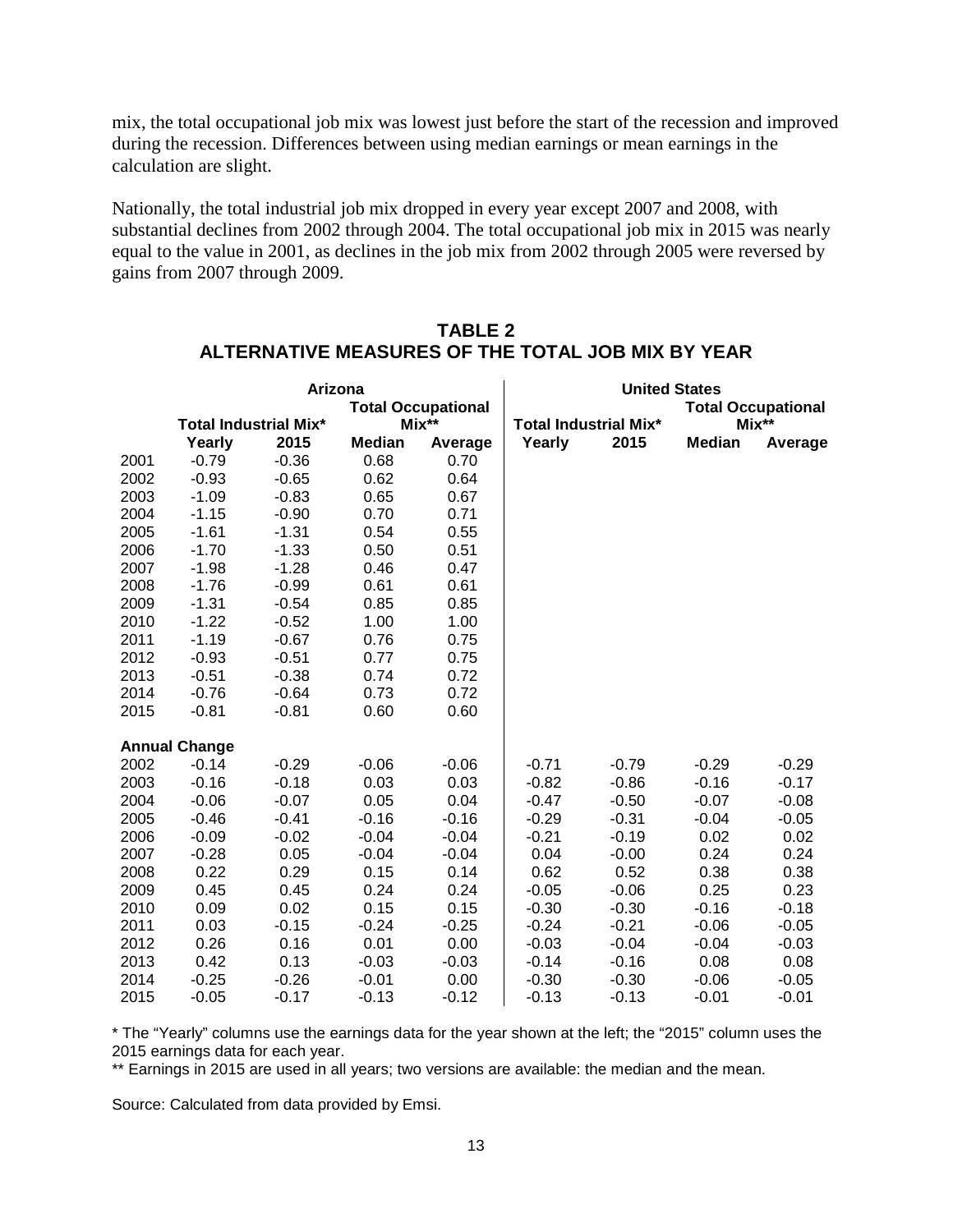#### **CHANGE IN NATIONAL JOB QUALITY**

Job quality declined nationally between 2001 and 2015. The total industrial job mix dropped -2.63 between 2001 and 2007 and a further -0.76 between 2007 and 2015. The total decline between 2001 and 2015 was -3.39. The total occupational job mix hardly changed, as a decrease of -0.33 between 2001 and 2007 was offset by a gain of 0.36 between 2007 and 2015. Job quality, calculated as the average of the total industrial and total occupational job mixes, dropped -1.48 between 2001 and 2007 and an additional -0.20 between 2007 and 2015 for a total decline of -1.68 between 2001 and 2015.

#### **Industrial Job Mix**

More than one-third of the decrease in the total industrial job mix between 2001 and 2015 resulted from declines in the employment share in the generally high-paying manufacturing sector (see Table 3). Just one of the 21 subsectors — computer and electronic products accounted for more than half of the manufacturing decline. Two of the industries in this subsector — electronic computers and semiconductor and related devices — were among the 10 industries posting the largest negative contribution to the total industrial job mix (see Table 4). Other manufacturing subsectors causing a drop in the industrial job mix were transportation equipment, chemicals, machinery, and paper.

The sector with the next-largest negative effect on the total industrial job mix was accommodation and food services, a low-paying sector that experienced disproportionate gains in employment. All of the negative effect came from the food services subsector, with two restaurant industries responsible for the second- and third-largest negative impacts on the total industrial job mix.

The healthcare and social assistance sector also had a negative effect on the total industrial job mix, primarily coming from the social assistance subsector. The services for the elderly and persons with disabilities industry had the largest negative impact of any industry, due to a rising employment sectoral share in this low-paying industry. The home health care services industry also was among the bottom 10.

The real estate and rental and leasing sector had the next-largest negative effect on the total industrial job mix, coming from the real estate subsector. The negative effect was nearly as great in the administrative support and waste management sector. Most of the negative effect in this sector resulted from disproportionate employment gains in the low-paying services to buildings and dwellings industry group, which includes the janitorial services industry, which was among the bottom 10.

Some sectors had a positive effect on the total industrial job mix. The largest positive impact came from retail trade, a low-paying sector that experienced disproportionately slow job growth. All but one of its subsectors had a positive effect. The professional, scientific, and technical services sector also had a positive impact, primarily due to strong employment gains in its highpaying computer systems design services and management, scientific, and technical consulting services industry groups. The management of companies sector also had a positive effect.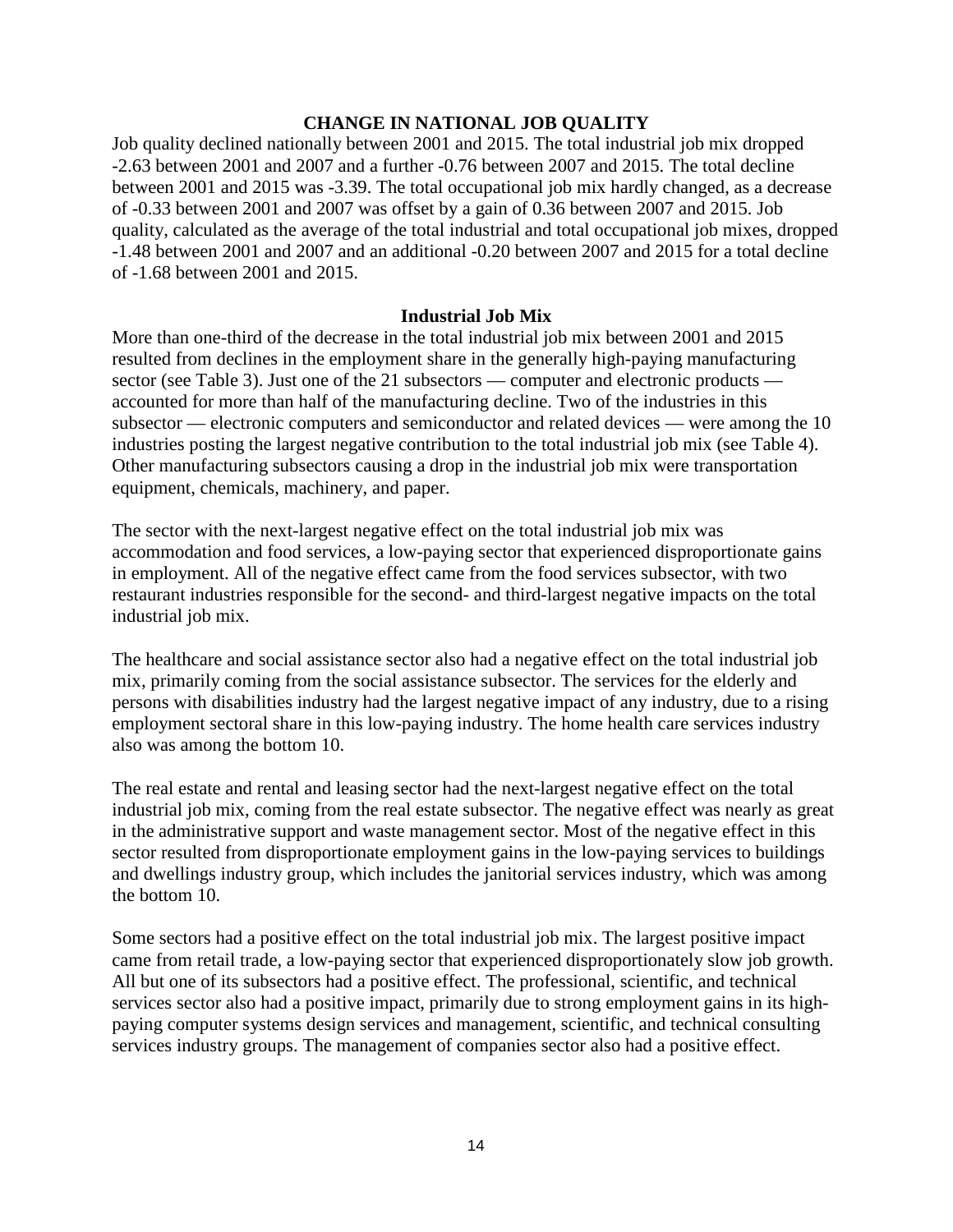# **TABLE 3 CHANGE IN JOB MIX VALUES BY SECTOR AND OCCUPATIONAL GROUP, UNITED STATES**

| 0.30<br>0.27 |
|--------------|
|              |
|              |
| 0.21         |
| 0.16         |
| 0.16         |
| 0.01         |
| $-0.00$      |
| $-0.10$      |
| $-0.10$      |
| $-0.11$      |
| $-0.14$      |
| $-0.15$      |
| $-0.21$      |
| $-0.23$      |
| $-0.26$      |
| $-0.29$      |
| $-0.33$      |
| $-0.36$      |
| $-0.44$      |
| $-0.55$      |
| $-1.22$      |
| $-3.39$      |
|              |
| 0.41         |
| 0.34         |
| 0.26         |
| 0.18         |
| 0.15         |
| 0.14         |
| 0.04         |
| 0.03         |
| 0.03         |
| 0.01         |
| $-0.00$      |
| $-0.00$      |
| $-0.01$      |
| $-0.01$      |
| $-0.01$      |
| $-0.02$      |
| $-0.02$      |
| $-0.03$      |
| $-0.05$      |
| $-0.19$      |
| $-0.20$      |
| $-0.20$      |
| $-0.36$      |
| $-0.45$      |
| 0.02         |
|              |

Note: The job mix values are the sum of the values by industry within each sector or by occupation within each occupational group.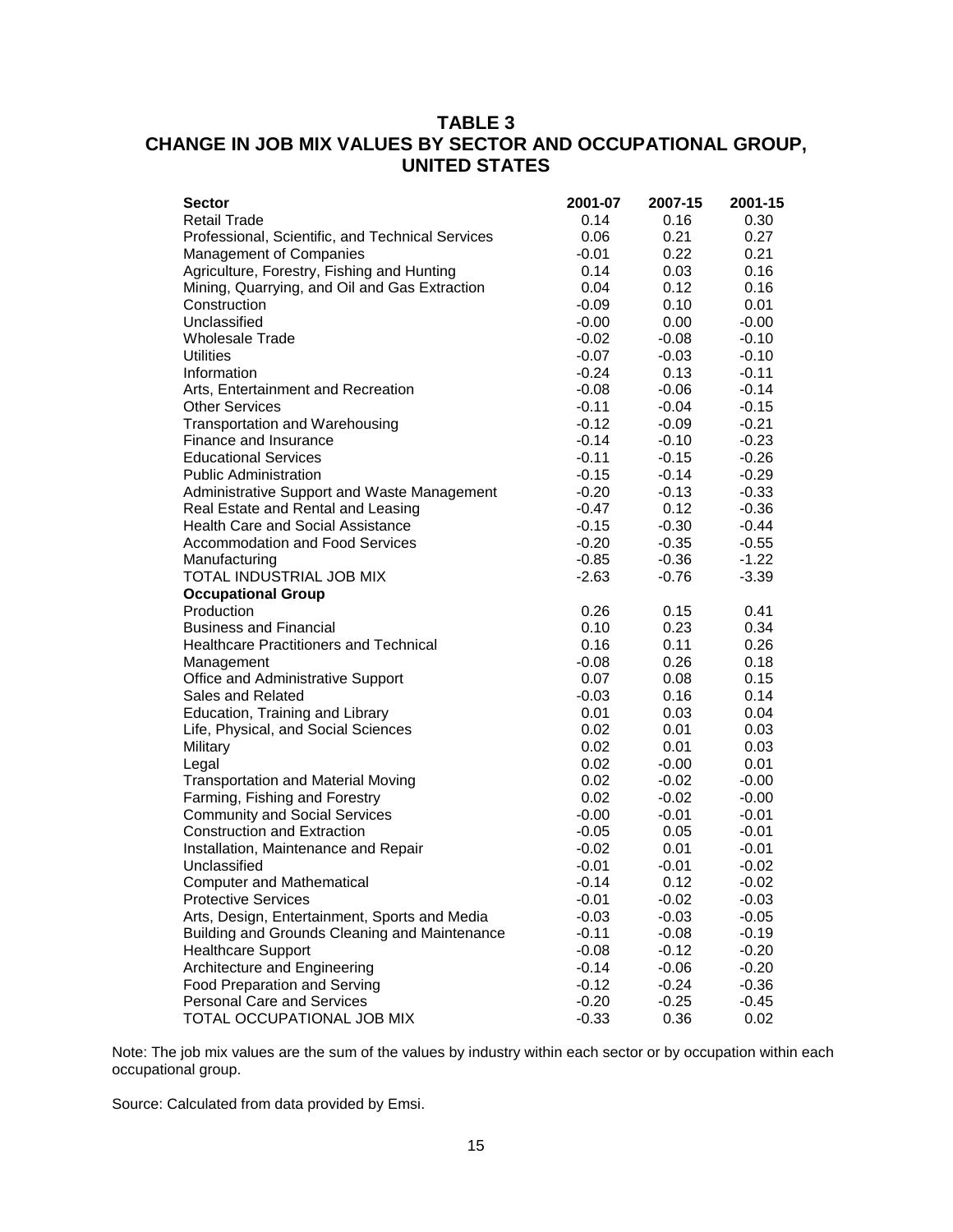### **TABLE 4 CHANGE IN INDUSTRIAL JOB MIX VALUES BY INDUSTRY, 2001 THROUGH 2015, UNITED STATES**

|                                                             | <b>Change in</b> |           |            |
|-------------------------------------------------------------|------------------|-----------|------------|
|                                                             | <b>Job Mix</b>   | Change in | Average    |
|                                                             | Value            | Share*    | Earnings** |
| <b>Greatest Increases</b>                                   |                  |           |            |
| Corporate, Subsidiary, and Regional Managing Offices        | 0.24             | 0.19      | 2.23       |
| Portfolio Management                                        | 0.19             | 0.37      | 1.52       |
| Internet Publishing and Broadcasting and Web Search Portals | 0.19             | 0.08      | 3.28       |
| <b>Wholesale Trade Agents and Brokers</b>                   | 0.16             | 0.17      | 1.93       |
| <b>Computer Systems Design Services</b>                     | 0.16             | 0.16      | 1.98       |
| Offices of Physicians (except Mental Health Specialists)    | 0.16             | 0.18      | 1.89       |
| Department Stores (except Discount Department Stores)       | 0.12             | $-0.26$   | 0.53       |
| <b>Other Financial Vehicles</b>                             | 0.12             | 0.08      | 2.53       |
| Crop Production                                             | 0.11             | $-0.24$   | 0.55       |
| Crude Petroleum and Natural Gas Extraction                  | 0.11             | 0.30      | 1.37       |
| <b>Largest Decreases</b>                                    |                  |           |            |
| Other Activities Related to Real Estate                     | $-0.12$          | 0.21      | 0.43       |
| <b>Electronic Computer Manufacturing</b>                    | $-0.12$          | $-0.04$   | 3.95       |
| <b>Warehouse Clubs and Supercenters</b>                     | $-0.13$          | 0.31      | 0.56       |
| Semiconductor and Related Device Manufacturing              | $-0.15$          | $-0.08$   | 2.88       |
| Wired Telecommunications Carriers                           | $-0.16$          | $-0.25$   | 1.62       |
| <b>Janitorial Services</b>                                  | $-0.18$          | 0.27      | 0.33       |
| <b>Home Health Care Services</b>                            | $-0.20$          | 0.45      | 0.55       |
| <b>Limited-Service Restaurants</b>                          | $-0.21$          | 0.31      | 0.32       |
| <b>Full-Service Restaurants</b>                             | $-0.24$          | 0.41      | 0.42       |
| Services for the Elderly and Persons with Disabilities      | $-0.42$          | 0.67      | 0.38       |

\* Of employment, expressed as a percent.

\*\* Average earnings per worker, expressed as a ratio to the overall average in 2015.

Source: Calculated from data provided by Emsi.

As seen in Table 4, eight of the 10 industries providing the greatest positive boost to the total industrial job mix were high-paying industries that experienced a gain in the share of overall employment. In contrast, seven of the 10 industries having the largest negative effect were lowpaying industries that experienced disproportionately strong employment gains.

#### **Clusters**

Between 2001 and 2015, the change in the national industrial mix was -1.04 for the aggregate of traded clusters and -2.35 for the aggregate of nontraded clusters. Thirty-five of the 53 traded clusters had a negative effect on the total industrial mix, though the magnitude of the negative effect was small in most of these clusters. However, the information technology and analytical instruments cluster had a larger negative effect (see Table 5). The business services cluster had the only sizable positive effect on the total job mix.

The decline in the traded clusters job mix occurred between 2001 and 2007; a slight improvement occurred between 2007 and 2015. A number of clusters contributed to the better performance in the 2007-to-2015 period relative to the earlier period. In particular, nearly all of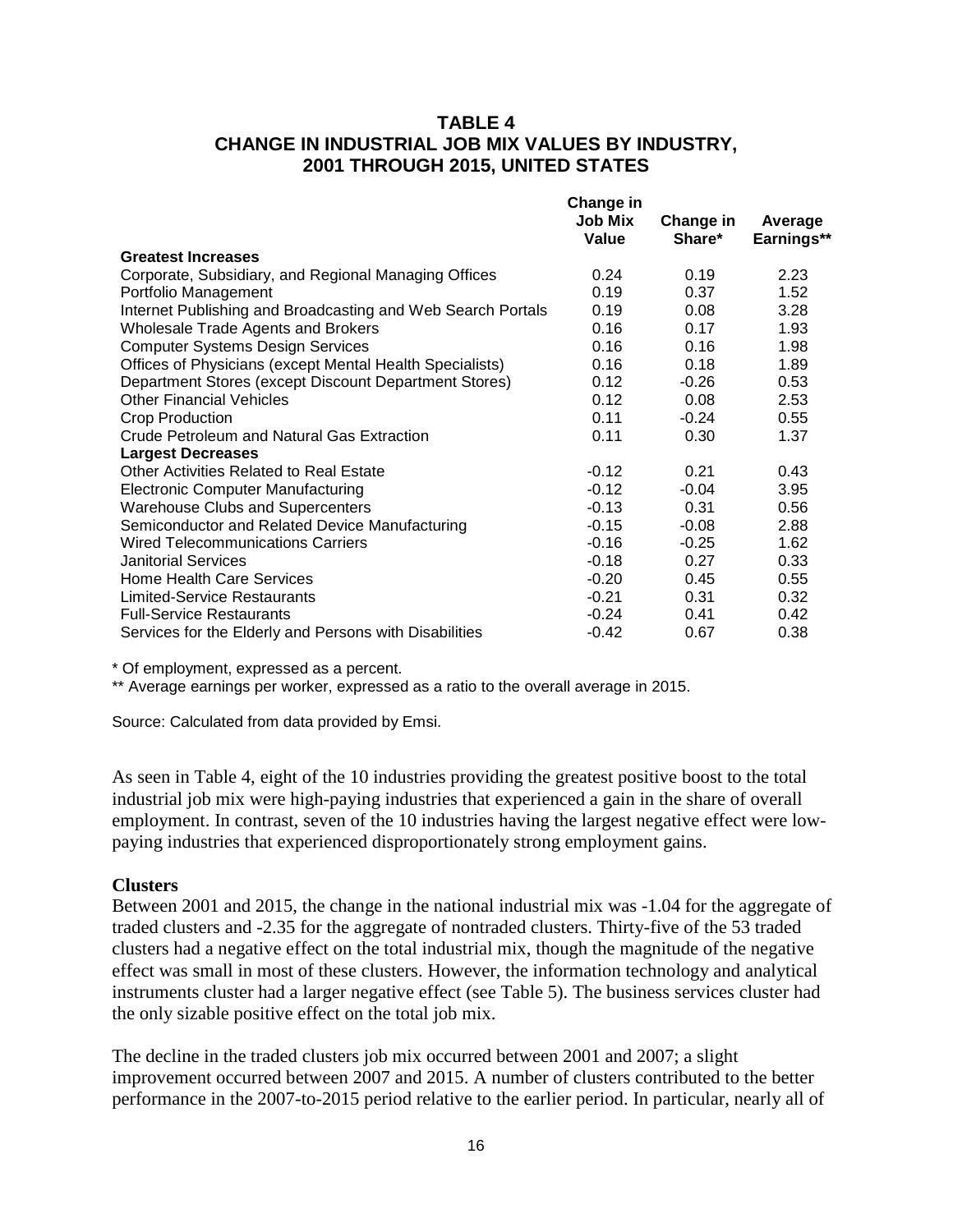### **TABLE 5 CHANGE IN INDUSTRIAL JOB MIX VALUES BY CLUSTER, 2001 THROUGH 2015, UNITED STATES**

|                                                   | Change in      |           |            |
|---------------------------------------------------|----------------|-----------|------------|
|                                                   | <b>Job Mix</b> | Change in | Average    |
|                                                   | Value          | Share*    | Earnings** |
| <b>Traded Clusters</b>                            |                |           |            |
| <b>Greatest Increases</b>                         |                |           |            |
| <b>Business Services</b>                          | 0.44           | 0.58      | 1.54       |
| Farming and Ranching                              | 0.17           | $-0.39$   | 0.55       |
| Marketing, Design, and Publishing                 | 0.15           | 0.11      | 1.37       |
| Oil and Gas Production and Transportation         | 0.15           | 0.40      | 1.58       |
| Apparel                                           | 0.04           | $-0.15$   | 0.70       |
| <b>Largest Decreases</b>                          |                |           |            |
| <b>Electric Power Generation and Transmission</b> | $-0.13$        | $-0.09$   | 2.72       |
| Distribution and Electronic Commerce              | $-0.14$        | 0.06      | 1.38       |
| <b>Insurance Services</b>                         | $-0.15$        | $-0.14$   | 1.70       |
| <b>Communications Equipment and Services</b>      | $-0.22$        | $-0.22$   | 1.84       |
| Information Technology and Analytical Instruments | $-0.45$        | $-0.38$   | 2.45       |
| <b>Nontraded Clusters</b>                         |                |           |            |
| <b>Greatest Increases</b>                         |                |           |            |
| Food and Beverage Processing and Distribution     | 0.10           | $-0.20$   | 0.54       |
| Entertainment and Media                           | 0.07           | $-0.41$   | 0.79       |
| Clothing and General Merchandise Retail           | 0.03           | $-0.05$   | 0.47       |
| <b>Largest Decreases</b>                          |                |           |            |
| <b>Real Estate and Construction</b>               | $-0.36$        | 0.17      | 0.82       |
| Community and Civic Organizations                 | $-0.38$        | 0.63      | 0.51       |
| <b>Hospitality Establishments</b>                 | $-0.63$        | 0.98      | 0.37       |
|                                                   |                |           |            |

\* Of employment, expressed as a percent.

\*\* Average earnings per worker, expressed as a ratio to the overall average in 2015.

Source: Calculated from data provided by Emsi.

the 2001-to-2015 gain in business services occurred between 2007 and 2015 and nearly all of the decline in information technology and analytical instruments occurred between 2001 and 2007.

The nontraded clusters job mix decreased in both periods, though by more between 2001 and 2007 than in the later period. Twelve of the 17 nontraded clusters had a negative effect on the total industrial mix between 2001 and 2015, with the largest coming from local hospitality establishments, including local recreational facilities and instruction. None of the nontraded clusters had much of a positive impact on the total job mix.

Since clusters consist of a number of industries, it is not necessarily the case that a gain in the employment share of a cluster with above-average earnings equates to that cluster's contributing to an increase in the job mix. This is seen in Table 5 in the distribution and electronic commerce cluster as well as in some of the nontraded clusters.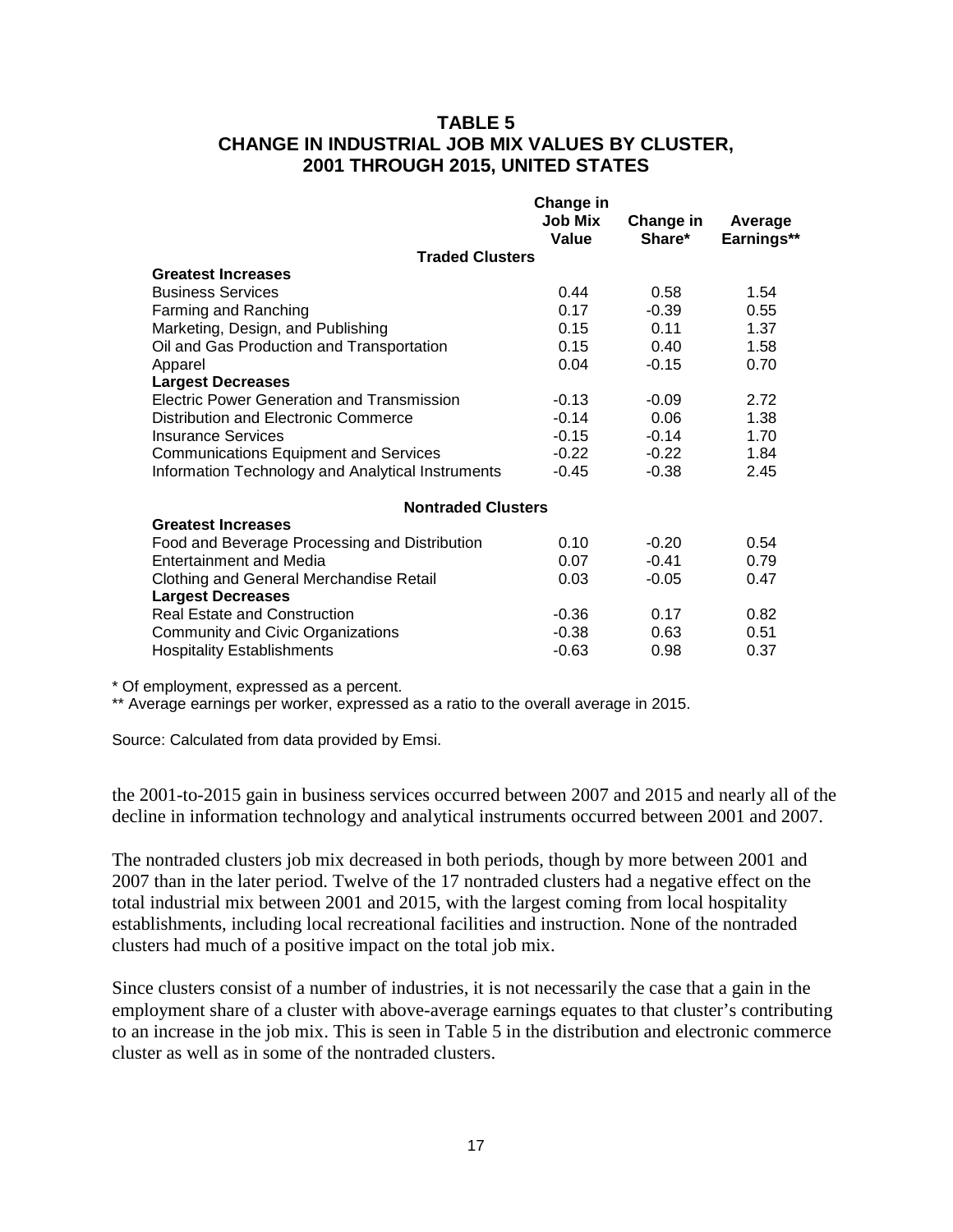#### **Occupational Job Mix**

While the total occupational job mix value hardly changed nationally between 2001 and 2015, several of the occupational groups had moderate positive or negative effects (see Table 3). The largest positive came from the production group; most of its occupations contributed positively. The team assemblers occupation was among the 10 occupations having the greatest positive contribution (see Table 6), due to a declining employment share in this low-paying occupation.

The positive contribution to the change in the total occupational job mix from the high-paying business and financial occupational group primarily occurred among its financial occupations, with the personal financial advisors occupation posting the largest positive contribution of any occupation. The management analysts occupation also was among the top 10.

The high-paying healthcare practitioners and technical group had the next largest positive contribution to the change in the total occupational job mix, almost entirely occurring in its practitioners occupations. Registered nurses ranked among the top 10 occupations.

Two occupational groups had a sizable negative effect on the change in the total occupational job mix, each a result of a rising share of employment in low-paying occupations. In the personal care and services group, the personal care aides occupation had the largest negative effect of any occupation; the hairdressers, hairstylists, and cosmetologists occupation also had one of the largest negative impacts.

In the food preparation and serving occupational group, the combined food preparation and serving, including fast food occupation had the second-largest negative effect of any occupation; the waiters and waitresses occupation also had one of the largest negative impacts.

As seen in Table 6, five of the 10 occupations providing the greatest positive boost to the occupational job mix were high-paying occupations that experienced a gain in the share of overall employment. In contrast, nine of the 10 occupations having the largest negative effect were low-paying occupations that experienced disproportionately strong employment gains.

#### **Annual Change in Job Mix**

The annual changes discussed in this subsection were calculated using the 2015 earnings figures. As seen in Chart 1, a cyclical pattern in the change in the total industrial and total occupational job mixes occurred over the 2002 through 2015 period nationally. In most years, job quality fell, especially the industrial job mix. However, in the 2007-through-2009 period, particularly during the recession year of 2008, gains were registered. Since then, declines have generally been the norm, but the magnitude of the losses is not as great as in the early 2000s.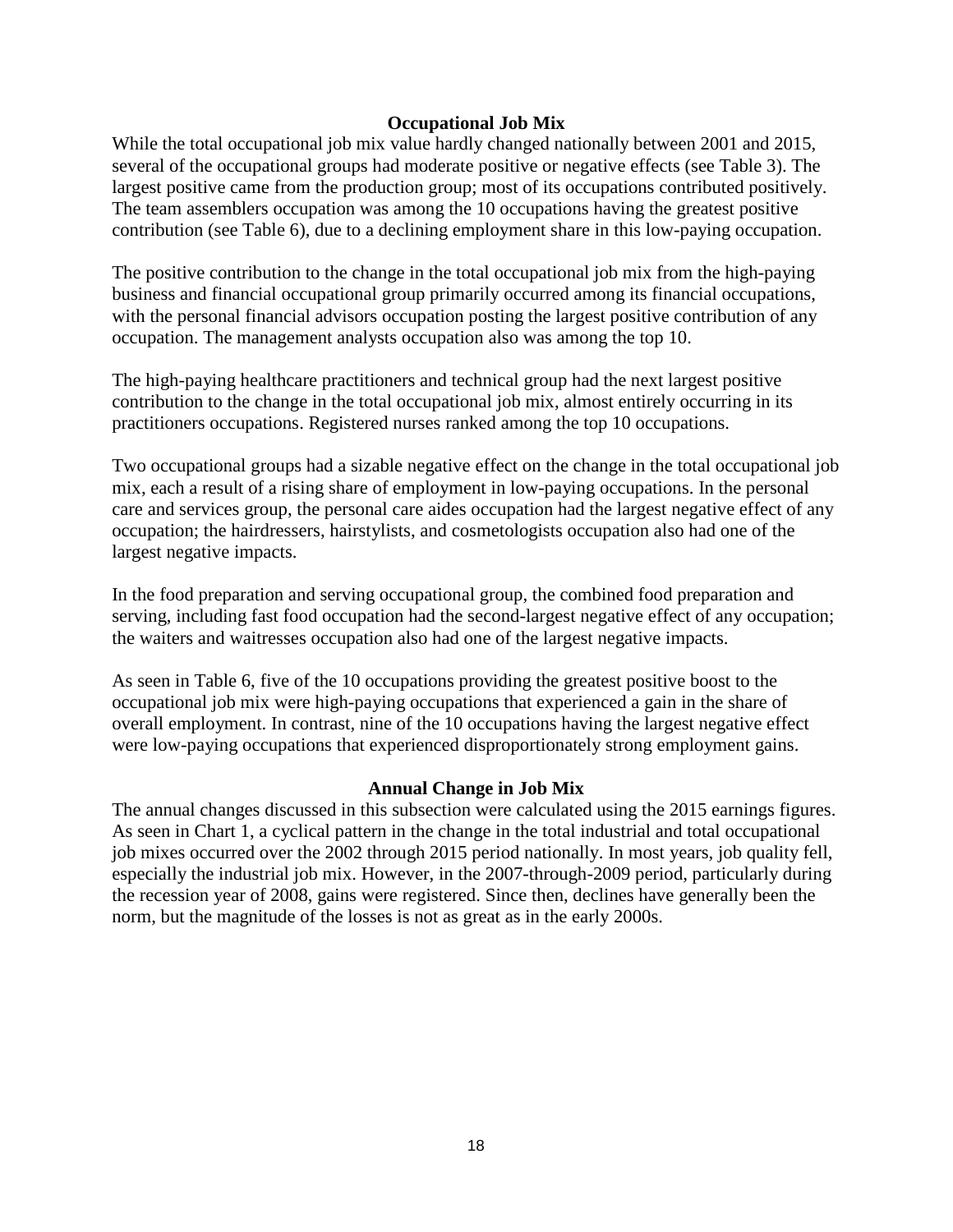### **TABLE 6 CHANGE IN OCCUPATIONAL JOB MIX VALUES BY OCCUPATION, 2001 THROUGH 2015, UNITED STATES**

|                                                           | Change in<br><b>Job Mix</b><br>Value | Change in<br>Share* | Average<br>Earnings** |
|-----------------------------------------------------------|--------------------------------------|---------------------|-----------------------|
| <b>Greatest Increases</b>                                 |                                      |                     |                       |
| <b>Personal Financial Advisors</b>                        | 0.35                                 | 0.45                | 1.76                  |
| Farmers, Ranchers, and Other Agricultural Managers        | 0.16                                 | $-0.38$             | 0.57                  |
| <b>Chief Executives</b>                                   | 0.12                                 | 0.09                | 2.41                  |
| <b>Retail Salespersons</b>                                | 0.10                                 | $-0.25$             | 0.59                  |
| <b>Registered Nurses</b>                                  | 0.08                                 | 0.15                | 1.55                  |
| Cashiers                                                  | 0.08                                 | $-0.15$             | 0.48                  |
| Management Analysts                                       | 0.07                                 | 0.11                | 1.67                  |
| Team Assemblers                                           | 0.07                                 | $-0.23$             | 0.70                  |
| <b>Postsecondary Teachers</b>                             | 0.07                                 | 0.10                | 1.66                  |
| <b>Childcare Workers</b>                                  | 0.06                                 | $-0.11$             | 0.40                  |
| <b>Largest Decreases</b>                                  |                                      |                     |                       |
| Maids and Housekeeping Cleaners                           | $-0.05$                              | 0.10                | 0.48                  |
| Janitors & Cleaners, Except Maids & Housekeeping Cleaners | $-0.06$                              | 0.13                | 0.58                  |
| Landscaping and Groundskeeping Workers                    | $-0.07$                              | 0.15                | 0.56                  |
| Waiters and Waitresses                                    | $-0.07$                              | 0.14                | 0.52                  |
| <b>General and Operations Managers</b>                    | $-0.09$                              | $-0.06$             | 2.50                  |
| Hairdressers, Hairstylists, and Cosmetologists            | $-0.09$                              | 0.19                | 0.54                  |
| <b>Real Estate Sales Agents</b>                           | $-0.11$                              | 0.54                | 0.80                  |
| Home Health Aides                                         | $-0.12$                              | 0.25                | 0.50                  |
| Combined Food Preparation & Serving, Including Fast Food  | $-0.13$                              | 0.24                | 0.45                  |
| <b>Personal Care Aides</b>                                | $-0.26$                              | 0.50                | 0.48                  |

\* Of employment, expressed as a percent.

\*\* Average earnings per worker, expressed as a ratio to the overall average in 2015.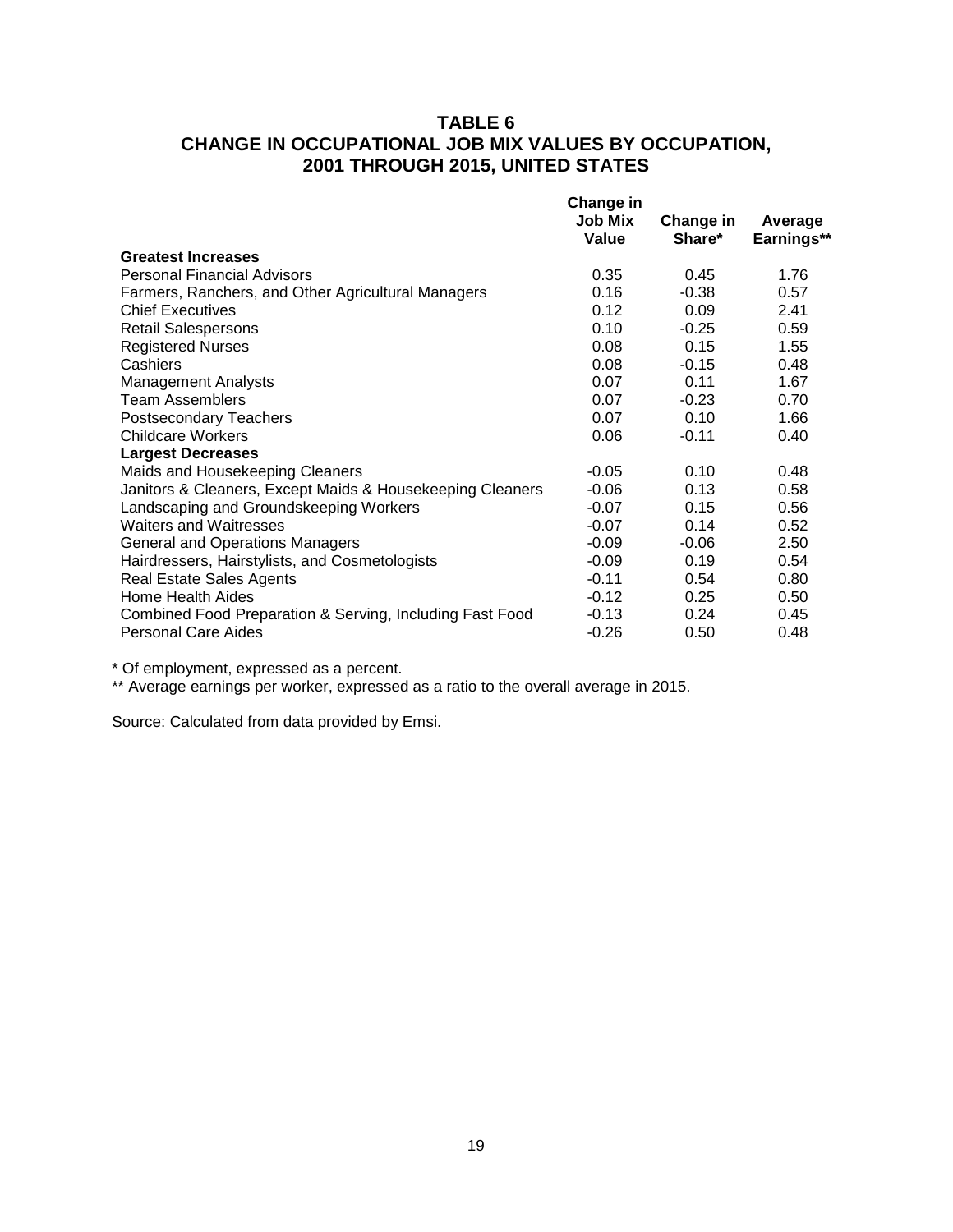

Source: Calculated from data provided by Emsi.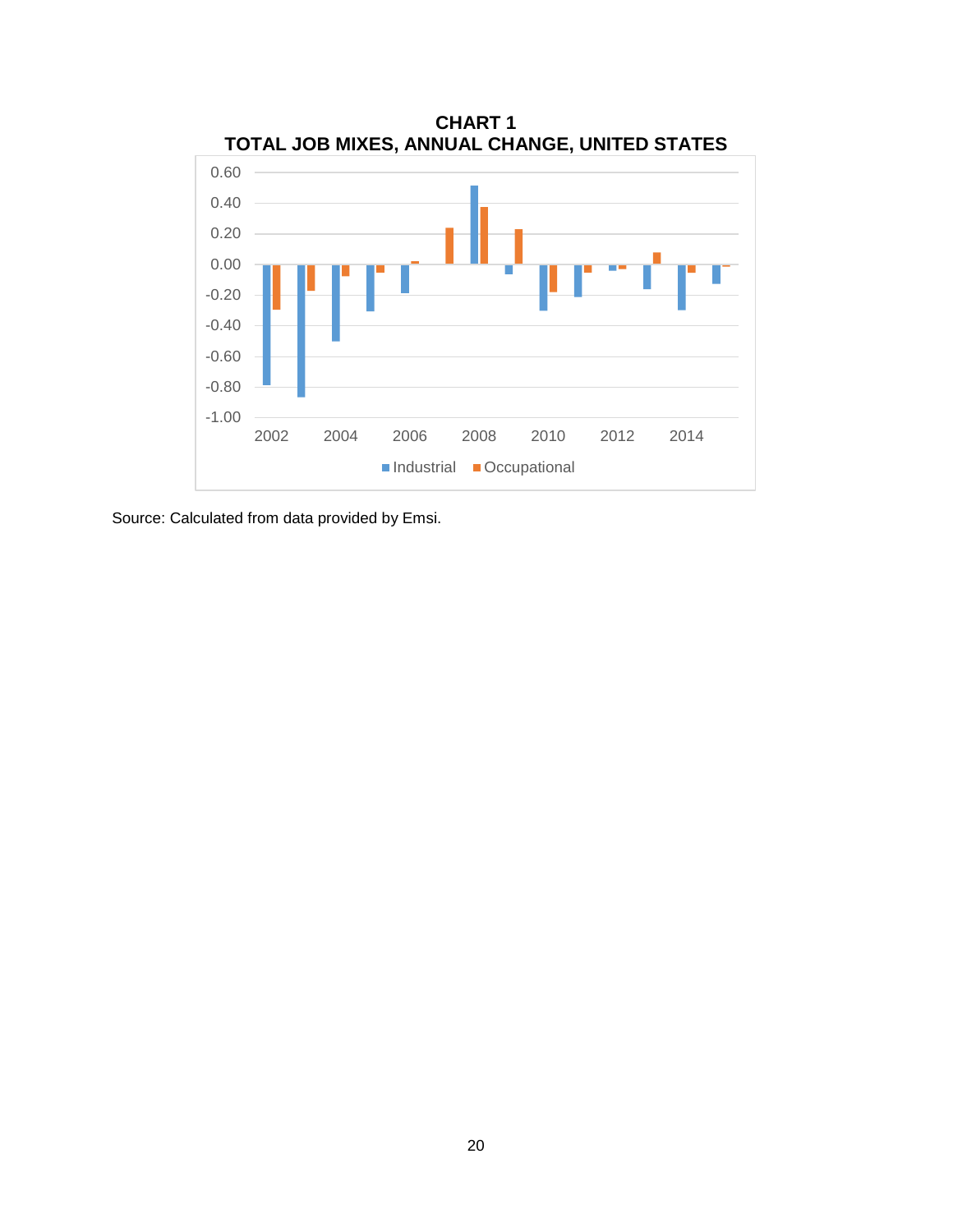#### **ARIZONA'S JOB QUALITY**

#### **Job Quality in 2015**

Arizona's total industrial job mix value (relative to the national average) was -0.70 but its total occupational mix value was 0.60, putting its job quality at -0.05 in 2015 — barely below the national average. Nine of 20 sectors had a positive effect on the total industrial job mix while 13 of 23 occupational groups had a positive effect on the total occupational job mix (see Table 7).

#### **Industrial Mix**

The finance and insurance sector had the greatest positive effect on the total industrial job mix in Arizona in 2015, mostly from the credit intermediation and related activities subsector. Its financial transactions processing, reserve, and clearinghouse industry ranked among the top 10 industries on positive impact (see Table 8). The funds, trusts, and other financial vehicles subsector also had a positive contribution, with its open-end investment funds industry ranking among the top 10. The securities brokerage industry also was among the top 10. Each of these

### **TABLE 7 JOB MIX VALUES BY SECTOR AND OCCUPATIONAL GROUP, 2015, ARIZONA**

| <b>Sector</b>                             |         | <b>Occupational Group</b>                     |         |
|-------------------------------------------|---------|-----------------------------------------------|---------|
| Finance and Insurance                     | 0.74    | Production                                    | 0.39    |
| Health Care and Social Assistance         | 0.69    | <b>Transportation and Material Moving</b>     | 0.32    |
| Manufacturing                             | 0.41    | <b>Computer and Mathematical</b>              | 0.31    |
| <b>Other Services</b>                     | 0.30    | Management                                    | 0.23    |
| Agriculture, Forestry, Fishing, Hunting   | 0.23    | <b>Healthcare Support</b>                     | 0.13    |
| <b>Transportation and Warehousing</b>     | 0.13    | <b>Protective Services</b>                    | 0.12    |
| Arts, Entertainment and Recreation        | 0.11    | <b>Construction and Extraction</b>            | 0.07    |
| <b>Educational Services</b>               | 0.02    | <b>Community and Social Services</b>          | 0.05    |
| Unclassified                              | 0.02    | Building & Grounds Cleaning & Maint           | 0.05    |
| <b>Utilities</b>                          | $-0.01$ | <b>Business and Financial</b>                 | 0.03    |
| Mining, Quarrying, Oil & Gas Extraction   | $-0.06$ | Military                                      | 0.02    |
| Construction                              | $-0.09$ | <b>Personal Care and Services</b>             | 0.02    |
| <b>Wholesale Trade</b>                    | $-0.09$ | Architecture and Engineering                  | 0.01    |
| <b>Public Administration</b>              | $-0.10$ | Installation, Maintenance, and Repair         | $-0.01$ |
| <b>Retail Trade</b>                       | $-0.23$ | Unclassified                                  | $-0.02$ |
| Accommodation and Food Services           | $-0.24$ | Farming, Fishing, and Forestry                | $-0.02$ |
| Administrative Support and Waste Mgt      | $-0.26$ | Education, Training, and Library              | $-0.03$ |
| <b>Management of Companies</b>            | $-0.28$ | Arts, Design, Entertain, Sports & Media       | $-0.06$ |
| Information                               | $-0.30$ | Legal                                         | $-0.08$ |
| Professional, Scientific, Technical Servs | $-0.77$ | Life, Physical, and Social Sciences           | $-0.09$ |
| Real Estate, Rental and Leasing           | $-0.92$ | Food Preparation and Serving                  | $-0.16$ |
|                                           |         | Office and Administrative Support             | $-0.16$ |
|                                           |         | <b>Healthcare Practitioners and Technical</b> | $-0.22$ |
|                                           |         | Sales and Related                             | $-0.32$ |
| TOTAL INDUSTRIAL JOB MIX                  | -0.70   | TOTAL OCCUPATIONAL JOB MIX                    | 0.60    |

Note: The job mix values are expressed relative to the national average and are the sum of the values by industry within each sector or by occupation within each occupational group.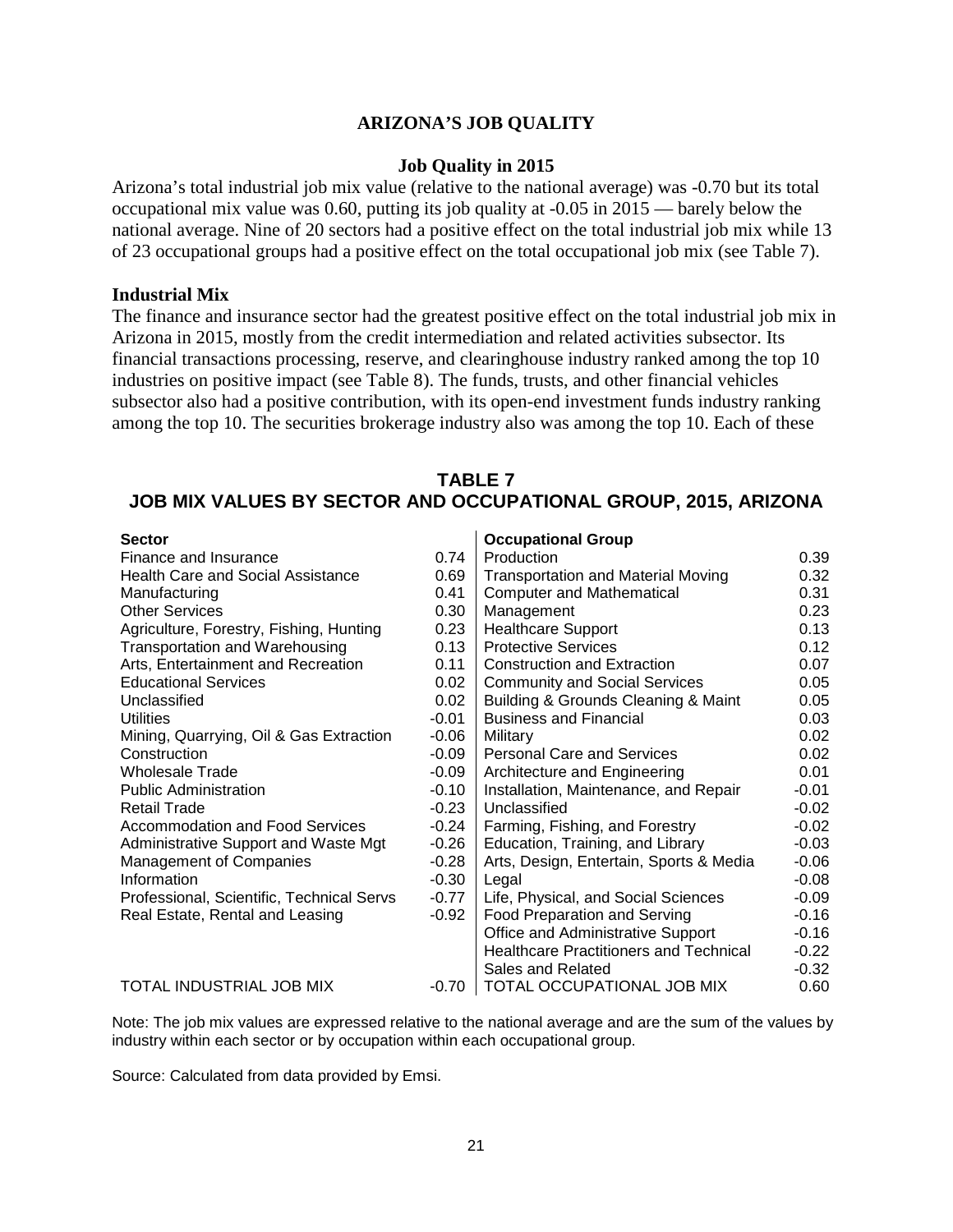### **TABLE 8 INDUSTRIAL JOB MIX VALUES BY INDUSTRY, 2015, ARIZONA**

|                                                        | <b>Job Mix</b><br>Value* | Share** | Average<br>Earnings*** |
|--------------------------------------------------------|--------------------------|---------|------------------------|
| <b>Greatest Positive Effects</b>                       |                          |         |                        |
| Semiconductor and Related Device Manufacturing         | 0.83                     | 0.44    | 2.88                   |
| Guided Missile and Space Vehicle Manufacturing         | 0.51                     | 0.27    | 2.87                   |
| Open-End Investment Funds                              | 0.24                     | 0.06    | 5.33                   |
| Religious Organizations                                | 0.20                     | $-0.32$ | 0.39                   |
| Services for the Elderly and Persons with Disabilities | 0.20                     | $-0.31$ | 0.38                   |
| Financial Transactions Processing & Clearinghouse      | 0.19                     | 0.29    | 1.67                   |
| Crop Production                                        | 0.19                     | -0.41   | 0.55                   |
| Local Government Other Than Education and Hospitals    | 0.18                     | 0.53    | 1.34                   |
| Copper Ore and Nickel Ore Mining                       | 0.17                     | 0.29    | 1.56                   |
| Securities Brokerage                                   | 0.16                     | 0.08    | 3.11                   |
| <b>Largest negative Effects</b>                        |                          |         |                        |
| Offices of Lawyers                                     | $-0.13$                  | $-0.17$ | 1.76                   |
| Software Publishers                                    | $-0.13$                  | $-0.17$ | 2.84                   |
| Professional Employer Organizations                    | $-0.13$                  | 1.14    | 0.89                   |
| <b>Electronic Computer Manufacturing</b>               | $-0.15$                  | $-0.05$ | 3.95                   |
| <b>Hotels and Motels</b>                               | $-0.15$                  | 0.38    | 0.60                   |
| Telemarketing Bureaus and Other Contact Centers        | $-0.17$                  | 0.55    | 0.70                   |
| Research & Development in Sciences                     | $-0.17$                  | $-0.12$ | 2.39                   |
| <b>Other Activities Related to Real Estate</b>         | $-0.25$                  | 0.44    | 0.43                   |
| Corporate, Subsidiary, and Regional Managing Offices   | $-0.28$                  | $-0.23$ | 2.23                   |
| Offices of Real Estate Agents and Brokers              | $-0.53$                  | 0.98    | 0.46                   |

\* The job mix values are expressed relative to the national average.

\*\* The difference in the employment share between Arizona and the nation, expressed as a percent.

\*\*\* National average earnings per worker expressed as a ratio to the overall average.

Source: Calculated from data provided by Emsi.

industries are high-paying with an employment share in Arizona greater than the national average.

The healthcare and social assistance sector had the second-largest positive contribution to Arizona's total industrial job mix. Its high-paying ambulatory health care services subsector had an above-average employment share while its low-paying social assistance subsector had a below-average employment share. The services for the elderly and persons with disabilities industry ranked among the top 10 on its contribution to the total industrial job mix, due to its below-average size and below-average earnings.

The manufacturing sector ranked third on positive contribution to the state's total industrial job mix. Two high-technology subsectors with above-average employment shares — computer and electronic products and transportation equipment — had significant positive contributions, but most of the other manufacturing subsectors had a negative effect on the total industrial job mix, particularly chemicals. Two manufacturing industries — semiconductor and related devices and guided missiles and space vehicles — had the two largest positive contributions of any industry,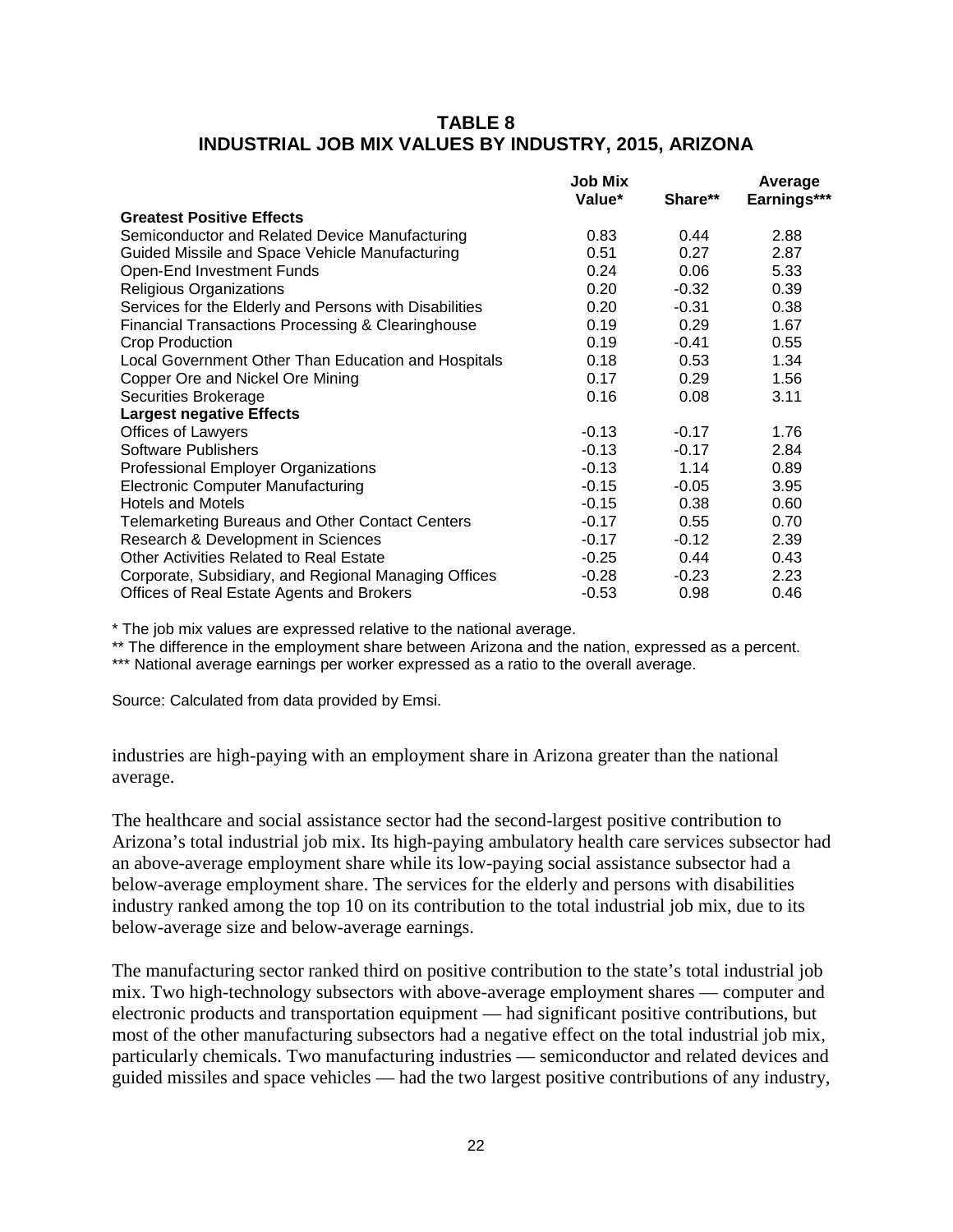but the electronic computers industry had among the 10 largest negative effects on the total industrial job mix, due to its below-average share and very high earnings.

The largest negative effect on the total industrial job mix came from the real estate and rental and leasing sector, almost entirely from the real estate subsector. The offices of real estate agents and brokers industry had the largest negative effect of any industry, with an employment share above the national average and low earnings. The other activities related to real estate industry had the third-largest negative effect.

The professional, scientific, and technical services sector also put significant downward pressure on the state's total industrial job mix. Eight of its nine industry groups had a negative effect, with the largest from scientific research and development services; the research and development in physical, engineering and life sciences industry was among the bottom 10. Other industry groups having a negative effect include legal services (the offices of lawyers industry was in the bottom 10) and computer systems design and related services.

As seen in Table 8, seven of the 10 industries providing the greatest positive boost to the total industrial job mix were high-paying industries with an employment share greater than the national average. Five of the 10 industries having the largest negative effect were high-paying industries with an employment share less than the national average.

**Clusters.** In 2015, the industrial job mix in Arizona was -0.34 for the aggregate of traded clusters and -0.38 for the aggregate of nontraded clusters. Thirty-four of the 53 traded clusters had a negative effect on the total industrial mix, though the magnitude of the negative effect was small in most of these clusters. However, the business services cluster had a large negative effect (see Table 9). Two high-technology clusters — information technology and analytical instruments and aerospace vehicles and defense — and the financial services cluster had sizable positive effects on the total industrial job mix.

Twelve of the 17 nontraded clusters had a negative effect on the total industrial mix, with the largest coming from local real estate, construction and development. Two of the nontraded clusters had a moderate positive impact on the total industrial job mix: community and civic organizations and local health services.

### **Occupational Mix**

None of the occupational groups had as large an impact (positive or negative) on Arizona's total occupational job mix as several of the sectors had on the total industrial job mix (see Table 7). The largest positive effect came from the production group, spread across many of its occupations. Its team assemblers occupation ranked in the top 10, due to its below-average earnings and a below-average share in Arizona (see Table 10). The transportation and material moving group had nearly as large a positive effect, mostly in the transportation workers (highpaying with an above-average share in Arizona) and material moving workers occupations (lowpaying with a below-average share in Arizona).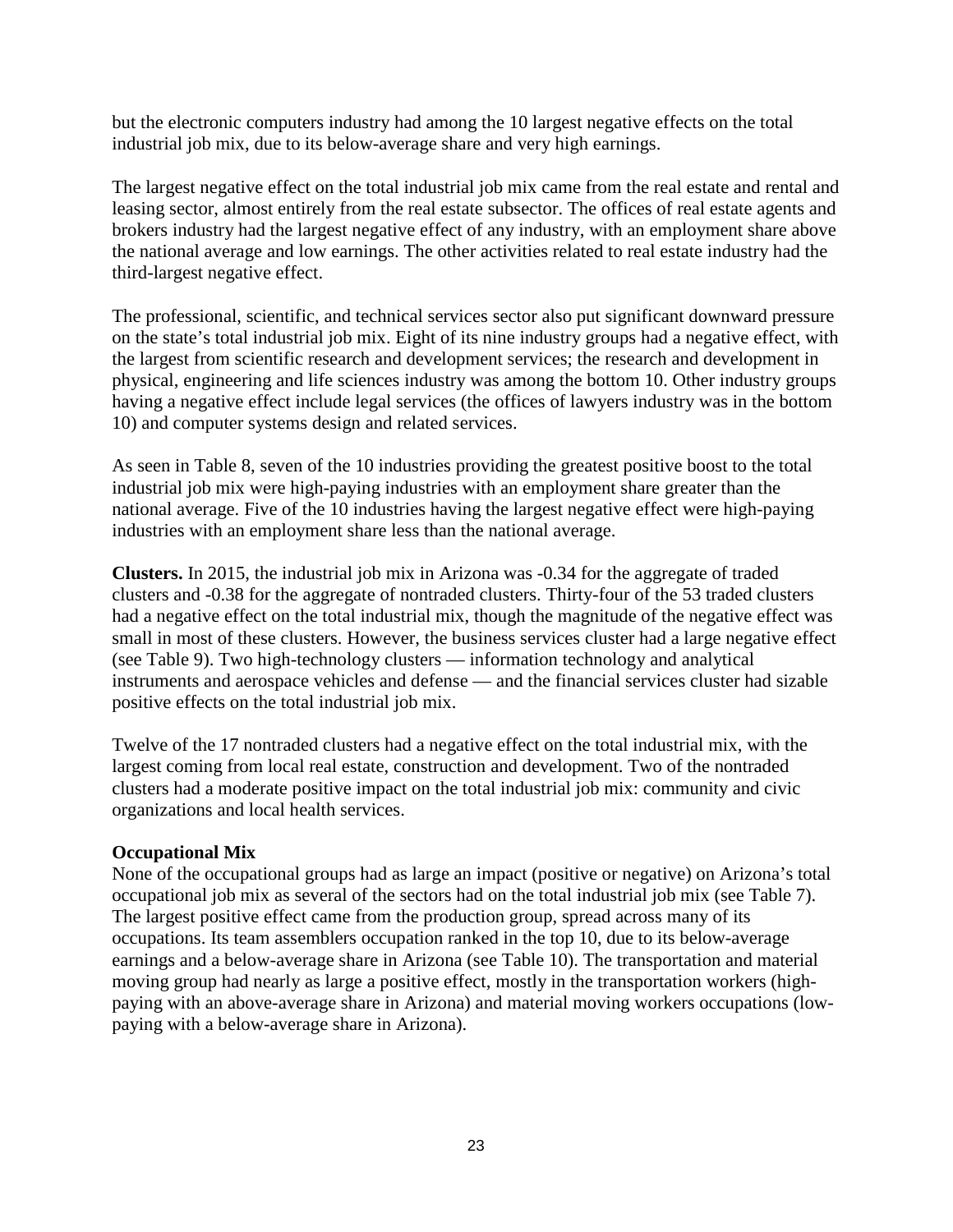### **TABLE 9 INDUSTRIAL JOB MIX VALUES BY CLUSTER, 2015, ARIZONA**

|                                         | <b>Job Mix</b><br>Value*  | Share** | Average<br>Earnings*** |
|-----------------------------------------|---------------------------|---------|------------------------|
|                                         | <b>Traded Clusters</b>    |         |                        |
| <b>Greatest Positive Effects</b>        |                           |         |                        |
| Aerospace Vehicles and Defense          | 0.81                      | 0.55    | 2.18                   |
| <b>Financial Services</b>               | 0.58                      | 0.71    | 1.69                   |
| Info Tech and Analytical Instruments    | 0.48                      | 0.24    | 2.45                   |
| Farming and Ranching                    | 0.23                      | $-0.50$ | 0.55                   |
| Metal Mining                            | 0.17                      | 0.29    | 1.50                   |
| <b>Largest Negative Effects</b>         |                           |         |                        |
| Automotive                              | $-0.16$                   | $-0.39$ | 1.35                   |
| Marketing, Design, and Publishing       | $-0.16$                   | $-0.19$ | 1.37                   |
| <b>Education and Knowledge Creation</b> | $-0.28$                   | $-0.41$ | 1.18                   |
| Oil & Gas Production and Transportation | $-0.36$                   | -0.54   | 1.58                   |
| <b>Business Services</b>                | $-0.73$                   | 1.37    | 1.54                   |
|                                         | <b>Nontraded Clusters</b> |         |                        |
| <b>Greatest Positive Effects</b>        |                           |         |                        |
| Community and Civic Organizations       | 0.44                      | $-0.77$ | 0.51                   |
| <b>Health Services</b>                  | 0.40                      | 0.06    | 1.12                   |
| <b>Local Financial Services</b>         | 0.16                      | 0.40    | 1.26                   |
| <b>Largest Negative Effects</b>         |                           |         |                        |
| <b>Hospitality Establishments</b>       | $-0.16$                   | 0.25    | 0.37                   |
| <b>State and Local Governments</b>      | $-0.21$                   | $-0.15$ | 1.26                   |
| <b>Real Estate and Construction</b>     | $-0.82$                   | 1.63    | 0.82                   |

\* The job mix values are expressed relative to the national average.

\*\* The difference in the employment share between Arizona and the nation, expressed as a percent.

\*\*\* National average earnings per worker, expressed as a ratio to the overall average.

Source: Calculated from data provided by Emsi.

The high-paying computer and mathematical group also had a positive effect on the total occupational job mix, largely among the computer occupations. Two of these occupations computer systems analysts and software developers of systems software — ranked in the top 10.

The largest negative effect on the total occupational job mix came from the sales and related occupational group. Arizona had an above-average share of two of its low-paying occupations; real estate sales agents and telemarketers each ranked among the bottom 10.

As seen in Table 10, five of the 10 occupations providing the greatest positive boost to the total occupational job mix were high-paying occupations with an employment share greater than the national average. Five of the 10 occupations having the largest negative effect were high-paying occupations with an employment share less than the national average.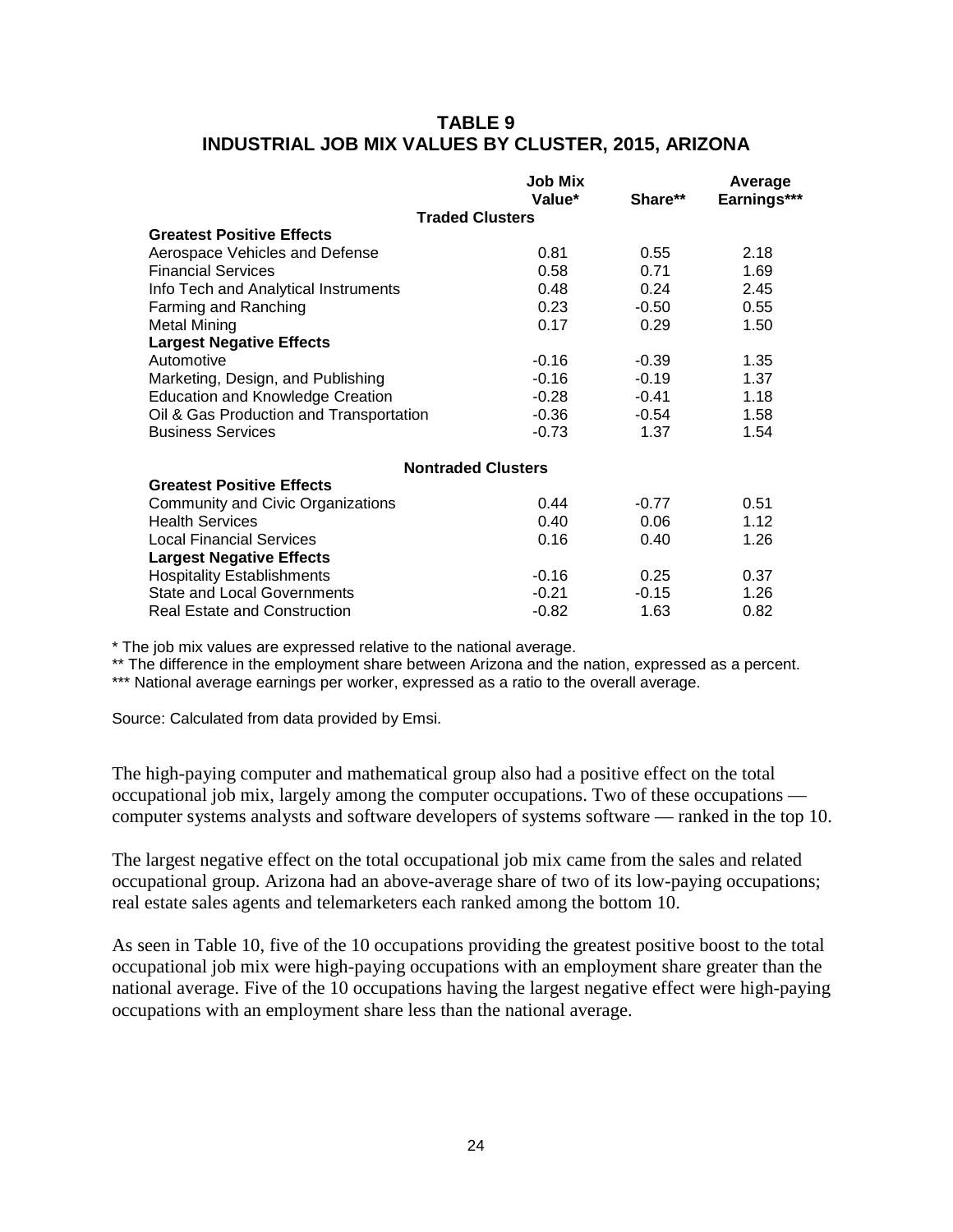#### **TABLE 10 OCCUPATIONAL JOB MIX VALUES BY OCCUPATION, 2015, ARIZONA**

|                                                    | Job Mix<br>Value* | Share** | Average<br>Earnings*** |
|----------------------------------------------------|-------------------|---------|------------------------|
| <b>Greatest Positive Effects</b>                   |                   |         |                        |
| Farmers, Ranchers, and Other Agricultural Managers | 0.17              | $-0.40$ | 0.57                   |
| <b>Nursing Assistants</b>                          | 0.15              | $-0.38$ | 0.59                   |
| Sales Managers                                     | 0.13              | 0.09    | 2.51                   |
| <b>Computer Systems Analysts</b>                   | 0.13              | 0.14    | 1.88                   |
| <b>Childcare Workers</b>                           | 0.11              | $-0.18$ | 0.40                   |
| <b>Team Assemblers</b>                             | 0.10              | $-0.33$ | 0.70                   |
| Detectives and Criminal Investigators              | 0.10              | 0.13    | 1.77                   |
| Software Developers, Systems Software              | 0.10              | 0.07    | 2.32                   |
| <b>Food Preparation Workers</b>                    | 0.09              | $-0.19$ | 0.49                   |
| Loan Officers                                      | 0.09              | 0.14    | 1.65                   |
| <b>Largest Negative Effects</b>                    |                   |         |                        |
| Surgeons                                           | $-0.07$           | $-0.02$ | 4.91                   |
| <b>General and Operations Managers</b>             | $-0.07$           | $-0.05$ | 2.50                   |
| Telemarketers                                      | $-0.08$           | 0.20    | 0.61                   |
| Lawyers                                            | $-0.09$           | $-0.06$ | 2.55                   |
| Business Operations Specialists, All Other         | $-0.10$           | $-0.17$ | 1.61                   |
| Waiters and Waitresses                             | $-0.10$           | 0.22    | 0.52                   |
| Physicians and Surgeons, All Other                 | $-0.15$           | $-0.05$ | 4.07                   |
| <b>Personal Care Aides</b>                         | $-0.15$           | 0.29    | 0.48                   |
| <b>Real Estate Sales Agents</b>                    | $-0.17$           | 0.83    | 0.80                   |
| <b>Customer Service Representatives</b>            | $-0.23$           | 0.96    | $-0.76$                |

\* The job mix values are expressed relative to the national average.

\*\* The difference in the employment share between Arizona and the nation, expressed as a percent.

\*\*\* National average earnings per worker, expressed as a ratio to the overall average.

Source: Calculated from data provided by Emsi.

#### **Change in Job Quality**

Job quality in Arizona declined relative to the national average between 2001 and 2015, but not by a substantial degree, as seen in Table 11. However, since the nation's job quality declined moderately, Arizona's job quality also dropped moderately. The decline in job quality was largely due to a decrease in the total industrial mix; little change was experienced in the total occupational mix.

#### **Industrial Job Mix**

The decrease in the industrial mix value for the manufacturing sector was greater than the total decline in Arizona between 2001 and 2015 (see Table 12). The negative effect from the manufacturing sector resulted from just two of its 21 subsectors — transportation equipment and especially computer and electronic products. These high-paying subsectors experienced declines in their shares of total employment. Four industries in these subsectors were among the 10 industries having the largest negative effect on the change in the overall industrial job mix (see Table 13). The decline caused by the semiconductor and related devices industry was far greater than from the other industries.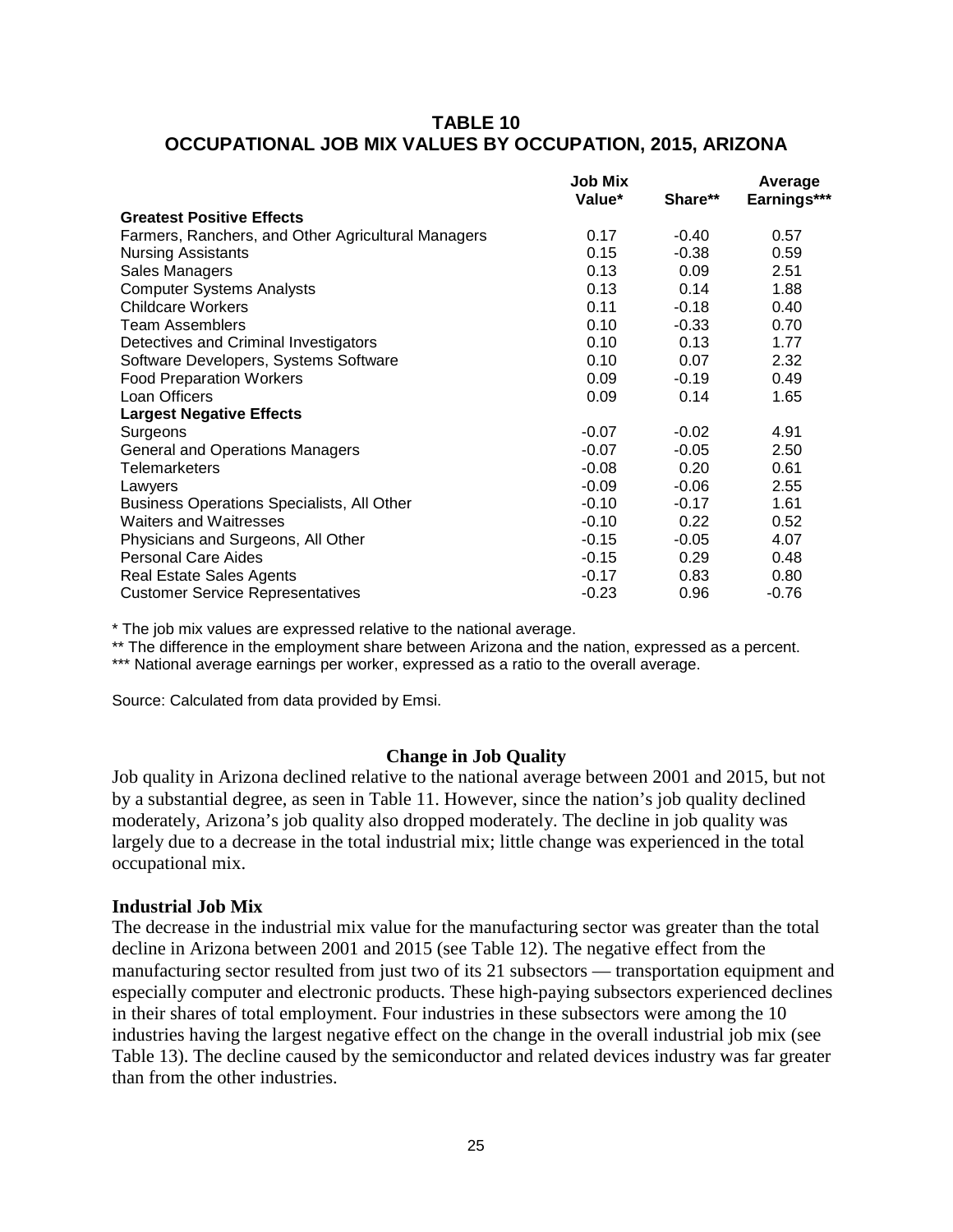### **TABLE 11 CHANGE IN JOB QUALITY**

|                      |                                           | Total                          |                     |
|----------------------|-------------------------------------------|--------------------------------|---------------------|
|                      | <b>Total Industrial</b><br><b>Job Mix</b> | Occupational<br><b>Job Mix</b> | <b>Job Quality*</b> |
|                      |                                           |                                |                     |
|                      | Arizona Relative to the Nation            |                                |                     |
| 2001-07              | -0.89                                     | $-0.23$                        | $-0.56$             |
| 2007-15              | 0.52                                      | 0.13                           | 0.32                |
| 2001-15              | $-0.37$                                   | $-0.10$                        | $-0.24$             |
| <b>United States</b> |                                           |                                |                     |
| 2001-07              | $-2.63$                                   | $-0.33$                        | $-1.48$             |
| 2007-15              | $-0.76$                                   | 0.36                           | $-0.20$             |
| 2001-15              | $-3.39$                                   | 0.03                           | $-1.68$             |
| <b>Arizona Total</b> |                                           |                                |                     |
| 2001-07              | $-3.52$                                   | $-0.56$                        | $-2.04$             |
| 2007-15              | $-0.24$                                   | 0.49                           | 0.12                |
| 2001-15              | $-3.76$                                   | $-0.07$                        | $-1.92$             |
|                      |                                           |                                |                     |

\* Job quality is the average of the total industrial mix and the total occupational mix.

Source: Calculated from data provided by Emsi.

None of the other sectors had a particularly large negative effect on the total industrial job mix; the real estate and rental and leasing sector and the wholesale trade sector had the largest negative effects. The wholesaling of other electronic parts and equipment industry ranked among the bottom 10.

The finance and insurance sector had a substantial positive effect on the total industrial job mix, with most of its subsectors contributing. Three of its industries — all high-paying with an increase in employment share greater than the U.S. average — ranked among the 10 with the greatest positive effect, including the top-ranked open-end investment funds industry. The health care and social assistance sector also had a positive impact, with the employment share rising in many of its high-paying industries, such as hospitals and offices of physicians, but falling in lowpaying industries, including services for the elderly and persons with disabilities.

As seen in Table 13, six of the 10 industries providing the greatest contribution to the change in the total industrial mix were high-paying industries that experienced a gain in the share of overall employment relative to the nation. In contrast, seven of the 10 industries having the largest negative effect were high-paying industries that experienced disproportionately weak employment changes.

**Clusters.** The change between 2001 and 2015 in the industrial job mix in Arizona was -1.17 for the aggregate of traded clusters and 0.79 for the aggregate of nontraded clusters. Only 21 of the 53 traded clusters had a negative effect on the change in the industrial mix, but the decline caused by the information technology and analytical instruments cluster was quite large; the aerospace vehicles and defense cluster had a moderate negative effect (see Table 14). The financial services cluster had a moderate positive effect. Ten of the 17 nontraded clusters had a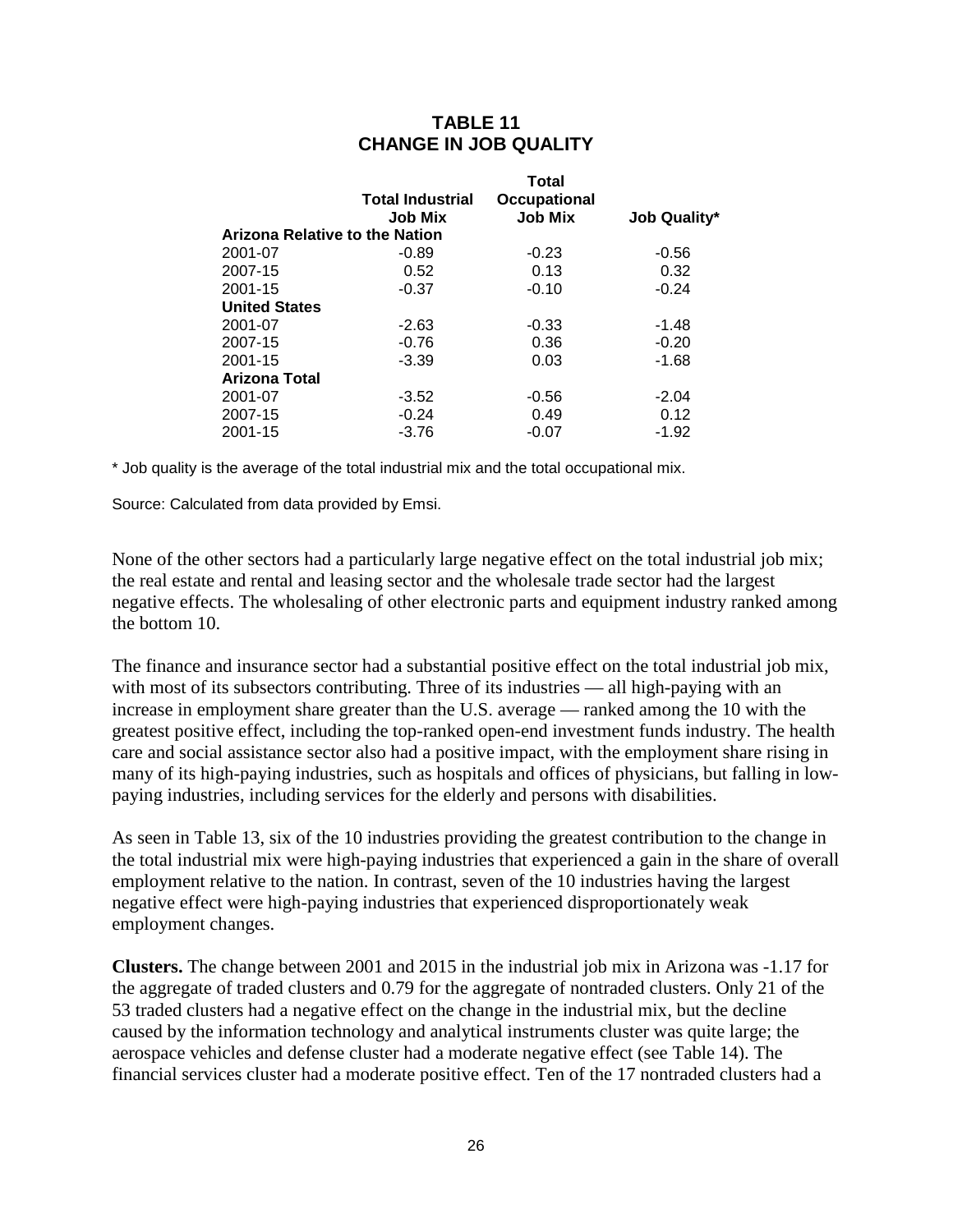# **TABLE 12 CHANGE IN JOB MIX VALUES BY SECTOR AND OCCUPATIONAL GROUP, ARIZONA**

| <b>Sector</b>                                    | 2001-07 | 2007-15 | 2001-15 |
|--------------------------------------------------|---------|---------|---------|
| Finance and Insurance                            | 0.16    | 0.61    | 0.77    |
| <b>Health Care and Social Assistance</b>         | 0.15    | 0.20    | 0.35    |
| <b>Accommodation and Food Services</b>           | 0.28    | $-0.02$ | 0.26    |
| Administrative Support and Waste Management      | 0.17    | 0.08    | 0.25    |
| Management of Companies                          | 0.13    | $-0.02$ | 0.11    |
| Construction                                     | $-0.11$ | 0.13    | 0.02    |
| Unclassified                                     | $-0.00$ | 0.02    | 0.02    |
| Arts, Entertainment and Recreation               | $-0.01$ | 0.02    | 0.01    |
| <b>Educational Services</b>                      | $-0.00$ | $-0.02$ | $-0.02$ |
| <b>Other Services</b>                            | 0.14    | $-0.18$ | $-0.04$ |
| Mining, Quarrying, and Oil and Gas Extraction    | $-0.03$ | $-0.01$ | $-0.04$ |
| Transportation and Warehousing                   | 0.01    | $-0.06$ | $-0.05$ |
| Professional, Scientific, and Technical Services | 0.13    | $-0.20$ | $-0.07$ |
| <b>Public Administration</b>                     | $-0.19$ | 0.12    | $-0.07$ |
| Information                                      | $-0.17$ | 0.06    | $-0.11$ |
| Agriculture, Forestry, Fishing and Hunting       | $-0.08$ | $-0.04$ | $-0.12$ |
| <b>Utilities</b>                                 | $-0.03$ | $-0.10$ | $-0.12$ |
| <b>Retail Trade</b>                              | $-0.15$ | 0.00    | $-0.15$ |
| <b>Wholesale Trade</b>                           | $-0.05$ | $-0.13$ | $-0.18$ |
| Real Estate and Rental and Leasing               | $-0.31$ | 0.08    | $-0.23$ |
| Manufacturing                                    | $-0.92$ | $-0.04$ | $-0.95$ |
| TOTAL CHANGE IN INDUSTRIAL MIX                   | $-0.89$ | 0.52    | $-0.37$ |
| <b>Occupational Group</b>                        |         |         |         |
| <b>Healthcare Practitioners and Technical</b>    | 0.00    | 0.24    | 0.25    |
| Food Preparation and Serving                     | 0.16    | $-0.04$ | 0.12    |
| <b>Construction and Extraction</b>               | $-0.03$ | 0.14    | 0.12    |
| Farming, Fishing and Forestry                    | 0.07    | 0.05    | 0.11    |
| <b>Computer and Mathematical</b>                 | $-0.06$ | 0.14    | 0.08    |
| Building and Grounds Cleaning and Maintenance    | 0.04    | 0.00    | 0.05    |
| Education, Training and Library                  | 0.01    | 0.04    | 0.05    |
| <b>Transportation and Material Moving</b>        | 0.02    | 0.01    | 0.02    |
| Legal                                            | $-0.02$ | 0.03    | 0.02    |
| Installation, Maintenance and Repair             | 0.00    | 0.02    | 0.02    |
| <b>Community and Social Services</b>             | 0.00    | 0.01    | 0.01    |
| Arts, Design, Entertainment, Sports and Media    | 0.02    | $-0.01$ | 0.01    |
| <b>Protective Services</b>                       | 0.01    | 0.00    | 0.01    |
| Military                                         | 0.01    | $-0.01$ | 0.01    |
| Unclassified                                     | $-0.00$ | $-0.01$ | $-0.01$ |
| Office and Administrative Support                | 0.00    | $-0.02$ | $-0.02$ |
| <b>Healthcare Support</b>                        | 0.02    | $-0.04$ | $-0.02$ |
| Life, Physical, and Social Sciences              | $-0.03$ | $-0.01$ | $-0.03$ |
| <b>Business and Financial</b>                    | $-0.04$ | $-0.03$ | $-0.07$ |
| Personal Care and Services                       | 0.07    | $-0.16$ | $-0.09$ |
| Sales and Related                                | $-0.15$ | 0.03    | $-0.13$ |
| Production                                       | $-0.09$ | $-0.06$ | $-0.15$ |
| Management                                       | $-0.10$ | $-0.10$ | $-0.20$ |
| Architecture and Engineering                     | $-0.14$ | $-0.12$ | $-0.25$ |
| TOTAL CHANGE IN OCCUPATIONAL MIX                 | $-0.23$ | 0.13    | $-0.10$ |

Note: The job mix values are expressed relative to the national average and are the sum of the values by industry within each sector or by occupation within each occupational group.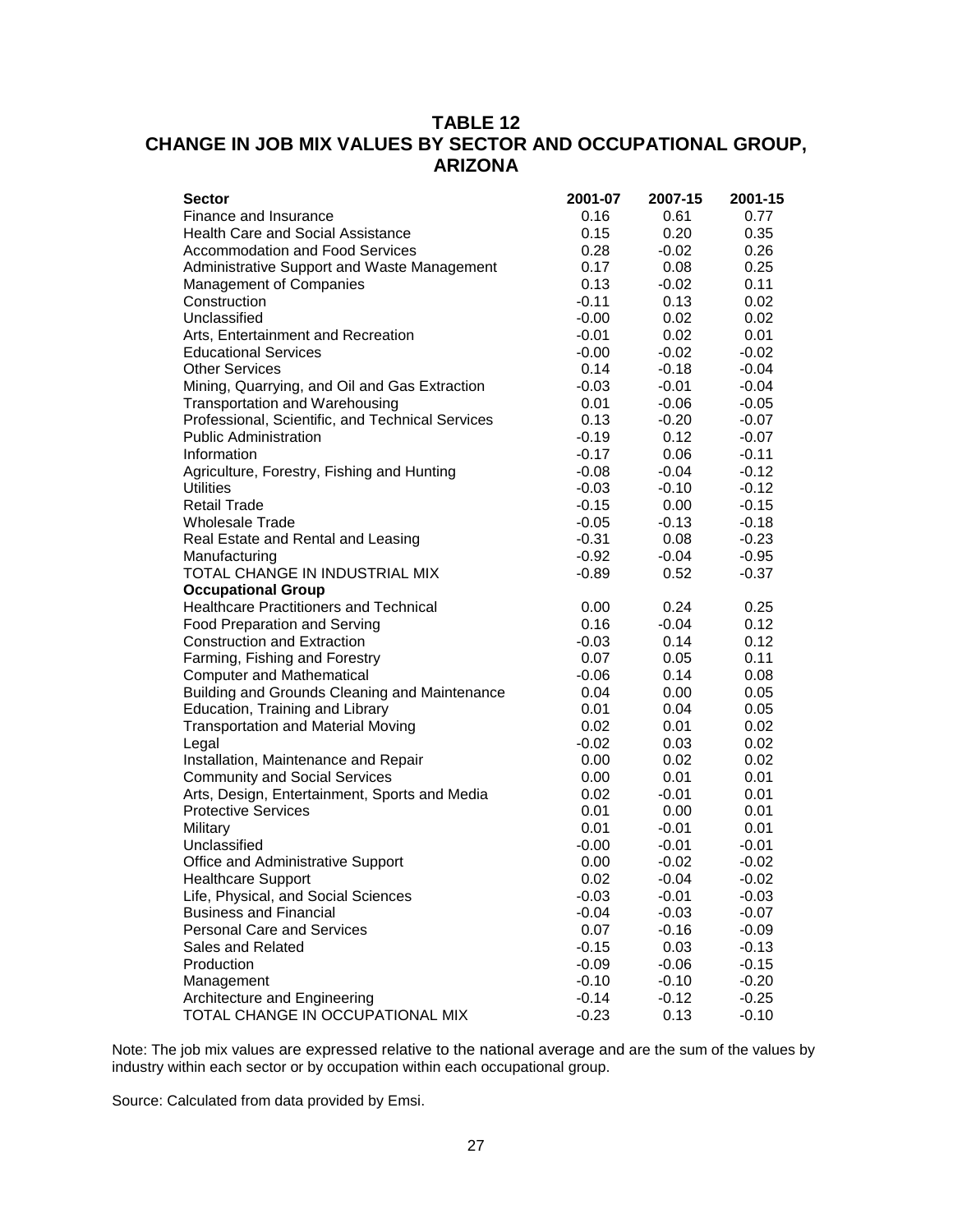### **TABLE 13 CHANGE IN INDUSTRIAL JOB MIX VALUES BY INDUSTRY, 2001 THROUGH 2015, ARIZONA**

|                                                           | <b>Change in</b><br><b>Job Mix</b><br>Value* | Change in<br>Share** | Average<br>Earnings*** |
|-----------------------------------------------------------|----------------------------------------------|----------------------|------------------------|
| <b>Greatest Increases</b>                                 |                                              |                      |                        |
| Open-End Investment Funds                                 | 0.40                                         | 0.10                 | 5.33                   |
| <b>Temporary Help Services</b>                            | 0.26                                         | $-0.76$              | 0.65                   |
| <b>Commercial Banking</b>                                 | 0.22                                         | 0.39                 | 1.57                   |
| <b>Electric Power Distribution</b>                        | 0.19                                         | 0.14                 | 2.33                   |
| <b>General Medical and Surgical Hospitals</b>             | 0.14                                         | 0.41                 | 1.34                   |
| <b>Discount Department Stores</b>                         | 0.14                                         | $-0.23$              | 0.42                   |
| Services for the Elderly and Persons with Disabilities    | 0.14                                         | $-0.22$              | 0.38                   |
| <b>Investment Banking and Securities Dealing</b>          | 0.13                                         | 0.05                 | 4.14                   |
| <b>Full-Service Restaurants</b>                           | 0.13                                         | $-0.22$              | 0.42                   |
| Offices of Physicians (except Mental Health Specialists)  | 0.12                                         | 0.13                 | 1.89                   |
| <b>Largest Decreases</b>                                  |                                              |                      |                        |
| <b>Aircraft Manufacturing</b>                             | $-0.11$                                      | $-0.08$              | 2.29                   |
| <b>Telemarketing Bureaus and Other Contact Centers</b>    | $-0.11$                                      | 0.35                 | 0.70                   |
| <b>Electronic Computer Manufacturing</b>                  | $-0.12$                                      | $-0.04$              | 3.95                   |
| <b>Credit Card Issuing</b>                                | $-0.13$                                      | $-0.09$              | 2.40                   |
| Other Electronic Parts and Equipment Merchant Wholesalers | $-0.15$                                      | $-0.16$              | 1.95                   |
| Animal Production and Aquaculture                         | $-0.19$                                      | 0.40                 | 0.55                   |
| Guided Missile and Space Vehicle Manufacturing            | $-0.19$                                      | $-0.10$              | 2.87                   |
| <b>Warehouse Clubs and Supercenters</b>                   | $-0.19$                                      | 0.44                 | 0.56                   |
| <b>Nuclear Electric Power Generation</b>                  | $-0.43$                                      | $-0.20$              | 3.11                   |
| Semiconductor and Related Device Manufacturing            | $-1.06$                                      | $-0.57$              | 2.88                   |

\* The job mix values are expressed relative to the national average.

\*\* The difference in the employment share between Arizona and the nation, expressed as a percent.

\*\*\* National average earnings per worker expressed as a ratio to the overall average in 2015.

Source: Calculated from data provided by Emsi.

positive effect on the change in the total industrial mix, but none of the nontraded clusters had a substantial effect.

#### **Occupational Job Mix**

Consistent with the small change in the total occupational job mix between 2001 and 2015, none of the occupational groups had a substantial positive or negative effect (see Table 11). The largest positive impact came from the health practitioners and technical group; three of its occupations in the health diagnosing and treating practitioners category ranked among the top 10 (see Table 15).

The occupational groups with the largest negative effect on the change in the total occupational job mix were the generally high-paying management and architecture and engineering groups. Two occupations in the management group ranked among the top 10, but three ranked among the bottom 10, including the low-paying farmers, ranchers, and other agricultural managers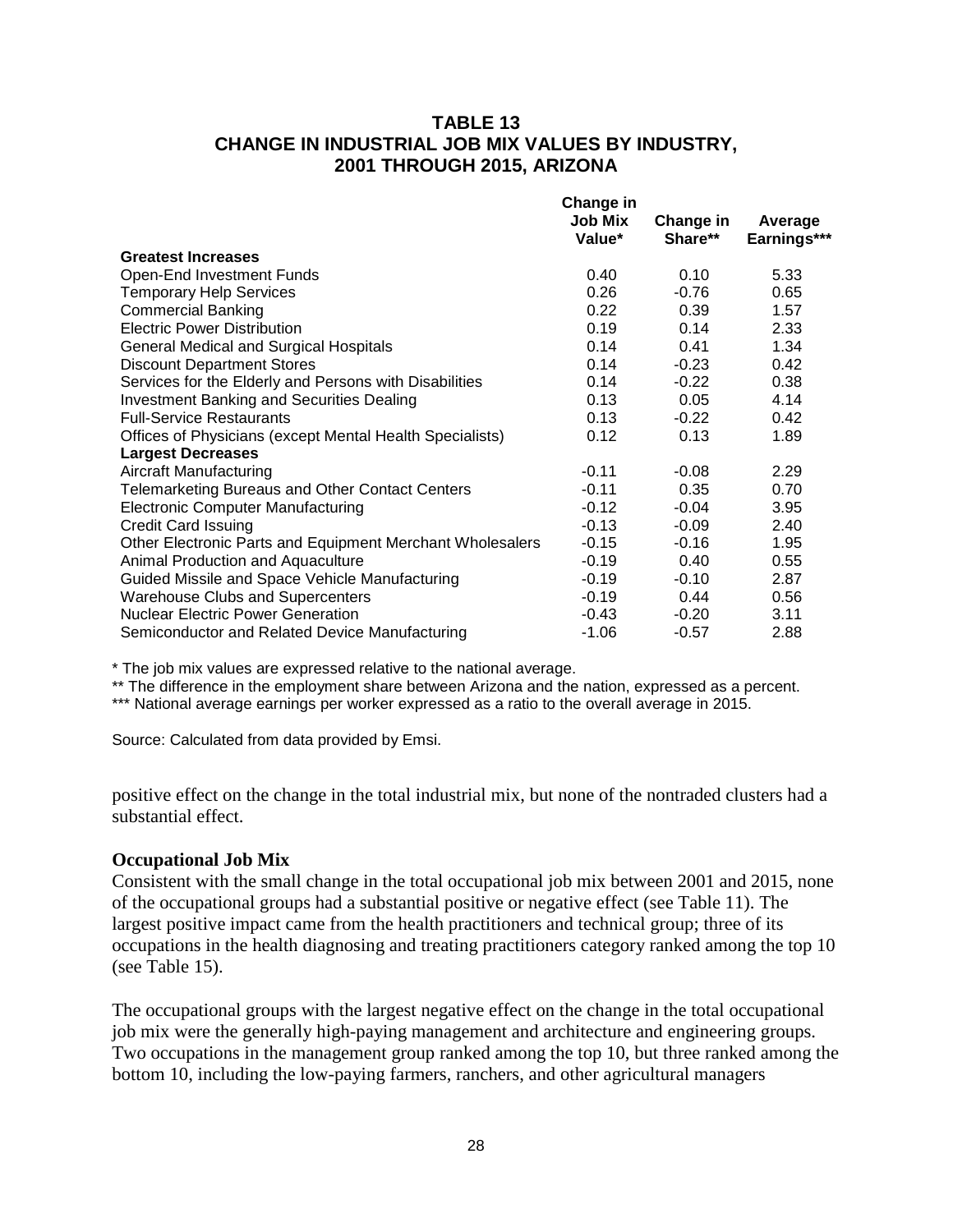### **TABLE 14 CHANGE IN INDUSTRIAL JOB MIX VALUES BY CLUSTER, 2001 THROUGH 2015, ARIZONA**

|                                              | <b>Change in</b> |           |             |
|----------------------------------------------|------------------|-----------|-------------|
|                                              | <b>Job Mix</b>   | Change in | Average     |
|                                              | Value*           | Share**   | Earnings*** |
| <b>Traded Clusters</b>                       |                  |           |             |
| <b>Greatest Increases</b>                    |                  |           |             |
| <b>Financial Services</b>                    | 0.39             | $-0.13$   | 1.69        |
| <b>Communications Equipment and Services</b> | 0.15             | 0.15      | 1.84        |
| <b>Insurance Services</b>                    | 0.15             | 0.22      | 1.70        |
| <b>Agricultural Inputs and Services</b>      | 0.09             | $-0.21$   | 0.61        |
| <b>Biopharmaceuticals</b>                    | 0.08             | 0.04      | 2.76        |
| <b>Largest Decreases</b>                     |                  |           |             |
| Distribution and Electronic Commerce         | $-0.17$          | $-0.14$   | 1.38        |
| Farming and Ranching                         | $-0.20$          | 0.44      | 0.55        |
| Electric Power Generate & Transmit           | $-0.31$          | $-0.12$   | 2.72        |
| Aerospace Vehicles and Defense               | $-0.40$          | $-0.32$   | 2.18        |
| Info Tech and Analytical Instruments         | $-1.26$          | $-0.68$   | 2.45        |
| <b>Nontraded Clusters</b>                    |                  |           |             |
| <b>Greatest Increases</b>                    |                  |           |             |
| <b>Commercial Services</b>                   | 0.33             | $-0.71$   | 0.83        |
| <b>Local Financial Services</b>              | 0.24             | 0.30      | 1.26        |
| <b>Health Services</b>                       | 0.19             | 1.13      | 1.12        |
| <b>Largest Decreases</b>                     |                  |           |             |
| <b>Logistical Services</b>                   | $-0.07$          | 0.25      | 0.76        |
| <b>State and Local Governments</b>           | $-0.11$          | $-0.61$   | 1.26        |
| Clothing and General Merchandise Retail      | $-0.13$          | 0.31      | 0.47        |
|                                              |                  |           |             |

\* The job mix values are expressed relative to the national average.

\*\* The difference in the employment share between Arizona and the nation, expressed as a percent.

\*\*\* National average earnings per worker expressed as a ratio to the overall average in 2015.

Source: Calculated from data provided by Emsi.

occupation that had a disproportionate gain in employment share in Arizona. Two occupations in the architecture and engineering group were among the 10 with the largest negative impacts.

As seen in Table 15, six of the 10 occupations providing the greatest positive boost to the total occupational job mix were high-paying occupations that experienced a gain in the share of overall employment. In contrast, four of the 10 occupations having the largest negative effect were high-paying occupations that experienced disproportionately weak employment gains.

#### **Annual Job Mix**

The annual changes and levels discussed in this subsection were calculated using the 2015 earnings figures. The annual job quality, total industrial mix, and total occupational mix in Arizona is displayed in Chart 2. None of the measures displays a trend. The occupational job mix did not vary much between 2001 and 2015, holding between values of 0.5 and 1.0. More fluctuation occurred in the industrial job mix, with declines in the early 2000s being largely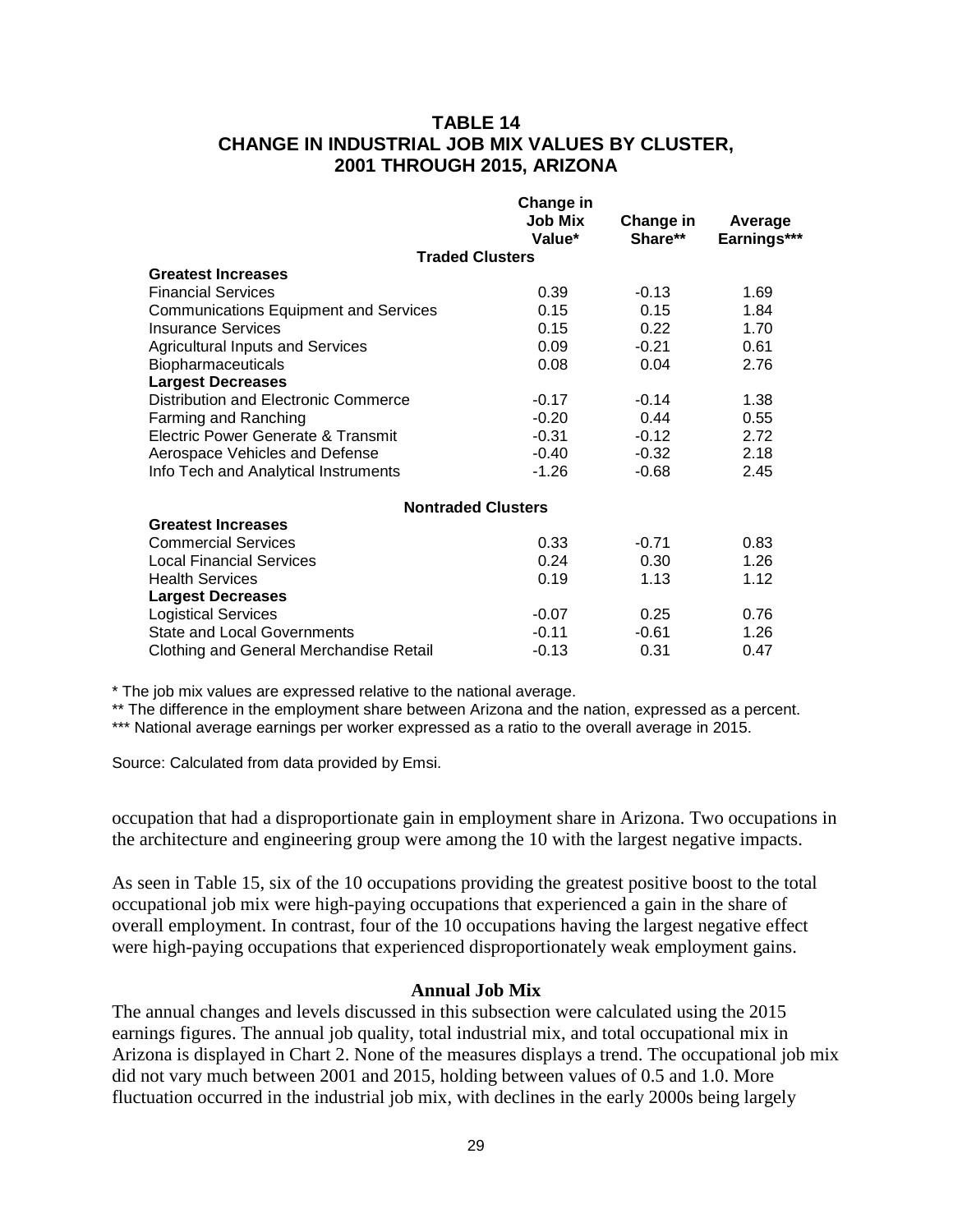### **TABLE 15 CHANGE IN OCCUPATIONAL JOB MIX VALUES BY OCCUPATION, 2001 THROUGH 2015, ARIZONA**

|                                                         | <b>Change in</b><br><b>Job Mix</b><br>Value* | Change in<br>Share** | Average<br>Earnings*** |
|---------------------------------------------------------|----------------------------------------------|----------------------|------------------------|
| <b>Greatest Increases</b>                               |                                              |                      |                        |
| Farmworkers and Laborers, Crop, Nursery, and Greenhouse | 0.11                                         | $-0.22$              | 0.51                   |
| <b>Registered Nurses</b>                                | 0.09                                         | 0.17                 | 1.55                   |
| <b>Construction Laborers</b>                            | 0.08                                         | $-0.25$              | 0.70                   |
| <b>Waiters and Waitresses</b>                           | 0.05                                         | $-0.10$              | 0.52                   |
| <b>Family and General Practitioners</b>                 | 0.05                                         | 0.01                 | 3.91                   |
| <b>Pharmacists</b>                                      | 0.04                                         | 0.02                 | 2.61                   |
| Medical and Health Services Managers                    | 0.04                                         | 0.04                 | 2.23                   |
| <b>Computer Systems Analysts</b>                        | 0.04                                         | 0.04                 | 1.88                   |
| <b>Financial Managers</b>                               | 0.04                                         | 0.03                 | 2.42                   |
| Laborers and Freight, Stock, and Material Movers, Hand  | 0.04                                         | $-0.10$              | 0.62                   |
| <b>Largest Decreases</b>                                |                                              |                      |                        |
| <b>Nuclear Engineers</b>                                | $-0.04$                                      | $-0.03$              | 2.16                   |
| Sewing Machine Operators                                | $-0.04$                                      | 0.09                 | 0.59                   |
| Electronics Engineers, Except Computer                  | $-0.04$                                      | $-0.04$              | 2.21                   |
| <b>Real Estate Sales Agents</b>                         | $-0.04$                                      | 0.19                 | 0.80                   |
| <b>Retail Salespersons</b>                              | $-0.04$                                      | 0.10                 | 0.59                   |
| Architectural and Engineering Managers                  | $-0.05$                                      | $-0.02$              | 2.98                   |
| <b>General and Operations Managers</b>                  | $-0.05$                                      | $-0.04$              | 2.50                   |
| <b>Customer Service Representatives</b>                 | $-0.07$                                      | 0.31                 | 0.76                   |
| <b>Personal Care Aides</b>                              | $-0.11$                                      | 0.21                 | 0.48                   |
| Farmers, Ranchers, and Other Agricultural Managers      | $-0.22$                                      | 0.52                 | 0.59                   |

\* The job mix values are expressed relative to the national average.

 $\overline{\phantom{a}}$ 

\*\* The difference in the employment share between Arizona and the nation, expressed as a percent.

\*\*\* National average earnings per worker expressed as a ratio to the overall average in 2015.

Source: Calculated from data provided by Emsi.

offset by gains during the recession. Job quality slipped through 2005, increased between 2007 and 2010, and fluctuated — but on net dropped — since 2010.

The annual change in the total job mixes in Arizona is shown in Chart 3. The top graph shows the change relative to the national average. As with the national changes (see Chart 1), the strongest gains occurred during the recession.<sup>[3](#page-31-0)</sup> Unlike the nation, there is more of an erratic annual pattern in the Arizona data. The bottom graph of Chart 3 presents the total change in Arizona: the sum of the national change and the Arizona change relative to the national average.

<span id="page-31-0"></span><sup>&</sup>lt;sup>3</sup> The changes in the Arizona job mixes are expressed relative to the changes in the national job mix. Thus, the annual pattern seen in the national data — strongest gains from 2007 through 2009 and the largest losses in the early 2000s — is more exaggerated in the Arizona data.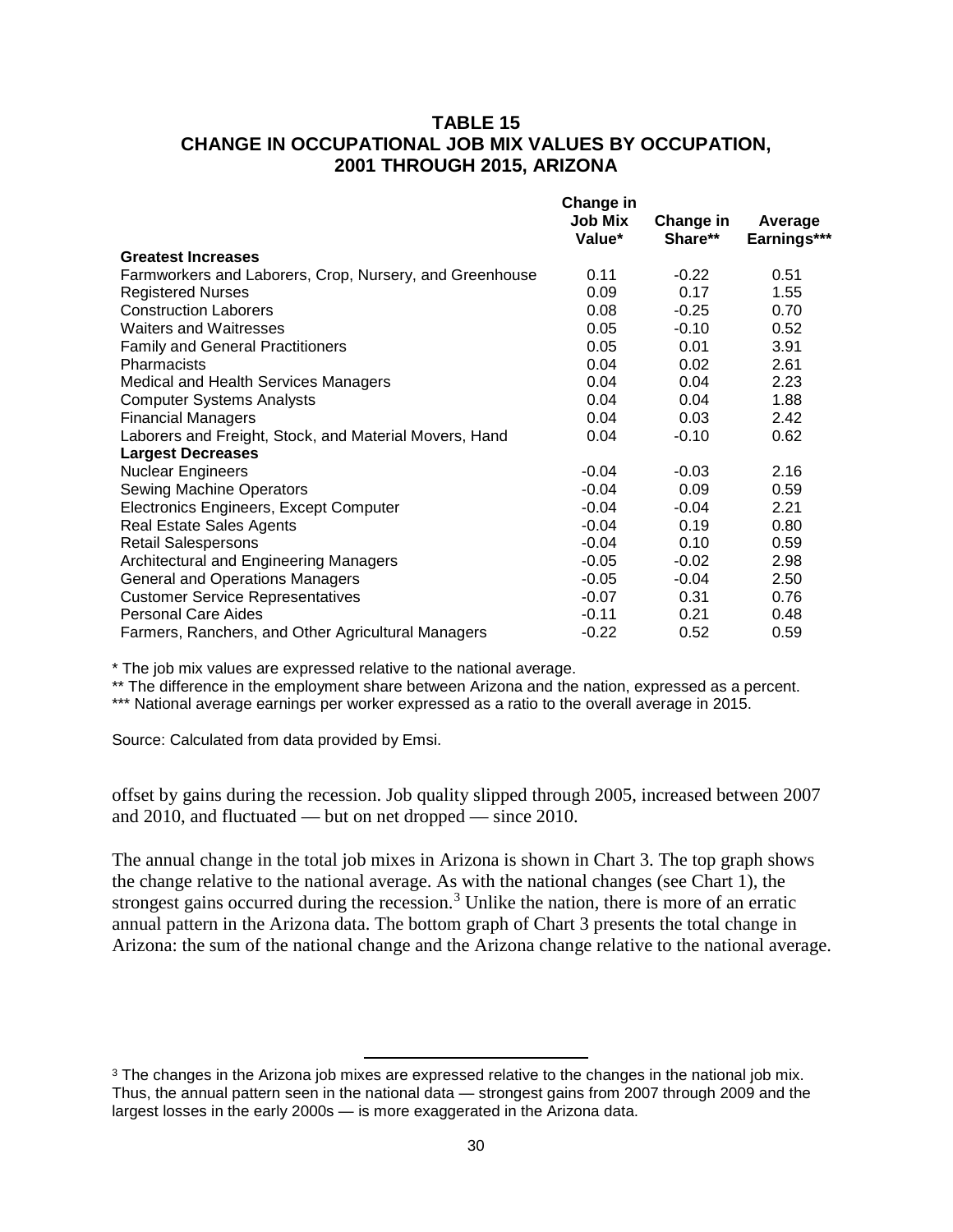

**CHART 2 JOB QUALITY AND TOTAL JOB MIXES, 2001 THROUGH 2015, ARIZONA**

Note: The total job mix is expressed relative to the national average.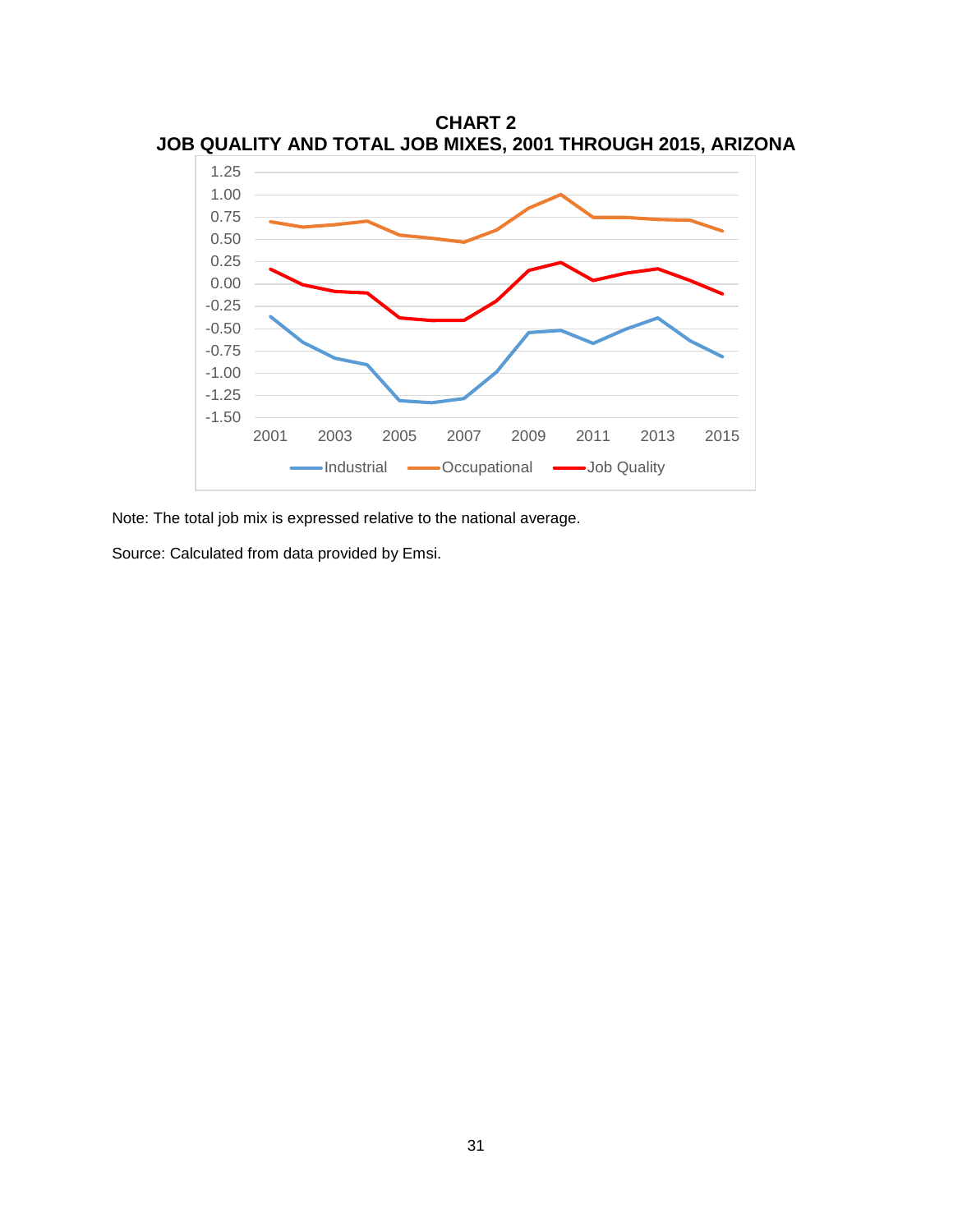

**CHART 3 TOTAL JOB MIXES, ANNUAL CHANGE, ARIZONA**

-1.2 -1.0 -0.8 -0.6 -0.4 -0.2 0.0 0.2 0.4 0.6 0.8 1.0 2002 2004 2006 2008 2010 2012 2014 Industrial Occupational

**Total Change in Arizona**

Note: The change in the total job mix is expressed relative to the national average.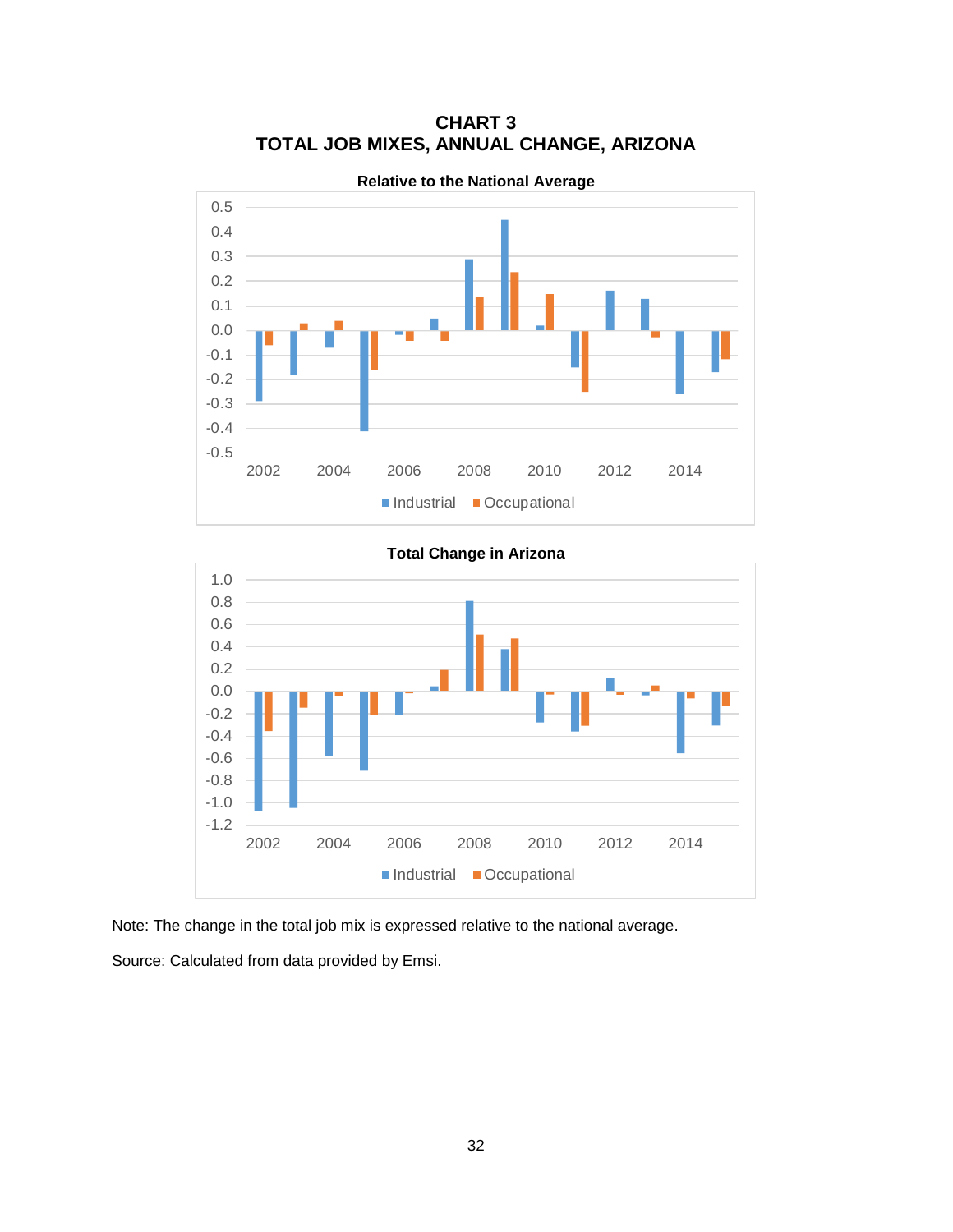#### **JOB QUALITY WITHIN ARIZONA**

#### **Job Quality in 2015**

Job quality in 2015 varied widely across Arizona's counties. Job quality in the Sun Corridor — Maricopa, Pima, and Pinal counties — was a little higher than the national average, though job quality was positive only in Maricopa County. In contrast, job quality in the aggregate of the other 12 less-populous counties was considerably below average, as seen in Table 16. However, job quality ranged widely among the 12 less-populous counties.

Only three Arizona counties had higher job quality than the national average in 2015; three had a positive total industrial mix and three had a positive total occupational mix. Job quality in Greenlee County was the highest in the state, with an extremely high total industrial mix and an

|                   |                   |                     |                      | <b>Industrial Job Mix</b> |                  |  |
|-------------------|-------------------|---------------------|----------------------|---------------------------|------------------|--|
|                   | <b>Total</b>      | Total               |                      |                           |                  |  |
|                   | <b>Industrial</b> | <b>Occupational</b> |                      | <b>Traded</b>             | <b>Nontraded</b> |  |
|                   | Job Mix*          | Job Mix*            | <b>Job Quality**</b> | Clusters*                 | Clusters*        |  |
| Greenlee          | 31.52             | 1.22                | 16.37                | 22.16                     | 9.37             |  |
| Maricopa          | 0.79              | 2.24                | 1.52                 | 1.30                      | $-0.51$          |  |
| Cochise           | $-0.14$           | 0.38                | 0.12                 | 0.14                      | $-0.27$          |  |
| Pima              | $-1.70$           | $-0.57$             | $-1.14$              | $-0.58$                   | $-1.13$          |  |
| Apache            | 2.26              | $-6.57$             | $-2.16$              | $-8.23$                   | 10.49            |  |
| Gila              | $-2.46$           | -4.56               | $-3.51$              | $-3.59$                   | 1.13             |  |
| Graham            | $-3.30$           | $-4.42$             | $-3.86$              | $-5.47$                   | 2.16             |  |
| Pinal             | $-6.38$           | $-2.64$             | $-4.51$              | $-6.80$                   | 0.42             |  |
| Coconino          | $-7.37$           | $-3.58$             | $-5.48$              | $-7.87$                   | 0.50             |  |
| Navajo            | $-5.04$           | $-7.74$             | $-6.39$              | $-7.43$                   | 2.39             |  |
| Santa Cruz        | $-4.68$           | $-8.41$             | $-6.55$              | $-1.51$                   | $-3.16$          |  |
| La Paz            | $-5.10$           | $-9.75$             | $-7.43$              | $-9.42$                   | 4.32             |  |
| Yavapai           | $-12.68$          | $-5.34$             | $-9.01$              | $-8.31$                   | $-4.37$          |  |
| Mohave            | $-12.39$          | $-7.49$             | $-9.94$              | $-9.90$                   | $-2.50$          |  |
| Yuma              | $-9.79$           | $-10.89$            | $-10.34$             | $-13.09$                  | 3.31             |  |
| Sun Corridor^     | 0.17              | 1.63                | 0.90                 | 0.75                      | $-0.59$          |  |
| Metro Phoenix     | 0.54              | 2.07                | 1.31                 | 1.02                      | $-0.48$          |  |
| Metro Tucson      | $-1.70$           | $-0.57$             | $-1.14$              | $-0.58$                   | $-1.13$          |  |
| Balance of State^ | $-6.96$           | $-5.95$             | $-6.46$              | $-7.43$                   | 0.47             |  |

## **TABLE 16 JOB QUALITY, 2015, ARIZONA COUNTIES AND SUBREGIONS**

Note: The sum of the traded clusters and nontraded clusters does not equal the industrial mix value due to unclassified activities included in the total.

\* Expressed as a percentage difference from the national average.

\*\* Job quality is calculated as the average of the industrial mix and the occupational mix, expressed as a percentage difference from the national average.

^ The Sun Corridor consists of Metro Phoenix (Maricopa and Pinal counties) and Metro Tucson (Pima County). The balance of the state is the other 12 counties.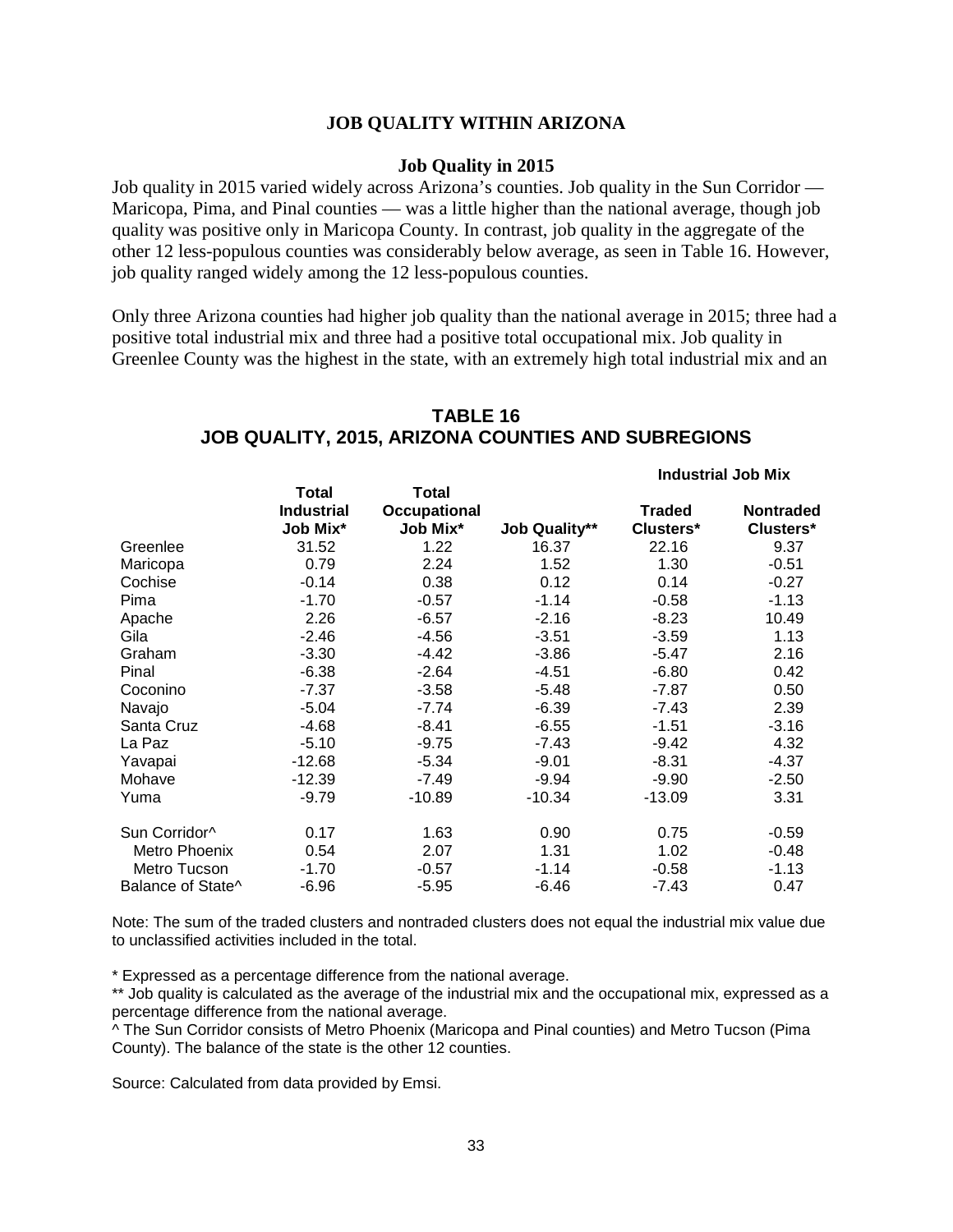above-average total occupational mix. Greenlee County's economy is dominated by the aboveaverage-paying copper mining industry. Maricopa County had the next-highest job quality, the result of the state's highest total occupational mix and a slightly above-average total industrial mix. Cochise County was the only other county with above-average job quality, the result of a slightly above-average total occupational mix and a marginally negative total industrial mix. Apache County's total industrial mix was positive in 2015, but its total occupational mix was highly negative.

In Pima County, the second-most populous county, job quality was only a little below the U.S. average, with both the industrial and occupational mixes being somewhat below average. The other 10 Arizona counties had a job quality value of less than -3.5, with both the total industrial mix and the total occupational mix being substantially below average.

#### **Industrial Mix**

In most of the counties, extreme industrial mix values were present in a few industries in 2015. For example, in Greenlee County, the industrial mix value in the copper mining industry was 32.72, greater than the total job mix of 31.52. For a few industries, the value was substantial in multiple counties. In particular, the value for the federal government exceeded 1 in nine counties and the value for corporate, subsidiary, and regional managing offices was less than -1 in 12 counties.

In Maricopa County, the value for the semiconductor and related device manufacturing industry was 1.24, greater than the total industrial mix of 0.79. In Pima County, the value was 3.64 for the guided missile and space vehicle manufacturing industry and 1.16 for the federal government. Yet the total industrial mix in Pima County was -1.70. Thus, apart from these two industries, Pima County's industrial mix value was in line with that of the less-populous counties. The industrial mix in the balance of the state was boosted by the federal government (2.77) and local governments (1.35). Despite the positive contributions of these industries, the total industrial mix value of the 12 less-populous counties combined was very low at -6.96, with figures of less than -10 in Mohave and Yavapai counties.

**Clusters**. Considerable variation was present across the counties in the industrial mix value for the aggregate of the traded clusters (see Table 16). The 2015 value was by far the highest in Greenlee County at 22.16. The only other counties with a positive value were Maricopa (1.30) and Cochise (0.14). The values were not strongly negative in Pima or Santa Cruz counties, but in each of the other counties the value was less than -3.5. Several of the counties had very large negative values, including Yuma (-13.09), Mohave (-9.90), La Paz (-9.42), Yavapai (-8.31), and Apache (-8.23). The value for the Sun Corridor was 0.75, consisting of Maricopa County at 1.30, Pima County at -0.58, and Pinal County at -6.80. The value for the other 12 counties combined was -7.43.

In most of the traded clusters, not much difference in the 2015 industrial mix value was present across the counties. The large variation in the overall traded cluster job mix largely resulted from 11 clusters. In the following list, the value after the cluster name is the national average earnings in the cluster expressed as a ratio to the overall average: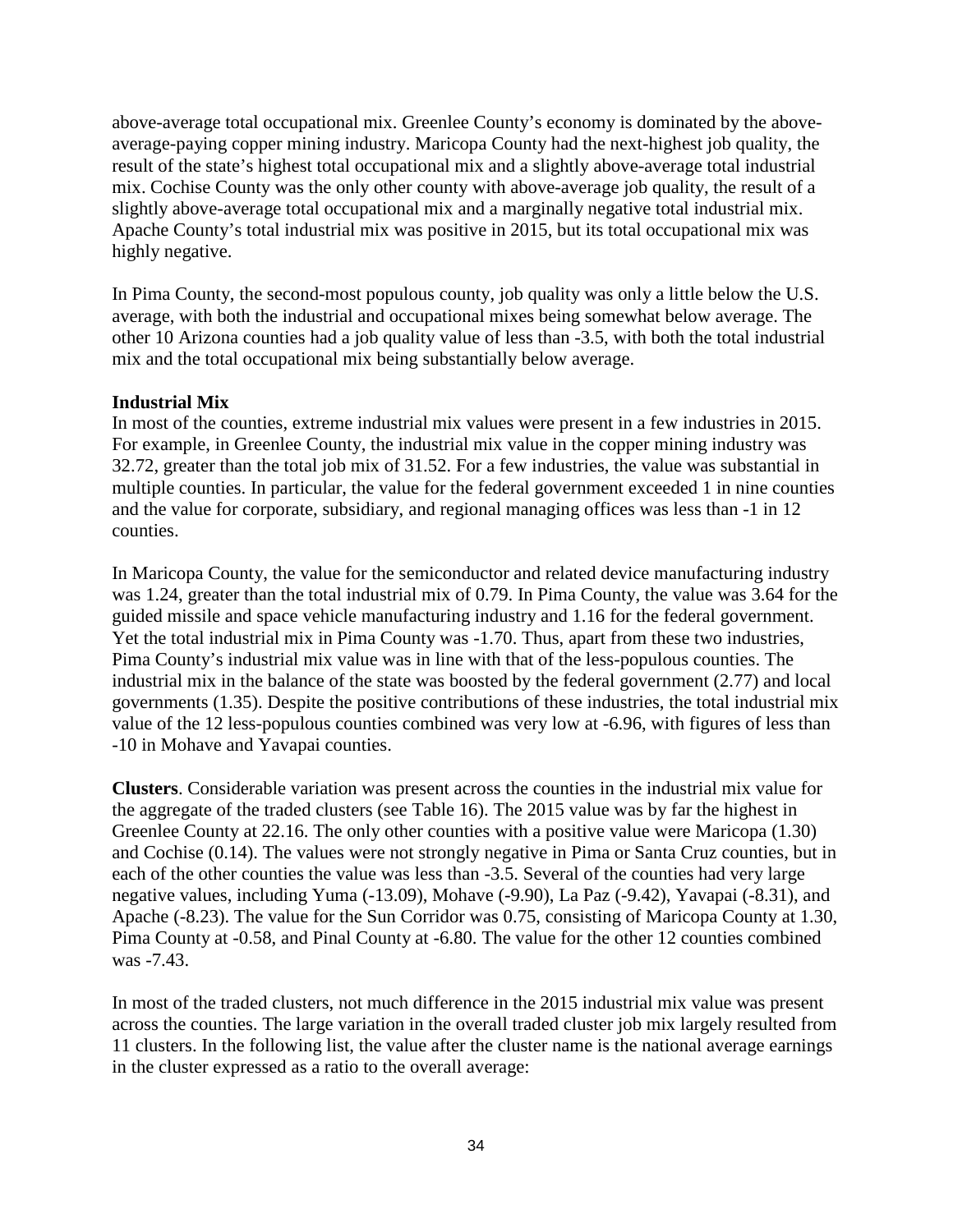- Metal Mining (1.50). Most of the counties had a value near zero, but seven counties had a positive value, including 33.5 in Greenlee County, 3.7 in Graham County, 2.7 in Gila County, and 1.4 in La Paz County.
- Federal Government (1.49). The value was positive in 12 counties, as high as  $8.0$  in Apache and Cochise counties. Santa Cruz, La Paz, Navajo, Yuma, Graham, and Coconino counties had values greater than 2 and Pima County had a value of just more than 1. Maricopa was among the three counties with a negative value.
- Farming and Ranching (0.55). Five counties in which agriculture's share of the total economy is small had positive values, with the largest values in Maricopa and Pima counties. In contrast, five counties had a value of -1 or less: Apache, Graham, La Paz, Navajo, and Yuma.
- Agricultural Inputs and Services (0.61). Most counties had a value ranging from slightly positive to slightly negative. La Paz (-0.4) and Yuma counties (-4.9) had a larger negative value.
- Aerospace Vehicles and Defense (2.18). Most of the counties had a moderate negative value. However, the value was 3.5 in Pima County, 0.5 in Maricopa County, and 0.4 in Pinal County.
- Business Services (1.54). Every county had a value lower than -1 except Maricopa, whose value was near zero.
- Upstream Metal Manufacturing (1.38). Most counties had a barely negative value, but the figure was 3.2 in Gila County.
- Medical Devices (1.88). Most counties had a slightly negative value, but the figure was 2.8 in Coconino County.
- Financial Services (1.69). The value in Maricopa County was 1.3 while every other county had a negative value, often less than -1.
- Hospitality and Tourism (0.68). The value was slightly positive in Greenlee, Pinal, and Yuma counties, indicating a below-average share of tourism. In the other counties, the value ranged from slightly negative to values of -1 or less in Mohave, La Paz, and Coconino counties.
- Communications Equipment and Services (1.84). The value in Navajo County was 2.4 while every other county had a slightly negative value.

Across the counties, the industrial mix value for the aggregate of the nontraded clusters in 2015 (see Table 16) was only slightly correlated (0.31) to the aggregate value of the traded clusters. The nontraded cluster value was positive in nine counties and ranged from 10.49 in Apache County to -4.37 in Yavapai County. The value was negative in Maricopa and Pima counties, putting the value in the Sun Corridor (-0.48) lower than in the balance of the state (0.47).

In Table 17, the clusters having the greatest and lowest industrial mix values are presented for the state's subregions. Considerable variation existed across the subregions in those clusters making significant contributions, positive or negative, to the industrial mix.

### **Occupational Mix**

Compared to industries, extreme job mix values in 2015 were much less common by occupation. In only two cases was the occupational job mix value greater than 1: mining and geological engineers in Greenlee County and detectives and criminal investigators in Cochise County.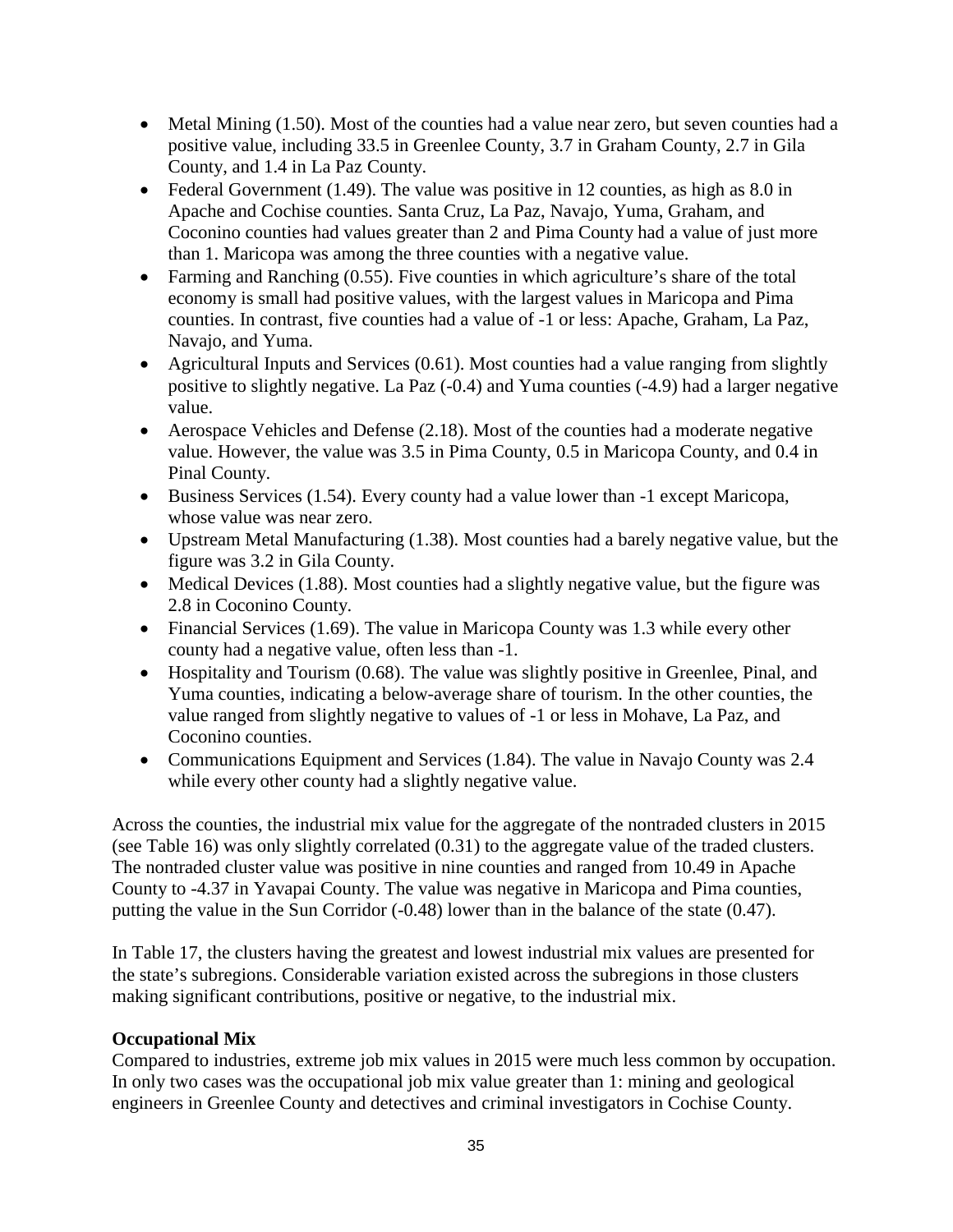### **TABLE 17 INDUSTRIAL JOB MIX VALUES BY CLUSTER, 2015, ARIZONA SUBREGIONS**

|                                                   | Sun<br>Corridor | <b>Metro</b><br><b>Phoenix</b> | <b>Metro</b><br><b>Tucson</b> | <b>Balance</b><br>of State |
|---------------------------------------------------|-----------------|--------------------------------|-------------------------------|----------------------------|
| <b>Traded Clusters</b>                            |                 |                                |                               |                            |
| <b>Greatest Positive Effects</b>                  |                 |                                |                               |                            |
| Aerospace Vehicles and Defense                    | 1.00            | 0.50                           | 3.49                          | $-0.28$                    |
| <b>Financial Services</b>                         | 0.88            | 1.24                           | $-0.92$                       | $-1.19$                    |
| Information Technology and Analytical Instruments | 0.71            | 0.84                           | 0.09                          | $-0.84$                    |
| Farming and Ranching                              | 0.47            | 0.46                           | 0.52                          | $-1.21$                    |
| <b>Transportation and Logistics</b>               | 0.13            | 0.18                           | $-0.12$                       | $-0.02$                    |
| <b>Hospitality and Tourism</b>                    | 0.13            | 0.20                           | $-0.25$                       | $-0.82$                    |
| <b>Federal Government</b>                         | $-0.32$         | $-0.60$                        | 1.07                          | 2.63                       |
| <b>Metal Mining</b>                               | 0.08            | 0.05                           | 0.24                          | 0.68                       |
| Electric Power Generation and Transmission        | $-0.11$         | $-0.16$                        | 0.14                          | 0.02                       |
| <b>Medical Devices</b>                            | $-0.03$         | $-0.04$                        | 0.01                          | 0.36                       |
| <b>Communications Equipment and Services</b>      | 0.01            | 0.03                           | $-0.08$                       | 0.09                       |
| Performing Arts                                   | 0.03            | 0.06                           | $-0.10$                       | 0.08                       |
| <b>Largest Negative Effects</b>                   |                 |                                |                               |                            |
| <b>Business Services</b>                          | $-0.47$         | $-0.14$                        | $-2.09$                       | $-2.65$                    |
| Oil and Gas Production and Transportation         | $-0.38$         | $-0.40$                        | $-0.28$                       | $-0.25$                    |
| <b>Federal Government</b>                         | $-0.32$         | $-0.60$                        | 1.07                          | 2.63                       |
| <b>Education and Knowledge Creation</b>           | $-0.26$         | $-0.33$                        | 0.13                          | $-0.42$                    |
| Automotive                                        | $-0.16$         | $-0.15$                        | $-0.17$                       | $-0.14$                    |
| <b>Electric Power Generation and Transmission</b> | $-0.11$         | $-0.16$                        | 0.14                          | 0.02                       |
| <b>Financial Services</b>                         | 0.88            | 1.24                           | $-0.92$                       | $-1.19$                    |
| Distribution and Electronic Commerce              | $-0.02$         | 0.13                           | $-0.74$                       | $-0.97$                    |
| Marketing, Design, and Publishing                 | $-0.13$         | $-0.10$                        | $-0.30$                       | $-0.35$                    |
| Farming and Ranching                              | 0.47            | 0.46                           | 0.52                          | $-1.21$                    |
| Information Technology and Analytical Instruments | 0.71            | 0.84                           | 0.09                          | $-0.84$                    |
| <b>Nontraded Clusters</b>                         |                 |                                |                               |                            |
| <b>Greatest Positive Effects</b>                  |                 |                                |                               |                            |
| <b>Local Health Services</b>                      | 0.44            | 0.52                           | 0.06                          | 0.23                       |
| Local Community and Civic Organizations           | 0.41            | 0.44                           | 0.24                          | 0.56                       |
| <b>Local Financial Services</b>                   | 0.21            | 0.28                           | $-0.16$                       | $-0.24$                    |
| <b>Local Commercial Services</b>                  | $-0.14$         | $-0.19$                        | 0.14                          | 0.40                       |
| <b>State and Local Governments</b>                | $-0.42$         | $-0.53$                        | 0.14                          | 1.10                       |
| <b>Largest Negative Effects</b>                   |                 |                                |                               |                            |
| Local Real Estate, Construction, and Development  | $-0.88$         | $-0.90$                        | $-0.79$                       | $-0.56$                    |
| <b>State and Local Governments</b>                | -0.42           | $-0.53$                        | 0.14                          | 1.10                       |
| <b>Local Hospitality Establishments</b>           | $-0.17$         | $-0.17$                        | $-0.15$                       | $-0.23$                    |
| <b>Local Commercial Services</b>                  | $-0.14$         | $-0.19$                        | 0.14                          | 0.40                       |
| <b>Local Financial Services</b>                   | 0.21            | 0.28                           | $-0.16$                       | $-0.24$                    |
| Local Personal Services (Non-Medical)             | 0.15            | 0.21                           | -0.15                         | 0.13                       |
| Local Motor Vehicle Products and Services         | 0.01            | 0.02                           | $-0.01$                       | $-0.31$                    |

Note: The job mix values are expressed relative to the national average. The values in bold are among the top or bottom five clusters for the traded clusters and among the top or bottom three clusters for the nontraded clusters.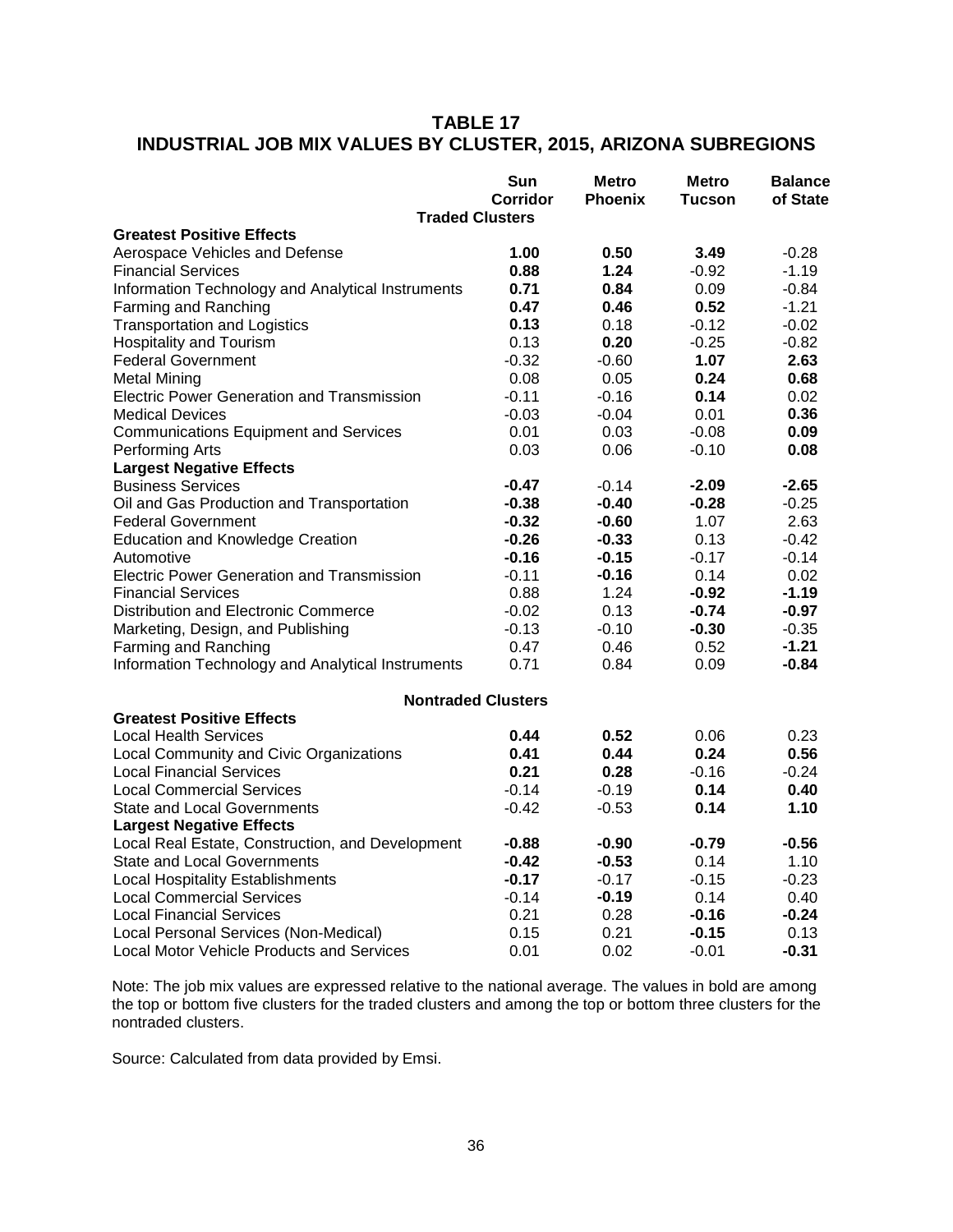Several other counties had relatively high values in the latter occupation. There were more cases of an occupational job mix value less than -1, with a few of the values quite negative: farmers, ranchers, and other agricultural managers in Apache (-7.0) and Navajo (-3.4) counties; farmworkers and laborers in Yuma (-6.1) and La Paz (-1.0) counties; cashiers in La Paz County (-2.3); and military occupations in Cochise County (-1.2).

Those counties with significant agricultural activities had a negative total occupational mix. Several other counties also had a relatively large negative total occupational mix, even though no particular occupation had a very sizable negative effect. The total occupational mix value was less than -2.5 in 11 counties (see Table 16).

#### **Change in Job Quality**

The change in job quality between 2001 and 2015 followed a different geographic pattern within Arizona than the 2015 level, as declines occurred in the Sun Corridor while advances were registered in the balance of the state. Between 2001 and 2007, job quality dropped in the Sun Corridor while rising in the balance of the state. Between 2007 and 2015, a slight gain in job quality in the Sun Corridor was less than the small increase in the balance of the state. Thus, the differential in job quality between the populous urban areas and the rest of the state was even greater in 2001 than in 2015.

In the Sun Corridor, the total industrial job mix and the total occupational job mix each declined between 2001 and 2015, as decreases during the 2001-through-2007 period were followed by small gains between 2007 and 2015 (see Table 18). The changes in Maricopa County were similar to those of the entire Sun Corridor, but the patterns in Pima and Pinal counties were considerably different. Pinal County experienced large increases in both the total industrial mix and the total occupational mix between 2001 and 2007, but between 2007 and 2015, the total industrial mix dropped and the total occupational mix was unchanged. In Pima County, the total job mix hardly changed between 2001 and 2007 but declined between 2007 and 2015.

Ten counties experienced an increase in job quality between 2001 and 2015, with substantial gains in some counties. Only Apache County experienced a large decline. In the majority of the counties, the performance on job quality was better between 2001 and 2007 than between 2007 and 2015, but Maricopa and Pima counties were among the exceptions to this generalization.

In each of the counties with an increase in job quality between 2001 and 2015, the improvement in the total industrial mix was greater than the gain in the total occupational mix. In the other counties, declines in the total occupational mix played a large role in the decrease in job quality.

#### **Industrial Mix**

In most of the counties, extreme changes in industrial mix values between 2001 and 2015 were present in a few industries. The change in value was greater than 2 in copper ore mining in Graham and Greenlee counties, but Greenlee County had changes of less than -2 in the associated industrial building construction industry and in the offices of physicians industry. The change in value exceeded 2 in La Paz County in the farm labor contractors and federal government industries. Apache and Navajo counties had large negative changes in animal production; Apache also had large negatives in federal government and local government.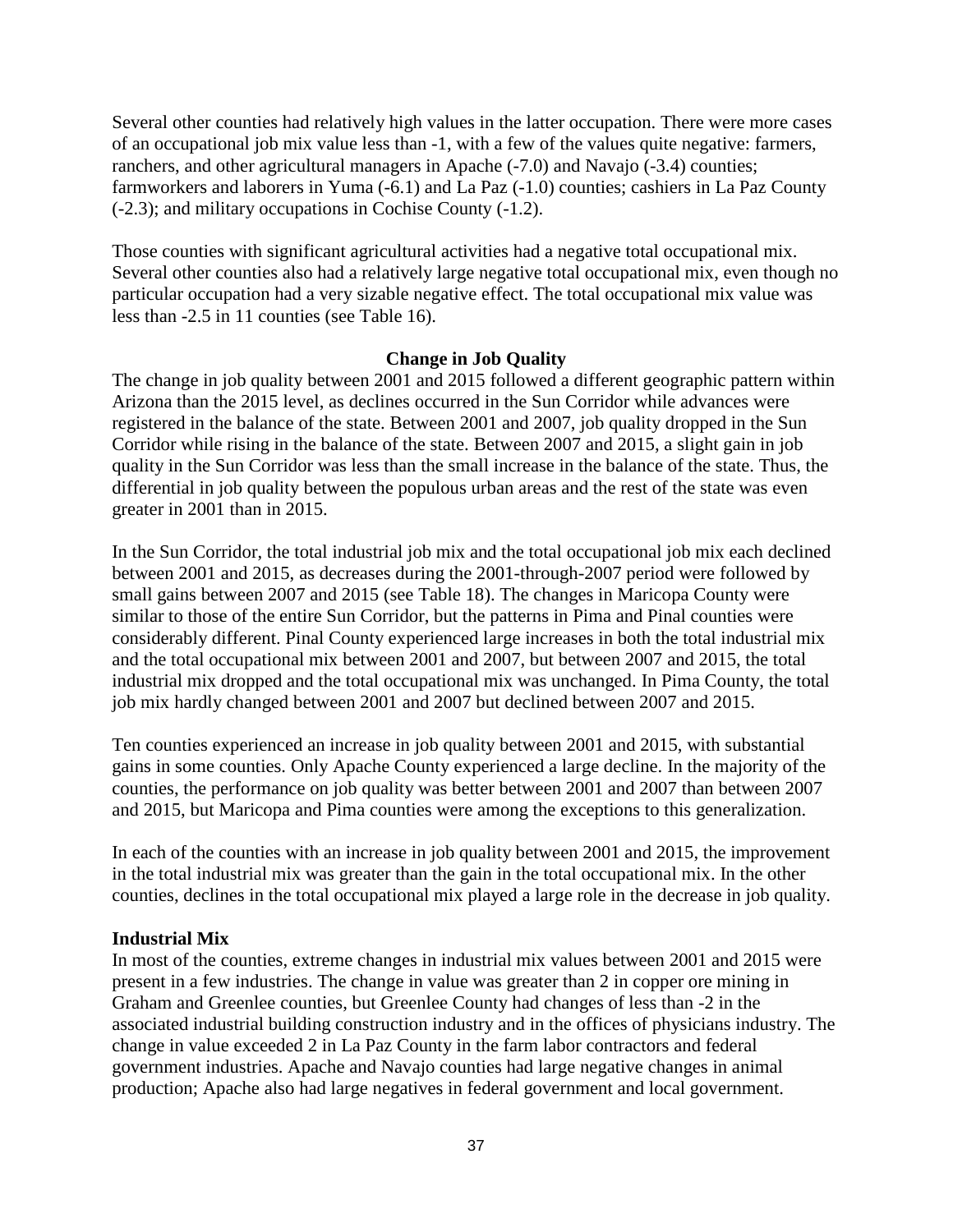### **TABLE 18 CHANGE IN JOB QUALITY, ARIZONA COUNTIES AND SUBREGIONS**

|                           | <b>Total Industrial Job Mix*</b> |         | <b>Total Occupational Job Mix*</b> |         |         | <b>Job Quality**</b> |         |         |         |
|---------------------------|----------------------------------|---------|------------------------------------|---------|---------|----------------------|---------|---------|---------|
|                           | 2001-07                          | 2007-15 | 2001-15                            | 2001-07 | 2007-15 | 2001-15              | 2001-07 | 2007-15 | 2001-15 |
| Apache                    | $-7.13$                          | $-2.02$ | $-9.15$                            | $-6.27$ | $-1.61$ | -7.88                | -6.70   | $-1.82$ | $-8.52$ |
| Cochise                   | 4.03                             | 1.16    | 5.19                               | 2.47    | 0.55    | 3.02                 | 3.25    | 0.86    | 4.11    |
| Coconino                  | $-0.74$                          | 2.89    | 2.15                               | $-0.88$ | 0.45    | $-0.43$              | $-0.81$ | 1.67    | 0.86    |
| Gila                      | 0.38                             | 3.58    | 3.96                               | 0.04    | 0.86    | 0.90                 | 0.21    | 2.22    | 2.43    |
| Graham                    | 5.32                             | 6.07    | 11.39                              | 0.84    | 3.55    | 4.39                 | 3.08    | 4.81    | 7.89    |
| Greenlee                  | 8.75                             | $-1.75$ | 7.00                               | 3.27    | $-3.14$ | 0.13                 | 6.01    | $-2.45$ | 3.57    |
| La Paz                    | 5.85                             | 4.24    | 10.09                              | 1.49    | 0.71    | 2.20                 | 3.67    | 2.48    | 6.15    |
| Maricopa                  | $-1.97$                          | 0.62    | $-1.35$                            | $-0.66$ | 0.32    | $-0.34$              | $-1.32$ | 0.47    | $-0.85$ |
| Mohave                    | 1.38                             | 1.27    | 2.65                               | 0.65    | $-0.17$ | 0.48                 | 1.02    | 0.55    | 1.57    |
| Navajo                    | $-0.47$                          | $-0.39$ | $-0.86$                            | $-1.24$ | $-1.47$ | $-2.71$              | $-0.86$ | $-0.93$ | $-1.79$ |
| Pima                      | $-0.14$                          | $-0.84$ | $-0.98$                            | 0.36    | $-1.00$ | $-0.64$              | 0.11    | $-0.92$ | $-0.81$ |
| Pinal                     | 4.87                             | $-1.43$ | 3.44                               | 2.91    | 0.04    | 2.95                 | 3.89    | $-0.69$ | 3.20    |
| Santa Cruz                | 0.93                             | 0.61    | 1.54                               | $-1.17$ | $-0.63$ | $-1.80$              | -0.12   | $-0.01$ | $-0.13$ |
| Yavapai                   | 2.43                             | 0.37    | 2.80                               | 0.82    | $-0.68$ | 0.14                 | 1.63    | $-0.15$ | 1.47    |
| Yuma                      | 6.62                             | 0.11    | 6.73                               | 3.83    | 0.08    | 3.91                 | 5.23    | 0.10    | 5.32    |
| Sun Corridor <sup>^</sup> | $-1.53$                          | 0.32    | $-1.21$                            | $-0.42$ | 0.09    | $-0.33$              | $-0.98$ | 0.21    | $-0.77$ |
| Metro Phoenix             | $-1.84$                          | 0.53    | $-1.31$                            | $-0.61$ | 0.29    | $-0.32$              | $-1.23$ | 0.41    | $-0.82$ |
| Metro Tucson              | $-0.14$                          | $-0.84$ | $-0.98$                            | 0.36    | $-1.00$ | $-0.64$              | 0.11    | $-0.92$ | $-0.81$ |
| Balance of State^         | 1.80                             | 1.10    | 2.90                               | 0.57    | $-0.19$ | 0.38                 | 1.19    | 0.46    | 1.64    |

\* Expressed as a percentage difference from the national average.

\*\* Job quality is calculated as the average of the industrial mix and the occupational mix, expressed as a percentage difference from the national average.

^ The Sun Corridor consists of Metro Phoenix (Maricopa and Pinal counties) and Metro Tucson (Pima County). The balance of the state is the other 12 counties.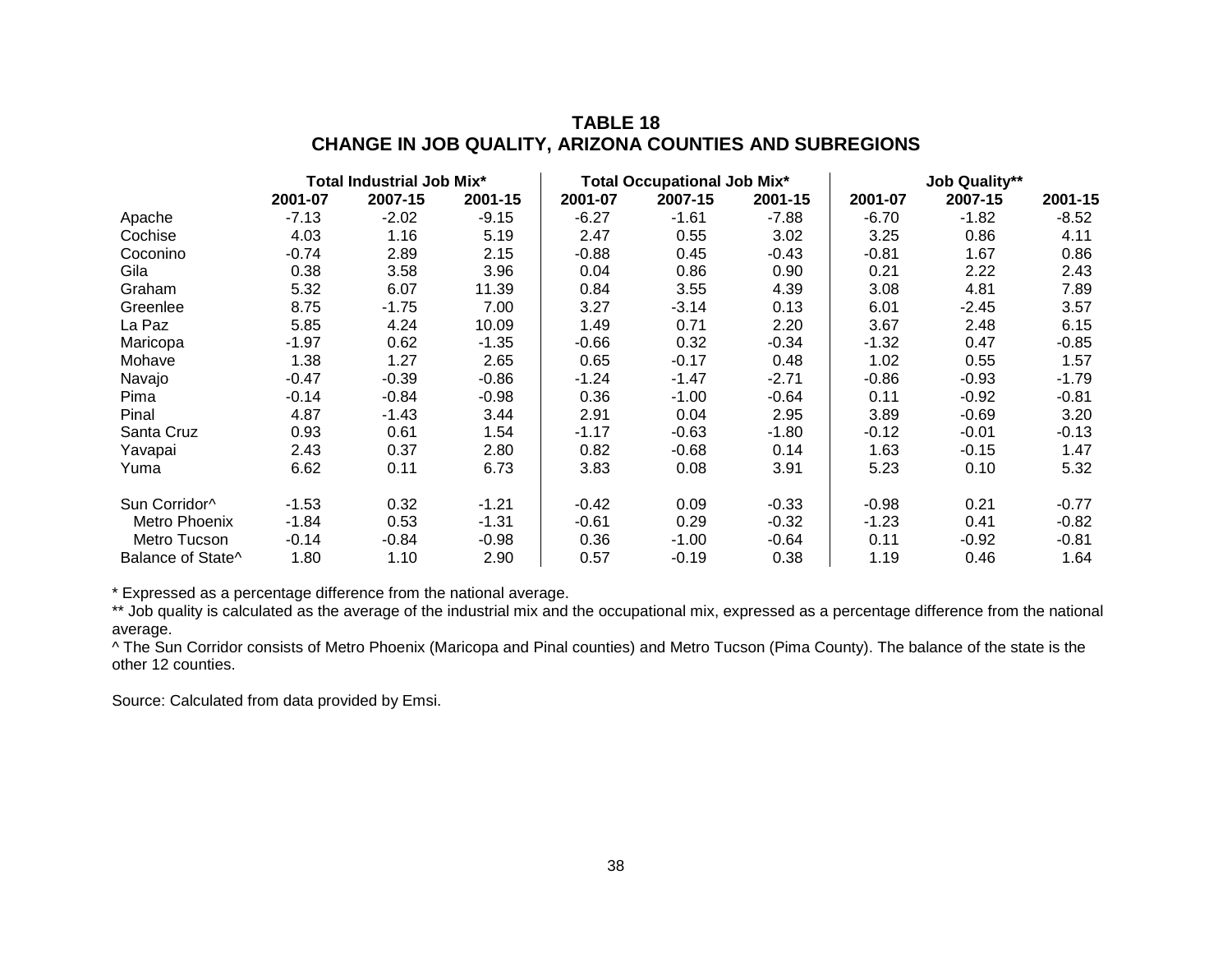In Maricopa County, the only significant change in the industrial mix value between 2001 and 2015 was a decline of -1.6 in the semiconductor and related device manufacturing industry. In Pima County, the largest change was -1.2 in electronic computer manufacturing. Two aerospace industries combined had a change of -1.4.

**Clusters**. Considerable variation was present across the counties in the change in the industrial mix value between 2001 and 2015 for the aggregate of the traded clusters. The change exceeded 3 in six counties, led by La Paz at 6.92. In contrast, four counties had a change of less than -1.6, including Maricopa and Pima (see Table 19). The change for the Sun Corridor was -1.76, while the change for the other 12 counties combined was 1.00.

In most of the traded clusters, not much difference was present across the counties in the 2001 to-2015 change in industrial mix value. The large variation in the change in the overall traded cluster job mix largely resulted from eight clusters. In the following list, the value after the

### **TABLE 19 CHANGE IN INDUSTRIAL JOB MIX, 2001 THROUGH 2015, ARIZONA COUNTIES AND SUBREGIONS**

|                               |         | <b>Traded</b>   | <b>Nontraded</b> |
|-------------------------------|---------|-----------------|------------------|
|                               | Total   | <b>Clusters</b> | <b>Clusters</b>  |
| Graham                        | 11.38   | 5.87            | 5.51             |
| La Paz                        | 10.08   | 6.92            | 3.16             |
| Greenlee                      | 6.99    | 4.92            | 2.08             |
| Yuma                          | 6.72    | 4.42            | 2.30             |
| Cochise                       | 5.19    | 3.18            | 2.01             |
| Gila                          | 3.96    | 1.37            | 2.59             |
| Pinal                         | 3.44    | 3.49            | $-0.05$          |
| Yavapai                       | 2.81    | 1.80            | 1.01             |
| Mohave                        | 2.65    | 0.02            | 2.63             |
| Coconino                      | 2.14    | $-0.06$         | 2.21             |
| Santa Cruz                    | 1.56    | 0.64            | 0.92             |
| Navajo                        | $-0.85$ | $-2.87$         | 2.03             |
| Pima                          | $-0.99$ | $-2.52$         | 1.53             |
| Maricopa                      | $-1.36$ | $-1.65$         | 0.29             |
| Apache                        | $-9.16$ | $-7.28$         | $-1.87$          |
| Sun Corridor^                 | $-1.23$ | $-1.76$         | 0.53             |
| Metro Phoenix                 | $-1.32$ | $-1.62$         | 0.29             |
| Metro Tucson                  | $-0.99$ | $-2.52$         | 1.53             |
| Balance of State <sup>^</sup> | 2.90    | 1.00            | 1.90             |

Note: The change in the industrial mix is expressed as a percentage difference from the national average.

Note: The sum of the traded clusters and nontraded clusters does not equal the industrial mix value due to unclassified activities included in the total.

^ The Sun Corridor consists of Metro Phoenix (Maricopa and Pinal counties) and Metro Tucson (Pima County). The balance of the state is the other 12 counties.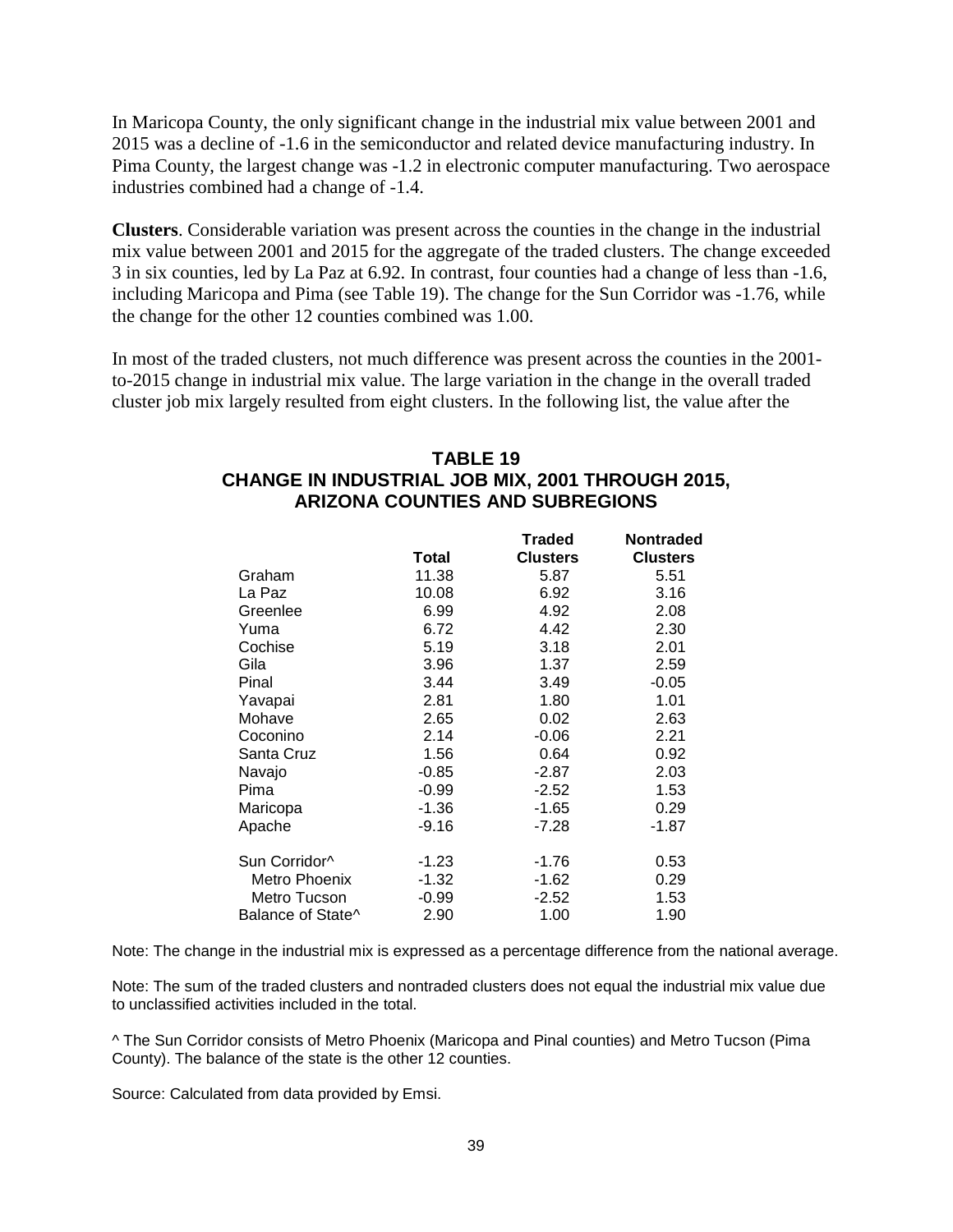cluster name is the national average earnings in the cluster expressed as a ratio to the overall average:

- Farming and Ranching (0.55). Five counties in which agriculture's share of the total economy is small had changes in value near zero, but the change ranged widely in the other counties, from 0.8 in Graham and Pinal counties to -4.0 in Navajo County and -7.7 in Apache County.
- Metal Mining (1.50). Most of the counties had a change in value near zero, but four counties had a change of at least 0.9: 5.2 in Greenlee County, 3.6 in Graham County, 1.1 in La Paz County, and 0.9 in Gila County. In contrast, the change was -0.7 in Pinal County.
- Federal Government (1.49). The change in value ranged widely from 2.4 in La Paz County, 1.6 in Santa Cruz County, and 1.5 in Cochise County to -1.4 in Coconino County and -3.1 in Apache County.
- Construction Products and Services (1.43). The change in value was near zero in most counties, but negative in a few counties, including Greenlee (-2.8).
- Agricultural Inputs and Services (0.61). Most counties had a change in value near zero, but the change was 2.9 in La Paz and 2.0 in Yuma.
- Information Technology and Analytical Instruments (2.45). Most of the counties had a moderate positive change in value, but the changes in the two-largest counties were -1.9 in Pima and -1.6 in Maricopa.
- Electric Power Generation and Transmission (2.72). Most counties had a change in value near zero, but it was 1.6 in Apache County, -0.5 in Maricopa County, and -0.8 in Cochise County.
- Aerospace Vehicles and Defense (2.18). Most of the counties had a change in value ranging from slightly positive to slightly negative. However, the change was 0.9 in Pinal County and -1.3 in Pima County.

Across the counties, the 2001-to-2015 change in industrial mix value for the aggregate of the nontraded clusters (see Table 19) was moderately correlated (0.66) to the aggregate change of the traded clusters. The overall change in value in the nontraded clusters ranged from 5.51 in Graham County to -1.87 in Apache County; the change was positive in 13 counties. The change was lower in the Sun Corridor (0.53) than in the balance of the state (1.90).

In Table 20, the clusters having the greatest and least change in industrial mix values between 2001 and 2015 are presented for the state's subregions. Considerable variation existed across the subregions in those clusters contributing the greatest change, positive or negative, to the industrial mix.

### **Occupational Mix**

In only two cases was the change in the occupational job mix value between 2001 and 2015 greater than 1, both in the farmworkers and laborers occupation: 2.4 in Yuma County and 1.7 in La Paz County. The change in the occupational job mix value was less than -1 in three cases, all in the farmers, ranchers, and other agricultural managers occupation: -6.6 in Apache County, -3.4 in Navajo County, and -1.1 in Coconino County.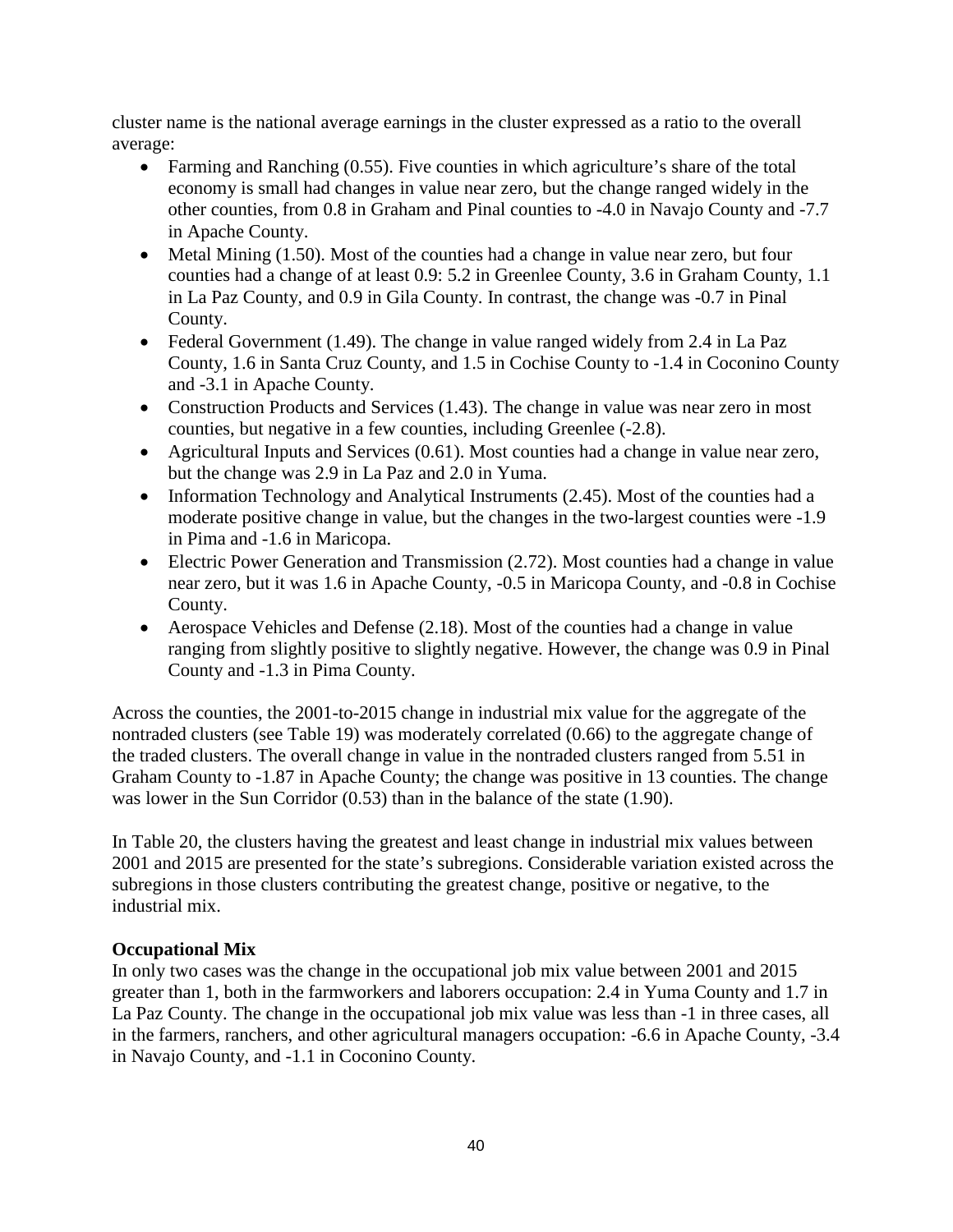# **TABLE 20 CHANGE IN INDUSTRIAL JOB MIX VALUES BY CLUSTER, 2001 THROUGH 2015, ARIZONA SUBREGIONS**

|                                                   | Sun             | <b>Metro</b>   | <b>Metro</b>  | <b>Balance</b> |
|---------------------------------------------------|-----------------|----------------|---------------|----------------|
|                                                   | <b>Corridor</b> | <b>Phoenix</b> | <b>Tucson</b> | of State       |
| <b>Traded Clusters</b>                            |                 |                |               |                |
| <b>Greatest Increases</b>                         |                 |                |               |                |
| <b>Financial Services</b>                         | 0.37            | 0.41           | 0.02          | 0.43           |
| <b>Insurance Services</b>                         | 0.14            | 0.10           | 0.27          | 0.13           |
| <b>Communications Equipment and Services</b>      | 0.12            | 0.12           | 0.15          | 0.31           |
| <b>Federal Government</b>                         | 0.11            | 0.02           | 0.64          | $-0.19$        |
| <b>Hospitality and Tourism</b>                    | 0.10            | 0.09           | 0.12          | $-0.08$        |
| Biopharmaceuticals                                | 0.09            | 0.10           | 0.05          | 0.04           |
| <b>Education and Knowledge Creation</b>           | 0.04            | 0.03           | 0.13          | $-0.03$        |
| Information Technology and Analytical Instruments | $-1.59$         | $-1.53$        | $-1.91$       | 0.44           |
| <b>Agricultural Inputs and Services</b>           | 0.03            | 0.04           | 0.02          | 0.36           |
| <b>Medical Devices</b>                            | 0.05            | 0.07           | $-0.03$       | 0.27           |
| <b>Largest Decreases</b>                          |                 |                |               |                |
| Information Technology and Analytical Instruments | $-1.59$         | $-1.53$        | $-1.91$       | 0.44           |
| Aerospace Vehicles and Defense                    | $-0.48$         | $-0.25$        | $-1.28$       | 0.02           |
| <b>Electric Power Generation and Transmission</b> | $-0.39$         | $-0.45$        | $-0.06$       | 0.14           |
| Distribution and Electronic Commerce              | $-0.29$         | $-0.40$        | 0.11          | 0.06           |
| <b>Business Services</b>                          | $-0.10$         | 0.01           | $-0.74$       | $-0.28$        |
| <b>Construction Products and Services</b>         | $-0.08$         | $-0.08$        | $-0.07$       | $-0.10$        |
| Farming and Ranching                              | $-0.09$         | $-0.08$        | $-0.16$       | $-0.88$        |
| <b>Transportation and Logistics</b>               | $-0.08$         | $-0.07$        | $-0.16$       | 0.10           |
| <b>Federal Government</b>                         | 0.11            | 0.02           | 0.64          | $-0.19$        |
| Marketing, Design, and Publishing                 | $-0.03$         | $-0.01$        | $-0.11$       | $-0.15$        |
| <b>Nontraded Clusters</b>                         |                 |                |               |                |
| <b>Greatest Increases</b>                         |                 |                |               |                |
| <b>Local Commercial Services</b>                  | 0.36            | 0.38           | 0.29          | 0.24           |
| <b>Local Financial Services</b>                   | 0.26            | 0.30           | 0.05          | $-0.01$        |
| <b>Local Health Services</b>                      | 0.22            | 0.32           | $-0.29$       | 0.10           |
| <b>State and Local Governments</b>                | $-0.18$         | $-0.31$        | 0.49          | 0.24           |
| Local Real Estate, Construction, and Development  | $-0.11$         | $-0.21$        | 0.34          | 0.14           |
| <b>Local Hospitality Establishments</b>           | 0.10            | 0.05           | 0.34          | 0.43           |
| <b>Largest Decreases</b>                          |                 |                |               |                |
| <b>State and Local Governments</b>                | $-0.18$         | $-0.31$        | 0.49          | 0.24           |
| Local Retailing of Clothing & General Merchandise | $-0.15$         | $-0.17$        | $-0.09$       | $-0.02$        |
| Local Real Estate, Construction, and Development  | $-0.11$         | $-0.21$        | 0.34          | 0.14           |
| <b>Local Health Services</b>                      | 0.22            | 0.32           | $-0.29$       | 0.10           |
| Local Entertainment and Media                     | $-0.04$         | $-0.02$        | $-0.15$       | $-0.05$        |
| <b>Local Logistical Services</b>                  | $-0.07$         | $-0.08$        | 0.01          | $-0.08$        |

Note: The values in bold are among the top or bottom five clusters for the traded clusters and among the top or bottom three clusters for the nontraded clusters.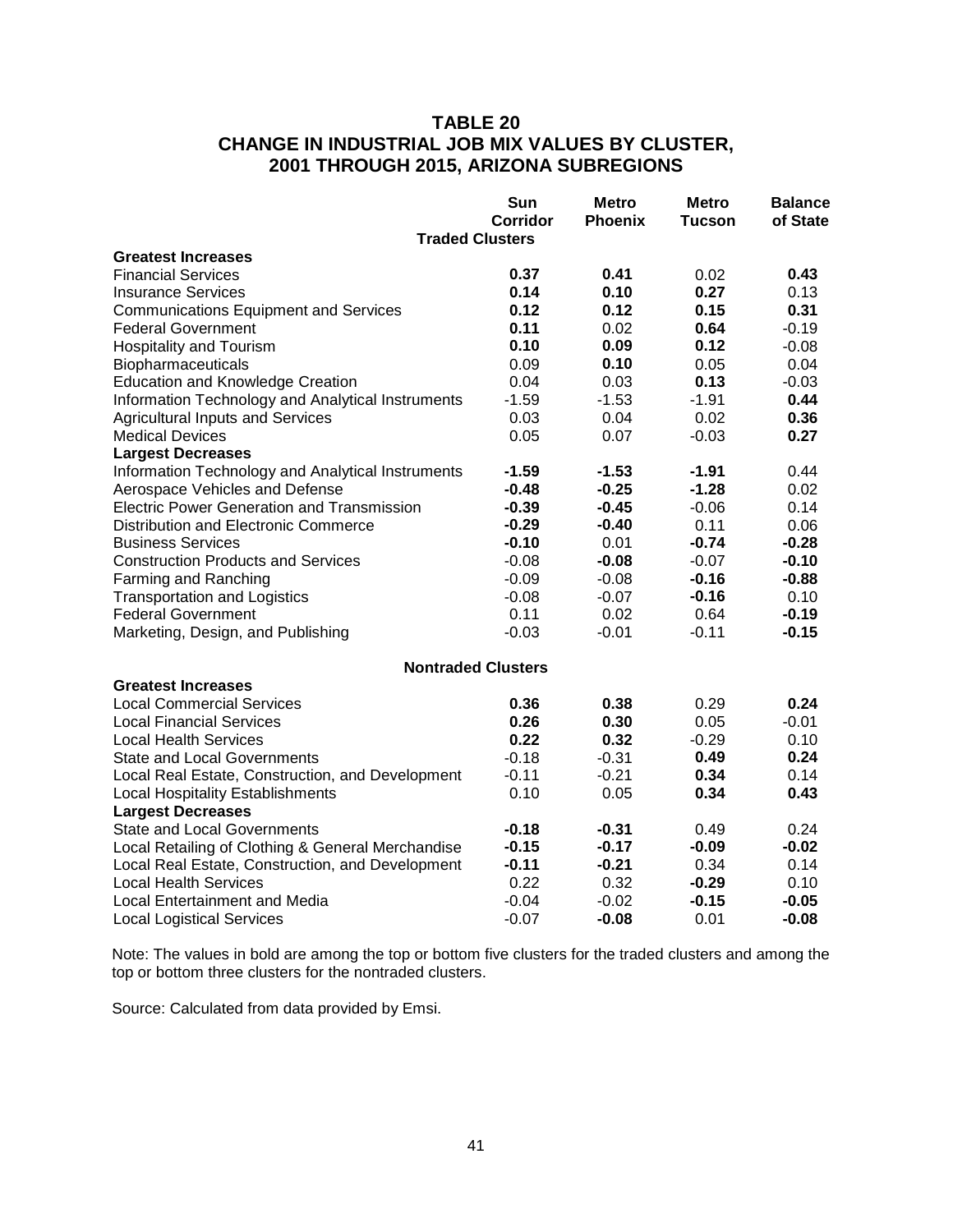### **JOB QUALITY BY STATE**

#### **Job Quality in 2015**

In 2015, job quality by state ranged from 6.78 percent above the national average in Massachusetts to 8.10 percent below average in Nevada. The figure in the District of Columbia was much higher at 28.69. As seen in Table 21, job quality was higher than the national average in only 19 of the 51 "states." Arizona ranked 21st. Seven states along the Atlantic Coast from Massachusetts to Virginia had the best job quality; the western states of Colorado, Utah, and Washington completed the top 10. Job quality also was at least 1 percent above average in New York, Illinois, Minnesota, and Alaska. States with the lowest job quality were more dispersed. The bottom 10 included the high-tourism states of Hawaii and Nevada, four southern states (Florida, Mississippi, South Carolina, and Tennessee), Idaho and Montana, and Maine and South Dakota.

Among 10 western states, Arizona ranked sixth on job quality. Washington, Colorado, and Utah were well above the national average and Texas and California were a little above average. Job quality was further below average than in Arizona in New Mexico, Oregon, Idaho, and Nevada, with the latter two states considerably below average.

In most states, the rankings on the total industrial mix and the total occupational mix were similar in 2015; the correlation in the two total job mixes was 0.91 across the states. Among the exceptions were the mining-intensive states of North Dakota and West Virginia, which had a higher total industrial mix than total occupational mix. In California, Maine, and Utah, the total occupational mix was considerably higher than the total industrial mix.

The total industrial mix was highest in the District of Columbia at 29.21, followed by Delaware at 5.30 and Massachusetts at 4.80. In contrast, the total industrial mix was -9.05 in Nevada, -7.67 in Hawaii, and -6.28 in Montana. In 23 states, the total industrial mix was higher than the national average. Arizona ranked 29th nationally and sixth among 10 western states at -0.70. Washington, Utah, and Colorado had the strongest total industrial mixes in the West, while Idaho ranked ninth and Nevada was last.

The total occupational mix was highest in the District of Columbia at 28.17, followed by Massachusetts at 8.76 and Connecticut at 5.77. The weakest total occupational mixes were in Nevada (-7.14), South Dakota (-6.72), and Mississippi (-5.82). The total occupational mix exceeded the U.S. average in 20 states. Arizona ranked 17th nationally and fifth among 10 western states at 0.60. Colorado, Washington, and Utah had the best total occupational mixes in the West, while Idaho ranked ninth and Nevada was last.

#### **Clusters**

The division of the total industrial mix into traded clusters and nontraded clusters also is shown in Table 21. The correlation of the traded and nontraded values by state was relatively low in 2015 at 0.33. The traded cluster value was very highly correlated to the total industrial mix (0.96), while the nontraded cluster correlation to the total industrial mix was lower at 0.59.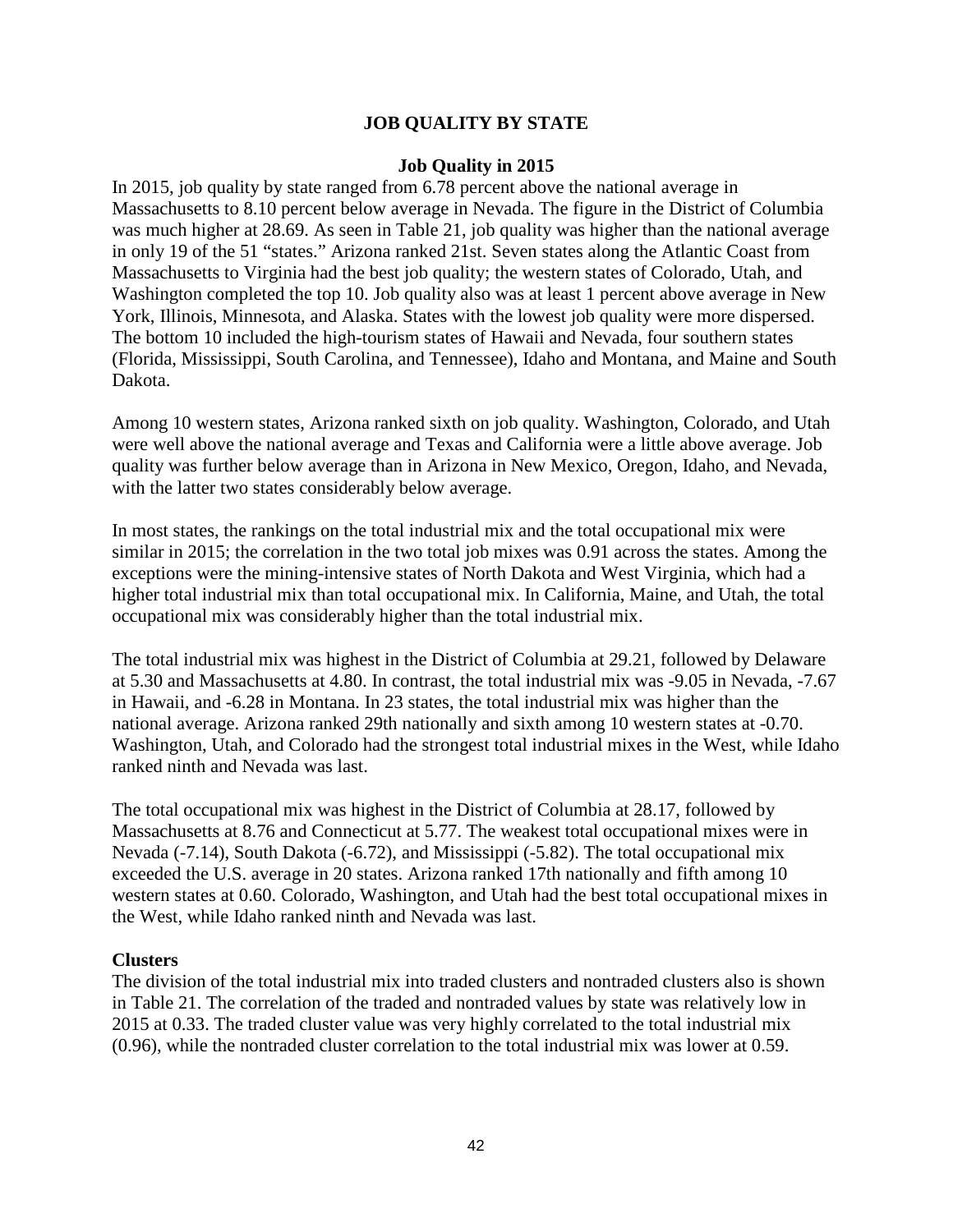# **TABLE 21 JOB QUALITY, 2015, STATES**

**Industrial Job Mix**

|     |                   | <b>Total</b>      | <b>Total</b> |           |               |                  |
|-----|-------------------|-------------------|--------------|-----------|---------------|------------------|
|     |                   | <b>Industrial</b> | Occupation-  | Job       | <b>Traded</b> | <b>Nontraded</b> |
|     |                   | Job Mix*          | al Job Mix*  | Quality** | Clusters*     | Clusters*        |
| 1.  | District Columbia | 29.21             | 28.17        | 28.69     | 22.65         | 6.53             |
| 2.  | Massachusetts     | 4.80              | 8.76         | 6.78      | 4.59          | 0.22             |
| 3.  | Connecticut       | 3.12              | 5.77         | 4.45      | 3.26          | $-0.13$          |
| 4.  | Delaware          | 5.30              | 2.25         | 3.78      | 4.16          | 1.15             |
| 5.  | Maryland          | 2.44              | 5.02         | 3.73      | 3.22          | $-0.77$          |
| 6.  | New Jersey        | 2.87              | 3.23         | 3.05      | 2.02          | 0.83             |
| 7.  | Virginia          | 3.52              | 2.50         | 3.01      | 3.31          | 0.20             |
| 8.  | Washington        | 3.53              | 2.16         | 2.84      | 2.54          | 1.00             |
| 9.  | Colorado          | 1.97              | 3.68         | 2.82      | 1.76          | 0.21             |
| 10. | Utah              | 3.04              | 1.79         | 2.42      | 1.82          | 1.24             |
| 11. | New York          | 1.81              | 2.79         | 2.30      | 0.91          | 0.88             |
| 12. | Illinois          | 1.71              | 1.98         | 1.85      | 1.39          | 0.32             |
| 13. | Minnesota         | 2.07              | 0.73         | 1.40      | 0.78          | 1.30             |
| 14. | Alaska            | 1.97              | 0.11         | 1.04      | $-3.58$       | 5.55             |
| 15. | Oklahoma          | 1.02              | 0.16         | 0.59      | $-1.60$       | 2.63             |
| 16. | Rhode Island      | $-0.34$           | 1.51         | 0.59      | 0.07          | $-0.40$          |
| 17. | Texas             | 1.54              | $-0.37$      | 0.58      | 1.62          | $-0.07$          |
| 18. | New Hampshire     | $-0.08$           | 0.65         | 0.29      | 0.45          | $-0.52$          |
| 19. | California        | $-0.83$           | 1.30         | 0.24      | 0.74          | $-1.59$          |
| 20. | Ohio              | 0.69              | $-0.78$      | $-0.04$   | 0.42          | 0.28             |
| 21. | Arizona           | $-0.70$           | 0.60         | $-0.05$   | $-0.34$       | $-0.38$          |
| 22. | Michigan          | $-0.23$           | 0.08         | $-0.07$   | $-0.42$       | 0.19             |
| 23. | Kansas            | 1.10              | $-1.54$      | $-0.22$   | $-0.55$       | 1.66             |
| 24. | Georgia           | $-0.44$           | $-0.18$      | $-0.31$   | $-0.32$       | $-0.13$          |
| 25. | Pennsylvania      | 0.24              | $-0.95$      | $-0.35$   | 0.01          | 0.24             |
| 26. | Wyoming           | 1.05              | $-2.11$      | $-0.53$   | $-2.37$       | 3.43             |
| 27. | <b>New Mexico</b> | 0.07              | $-1.44$      | $-0.69$   | $-1.86$       | 1.94             |
| 28. | West Virginia     | 1.62              | $-3.24$      | $-0.81$   | $-1.27$       | 2.90             |
| 29. | Oregon            | $-2.05$           | $-1.09$      | $-1.57$   | $-1.87$       | $-0.17$          |
| 30. | Missouri          | $-0.84$           | $-2.37$      | $-1.60$   | $-1.12$       | 0.28             |
| 31. | Louisiana         | $-0.31$           | $-3.04$      | $-1.67$   | $-0.84$       | 0.53             |
| 32. | North Dakota      | 1.11              | $-4.89$      | $-1.89$   | $-2.98$       | 4.10             |
| 33. | North Carolina    | $-1.29$           | $-2.55$      | $-1.92$   | $-1.22$       | $-0.06$          |
| 34. | Wisconsin         | $-0.75$           | $-3.52$      | $-2.13$   | $-1.51$       | 0.76             |
| 35. | Alabama           | $-0.78$           | $-3.80$      | $-2.29$   | $-1.50$       | 0.73             |
| 36. | Nebraska          | $-1.53$           | $-3.42$      | $-2.47$   | $-2.88$       | 1.37             |
| 37. | Indiana           | $-1.37$           | $-3.91$      | $-2.64$   | $-1.50$       | 0.14             |
| 38. | Kentucky          | $-2.21$           | $-4.48$      | $-3.34$   | $-3.34$       | 1.13             |
| 39. | Arkansas          | $-2.85$           | $-4.20$      | $-3.52$   | $-3.80$       | 0.96             |
| 40. | Iowa              | $-2.46$           | $-4.62$      | $-3.54$   | $-3.68$       | 1.23             |

(continued)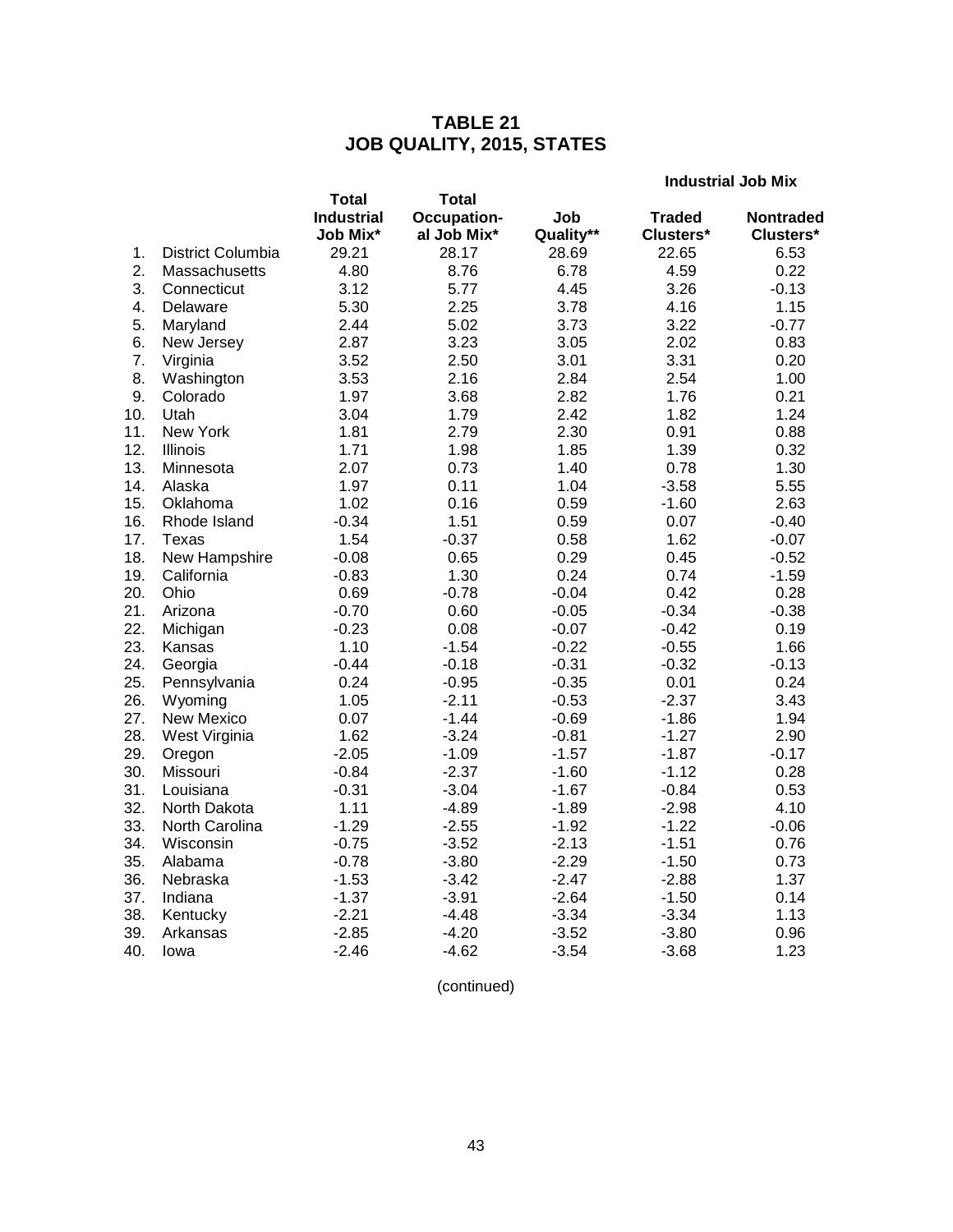### **TABLE 21 (continued) JOB QUALITY, 2015, STATES**

|     |                    |                               |                            |                  | <b>Industrial Job Mix</b> |                               |  |  |
|-----|--------------------|-------------------------------|----------------------------|------------------|---------------------------|-------------------------------|--|--|
|     |                    | <b>Total</b>                  | <b>Total</b>               |                  |                           | <b>Total</b>                  |  |  |
|     |                    | <b>Industrial</b><br>Job Mix* | Occupation-<br>al Job Mix* | Job<br>Quality** | Traded<br><b>Clusters</b> | <b>Industrial</b><br>Job Mix* |  |  |
| 41. | Vermont            | $-4.79$                       | $-2.31$                    | $-3.55$          | $-5.46$                   | 0.67                          |  |  |
| 42. | Tennessee          | $-4.05$                       | $-3.56$                    | $-3.80$          | $-3.17$                   | $-0.87$                       |  |  |
| 43. | Maine              | $-5.63$                       | $-2.20$                    | $-3.92$          | $-5.24$                   | $-0.39$                       |  |  |
| 44. | South Carolina     | $-3.84$                       | $-4.19$                    | $-4.01$          | $-2.87$                   | $-0.96$                       |  |  |
| 45. | Idaho              | -4.99                         | $-3.53$                    | $-4.26$          | -4.98                     | $-0.01$                       |  |  |
| 46. | Florida            | $-5.87$                       | $-3.53$                    | $-4.70$          | $-3.31$                   | $-2.55$                       |  |  |
| 47. | South Dakota       | $-3.37$                       | $-6.72$                    | $-5.05$          | $-6.18$                   | 2.82                          |  |  |
| 48. | <b>Mississippi</b> | $-5.26$                       | $-5.82$                    | $-5.54$          | $-5.95$                   | 0.70                          |  |  |
| 49. | Montana            | $-6.28$                       | $-5.32$                    | $-5.80$          | $-7.28$                   | 1.00                          |  |  |
| 50. | Hawaii             | $-7.67$                       | $-4.52$                    | $-6.09$          | $-6.72$                   | $-0.94$                       |  |  |
| 51. | Nevada             | $-9.05$                       | $-7.14$                    | $-8.10$          | -7.28                     | -1.76                         |  |  |
|     |                    |                               |                            |                  |                           |                               |  |  |

Note: The sum of the traded clusters and nontraded clusters does not equal the industrial mix value due to unclassified activities included in the total.

\* Expressed as a percentage difference from the national average.

\*\* Total job quality is calculated as the average of the industrial mix and the occupational mix, expressed as a percentage difference from the national average.

Source: Calculated from data provided by Emsi.

The traded cluster value was highest in the District of Columbia at 22.65, followed by Massachusetts at 4.59 and Delaware at 4.16. The lowest values were -7.28 in Nevada and Montana and -6.72 in Hawaii. Only 19 states had a positive value. Arizona ranked 21st nationally and sixth among 10 western states at -0.34. Washington, Utah, and Colorado had the highest values in the West, while Idaho ranked ninth and Nevada was last.

The nontraded cluster value was highest in the District of Columbia at 6.53, followed by Alaska at 5.55 and North Dakota at 4.10. The lowest values were -2.55 in Florida, -1.76 in Nevada, and -1.59 in California. Thirty-four states had a positive value. Arizona ranked 41st nationally and eighth among 10 western states at -0.38. New Mexico, Utah, and Washington had the highest values in the West, while California ranked ninth and Nevada was last.

Most of the traded clusters are too small to have much of an effect on the industrial mix. The range of the extreme values across the states exceeded 1 in only 14 of the 53 traded clusters (see Table 22). Arizona ranked among the top 10 in three of these 14 clusters; it did not rank among the bottom 10 in any of them. Arizona ranked among the top or bottom five states in only a few of the traded clusters: fourth in aerospace vehicles and defense, fourth in metal mining, and 50th in water transportation.

Among the nontraded clusters, the range of the extreme values in the industrial mix value exceeded 1 in nine of 17 clusters, but was less than 3 in all clusters. Arizona ranked fifth in the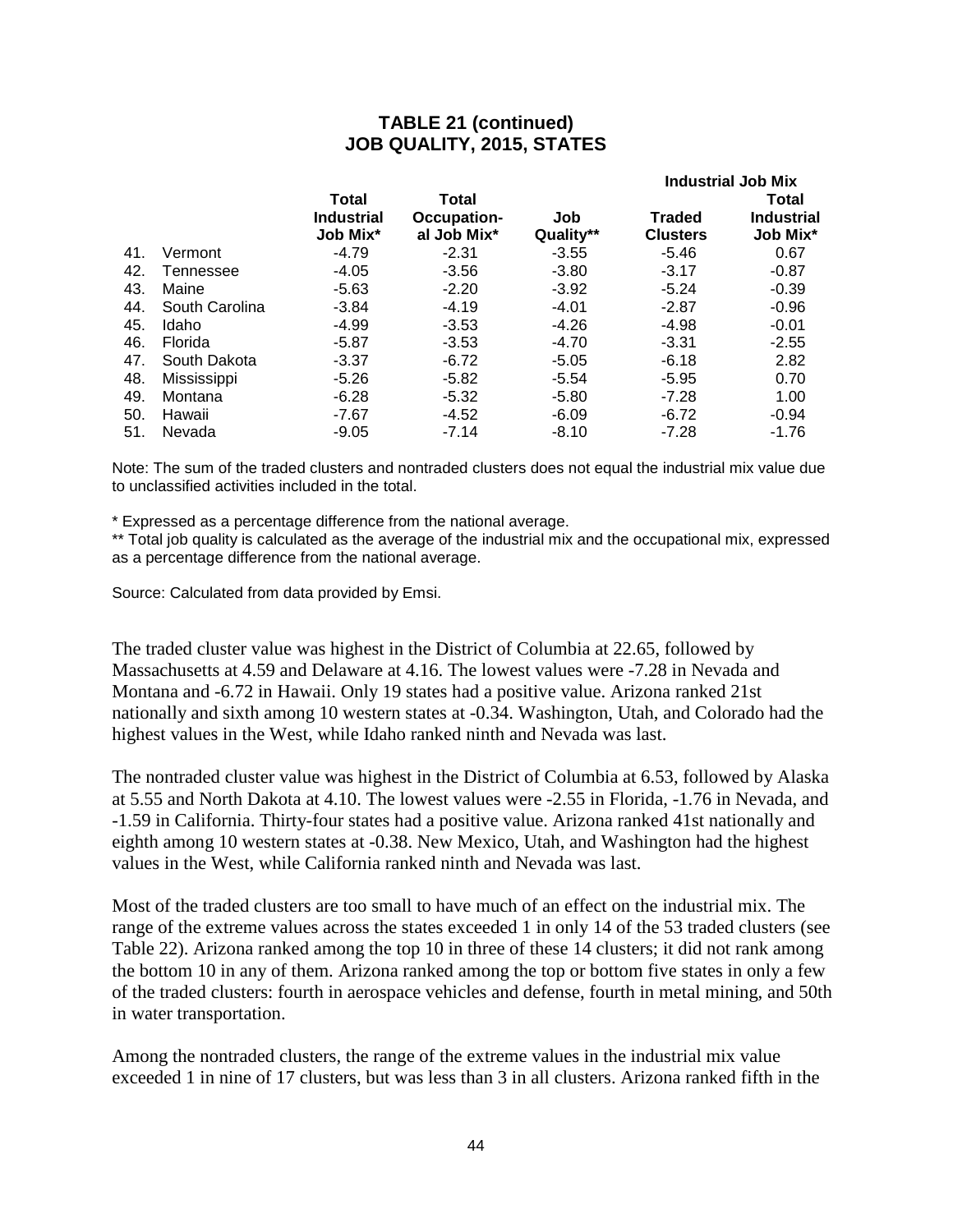### **TABLE 22 INDUSTRIAL JOB MIX VALUES IN TRADED CLUSTERS, 2015, STATES**

| <b>Clusters With the Widest Range</b>           |         |                             |               |         | Arizona |            |                            |            |
|-------------------------------------------------|---------|-----------------------------|---------------|---------|---------|------------|----------------------------|------------|
| of Values Across the States                     |         | <b>Three Highest Values</b> |               | Value   | Rank*   |            | <b>Three Lowest Values</b> |            |
| <b>Federal Government</b>                       | DC 24.0 | MD 3.7                      | VA 2.5        | 0.11    | 18      | $WI -0.7$  | $IA -0.7$                  | $CT -0.8$  |
| <b>Financial Services</b>                       | DE 5.1  | NY 2.7                      | CT 1.3        | 0.57    |         | $MS - 1.3$ | $NV$ -1.5                  | AK -1.6    |
| <b>Business Services</b>                        | VA 2.9  | DC 1.3                      | RI 1.3        | $-0.74$ | 31      | $ID -1.7$  | $NM - 1.9$                 | $WY - 2.3$ |
| Oil and Gas Production and Transportation       | WY 3.4  | OK 2.9                      | LA 2.4        | $-0.36$ | 28      | $NH -0.5$  | MA -0.5                    | $DC -0.5$  |
| Information Technology & Analytical Instruments | OR 2.5  | WA 2.1                      | MA 1.8        | 0.48    | 10      | $WY - 0.9$ | $HI -0.9$                  | $AK -0.9$  |
| <b>Education and Knowledge Creation</b>         | NM 2.5  | MA 1.5                      | DE 1.4        | $-0.28$ | 34      | $LA -0.4$  | $WY - 0.4$                 | $VT -0.6$  |
| Hospitality and Tourism                         | MI 0.3  | OK 0.2                      | OH 0.2        | $-0.01$ | 32      | AK -0.9    | $HI -1.9$                  | $NV -2.7$  |
| Aerospace Vehicles and Defense                  | WA 2.4  | KS 1.4                      | CT 0.8        | 0.80    | 4       | $SD -0.4$  | $AK-0.4$                   | $DC -0.4$  |
| Farming and Ranching                            | DC 0.6  | AK 0.5                      | MA 0.5        | 0.23    | 14      | $ID - 1.3$ | ND-1.7                     | $SD -1.9$  |
| Insurance Services                              | CT 1.4  | IA 0.7                      | <b>NE 0.5</b> | $-0.01$ | 20      | $MT -0.4$  | $WY - 0.4$                 | AK -0.5    |
| Distribution and Electronic Commerce            | NJ 0.5  | GA 0.5                      | TX 0.5        | $-0.09$ | 19      | $MS - 0.7$ | AK -0.7                    | $DC -0.9$  |
| Coal Mining                                     | WV 1.2  | WY 1.0                      | KY 0.3        | $-0.02$ | 19      | $CT -0.0$  | $DE -0.0$                  | $HI -0.0$  |
| Marketing, Design, and Publishing               | DC 0.8  | NY 0.8                      | CA 0.6        | $-0.16$ | 19      | $NM - 0.4$ | $AK -0.4$                  | MS-0.4     |
| Automotive                                      | MI 1.0  | KY 0.8                      | IN 0.7        | $-0.16$ | 35      | $AK -0.2$  | $HI -0.2$                  | $DC -0.2$  |

Note: The industrial mix values are expressed as a percentage difference from the national average.

\* Rank among the 50 states and the District of Columbia; a rank of 1 indicates the highest industrial mix value.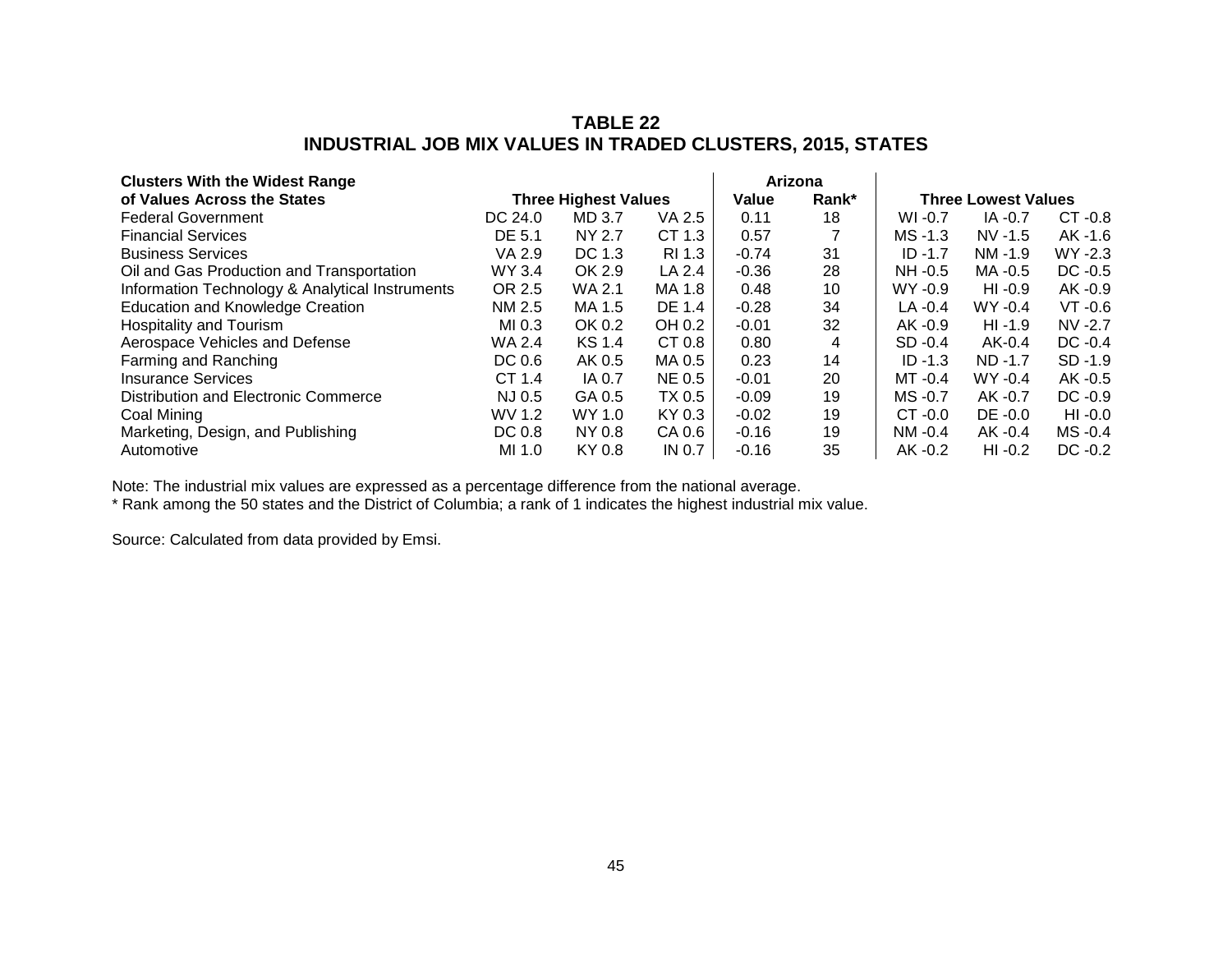local health services cluster and 50th in the local real estate, construction, and development cluster.

#### **Change in Job Quality**

The change in job quality over time by state is displayed in Table 23. Between 2001 and 2015, the change, in either direction, was less than 1 in 26 states. The change ranged from 4.2 in North Dakota to -2.5 in New Jersey. Other states with increases of more than 2.5 included Wyoming, Oklahoma, and Iowa; other states with a change of less than -2 included Massachusetts and Delaware. A gain was registered in 37 states. The Plains states and other noncoastal states generally recorded the greatest gains. States with the largest losses included the states along the Atlantic coast from Massachusetts to Delaware, Florida and Georgia, and some of the western states.

With a change of -0.24 between 2001 and 2015, Arizona ranked 39th nationally and eighth among the 10 western states on the change in job quality. Seven of the western states experienced a gain in job quality between 2001 and 2015, but Washington was the only one with a gain of more than 1. The change in Idaho and California was less than -1.

In 34 states, the performance on job quality was stronger between 2001 and 2007 than between 2007 and 2015. Across the states, the change in job quality between 2001 and 2007 was only moderately correlated (0.42) with the change between 2007 and 2015. Arizona ranked 45th nationally between 2001 and 2007 with a decline of -0.56 but ranked 19th between 2007 and 2015 with a gain of 0.33. Several of the western states were inconsistent on their ranks in the 2001-through-2007 and 2007-through-2015 periods. Nevada and New Mexico led the western states between 2001 and 2007, but had the worst performance between 2007 and 2015. Arizona ranked eighth in the West between 2001 and 2007 and also between 2001 and 2015, but was fifth between 2007 and 2015.

The change in the total industrial mix was strongly correlated to the change in the total occupational mix in each period: 0.86 from 2001 through 2007, 0.74 from 2007 through 2015, and 0.85 from 2001 through 2015. The change in the total industrial mix was more highly correlated to the change in job quality than the change in the total occupational mix in each period, with a correlation coefficient of at least 0.97.

The change in the total industrial mix between 2001 and 2015 was highest in North Dakota at 6.46, followed by Delaware at 5.30 and Massachusetts at 4.80. The largest declines were -3.88 in New Jersey, -3.53 in the District of Columbia, and -3.42 in Delaware. Thirty-six states had an improvement in the total industrial mix relative to the nation. Arizona ranked 40th nationally and eighth among 10 western states at -0.37. Washington, New Mexico, and Colorado had the strongest gains in the West, while California ranked ninth and Idaho was last.

The changes in the total occupational mix between 2001 and 2015 were not as large as the changes in the total industrial mix. The greatest increase was 2.30 in Oklahoma. North Dakota and Wyoming also had increases of more than 2. The largest decreases were -1.14 in New York and -1.03 in New Jersey. Thirty-two states had an improvement in the total occupational mix relative to the nation. Arizona ranked 35th nationally and seventh among 10 western states at -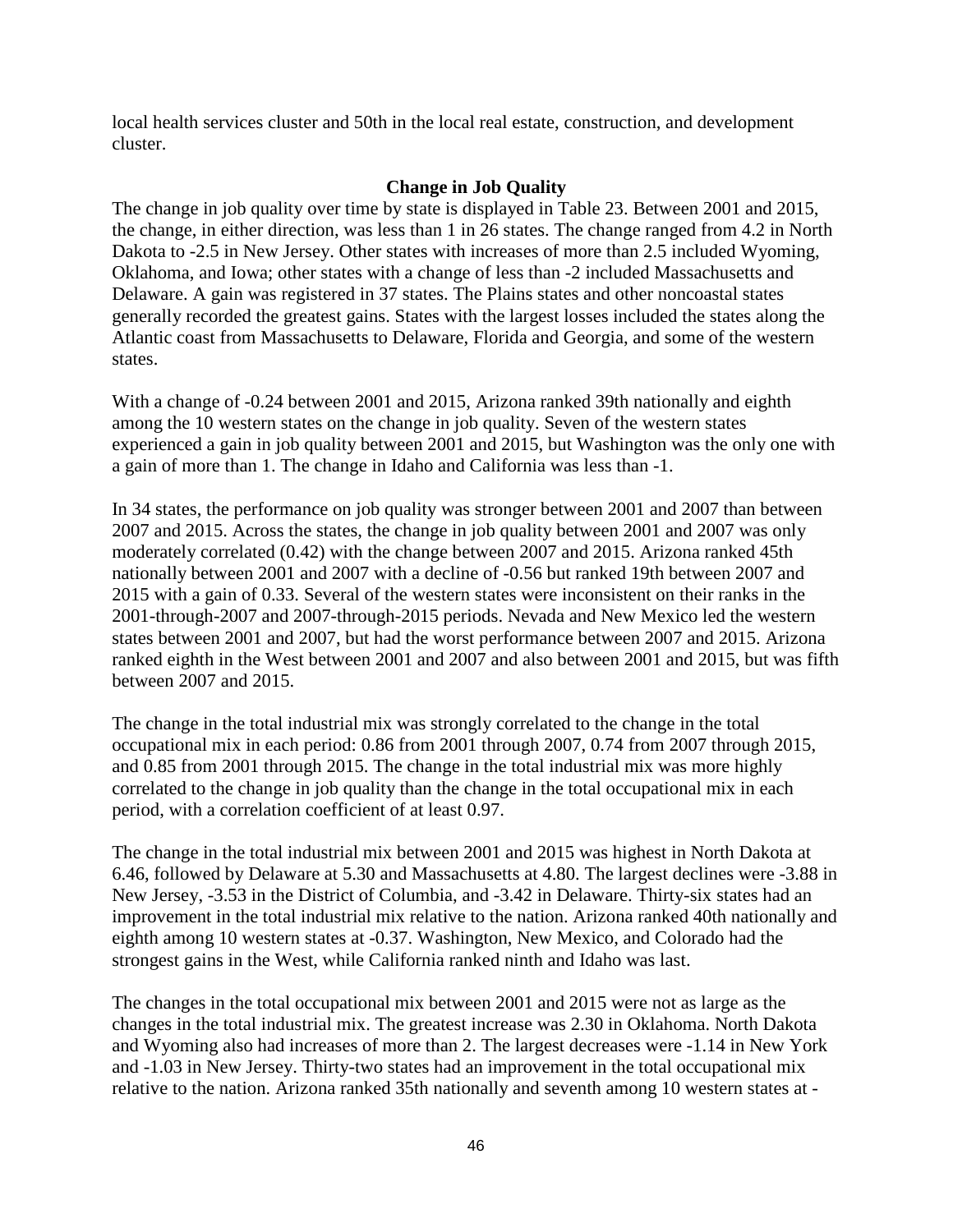0.10. Washington, Utah, and Colorado had the strongest gains in the West, while California had the only sizeable decline.

### **Clusters**

The change in the industrial mix between 2001 and 2015 is divided into traded clusters and nontraded clusters in Table 24. The correlation of the traded and nontraded changes by state was low at 0.21. The traded cluster change was highly correlated (0.84) to the total industrial mix change, while the nontraded cluster correlation to the total industrial mix change was lower at 0.70.

The change in the traded cluster value was greatest in North Dakota at 3.96, followed by Rhode Island at 2.44, and Iowa at 2.39. The lowest changes were -3.34 in Delaware, -3.06 in Massachusetts, and -2.78 in New Jersey. Thirty states had an increase. Arizona ranked 43rd nationally and eighth among 10 western states at -1.17. Nevada, Washington, and New Mexico had the greatest gains in the West, while Utah ranked ninth and Idaho was last.

The change in the nontraded cluster value was greatest in Wyoming at 2.83, followed by Alaska at 2.77, and North Dakota at 2.51. The lowest values were -1.99 in the District of Columbia, -1.69 in Nevada, and -1.53 in Mississippi. Thirty-three states had an increase. Arizona ranked 23rd nationally and sixth among 10 western states at 0.79. Utah, Washington, and Colorado had the greatest gains in the West, while California ranked ninth and Nevada was last.

In most of the traded clusters, the change in the industrial mix value between 2001 and 2015 was small in most of the states. The range of the extreme changes across the states exceeded 1 in only 11 of the 53 traded clusters (see Table 25). Arizona ranked among the top 10 in three of these 11 clusters, but ranked among the bottom 10 in three of them.

On the change in the industrial mix value between 2001 and 2015, Arizona ranked among the top or bottom five states in about one in 10 of the traded clusters. It was in the top five states in agricultural inputs and services; insurance services; medical devices; metal mining; and trailers, motor homes, and appliances. Arizona ranked among the bottom five states in aerospace vehicles and defense; construction products and services; electric power generation and transmission; farming and ranching; information technology and analytical instruments; and music and sound recording.

Among the nontraded clusters, the range across the states of the extreme changes in the industrial mix value exceeded 1 in six of 17 clusters, but was less than 1.6 in all clusters. Arizona ranked first in the local commercial services cluster, second in the local financial services cluster, but 50th in the local logistical services cluster.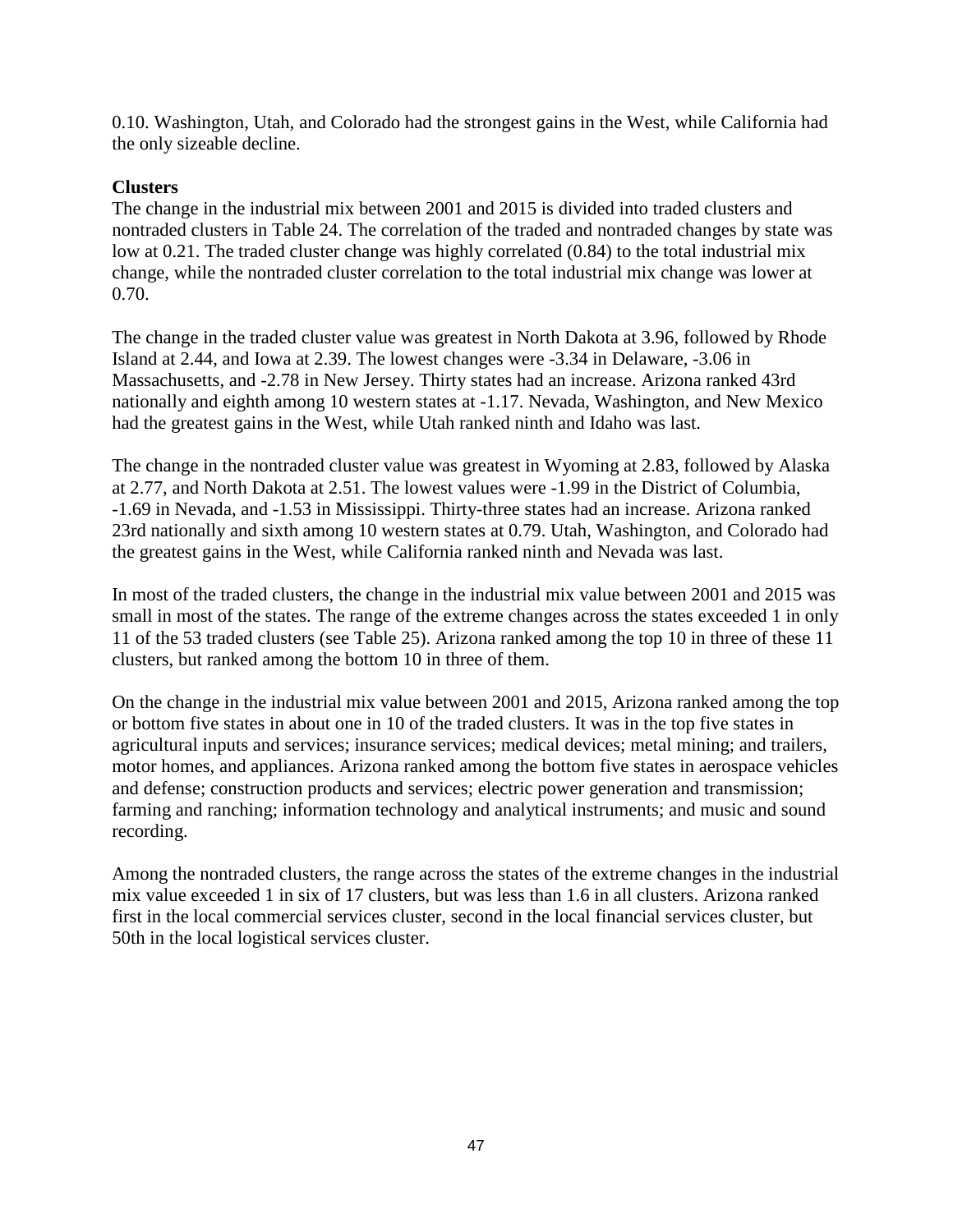|                   | Total Industrial Job Mix * |         |         |         | <b>Total Occupational Job Mix*</b> |         |         | <b>Job Quality**</b> |         |  |
|-------------------|----------------------------|---------|---------|---------|------------------------------------|---------|---------|----------------------|---------|--|
|                   | 2001-07                    | 2007-15 | 2001-15 | 2001-07 | 2007-15                            | 2001-15 | 2001-07 | 2007-15              | 2001-15 |  |
| Alabama           | 1.01                       | 0.02    | 1.03    | 0.24    | $-0.35$                            | $-0.11$ | 0.63    | $-0.17$              | 0.46    |  |
| Alaska            | 1.16                       | 1.17    | 2.33    | $-0.29$ | 0.07                               | $-0.22$ | 0.44    | 0.62                 | 1.06    |  |
| Arizona           | $-0.89$                    | 0.52    | $-0.37$ | $-0.23$ | 0.13                               | $-0.10$ | $-0.56$ | 0.33                 | $-0.24$ |  |
| Arkansas          | 1.40                       | 0.14    | 1.54    | 0.89    | $-0.05$                            | 0.84    | 1.15    | 0.04                 | 1.19    |  |
| California        | $-1.91$                    | 0.04    | $-1.87$ | $-1.06$ | 0.17                               | $-0.89$ | $-1.49$ | 0.11                 | $-1.38$ |  |
| Colorado          | $-0.24$                    | 0.95    | 0.71    | $-0.11$ | 0.67                               | 0.56    | $-0.18$ | 0.81                 | 0.64    |  |
| Connecticut       | $-0.73$                    | $-1.33$ | $-2.06$ | $-0.27$ | $-0.25$                            | $-0.52$ | $-0.50$ | $-0.79$              | $-1.29$ |  |
| Delaware          | $-1.99$                    | $-1.43$ | $-3.42$ | $-0.67$ | 0.01                               | $-0.66$ | $-1.33$ | $-0.71$              | $-2.04$ |  |
| District Columbia | $-0.68$                    | $-2.85$ | $-3.53$ | 0.69    | $-0.98$                            | $-0.29$ | 0.00    | $-1.92$              | $-1.91$ |  |
| Florida           | 0.50                       | $-0.77$ | $-0.27$ | 0.15    | $-0.72$                            | $-0.57$ | 0.32    | $-0.75$              | $-0.42$ |  |
| Georgia           | $-1.49$                    | 0.43    | $-1.06$ | $-0.20$ | 0.03                               | $-0.17$ | $-0.85$ | 0.23                 | $-0.62$ |  |
| Hawaii            | 1.12                       | $-0.11$ | 1.01    | 0.52    | $-0.54$                            | $-0.02$ | 0.82    | $-0.33$              | 0.50    |  |
| Idaho             | $-1.54$                    | $-0.52$ | $-2.06$ | 0.00    | $-0.21$                            | $-0.21$ | $-0.77$ | $-0.37$              | $-1.14$ |  |
| Illinois          | $-0.40$                    | 0.27    | $-0.13$ | $-0.22$ | $-0.05$                            | $-0.27$ | $-0.31$ | 0.11                 | $-0.20$ |  |
| Indiana           | 1.46                       | 0.14    | 1.60    | 0.55    | $-0.29$                            | 0.26    | 1.01    | $-0.08$              | 0.93    |  |
| lowa              | 2.87                       | 1.15    | 4.02    | 1.13    | 0.30                               | 1.43    | 2.00    | 0.73                 | 2.73    |  |
| Kansas            | 1.16                       | 0.73    | 1.89    | 0.49    | 0.74                               | 1.23    | 0.83    | 0.74                 | 1.56    |  |
| Kentucky          | 1.74                       | 0.34    | 2.08    | 0.78    | $-0.34$                            | 0.44    | 1.26    | 0.00                 | 1.26    |  |
| Louisiana         | 0.73                       | $-1.38$ | $-0.65$ | 0.12    | $-0.49$                            | $-0.37$ | 0.43    | $-0.94$              | $-0.51$ |  |
| Maine             | 0.33                       | 0.25    | 0.58    | 0.33    | $-0.16$                            | 0.17    | 0.33    | 0.04                 | 0.38    |  |
| Maryland          | 0.29                       | 0.17    | 0.46    | 0.18    | $-0.12$                            | 0.06    | 0.24    | 0.02                 | 0.26    |  |
| Massachusetts     | $-2.18$                    | $-1.18$ | $-3.36$ | $-0.48$ | $-0.26$                            | $-0.74$ | $-1.33$ | $-0.72$              | $-2.05$ |  |
| Michigan          | $-0.49$                    | 0.41    | $-0.08$ | 0.05    | 0.39                               | 0.44    | $-0.22$ | 0.40                 | 0.18    |  |
| Minnesota         | 0.47                       | 0.60    | 1.07    | 0.10    | 0.20                               | 0.30    | 0.29    | 0.40                 | 0.69    |  |
| Mississippi       | 1.52                       | $-1.18$ | 0.34    | 0.78    | $-0.61$                            | 0.17    | 1.15    | $-0.90$              | 0.26    |  |
| Missouri          | 0.96                       | 0.52    | 1.48    | 0.32    | $-0.08$                            | 0.24    | 0.64    | 0.22                 | 0.86    |  |
| Montana           | 2.08                       | 1.18    | 3.26    | 0.71    | 0.28                               | 0.99    | 1.40    | 0.73                 | 2.13    |  |
| Nebraska          | 2.78                       | 0.38    | 3.16    | 1.07    | 0.11                               | 1.18    | 1.93    | 0.25                 | 2.17    |  |
| Nevada            | 0.78                       | $-0.32$ | 0.46    | 0.79    | $-0.51$                            | 0.28    | 0.79    | $-0.42$              | 0.37    |  |
| New Hampshire     | $-0.23$                    | 0.97    | 0.74    | $-0.09$ | 0.37                               | 0.28    | $-0.16$ | 0.67                 | 0.51    |  |
| New Jersey        | $-1.53$                    | $-2.35$ | $-3.88$ | $-0.49$ | $-0.54$                            | $-1.03$ | $-1.01$ | $-1.45$              | $-2.46$ |  |
| <b>New Mexico</b> | 2.43                       | $-0.71$ | 1.72    | 0.80    | $-0.96$                            | $-0.16$ | 1.62    | $-0.84$              | 0.78    |  |
| New York          | $-0.40$                    | $-1.68$ | $-2.08$ | $-0.37$ | $-0.77$                            | $-1.14$ | $-0.39$ | $-1.23$              | $-1.61$ |  |

# **TABLE 23 CHANGE IN JOB QUALITY, STATES**

(continued)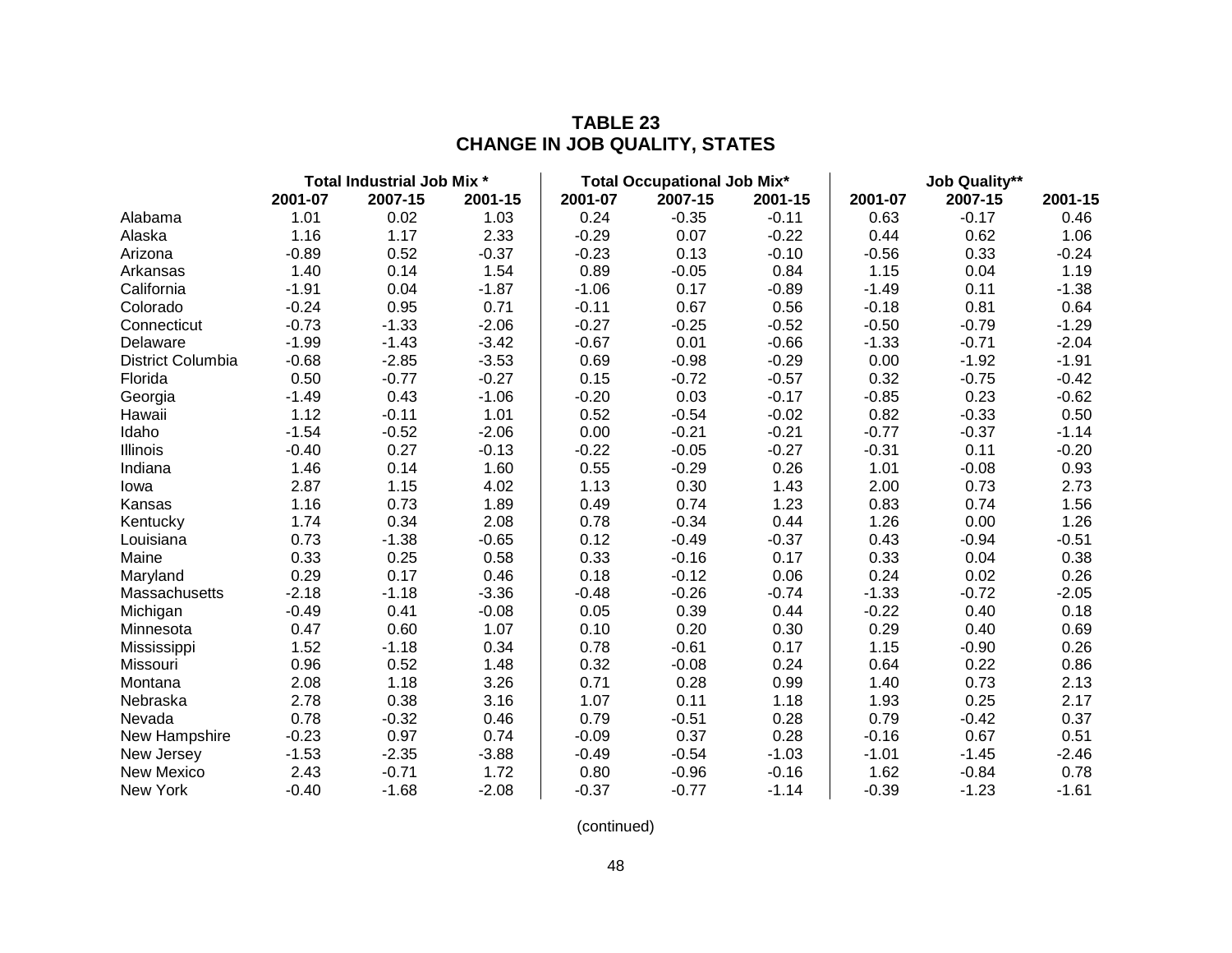### **TABLE 23 (continued) CHANGE IN JOB QUALITY, STATES**

|                | Total Industrial Job Mix * |         |         |         | <b>Total Occupational Job Mix*</b> |         | <b>Job Quality**</b> |         |         |
|----------------|----------------------------|---------|---------|---------|------------------------------------|---------|----------------------|---------|---------|
|                | 2001-07                    | 2007-15 | 2001-15 | 2001-07 | 2007-15                            | 2001-15 | 2001-07              | 2007-15 | 2001-15 |
| North Carolina | 0.80                       | 0.60    | 1.40    | 0.70    | 0.18                               | 0.88    | 0.75                 | 0.39    | 1.14    |
| North Dakota   | 3.50                       | 2.96    | 6.46    | 1.36    | 0.65                               | 2.01    | 2.43                 | 1.81    | 4.24    |
| <b>Ohio</b>    | 1.08                       | 0.60    | 1.68    | 0.58    | 0.04                               | 0.62    | 0.83                 | 0.32    | 1.15    |
| Oklahoma       | 2.14                       | 2.03    | 4.17    | 0.99    | 1.31                               | 2.30    | 1.57                 | 1.67    | 3.24    |
| Oregon         | $-0.13$                    | 0.75    | 0.62    | $-0.32$ | 0.53                               | 0.21    | $-0.23$              | 0.64    | 0.42    |
| Pennsylvania   | 0.74                       | $-1.16$ | $-0.42$ | 0.07    | $-0.43$                            | $-0.36$ | 0.41                 | $-0.80$ | $-0.39$ |
| Rhode Island   | 1.69                       | 0.57    | 2.26    | 0.63    | $-0.36$                            | 0.27    | 1.16                 | 0.11    | 1.27    |
| South Carolina | 0.42                       | 0.51    | 0.93    | 0.44    | $-0.07$                            | 0.37    | 0.43                 | 0.22    | 0.65    |
| South Dakota   | 1.67                       | 1.16    | 2.83    | 0.80    | 0.44                               | 1.24    | 1.24                 | 0.80    | 2.04    |
| Tennessee      | 0.36                       | 0.19    | 0.55    | 0.54    | $-0.27$                            | 0.27    | 0.45                 | $-0.04$ | 0.41    |
| Texas          | 0.32                       | 0.28    | 0.60    | 0.05    | 0.48                               | 0.53    | 0.19                 | 0.38    | 0.57    |
| Utah           | 0.40                       | $-0.16$ | 0.24    | 0.17    | 0.72                               | 0.89    | 0.29                 | 0.28    | 0.57    |
| Vermont        | $-0.01$                    | 0.85    | 0.84    | 0.32    | $-0.39$                            | $-0.07$ | 0.16                 | 0.23    | 0.39    |
| Virginia       | 0.46                       | $-0.15$ | 0.31    | 0.70    | $-0.04$                            | 0.66    | 0.58                 | $-0.10$ | 0.49    |
| Washington     | 0.39                       | 2.13    | 2.52    | 0.16    | 0.98                               | 1.14    | 0.28                 | 1.56    | 1.83    |
| West Virginia  | 1.61                       | 1.00    | 2.61    | 0.27    | 0.14                               | 0.41    | 0.94                 | 0.57    | 1.51    |
| Wisconsin      | 1.42                       | 1.17    | 2.59    | 0.53    | 0.01                               | 0.54    | 0.98                 | 0.59    | 1.57    |
| Wyoming        | 3.81                       | 0.97    | 4.78    | 1.17    | 0.84                               | 2.01    | 2.49                 | 0.91    | 3.40    |

\* Expressed as a percentage difference from the national average.

\*\* Job quality is calculated as the average of the industrial mix and the occupational mix, expressed as a percentage difference from the national average.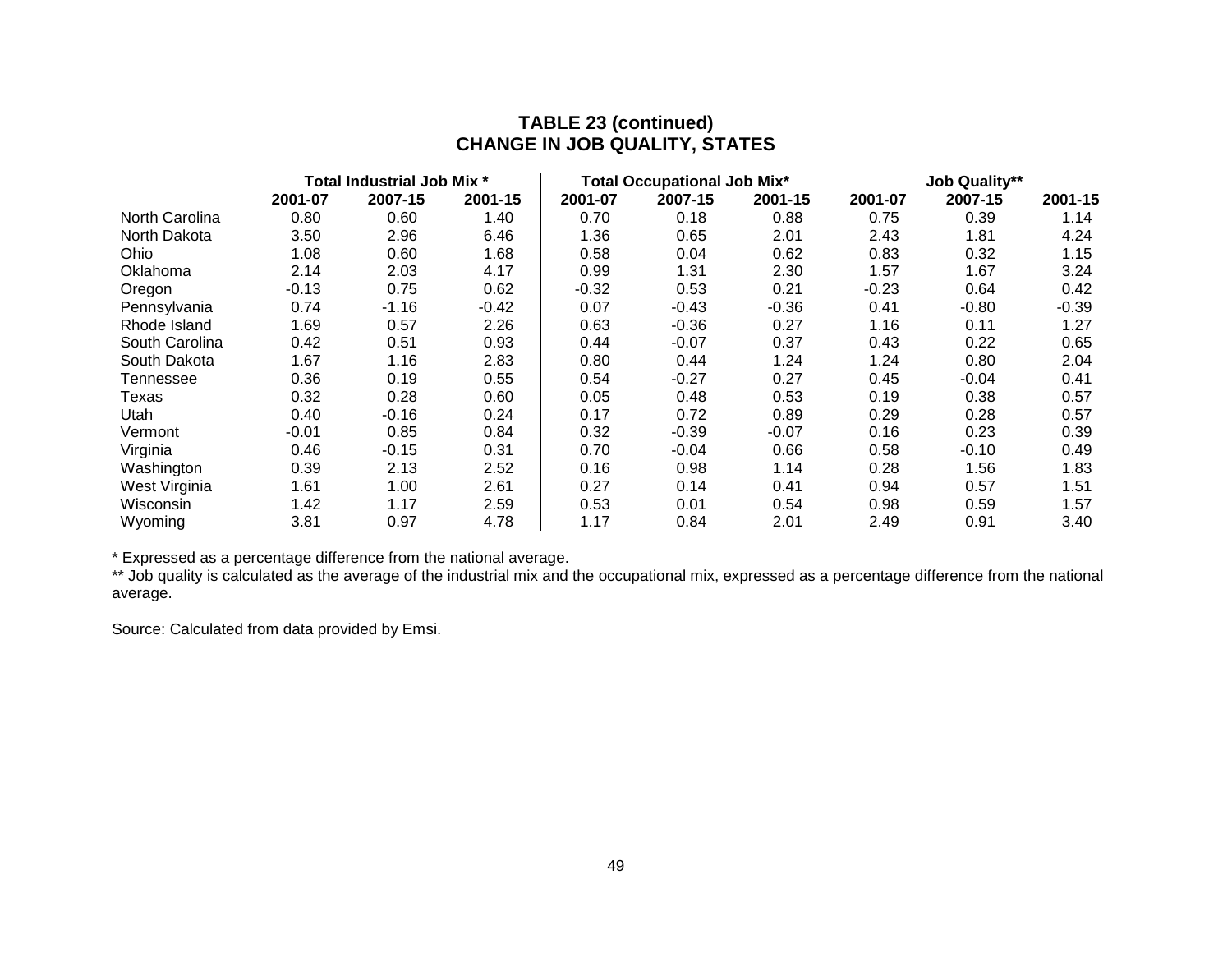### **TABLE 24 CHANGE IN INDUSTRIAL JOB MIX, 2001 THROUGH 2015, STATES**

|                   |              | <b>Clusters</b> | Non-    |                   |              |               | <b>Clusters</b><br>Non- |
|-------------------|--------------|-----------------|---------|-------------------|--------------|---------------|-------------------------|
|                   | <b>Total</b> | <b>Traded</b>   | traded  |                   | <b>Total</b> | <b>Traded</b> | traded                  |
| Alabama           | 1.03         | 1.63            | $-0.59$ | Montana           | 3.26         | 1.27          | 1.99                    |
| Alaska            | 2.33         | $-0.44$         | 2.77    | Nebraska          | 3.16         | 1.61          | 1.55                    |
| Arizona           | $-0.37$      | $-1.17$         | 0.79    | Nevada            | 0.46         | 2.14          | $-1.69$                 |
| Arkansas          | 1.54         | 1.49            | 0.05    | New Hampshire     | 0.74         | $-0.91$       | 1.65                    |
| California        | $-1.87$      | $-1.08$         | $-0.80$ | New Jersey        | $-3.88$      | $-2.78$       | $-1.04$                 |
| Colorado          | 0.71         | $-0.56$         | 1.26    | <b>New Mexico</b> | 1.72         | 0.83          | 0.90                    |
| Connecticut       | $-2.06$      | $-1.81$         | $-0.25$ | New York          | $-2.08$      | $-1.37$       | $-0.71$                 |
| Delaware          | $-3.42$      | $-3.34$         | $-0.08$ | North Carolina    | 1.40         | 1.54          | $-0.14$                 |
| District Columbia | $-3.53$      | $-1.51$         | $-1.99$ | North Dakota      | 6.46         | 3.96          | 2.51                    |
| Florida           | $-0.27$      | 1.18            | $-1.45$ | Ohio              | 1.68         | 0.71          | 0.98                    |
| Georgia           | $-1.06$      | $-0.14$         | $-0.89$ | Oklahoma          | 4.17         | 2.13          | 2.03                    |
| Hawaii            | 1.01         | 0.36            | 0.64    | Oregon            | 0.62         | $-0.22$       | 0.84                    |
| Idaho             | $-2.06$      | $-2.71$         | 0.65    | Pennsylvania      | $-0.42$      | $-0.50$       | 0.08                    |
| <b>Illinois</b>   | $-0.13$      | $-0.19$         | 0.06    | Rhode Island      | 2.26         | 2.44          | $-0.15$                 |
| Indiana           | 1.60         | 0.53            | 1.07    | South Carolina    | 0.93         | 1.51          | $-0.57$                 |
| lowa              | 4.02         | 2.39            | 1.63    | South Dakota      | 2.83         | 0.95          | 1.87                    |
| Kansas            | 1.89         | 1.10            | 0.78    | Tennessee         | 0.55         | 0.60          | $-0.04$                 |
| Kentucky          | 2.08         | 1.21            | 0.87    | Texas             | 0.60         | 0.40          | 0.20                    |
| Louisiana         | $-0.65$      | 0.46            | $-1.11$ | Utah              | 0.24         | $-1.40$       | 1.64                    |
| Maine             | 0.58         | $-0.78$         | 1.36    | Vermont           | 0.84         | $-0.66$       | 1.50                    |
| Maryland          | 0.46         | 0.45            | 0.03    | Virginia          | 0.31         | 0.53          | $-0.22$                 |
| Massachusetts     | $-3.36$      | $-3.06$         | $-0.30$ | Washington        | 2.52         | 1.12          | 1.39                    |
| Michigan          | $-0.08$      | $-0.66$         | 0.58    | West Virginia     | 2.61         | 1.58          | 1.04                    |
| Minnesota         | 1.07         | $-0.57$         | 1.64    | Wisconsin         | 2.59         | 1.69          | 0.89                    |
| Mississippi       | 0.34         | 1.86            | $-1.53$ | Wyoming           | 4.78         | 1.95          | 2.83                    |
| Missouri          | 1.48         | 1.20            | 0.27    |                   |              |               |                         |

Note: The change in the industrial mix is expressed as a percentage difference from the national average.

Note: The sum of the traded clusters and nontraded clusters does not equal the total industrial mix value due to unclassified activities included in the total.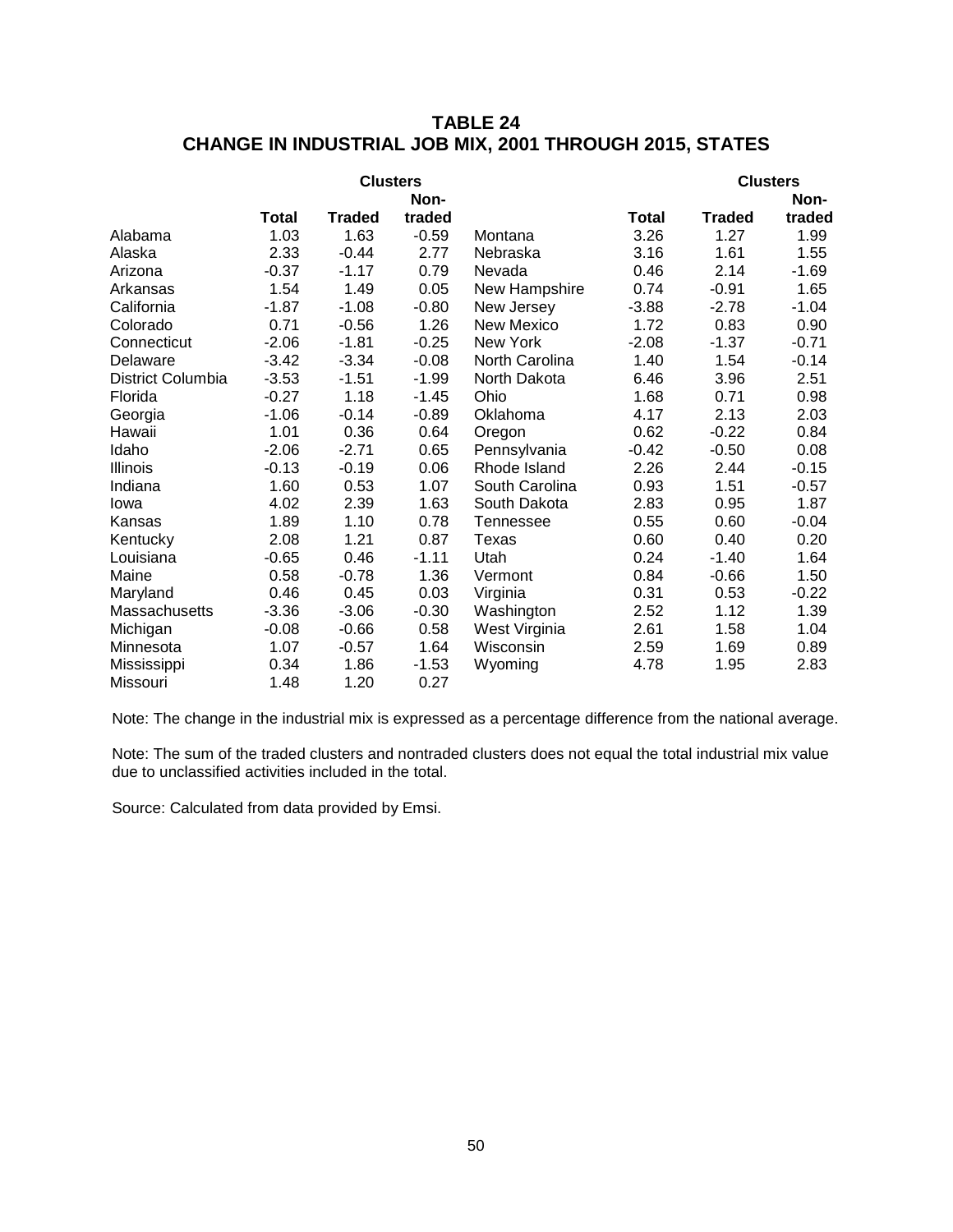### **TABLE 25 CHANGE IN INDUSTRIAL JOB MIX VALUES IN TRADED CLUSTERS, 2001 THROUGH 2015, STATES**

| <b>Clusters With the Widest Range</b>           |                             | Arizona |               |         |       |            |                            |            |
|-------------------------------------------------|-----------------------------|---------|---------------|---------|-------|------------|----------------------------|------------|
| of Values Across the States                     | <b>Three Highest Values</b> |         |               | Value   | Rank* |            | <b>Three Lowest Values</b> |            |
| <b>Business Services</b>                        | DC 1.4                      | RI 1.2  | PA 1.1        | $-0.12$ | 34    | MA -1.0    | $ID - 1.1$                 | DE -4.4    |
| <b>Financial Services</b>                       | DE 3.3                      | RI 0.6  | NH 0.6        | 0.39    | 6     | AK -0.9    | $UT -1.0$                  | MA -1.0    |
| Information Technology & Analytical Instruments | WI 0.7                      | WA 0.7  | DE 0.5        | $-1.27$ | 47    | NH -1.5    | $ID -2.2$                  | $VT -2.3$  |
| <b>Education and Knowledge Creation</b>         | NM 1.3                      | MA 0.6  | <b>NC 0.2</b> | 0.03    | 16    | IL $-0.4$  | $DE -0.9$                  | $DC -1.4$  |
| <b>Federal Government</b>                       | VA 0.7                      | VT 0.4  | WV 0.4        | 0.05    | 19    | $UT -0.5$  | $AK -1.0$                  | $DC -1.8$  |
| Oil and Gas Production and Transportation       | ND 2.1                      | OK 1.3  | WY 0.7        | $-0.06$ | 18    | IL $-0.2$  | $NJ -0.2$                  | DE -0.2    |
| Aerospace Vehicles and Defense                  | SC 0.4                      | GA 0.3  | NH 0.2        | $-0.40$ | 50    | $WA - 0.3$ | $AZ -0.4$                  | $KS -1.5$  |
| Automotive                                      | AL 0.5                      | MS 0.4  | SC 0.1        | 0.08    | 23    | OH -0.2    | DE -0.5                    | MI -1.2    |
| Farming and Ranching                            | ND 1.0                      | SD 0.5  | KY 0.4        | $-0.20$ | 47    | ME -0.2    | $VT -0.2$                  | $NM - 0.3$ |
| <b>Hospitality and Tourism</b>                  | NV 1.1                      | MS 0.4  | DE 0.2        | 0.08    | 9     | $CT -0.2$  | MT -0.2                    | $ND -0.2$  |
| <b>Biopharmaceuticals</b>                       | WV 0.5                      | VT 0.3  | RI 0.3        | 0.08    | 15    | PA -0.2    | $CT -0.5$                  | NJ -0.7    |

Note: The industrial mix values are expressed as a percentage difference from the national average.

\* Rank among the 50 states and the District of Columbia; a rank of 1 indicates the highest industrial mix value.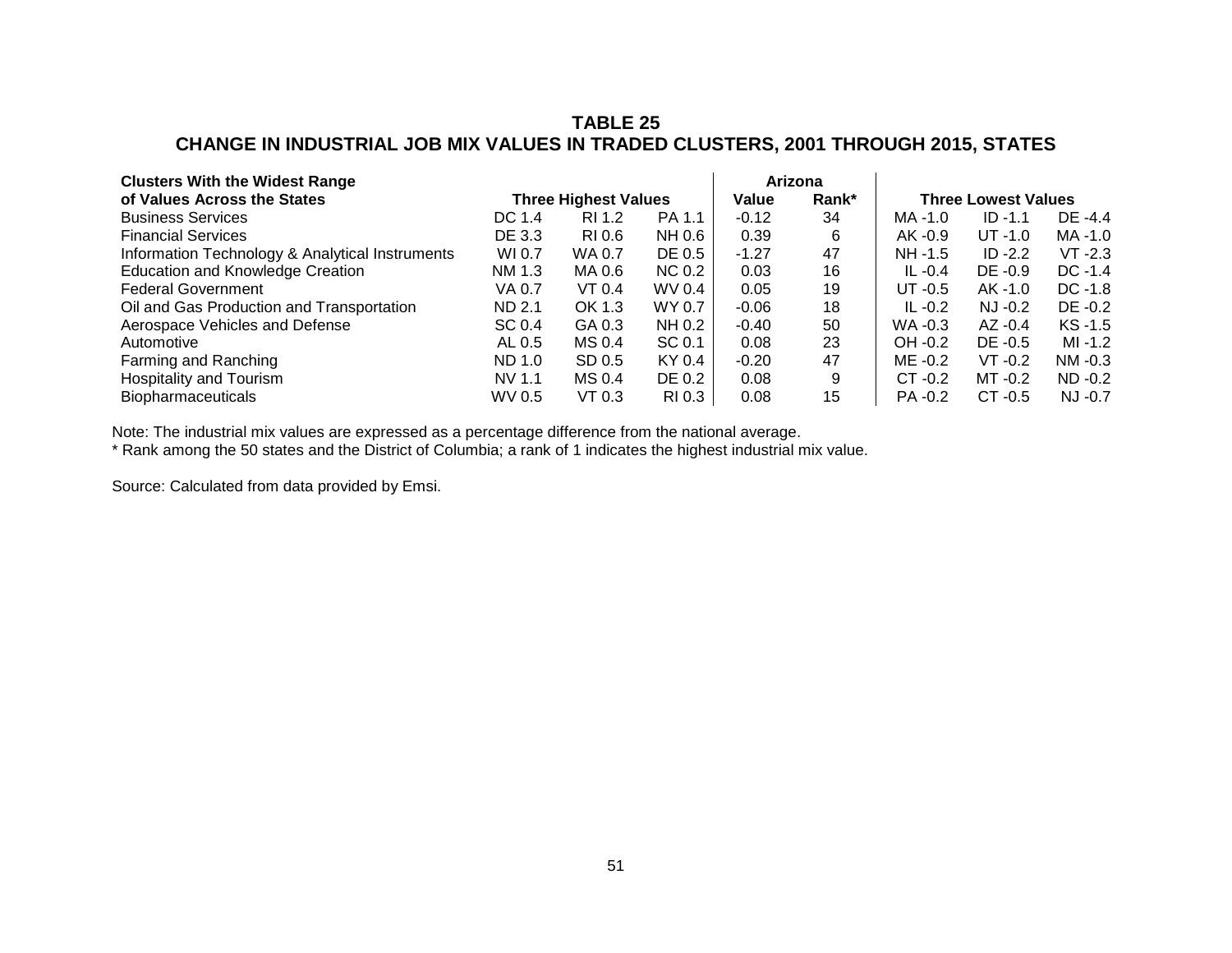### **JOB QUALITY BY METROPOLITAN AREA**

For this analysis, the 34 metropolitan areas nationally that had a population of at least 2 million in 2015 were selected.<sup>[4](#page-53-0)</sup> Fifteen of these metro areas, including Phoenix, are located in the 10 western states. In addition, the 16 metro areas located in the western states, including Tucson, with a population of between 0.5-and-2 million were selected. There is a considerable gap in size between the 15 largest metro areas in the West, each with a population of at least 2 million, and Salt Lake City, the next-largest western metro at 1.17 million residents. Tucson was the only other western metro to top 1 million (1.01 million).

#### **Job Quality in 2015**

Job quality in 2015 was greater than the national average in 27 of the 34 most-populous metro areas, as seen in Table 26. The median was 2.35. There was no significant difference in job quality between the 15 large western metros and the other 19 large metros.

Among the 34 most-populous metro areas, San Jose had by far the highest job quality. It was followed by Washington D.C., Boston, Seattle, San Francisco, Denver, and Austin, each with job quality greater than 6. In contrast, job quality was less than -4 in four large metros: Miami, Orlando, Riverside, and Las Vegas. At 1.31, the Phoenix metro area ranked 10th among the 15 large western metros and 24th among the 34 large metros nationally.

The total industrial mix in 2015 was greater than the U.S. average in 10 of the 15 large western metros and in 16 of the 19 other large metros. Among all 34 large metros, the median was 2.51. The total industrial mix was more than 6 in seven large metros, but was less than -6 in four large metros. The Phoenix metro area (0.54) ranked 10th among the large western metros and 26th among all large metros.

The total occupational mix in 2015 was greater than the U.S. average in 12 large western metros and in 16 of the other large metros. Among all 34 large metros, the median was 2.54. The total occupational mix was more than 6 in six large metros, but was less than -6 in three large metros. The Phoenix metro area (2.07) ranked 10th among the large western metros and 21st among all large metros.

Thus, job quality in 2015 was related to metro size, with 79 percent of the large metro areas being above the national average. The proportion above average was 76 percent for the total industrial mix and 82 percent for the total occupational mix.

In contrast, job quality in 2015 was greater than the national average in only 25 percent of the 16 western metro areas with a population of between 0.5-and-2 million. The share above average was 25 percent for the total industrial mix and 31 percent for the total occupational mix.

Among these 16 mid-sized western metro areas, median job quality in 2015 was -2.94. As seen in the second part of Table 26, Salt Lake City had by far the highest job quality at 6.61, the seventh-highest value among 31 western metros of at least 500,000 residents. The only other mid-sized western metros with job quality above the national average were Albuquerque, Ogden,

l

<span id="page-53-0"></span><sup>4</sup> The San Jose metro area, with an estimated population of 1.98 million in 2015, is included in the group of at least two million residents,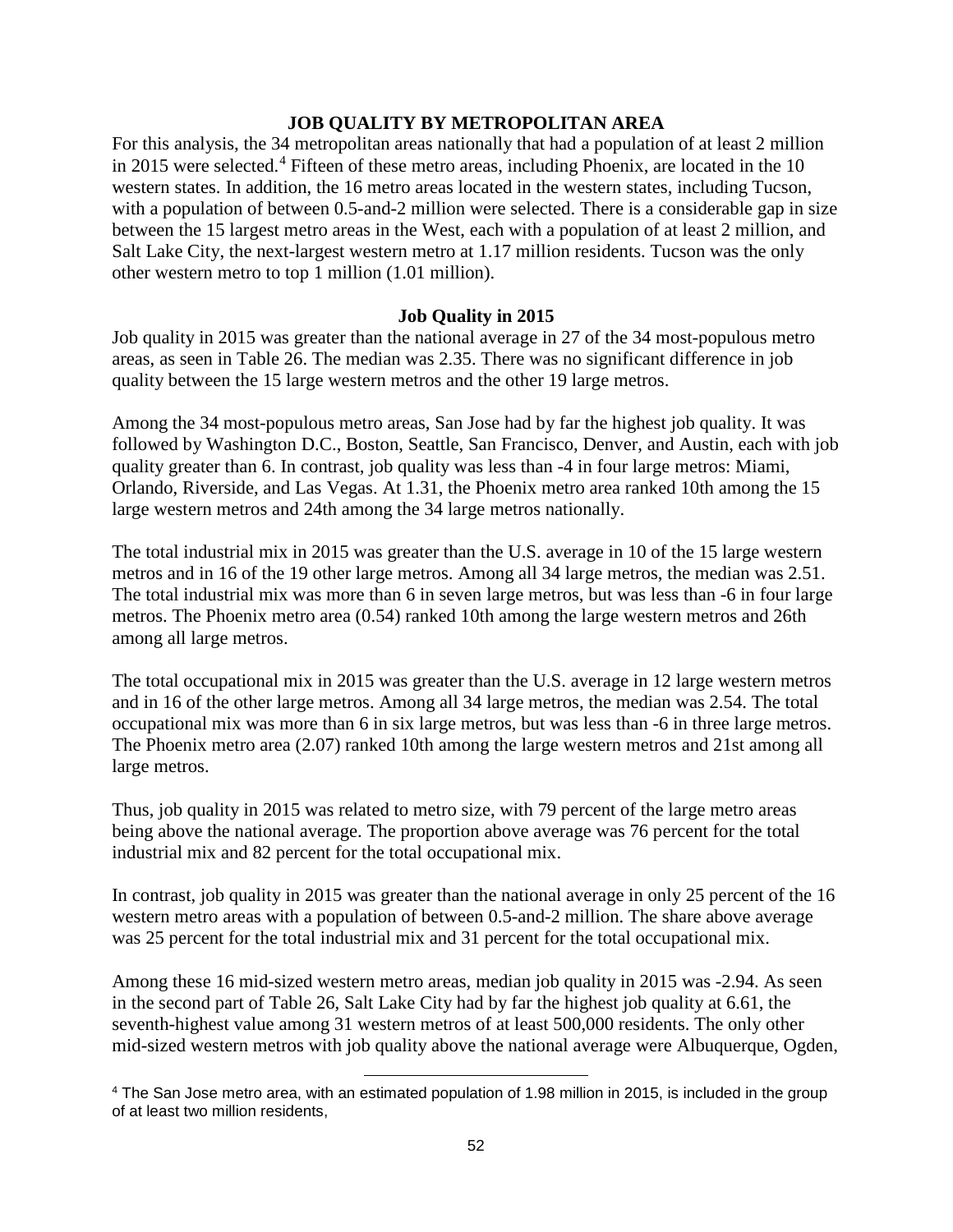# **TABLE 26 JOB QUALITY, 2015, METROPOLITAN AREAS**

|     |                      |                   |                    |           |                 | <b>Industrial Job Mix</b> |
|-----|----------------------|-------------------|--------------------|-----------|-----------------|---------------------------|
|     |                      | <b>Total</b>      | <b>Total</b>       |           |                 | Total                     |
|     |                      | <b>Industrial</b> | <b>Occupation-</b> | Job       | <b>Traded</b>   | <b>Industrial</b>         |
|     |                      | Job Mix*          | al Job Mix*        | Quality** | <b>Clusters</b> | Job Mix*                  |
| 1.  | San Jose^            | 31.12             | 20.81              | 25.97     | 31.27           | $-0.17$                   |
| 2.  | Washington D.C.      | 11.09             | 12.74              | 11.92     | 10.73           | 0.36                      |
| 3.  | <b>Boston</b>        | 8.26              | 10.61              | 9.44      | 7.26            | 1.01                      |
| 4.  | <b>Seattle</b>       | 9.82              | 7.32               | 8.57      | 9.26            | 0.57                      |
| 5.  | <b>San Francisco</b> | 7.34              | 8.83               | 8.09      | 7.96            | $-0.63$                   |
| 6.  | <b>Denver</b>        | 6.33              | 6.99               | 6.66      | 5.84            | 0.49                      |
| 7.  | <b>Austin</b>        | 6.55              | 5.51               | 6.03      | 6.07            | 0.49                      |
| 8.  | Minneapolis          | 4.87              | 4.43               | 4.65      | 4.49            | 0.38                      |
| 9.  | <b>Baltimore</b>     | 3.27              | 4.94               | 4.11      | 2.76            | 0.51                      |
| 10. | Detroit              | 3.05              | 3.56               | 3.31      | 3.45            | $-0.41$                   |
| 11. | New York             | 2.34              | 4.14               | 3.24      | 2.07            | 0.25                      |
| 12. | <b>Kansas City</b>   | 3.69              | 2.61               | 3.15      | 3.21            | 0.49                      |
| 13. | <b>Houston</b>       | 3.93              | 2.31               | 3.12      | 4.39            | $-0.45$                   |
| 14. | Philadelphia         | 3.00              | 3.07               | 3.04      | 2.99            | 0.02                      |
| 15. | <b>Portland</b>      | 2.85              | 3.21               | 3.03      | 3.57            | $-0.71$                   |
| 16. | <b>Dallas</b>        | 3.45              | 1.95               | 2.70      | 3.93            | $-0.47$                   |
| 17. | Chicago              | 2.07              | 2.83               | 2.45      | 2.33            | $-0.26$                   |
| 18. | Cleveland            | 2.32              | 2.17               | 2.25      | 1.40            | 0.93                      |
| 19. | Cincinnati           | 3.10              | 1.37               | 2.24      | 3.32            | $-0.21$                   |
| 20. | Atlanta              | 0.99              | 3.28               | 2.14      | 1.85            | $-0.87$                   |
| 21. | Columbus             | 2.37              | 1.71               | 2.04      | 1.83            | 0.55                      |
| 22. | Pittsburgh           | 2.65              | 0.96               | 1.81      | 1.68            | 0.98                      |
| 23. | San Diego            | 0.72              | 2.47               | 1.60      | 2.14            | $-1.44$                   |
| 24. | <b>Phoenix</b>       | 0.54              | 2.07               | 1.31      | 1.01            | $-0.48$                   |
| 25. | St. Louis            | 1.86              | 0.58               | 1.22      | 2.62            | $-0.75$                   |
| 26. | Charlotte            | 1.04              | 1.13               | 1.09      | 1.39            | $-0.34$                   |
| 27. | <b>Sacramento</b>    | $-0.79$           | 2.76               | 0.99      | $-3.01$         | 2.21                      |
| 28. | Tampa                | $-0.46$           | $-0.55$            | $-0.51$   | 0.38            | $-0.84$                   |
| 29. | <b>Los Angeles</b>   | $-3.17$           | 0.84               | $-1.17$   | $-0.31$         | $-2.88$                   |
| 30. | <b>San Antonio</b>   | $-2.22$           | $-2.22$            | $-2.22$   | $-0.98$         | $-1.23$                   |
| 31. | Miami                | $-6.20$           | $-2.96$            | $-4.58$   | $-2.78$         | $-3.41$                   |
| 32. | Orlando              | $-9.06$           | $-6.21$            | $-7.64$   | $-6.26$         | $-2.80$                   |
| 33. | <b>Riverside</b>     | $-11.04$          | $-7.63$            | $-9.34$   | $-6.85$         | $-4.21$                   |
| 34. | <b>Las Vegas</b>     | $-11.59$          | $-9.15$            | $-10.37$  | $-8.67$         | $-2.92$                   |
|     |                      |                   |                    |           |                 |                           |

# **Metro Areas Nationally of at Least 2 Million Residents**

Note: Metro areas in the 10 western states are shown in bold.

^ The population of the San Jose metro area is estimated to be 1.98 million.

(continued)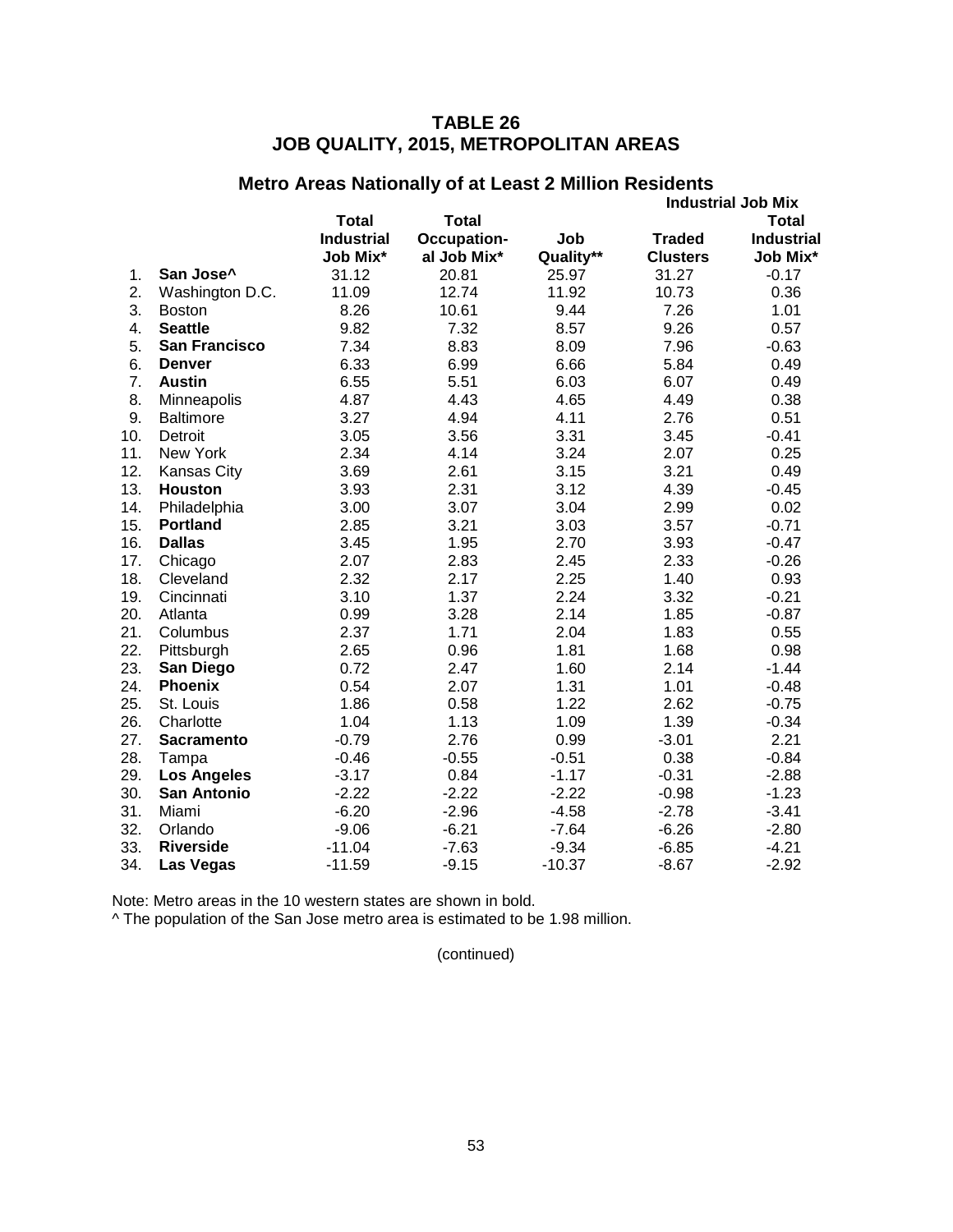### **TABLE 26 (continued) JOB QUALITY, 2015, METROPOLITAN AREAS**

|     |                    |                               |                                   |                  |                                  | <b>Industrial Job Mix</b>     |
|-----|--------------------|-------------------------------|-----------------------------------|------------------|----------------------------------|-------------------------------|
|     |                    | Total                         | Total                             |                  |                                  | Total                         |
|     |                    | <b>Industrial</b><br>Job Mix* | <b>Occupation-</b><br>al Job Mix* | Job<br>Quality** | <b>Traded</b><br><b>Clusters</b> | <b>Industrial</b><br>Job Mix* |
| 1.  | Salt Lake City     | 7.73                          | 5.48                              | 6.61             | 5.17                             | 2.56                          |
| 2.  | Albuquerque        | 2.32                          | 1.38                              | 1.85             | 0.54                             | 1.79                          |
| 3.  | Ogden              | 2.92                          | $-0.04$                           | 1.44             | 2.88                             | 0.05                          |
| 4.  | Provo              | 1.60                          | 1.25                              | 1.43             | 1.32                             | 0.28                          |
| 5.  | Colorado Springs   | $-2.39$                       | 1.14                              | $-0.63$          | $-1.09$                          | $-1.29$                       |
| 6.  | <b>Boise</b>       | $-1.96$                       | 0.19                              | $-0.89$          | $-1.16$                          | $-0.78$                       |
| 7.  | Tucson             | $-1.70$                       | $-0.57$                           | $-1.14$          | $-0.58$                          | $-1.13$                       |
| 8.  | Spokane            | $-2.40$                       | $-2.79$                           | $-2.60$          | $-3.50$                          | 1.11                          |
| 9.  | Oxnard             | $-5.15$                       | $-1.42$                           | $-3.29$          | $-2.30$                          | $-2.87$                       |
| 10. | Santa Rosa         | $-10.16$                      | $-3.54$                           | $-6.85$          | $-7.11$                          | $-3.06$                       |
| 11. | El Paso            | $-5.91$                       | $-8.29$                           | $-7.10$          | $-5.05$                          | $-0.85$                       |
| 12. | <b>Bakersfield</b> | $-6.83$                       | $-7.67$                           | $-7.25$          | $-8.30$                          | 1.47                          |
| 13. | Fresno             | $-10.41$                      | $-7.70$                           | $-9.06$          | $-10.45$                         | 0.03                          |
| 14. | Stockton           | $-10.70$                      | $-9.52$                           | $-10.11$         | $-10.31$                         | $-0.39$                       |
| 15. | Modesto            | $-12.54$                      | $-9.96$                           | $-11.25$         | $-10.79$                         | $-1.77$                       |
| 16. | McAllen            | $-12.75$                      | $-12.15$                          | -12.45           | $-8.49$                          | $-4.25$                       |
|     |                    |                               |                                   |                  |                                  |                               |

# **Metro Areas in the West With Between 500,000 and 2 Million Residents**

Note: The sum of the traded clusters and nontraded clusters does not equal the industrial mix value due to unclassified activities.

\* The industrial mix and the occupational mix are expressed as a percentage difference from the national average.

\*\* Total job quality is calculated as the average of the industrial mix and the occupational mix, expressed as a percentage difference from the national average.

Source: Calculated from data provided by Emsi.

and Provo. Thus, all three metro areas in Utah of at least 500,000 population had strong job qualities. In contrast, job quality was less than -6 in seven of the 16 mid-sized western metros, including a value of less than -10 in Stockton, Modesto, and McAllen. At -1.14, the Tucson metro area ranked seventh among the 16 mid-sized western metros.

The total industrial mix in 2015 was greater than the U.S. average in only four mid-sized western metros; the median was -3.77. The total industrial mix was less than -5 in eight mid-sized western metros. The Tucson metro area (-1.70) ranked fifth.

The occupational mix in 2015 was greater than the U.S. average in five mid-sized western metros; the median value was -2.10. The total occupational mix was less than -7 in six mid-sized western metros. The Tucson metro area  $(-0.57)$  ranked seventh.

#### **Clusters**

The division of the total industrial mix into traded clusters and nontraded clusters also is shown in Table 26 for 2015. The correlation of the traded and nontraded values across the 50 metro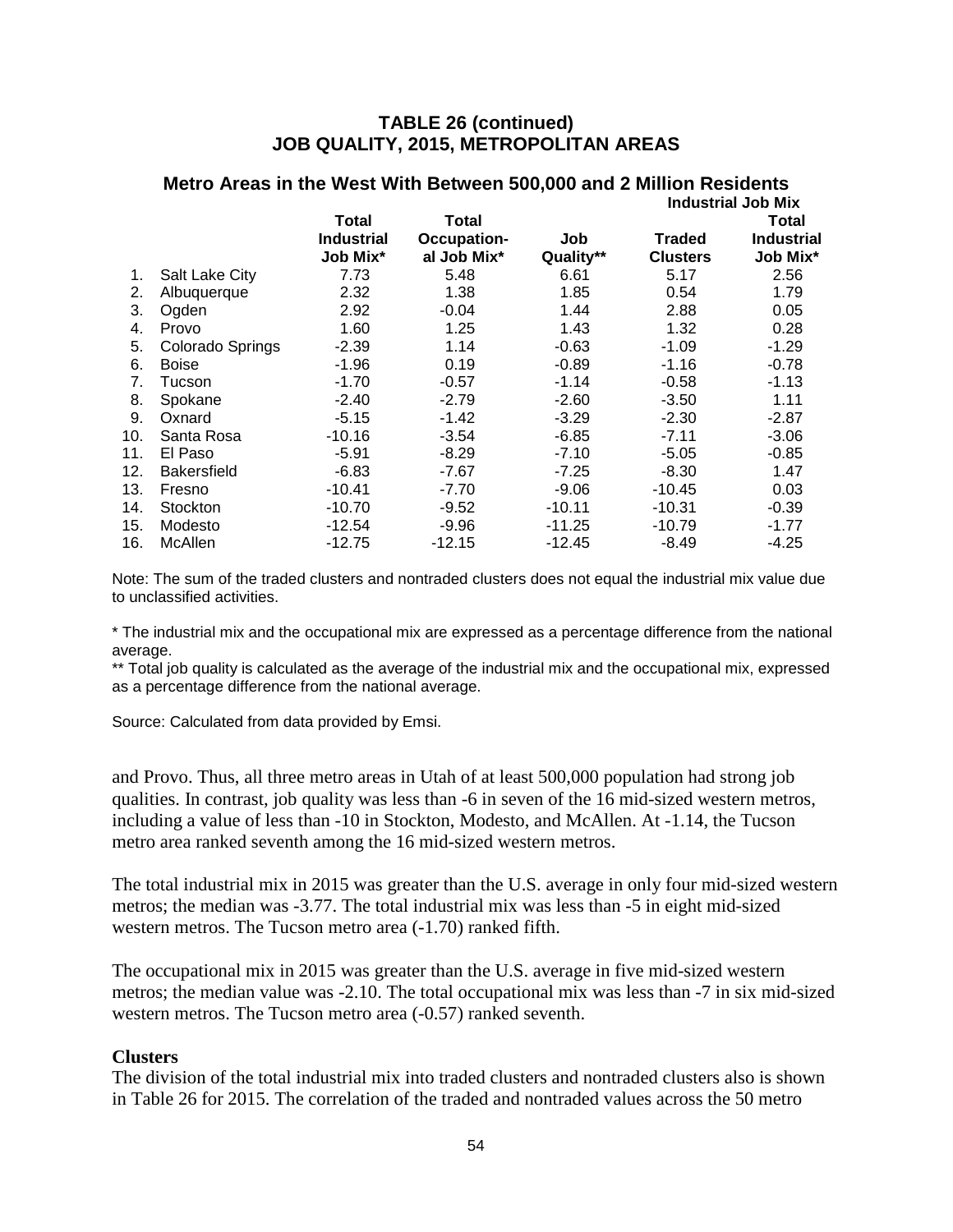areas examined in this section was relatively low at 0.38. The traded cluster value was very highly correlated to the total industrial mix (0.98), while the nontraded cluster correlation to the total industrial mix was lower at 0.55.

The traded cluster value was highest in the San Jose metro area at 31.27, followed by Washington, D.C. at 10.73 and Seattle at 9.26. The lowest values among the 34 most-populous metro areas were -8.67 in Las Vegas, -6.85 in Riverside, and -6.26 in Orlando, but six of the 16 mid-sized western metros had a comparably low or lesser value. Twenty-seven of the 34 mostpopulous metro areas had a positive value, but only four of the 16 mid-sized western metros had a value greater than the U.S. average. Metro Phoenix, with a value of 1.01, ranked 26th among the 34 largest metros nationwide. With a value of -0.58, Metro Tucson ranked fifth among the 16 mid-sized western metros.

In the San Jose metro area, only eight high-technology industries accounted for most of the extremely high traded cluster industrial mix value, accounting for 29.02 of the total value of 31.27 in 2015. These eight industries were spread across five traded clusters. The industrial mix values for the clusters and industries are shown in parentheses in the following list:

- Information technology and analytical instruments cluster (18.25), particularly the electronic computer manufacturing (9.44), semiconductor and related device manufacturing (3.97), and software publishing (2.09) industries.
- Marketing, design, and publishing cluster (6.52), due to the Internet publishing and broadcasting and web search portals industry (6.57).
- Business services cluster (4.75), largely due to the custom computer programming (2.40) and computer systems design (1.75) industries.
- Education and knowledge creation cluster (1.98), due to the research and development in the physical, engineering, and life sciences (except biotechnology) industry (1.80).
- Distribution and electronic commerce (1.14), due to the computer and computer peripheral equipment and software merchant wholesalers industry (1.00).

The other large metro areas with high traded cluster industrial mix values in 2015 also were heavily dependent on a small number of clusters and industries within those clusters, with hightech activities of disproportionate significance:

- Washington, D.C (10.73), largely a result of the federal government cluster (8.84) and the business services cluster (3.75), with the computer systems design industry (2.15) the largest contributor to the latter.
- Seattle (9.26), largely due to the aircraft manufacturing industry (4.13) in the aerospace vehicles and defense cluster (4.28) and the software publishers industry (3.87) within the information technology and analytical instruments cluster (3.83).
- San Francisco (7.96), with particular contributions from four clusters: business services (3.49), largely from the custom computer programming (1.50) and corporate, subsidiary, and regional managing offices (1.06) industries; information technology and analytical instruments (1.73), especially the software publishing industry (0.99); marketing, design, and publishing (1.57), almost entirely due to the Internet publishing and broadcasting and web search portals industry (1.45); and education and knowledge creation (1.19), due to two research and development industries (1.36).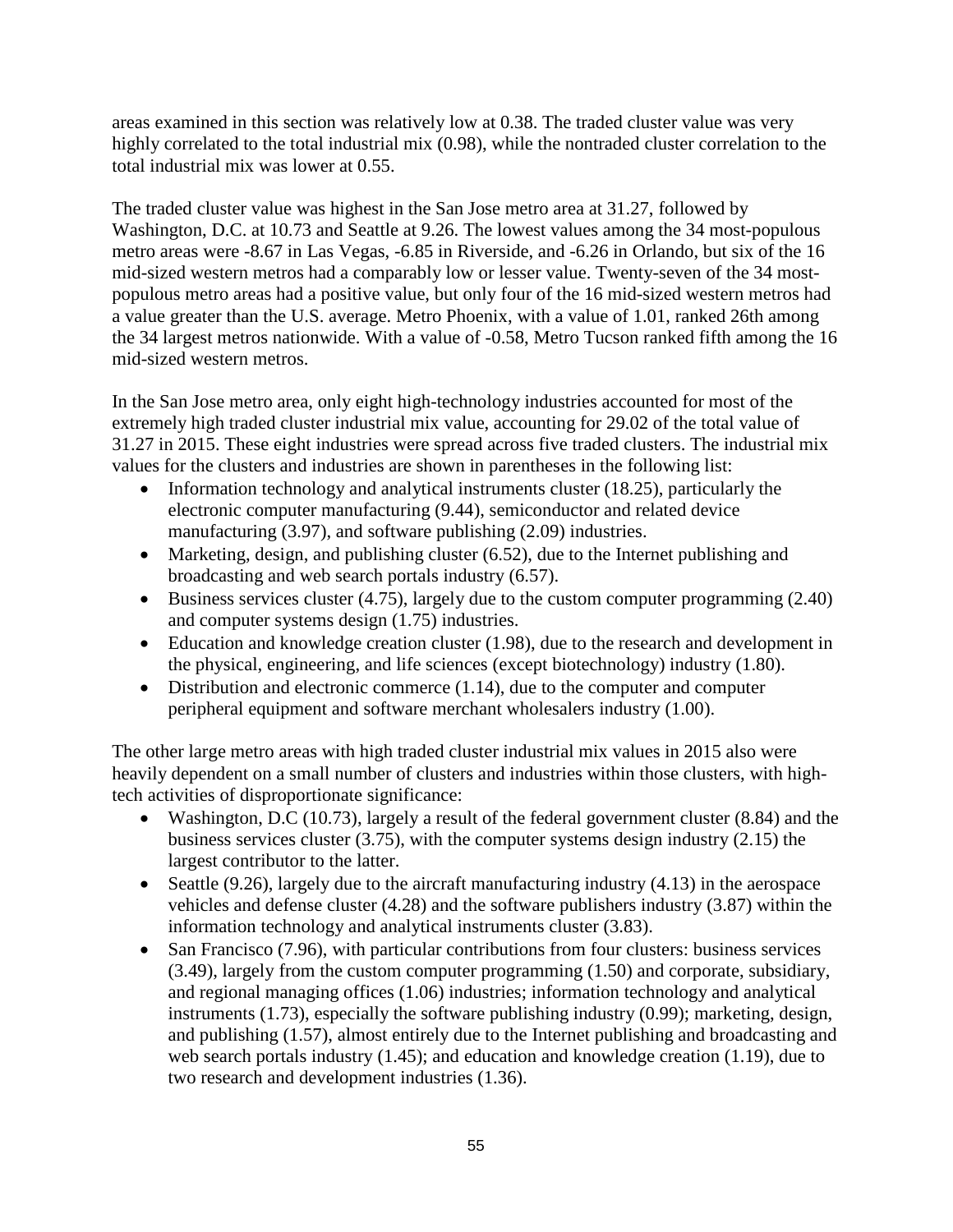- Boston (7.26), particularly a result of three clusters: information technology and analytical instruments (2.51), especially the software publishing industry (1.26); education and knowledge creation (1.95), due to two research and development industries (2.07); and business services (1.82), with contributions from two computer-related industries (0.96).
- Austin (6.07), particularly due to the information technology and analytical instruments cluster (3.99), especially the electronic computer manufacturing (1.88) and semiconductor and related device manufacturing (1.33) industries. Also, the distribution and electronic commerce cluster (1.14), due to the computer and computer peripheral equipment and software merchant wholesalers industry (2.05), and the business services cluster (1.37) due to two computer-related industries (1.52).
- Denver  $(5.84)$ , largely the result of the financial services cluster  $(2.40)$ , especially the open-end investment funds industry (1.88), and the business services cluster (2.18), due to various industries, including engineering services.

Among most of the 34 most-populous metro areas, the nontraded cluster value in 2015 was between -1 and 1. Only Sacramento had a higher value, due to its large employment share in the above-average-paying state and local government cluster — Sacramento is the capital of California. Seven of the large metros had a value less than -1. With a value of -0.48, the Phoenix area ranked 22nd. More variation in the nontraded cluster value was present among the 16 midsized western metros, with four having a value of more than 1 and six having a value of less than -1. The Tucson area ranked 11th with a value of -1.13.

Across the metro areas, the industrial mix values in the business services cluster were the most variable of any cluster in 2015, with 18 of the 50 metros analyzed in this section having a value of greater than 1 and 14 metros having a value of less than -1. Industrial mix values across the 50 metros ranged from 4.75 in San Jose to –2.96 in McAllen. Business services had the highest median value among the 50 metros, indicating that very populous metros tend to have the highest concentrations of this cluster.

The financial services cluster exhibited the next-largest variation across the 50 metros, with six metros having an industrial mix value of more than 1, led by New York at 3.17, and five metros having values slightly less than -1. Considerable variation also was present in the federal government cluster, with seven metros having a value greater than 1, including Washington, D.C. at 8.84, Ogden at 4.63, and Baltimore at 3.35; three metros had a value of slightly less than 1. Eight metros had an industrial mix value of more than 1 in the information technology and analytical instruments cluster, including San Jose at 18.25, Portland at 4.40, Austin at 3.99, Seattle at 3.83, and Boise at 3.80. A few metros had large industrial mix values in other clusters, including Seattle (4.28) and Tucson (3.49) in the aerospace vehicles and defense cluster; San Jose (6.52) in the marketing, design, and publishing cluster; Houston (3.07) in the oil and gas production and transportation cluster; Albuquerque (2.88) in the education and knowledge creation cluster; Las Vegas (-3.19) and Orlando (-2.81) in the hospitality and tourism cluster; and Bakersfield (-4.73) and Fresno (-2.65) in the agricultural inputs and services cluster.

**Phoenix metro area**. The traded cluster industrial mix value was 1.01 but the nontraded cluster value was -0.48 in the Phoenix area in 2015. Among the traded clusters, three high-paying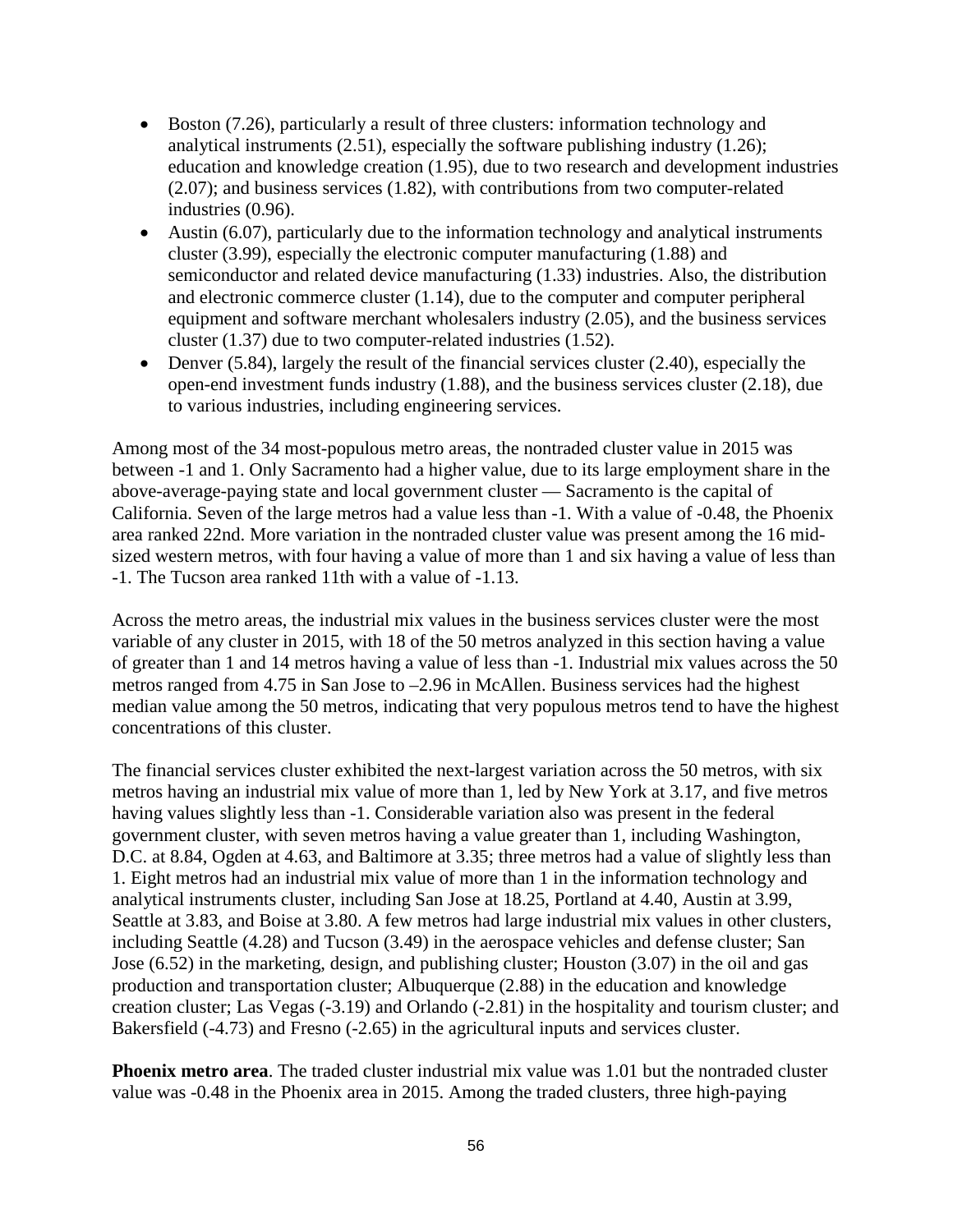clusters and one low-paying cluster made a significant positive impact on the traded cluster value:

- Financial services cluster  $(1.24)$ . The value ranked third among the 15 largest western metros and among the 31 largest western metros, and fifth among the nation's 34 largest metros. The largest impacts came from the open-end investment funds (0.38), securities brokerage (0.37), and financial transactions processing, reserve, and clearinghouse activities (0.29) industries.
- Information technology and analytical instruments cluster (0.84). The value ranked sixth among the 15 largest western metros, ninth among the 31 largest western metros, and eighth among the nation's 34 largest metros. The relatively high value was due to the semiconductor and related device manufacturing industry (1.19).
- Aerospace vehicles and defense cluster (0.50). The value ranked fourth among the 15 largest western metros, sixth among the 31 largest western metros, and fifth among the nation's 34 largest metros. The largest contributions came from the search, detection, navigation, guidance, aeronautical, and nautical system and instrument manufacturing (0.20) and aircraft engine and engine parts manufacturing (0.15) industries.
- Farming and ranching cluster (0.46). The value ranked seventh among the 15 largest western metros, 11th among the 31 largest western metros, and 14th among the nation's 34 largest metros. The Phoenix area has a below-average share of this very low-paying activity, in both crop production and animal production.

A few high-paying clusters had a moderate negative impact on the Phoenix area's traded cluster industrial mix value:

- Federal government cluster (-0.60). The value ranked 12th among the 15 largest western metros, 25th among the 31 largest western metros, and 27th among the nation's 34 largest metros. The civilian portion of the cluster was responsible (-0.66).
- Oil and gas production and transportation cluster (-0.40). The value ranked ninth among the 15 largest western metros, 17th among the 31 largest western metros, and 17th among the nation's 34 largest metros. The Phoenix area was below average in each of the 12 industries.
- Education and knowledge creation (-0.33). The value ranked 13th among the 15 largest western metros, 20th among the 31 largest western metros, and 29th among the nation's 34 largest metros. The Phoenix area was particularly below average in the three research and development industries (-0.32).

**Tucson metro area**. The traded cluster industrial mix value was -0.58 and the nontraded cluster value was -1.00 in the Tucson area in 2015. Among the traded clusters, two high-paying clusters and one low-paying cluster made a significant positive impact on the traded cluster value:

- Aerospace vehicles and defense cluster (3.49). The value ranked first among the 16 midsized western metros and second among the 31 largest western metros. The guided missile and space vehicle manufacturing industry (3.64) was wholly responsible.
- Federal government cluster  $(1.07)$ . The value ranked fifth among the 16 mid-sized western metros and sixth among the 31 largest western metros. The civilian portion of the cluster was responsible (1.15).
- Farming and ranching cluster (0.46). The value ranked second among the 16 mid-sized western metros and fifth among the 31 largest western metros. The Tucson area has a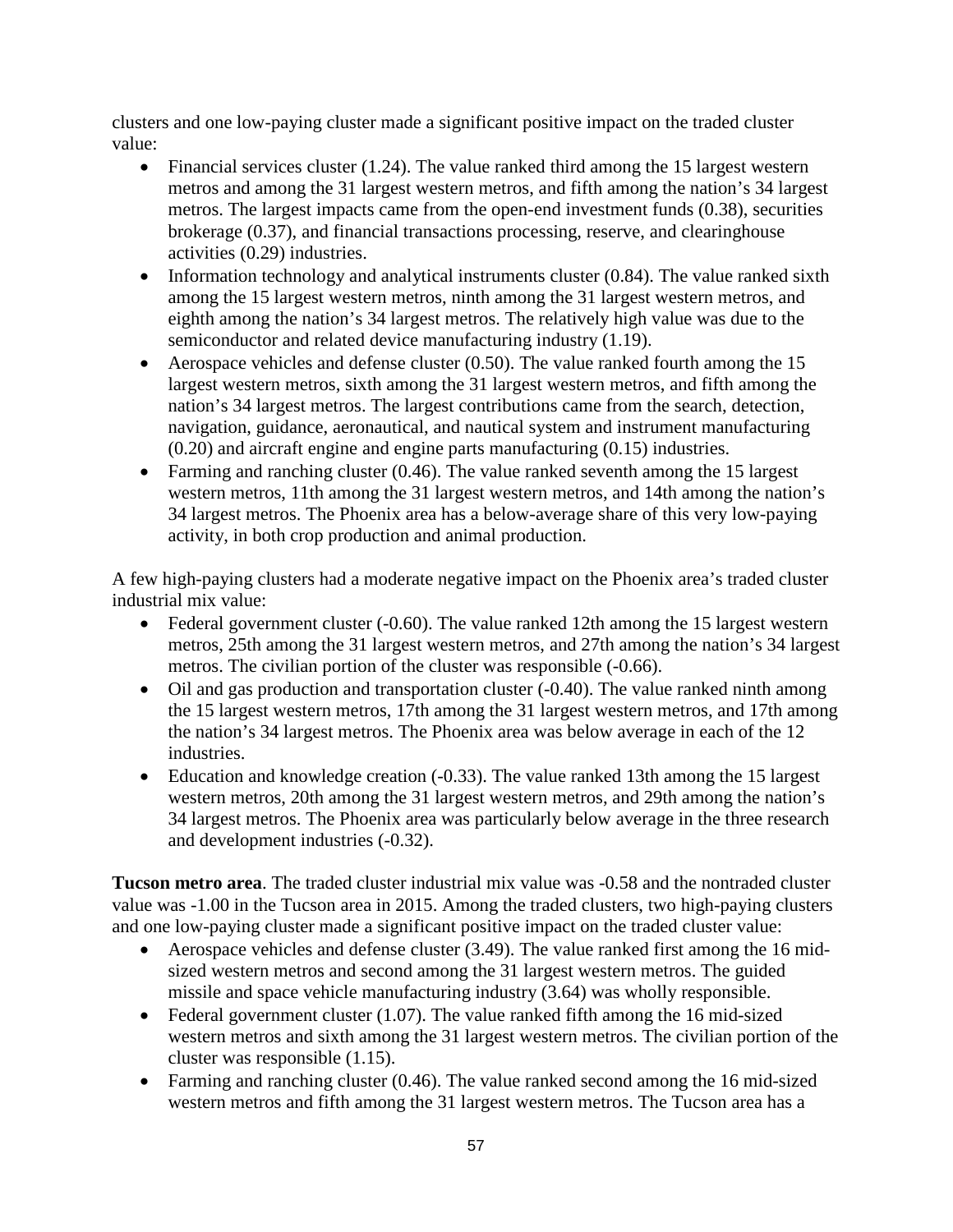below-average share of this very low-paying activity, in both crop production and animal production.

Three high-paying clusters had a significant negative impact on the Tucson area's traded cluster industrial mix value:

- Business services cluster (-2.09). The value ranked 12th among the 16 mid-sized western metros and 27th among the 31 largest western metros. The corporate, subsidiary, and regional managing offices (-0.85) and telemarketing bureaus and other contact centers (- 0.47) industries had the greatest negative effects.
- Financial services cluster (-0.92). The value ranked 11th among the 16 mid-sized western metros and 26th among the 31 largest western metros. The securities brokerage industry (-0.32) had the largest negative effect.
- Distribution and electronic commerce cluster (-0.74). The value ranked 13th among the 16 mid-sized western metros and 28th among the 31 largest western metros. Most industries in this cluster had a small negative effect.

### **Change in Job Quality**

While job quality in 2015 was considerably above the national average in most of the 34 mostpopulous metro areas, the change in job quality between 2001 and 2015 in these areas typically was slightly less than the national average. The median change in the 15 large western metros was equal to the median change of the other 19 large metros. There also was little difference in the rate of change between the 34 large metro areas and the 16 mid-sized western metro areas.

The change in job quality between 2001 and 2015 was greater than the national average in only 13 of the 34 most-populous metro areas, as seen in Table 27. The median was -0.36. Only three of these metros had an increase of at least 1. Seattle experienced the largest increase in job quality, followed by Kansas City and Pittsburgh. In contrast, job quality fell by more than 1 in 13 of the 34 large metros, with the greatest declines in Austin, New York, Boston, and Philadelphia. The change of -0.81 in the Phoenix metro area ranked ninth among the 15 large western metros and 21st among the 34 large metros nationally.

The change in the total industrial mix between 2001 and 2015 was greater than the U.S. average in only four of the 15 large western metros and in six of the other 19 large metros. Among all 34 large metros, the median was -0.31. The Phoenix metro area, which had a decline of -1.31, ranked ninth among the large western metros and 20th among all large metros.

The change in the total occupational mix between 2001 and 2015 was greater than the U.S. average in seven large western metros and in six of the other large metros. Among all 34 large metros, the median was -0.27. The Phoenix metro area (-0.31) ranked eighth among the large western metros and 18th among all large metros.

Between 2001 and 2007, the large western metros as a whole performed more poorly than the other large metros on the change in job quality, but this was reversed during the 2007-to-2015 period. The Phoenix metro area compared poorly between 2001 and 2007, but was above the median large metro between 2007 and 2015, on both the total industrial mix and the total occupational mix.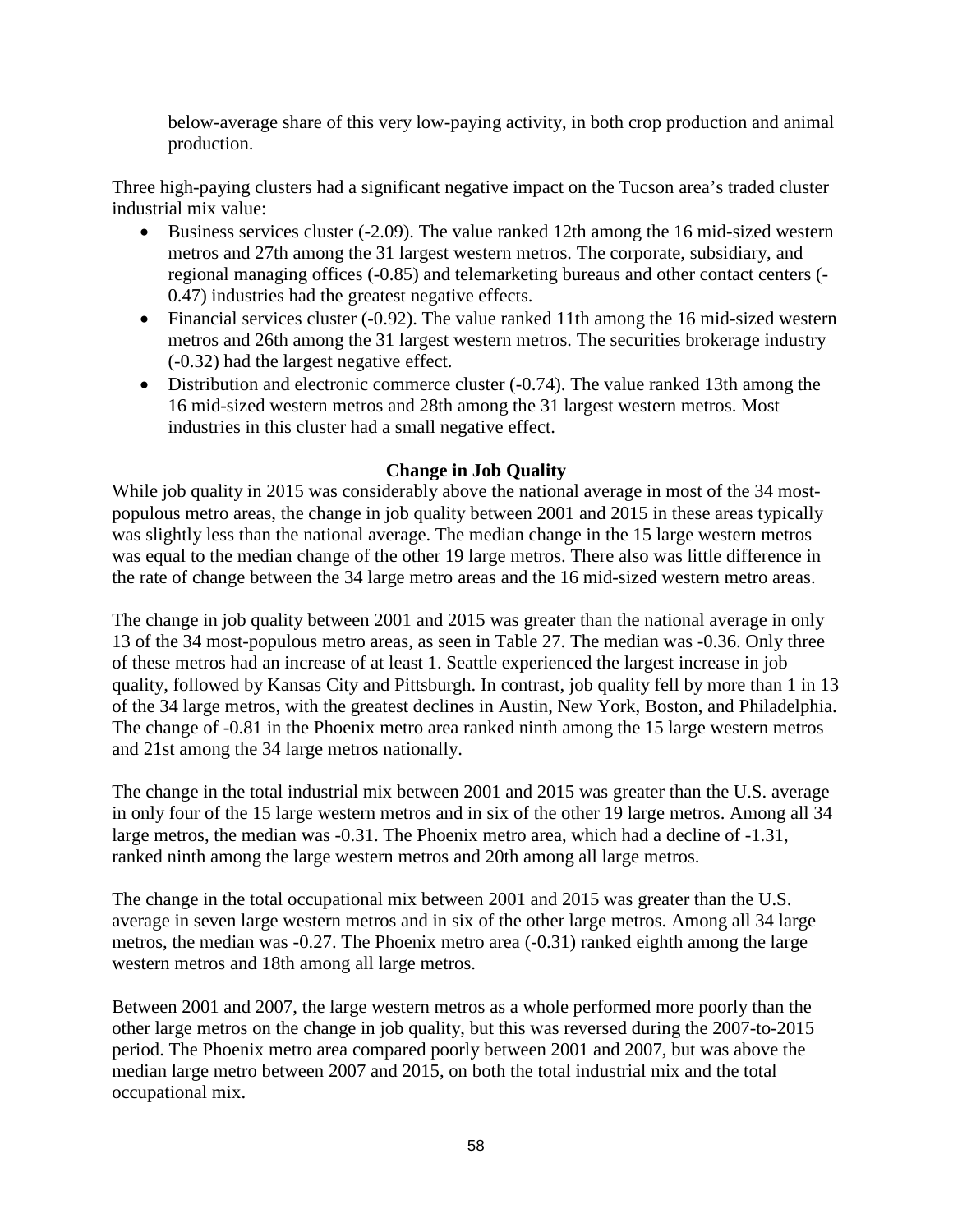# **TABLE 27 CHANGE IN JOB QUALITY, METROPOLITAN AREAS**

|                      |         |                            |         |         | <b>Metro Areas Nationally of at Least 2 Million Residents</b> |         |         |                      |         |
|----------------------|---------|----------------------------|---------|---------|---------------------------------------------------------------|---------|---------|----------------------|---------|
|                      |         | Total Industrial Job Mix * |         |         | <b>Total Occupational Job Mix*</b>                            |         |         | <b>Job Quality**</b> |         |
|                      | 2001-07 | 2007-15                    | 2001-15 | 2001-07 | 2007-15                                                       | 2001-15 | 2001-07 | 2007-15              | 2001-15 |
| Atlanta              | $-2.99$ | $-0.27$                    | $-3.26$ | $-0.97$ | $-0.20$                                                       | $-1.17$ | $-1.98$ | $-0.24$              | $-2.22$ |
| <b>Austin</b>        | $-3.12$ | $-2.06$                    | $-5.18$ | $-1.15$ | $-0.29$                                                       | $-1.44$ | $-2.14$ | $-1.18$              | $-3.31$ |
| <b>Baltimore</b>     | 0.56    | 0.22                       | 0.78    | 0.30    | $-0.16$                                                       | 0.14    | 0.43    | 0.03                 | 0.46    |
| <b>Boston</b>        | $-2.75$ | $-1.76$                    | $-4.51$ | $-0.78$ | $-0.56$                                                       | $-1.34$ | $-1.77$ | $-1.16$              | $-2.93$ |
| Charlotte            | $-0.52$ | 0.35                       | $-0.17$ | 0.23    | 0.53                                                          | 0.76    | $-0.15$ | 0.44                 | 0.30    |
| Chicago              | $-1.42$ | $-0.22$                    | $-1.64$ | $-0.69$ | $-0.40$                                                       | $-1.09$ | $-1.06$ | $-0.31$              | $-1.37$ |
| Cincinnati           | 0.97    | $-0.18$                    | 0.79    | 0.45    | $-0.16$                                                       | 0.29    | 0.71    | $-0.17$              | 0.54    |
| Cleveland            | 0.38    | $-0.84$                    | $-0.46$ | 0.31    | $-0.41$                                                       | $-0.10$ | 0.35    | $-0.63$              | $-0.28$ |
| Columbus             | 0.73    | 0.17                       | 0.90    | 0.49    | $-0.09$                                                       | 0.40    | 0.61    | 0.04                 | 0.65    |
| <b>Dallas</b>        | $-0.25$ | 0.04                       | $-0.21$ | $-0.10$ | 0.23                                                          | 0.13    | $-0.18$ | 0.14                 | $-0.04$ |
| <b>Denver</b>        | $-0.41$ | 0.96                       | 0.55    | $-0.28$ | 0.71                                                          | 0.43    | $-0.35$ | 0.84                 | 0.49    |
| Detroit              | $-1.22$ | $-0.25$                    | $-1.47$ | $-0.23$ | 0.22                                                          | $-0.01$ | $-0.73$ | $-0.02$              | $-0.74$ |
| <b>Houston</b>       | $-1.31$ | $-1.39$                    | $-2.70$ | $-0.56$ | $-0.28$                                                       | $-0.84$ | $-0.94$ | $-0.84$              | $-1.77$ |
| <b>Kansas City</b>   | 0.86    | 0.90                       | 1.76    | 0.47    | 0.46                                                          | 0.93    | 0.67    | 0.68                 | 1.35    |
| Las Vegas            | 0.99    | $-0.84$                    | 0.15    | 1.00    | $-0.78$                                                       | 0.22    | 1.00    | $-0.81$              | 0.18    |
| <b>Los Angeles</b>   | $-1.78$ | $-1.70$                    | $-3.48$ | $-0.91$ | $-0.48$                                                       | $-1.39$ | $-1.35$ | $-1.09$              | $-2.44$ |
| Miami                | $-0.66$ | $-1.50$                    | $-2.16$ | $-0.21$ | $-1.06$                                                       | $-1.27$ | $-0.44$ | $-1.28$              | $-1.72$ |
| Minneapolis          | $-0.31$ | 0.07                       | $-0.24$ | $-0.24$ | 0.01                                                          | $-0.23$ | $-0.28$ | 0.04                 | $-0.23$ |
| New York             | $-1.48$ | $-2.77$                    | $-4.25$ | $-0.78$ | $-1.12$                                                       | $-1.90$ | $-1.13$ | $-1.95$              | $-3.08$ |
| Orlando              | 0.67    | $-1.01$                    | $-0.34$ | 0.16    | $-1.25$                                                       | $-1.09$ | 0.41    | $-1.13$              | $-0.72$ |
| Philadelphia         | 0.11    | $-3.94$                    | $-3.83$ | $-0.01$ | $-1.18$                                                       | $-1.19$ | 0.05    | $-2.56$              | $-2.51$ |
| <b>Phoenix</b>       | $-1.84$ | 0.53                       | $-1.31$ | $-0.60$ | 0.29                                                          | $-0.31$ | $-1.22$ | 0.41                 | $-0.81$ |
| Pittsburgh           | 1.15    | 1.01                       | 2.16    | $-0.10$ | 0.64                                                          | 0.54    | 0.53    | 0.83                 | 1.35    |
| <b>Portland</b>      | $-1.11$ | 1.02                       | $-0.09$ | $-0.55$ | 0.85                                                          | 0.30    | $-0.83$ | 0.94                 | 0.11    |
| <b>Riverside</b>     | 0.98    | $-1.12$                    | $-0.14$ | $-0.09$ | $-0.50$                                                       | $-0.59$ | 0.45    | $-0.81$              | $-0.36$ |
| <b>Sacramento</b>    | $-1.21$ | $-1.48$                    | $-2.69$ | $-0.26$ | $-0.45$                                                       | $-0.71$ | $-0.74$ | $-0.97$              | $-1.70$ |
| Saint Louis          | 0.12    | $-0.40$                    | $-0.28$ | 0.20    | $-0.61$                                                       | $-0.41$ | 0.16    | $-0.51$              | $-0.35$ |
| San Antonio          | $-0.20$ | 0.02                       | $-0.18$ | 0.17    | 0.33                                                          | 0.50    | $-0.02$ | 0.18                 | 0.16    |
| San Diego            | 0.00    | 1.21                       | 1.21    | $-0.08$ | 0.30                                                          | 0.22    | $-0.04$ | 0.76                 | 0.72    |
| <b>San Francisco</b> | $-3.88$ | 1.63                       | $-2.25$ | $-1.30$ | 0.98                                                          | $-0.32$ | $-2.59$ | 1.31                 | $-1.29$ |
| San Jose             | $-6.93$ | 4.88                       | $-2.05$ | $-3.43$ | 2.26                                                          | $-1.17$ | $-5.18$ | 3.57                 | $-1.61$ |
| <b>Seattle</b>       | $-0.02$ | 2.33                       | 2.31    | 0.02    | 1.14                                                          | 1.16    | 0.00    | 1.74                 | 1.74    |
| Tampa                | $-0.31$ | 1.02                       | 0.71    | $-0.03$ | 0.01                                                          | $-0.02$ | $-0.17$ | 0.52                 | 0.35    |
| Washington DC        | $-0.47$ | $-1.31$                    | $-1.78$ | 0.06    | $-0.74$                                                       | $-0.68$ | $-0.20$ | $-1.03$              | $-1.23$ |

Note: Large metro areas in the 10 western states are shown in bold.

(continued)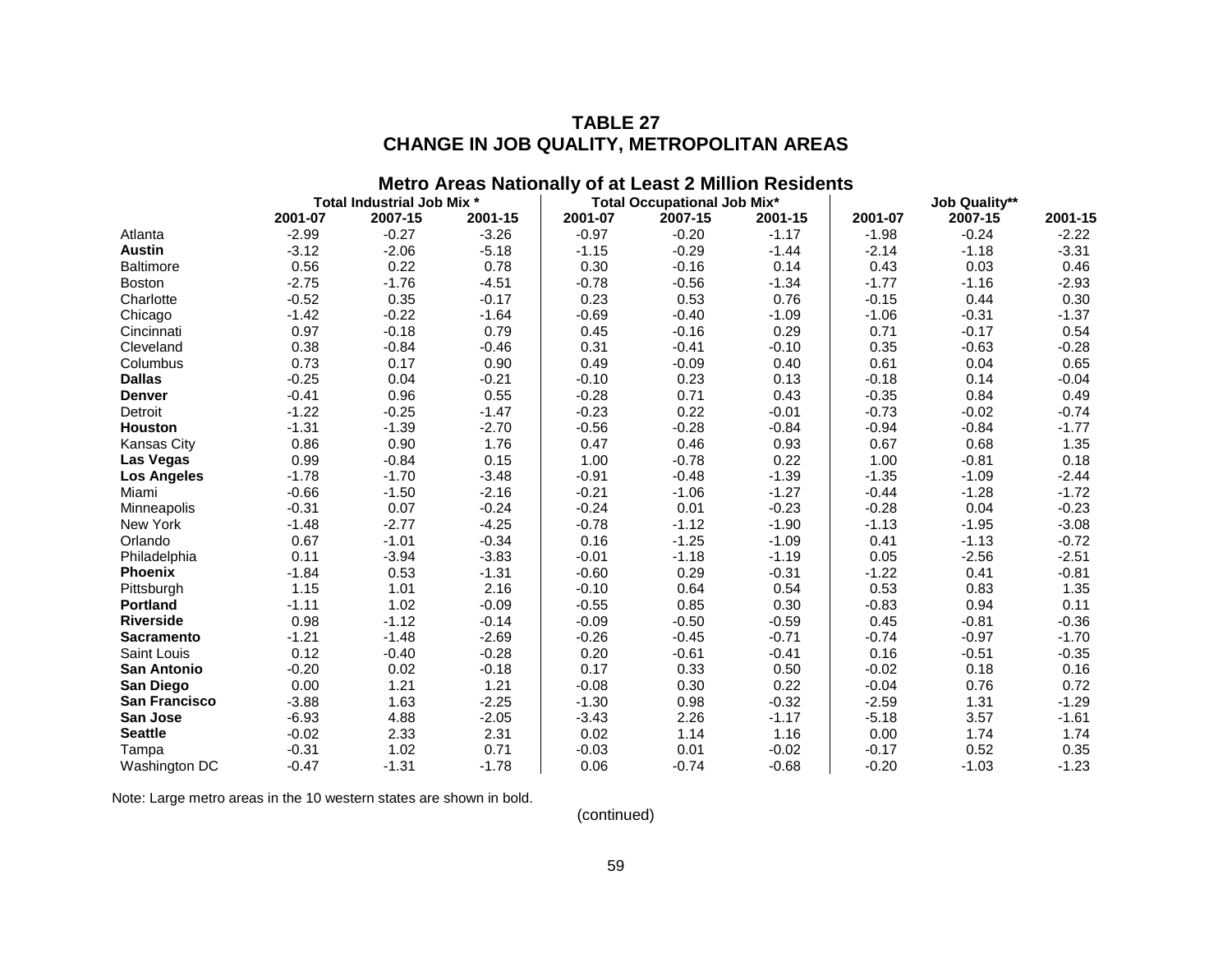### **TABLE 27 (continued) CHANGE IN JOB QUALITY, METROPOLITAN AREAS**

# **Metro Areas in the West With Between 500,000 and 2 Million Residents Total Industrial Job Mix \* Total Occupational Job Mix\* Job Quality\*\* 2001-07 2007-15 2001-15 2001-07 2007-15 2001-15 2001-07 2007-15 2001-15** Albuquerque -1.07 -1.21 -2.28 -0.79 -1.10 -1.89 -0.93 -1.16 -2.09 Bakersfield -0.74 0.36 -0.38 | -0.54 -0.69 -1.23 | -0.64 -0.16 -0.81 Boise -5.03 -3.23 -8.26 | -1.06 -0.53 -1.59 | -3.05 -1.88 -4.93 Colorado Springs -3.96 -0.83 -4.79 -0.87 -0.52 -1.39 -2.42 -0.68 -3.09

| El Paso        | 0.12    | $-0.22$ | $-0.10$ | $-0.26$ | $-1.00$ | $-1.26$ | $-0.07$ | $-0.61$ | $-0.68$ |
|----------------|---------|---------|---------|---------|---------|---------|---------|---------|---------|
| Fresno         | 1.73    | $-0.36$ | 1.37    | 1.02    | 0.20    | 1.22    | 1.38    | $-0.08$ | 1.30    |
| McAllen        | 1.19    | $-0.29$ | 0.90    | $-0.98$ | $-0.55$ | $-1.53$ | 0.10    | $-0.42$ | $-0.32$ |
| Modesto        | $-0.23$ | 0.11    | $-0.12$ | 0.37    | $-0.71$ | $-0.34$ | 0.07    | $-0.30$ | $-0.23$ |
| Ogden          | 0.10    | 0.54    | 0.64    | 0.47    | 0.20    | 0.67    | 0.29    | 0.37    | 0.66    |
| Oxnard         | 0.52    | $-4.42$ | $-3.90$ | $-0.19$ | $-1.72$ | $-1.91$ | 0.17    | $-3.07$ | $-2.91$ |
| Provo          | 0.32    | 2.12    | 2.44    | 0.37    | 1.29    | 1.66    | 0.35    | 1.71    | 2.05    |
| Salt Lake City | 0.87    | $-1.64$ | $-0.77$ | 0.13    | 0.64    | 0.77    | 0.50    | $-0.50$ | 0.00    |
| Santa Rosa     | $-2.50$ | $-1.40$ | $-3.90$ | $-1.20$ | $-1.42$ | $-2.62$ | $-1.85$ | $-1.41$ | $-3.26$ |
| Spokane        | $-0.11$ | 1.67    | 1.56    | $-0.17$ | 0.66    | 0.49    | $-0.14$ | 1.17    | 1.03    |
| Stockton       | 0.22    | 0.49    | 0.71    | $-0.25$ | $-0.54$ | $-0.79$ | $-0.02$ | $-0.02$ | $-0.04$ |
| Tucson         | $-0.14$ | $-0.84$ | $-0.98$ | 0.36    | $-1.00$ | $-0.64$ | 0.11    | $-0.92$ | $-0.81$ |

\* Expressed as a percentage difference from the national average.

\*\* Job quality is calculated as the average of the industrial mix and the occupational mix, expressed as a percentage difference from the national average.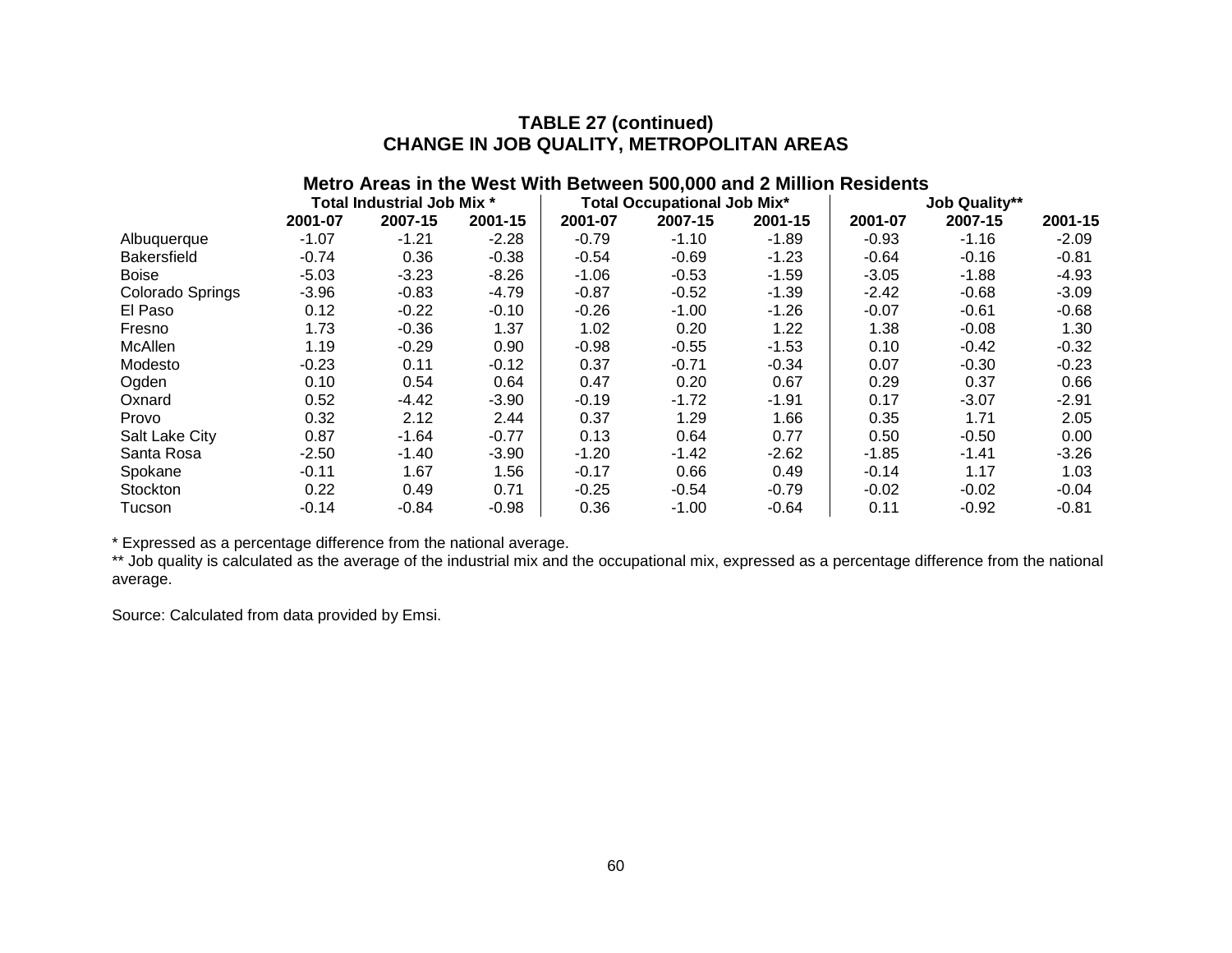Among the 16 western metro areas with a population of between 0.5-and-2 million, the change in job quality between 2001 and 2015 was greater than the national average in only four, as seen in the second part of Table 27. The median value was -0.50, slightly worse than the median of the large metro areas.

Among these 16 mid-sized western metro areas, Provo had the greatest gain in job quality, followed by Fresno and Spokane, the only metros with an increase of at least 1. Five of the metros experienced a decrease of at least 1, with the largest losses in Boise, Santa Rosa, Colorado Springs, and Oxnard. The change in value of -0.81 in the Tucson metro area ranked tied for 10th among the 16 mid-sized western metros.

The change in the total industrial mix between 2001 and 2015 was greater than the U.S. average in six of the mid-sized western metros; the median was -0.25, comparable to the large metro areas. The Tucson metro area, which had a decline of -0.98, ranked 11th among the mid-sized western metros.

The change in the total occupational mix between 2001 and 2015 was greater than the U.S. average in five of the mid-sized western metros. The median was -1.01, worse than in the large metro areas. The Tucson metro area had a value of -0.64, ranking seventh among the mid-sized western metros.

Between 2001 and 2007, the mid-sized western metros as a whole performed slightly better than the large metros on the change in job quality, but this was reversed during the 2007-to-2015 period. The Tucson metro area compared poorly on the change in the total industrial mix in each period and on the change in the total occupational mix between 2007 and 2015, but was above the median of the mid-sized western metros between 2001 and 2007 on the change in the total occupational mix.

#### **Clusters**

The division of the total industrial mix into traded clusters and nontraded clusters is shown in Table 28 for the change between 2001 and 2015. There was no correlation between the traded and nontraded values across the 50 metro areas examined in this section for the change between 2001 and 2015. The traded cluster value was highly correlated to the total industrial mix (0.88), while the nontraded cluster correlation to the total industrial mix was lower at 0.39.

Among the 34 most-populous metro areas, the change in the traded cluster value between 2001 and 2015 was highest in Kansas City at 2.39, followed by Las Vegas at 2.19 and Tampa at 1.70. The lowest values were -4.04 in Boston, -4.04 in Austin, and -2.97 in Philadelphia. Only 10 of the 34 most-populous metro areas had a positive value, with a median of -0.60. Metro Phoenix, with a value of -1.62, ranked 26th among the 34 largest metros nationwide.

Only three of the 16 mid-sized western metros had a positive change in the traded cluster job mix between 2001 and 2015, with McAllen having the largest gain of any of the 50 metro areas at 2.99. Three of the 16 mid-sized western metros had a loss larger than any of the 34 mostpopulous metros. With a value of -2.52, Metro Tucson ranked 11th among the 16 mid-sized western metros.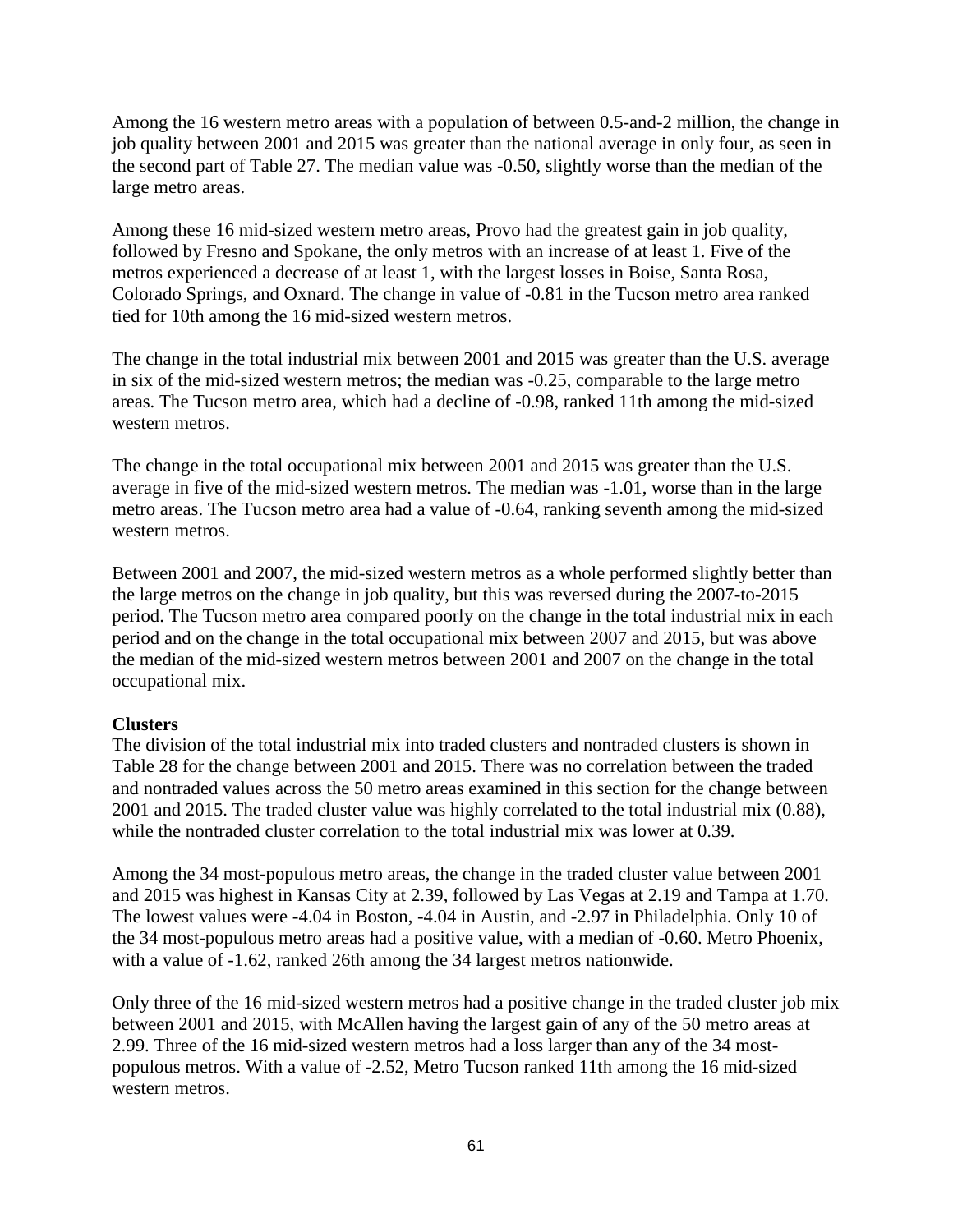### **TABLE 28 CHANGE IN INDUSTRIAL JOB MIX, 2001 THROUGH 2015, METROPOLITAN AREAS**

| <b>Metro Areas Nationally of at Least 2 Million</b> | <b>Residents</b> |                 |         | Metro Areas in the West With Between 500,000<br>and 2 Million Residents |              |               |                 |  |  |
|-----------------------------------------------------|------------------|-----------------|---------|-------------------------------------------------------------------------|--------------|---------------|-----------------|--|--|
|                                                     |                  | <b>Clusters</b> |         |                                                                         |              |               | <b>Clusters</b> |  |  |
|                                                     |                  |                 | Non-    |                                                                         |              |               | Non-            |  |  |
|                                                     | Total            | <b>Traded</b>   | traded  |                                                                         | <b>Total</b> | <b>Traded</b> | traded          |  |  |
| Atlanta                                             | $-3.26$          | $-2.19$         | $-1.07$ | Albuquerque                                                             | $-2.27$      | $-2.76$       | 0.49            |  |  |
| <b>Austin</b>                                       | $-5.18$          | $-4.04$         | $-1.14$ | <b>Bakersfield</b>                                                      | $-0.38$      | $-1.17$       | 0.78            |  |  |
| <b>Baltimore</b>                                    | 0.77             | 0.83            | $-0.05$ | <b>Boise</b>                                                            | $-8.25$      | $-8.50$       | 0.25            |  |  |
| <b>Boston</b>                                       | $-4.51$          | $-4.04$         | $-0.46$ | Colorado Springs                                                        | $-4.79$      | $-5.50$       | 0.70            |  |  |
| Charlotte                                           | $-0.17$          | $-0.26$         | 0.09    | El Paso                                                                 | $-0.10$      | $-0.05$       | $-0.05$         |  |  |
| Chicago                                             | $-1.64$          | $-1.08$         | $-0.56$ | Fresno                                                                  | 1.37         | 1.18          | 0.17            |  |  |
| Cincinnati                                          | 0.80             | $-0.24$         | 1.04    | McAllen                                                                 | 0.91         | 2.99          | $-2.08$         |  |  |
| Cleveland                                           | $-0.46$          | $-0.57$         | 0.11    | Modesto                                                                 | $-0.12$      | $-0.72$       | 0.58            |  |  |
| Columbus                                            | 0.90             | $-0.15$         | 1.04    | Ogden                                                                   | 0.64         | $-1.15$       | 1.78            |  |  |
| <b>Dallas</b>                                       | $-0.21$          | $-0.50$         | 0.29    | Oxnard                                                                  | $-3.90$      | $-4.12$       | 0.19            |  |  |
| <b>Denver</b>                                       | 0.55             | $-0.07$         | 0.62    | Provo                                                                   | 2.44         | 0.42          | 2.02            |  |  |
| Detroit                                             | $-1.47$          | $-1.05$         | $-0.44$ | Salt Lake City                                                          | $-0.77$      | $-2.50$       | 1.72            |  |  |
| <b>Houston</b>                                      | $-2.70$          | $-2.47$         | $-0.23$ | Santa Rosa                                                              | $-3.90$      | $-3.07$       | $-0.85$         |  |  |
| Kansas City                                         | 1.76             | 2.39            | $-0.63$ | Spokane                                                                 | 1.56         | $-0.27$       | 1.83            |  |  |
| Las Vegas                                           | 0.15             | 2.19            | $-2.04$ | Stockton                                                                | 0.72         | $-0.09$       | 0.79            |  |  |
| <b>Los Angeles</b>                                  | $-3.48$          | $-2.06$         | $-1.45$ | Tucson                                                                  | $-0.98$      | $-2.52$       | 1.53            |  |  |
| Miami                                               | $-2.16$          | $-0.09$         | $-2.07$ |                                                                         |              |               |                 |  |  |
| Minneapolis                                         | $-0.24$          | $-1.56$         | 1.31    |                                                                         |              |               |                 |  |  |
| New York                                            | $-4.25$          | $-2.91$         | $-1.34$ |                                                                         |              |               |                 |  |  |
| Orlando                                             | $-0.34$          | 0.74            | $-1.08$ |                                                                         |              |               |                 |  |  |
| Philadelphia                                        | $-3.83$          | $-2.97$         | $-0.85$ |                                                                         |              |               |                 |  |  |
| <b>Phoenix</b>                                      | $-1.31$          | $-1.62$         | 0.29    |                                                                         |              |               |                 |  |  |
| Pittsburgh                                          | 2.17             | 0.70            | 1.47    |                                                                         |              |               |                 |  |  |
| <b>Portland</b>                                     | $-0.09$          | $-0.79$         | 0.70    |                                                                         |              |               |                 |  |  |
| <b>Riverside</b>                                    | $-0.14$          | 0.30            | $-0.46$ |                                                                         |              |               |                 |  |  |
| <b>Sacramento</b>                                   | $-2.69$          | $-2.32$         | $-0.40$ |                                                                         |              |               |                 |  |  |
| Saint Louis                                         | $-0.28$          | $-0.64$         | 0.35    |                                                                         |              |               |                 |  |  |
| San Antonio                                         | $-0.18$          | 0.26            | $-0.44$ |                                                                         |              |               |                 |  |  |
| San Diego                                           | 1.21             | 1.20            | $-0.03$ |                                                                         |              |               |                 |  |  |
| <b>San Francisco</b>                                | $-2.25$          | $-0.88$         | $-1.40$ |                                                                         |              |               |                 |  |  |
| San Jose                                            | $-2.05$          | $-0.86$         | $-1.22$ |                                                                         |              |               |                 |  |  |
| <b>Seattle</b>                                      | 2.31             | 1.13            | 1.18    |                                                                         |              |               |                 |  |  |
| Tampa                                               | 0.71             | 1.70            | $-1.00$ |                                                                         |              |               |                 |  |  |
| Washington DC                                       | $-1.78$          | $-1.02$         | $-0.75$ |                                                                         |              |               |                 |  |  |

Note: Large metro areas in the 10 western states are shown in bold.

Note: The change in the industrial mix is expressed as a percentage difference from the national average.

Note: The sum of the traded clusters and nontraded clusters does not equal the total industrial mix value due to unclassified activities included in the total.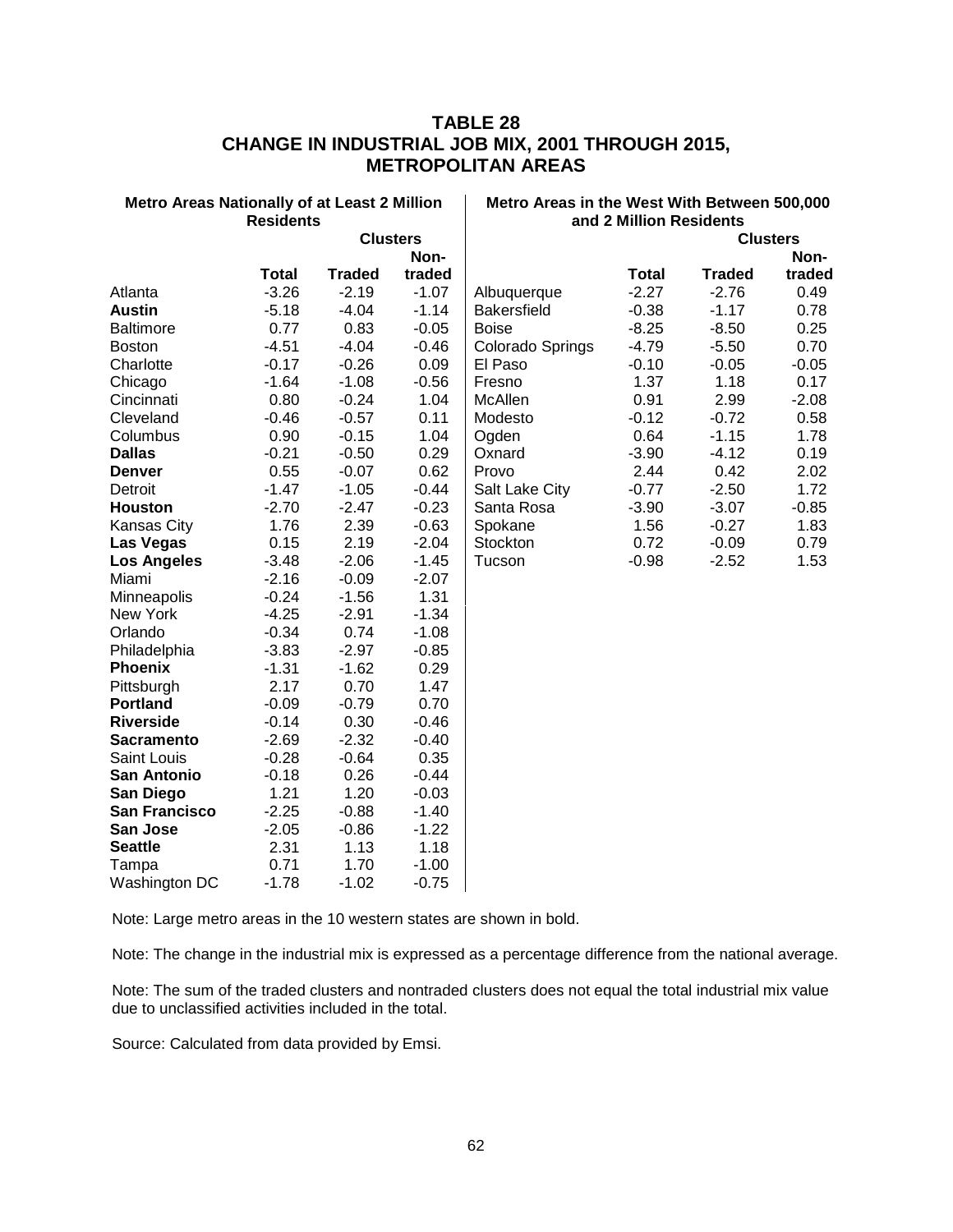Among the seven metro areas that experienced an improvement of at least 1 in the traded cluster industrial mix value between 2001 and 2015, a variety of economic activities contributed:

- McAllen (2.99). The agricultural inputs and services cluster had the largest effect at 0.71.
- Kansas City (2.39). The business services cluster had the largest impact (1.51), largely due to a gain in the corporate, subsidiary, and regional managing offices industry (1.08).
- Las Vegas (2.19). The hospitality and tourism cluster (1.13), specifically in the casino hotels industry (1.24), had the largest effect, as the employment share in this low-paying cluster fell. The business services cluster (0.63) also contributed due to the corporate, subsidiary, and regional managing offices industry (0.92).
- Tampa  $(1.70)$ . The improvement came from the business services cluster  $(1.68)$ , with the corporate, subsidiary, and regional managing offices (0.94) and the professional employer organizations (0.71) industries contributing.
- San Diego (1.20). The aerospace vehicles and defense cluster  $(0.60)$  had the greatest effect.
- Fresno  $(1.18)$ . The farming and ranching  $(0.78)$  and agricultural inputs and services (0.42) clusters had the greatest impact, due to declines in the employment shares.
- Seattle (1.13). The information technology and analytical instruments cluster (1.09) was of particular significance, largely due to the software publishers industry (0.98).

Among the 34 most-populous metro areas, the 2001-to-2015 change in the nontraded cluster value ranged from -2.07 to 1.47, but only 12 of the metros had a positive value. With a value of -0.29, the Phoenix area ranked 10th. Among the 16 mid-sized western metros, the change in the nontraded cluster value ranged from -2.08 to 2.02, with 13 metros having a value of more than 1. The Tucson area ranked fifth with a value of 1.53.

The 2001-to-2015 change in the industrial mix in the business services cluster was the most variable of any cluster, with 12 of the 50 metros analyzed in this section having a value of greater than 0.5 and 19 metros having a value of less than -0.5. The change in value in this cluster ranged from -2.28 in Boise to 1.93 in Pittsburgh.

The financial services cluster exhibited the next-largest variation across the 50 metros, with seven metros having a change in the industrial mix of more than 0.5, led by Dallas at 1.17, and 10 metros having values less than -1, including Salt Lake City at -2.53. In the information technology and analytical instruments cluster, two metros had a change in value of more than 0.5, including Seattle at 1.09, while 15 metros had a decrease of at least -0.5, with four metros suffering a decrease of at least 4.

**Phoenix metro area**. The 2001-to-2015 change in the traded cluster industrial mix was -1.62 but the nontraded cluster change was 0.29 in the Phoenix area. The largest positive impact among the traded clusters came from the financial services cluster (0.41). The change ranked third among the 15 largest western metros, seventh among the 31 largest western metros, and fifth among the nation's 34 largest metros. The open-end investment funds industry had a change of 0.53.

The change in the information technology and analytical instruments cluster was -1.53, ranking 13th among the 15 largest western metros, 25th among the 31 largest western metros, and 32nd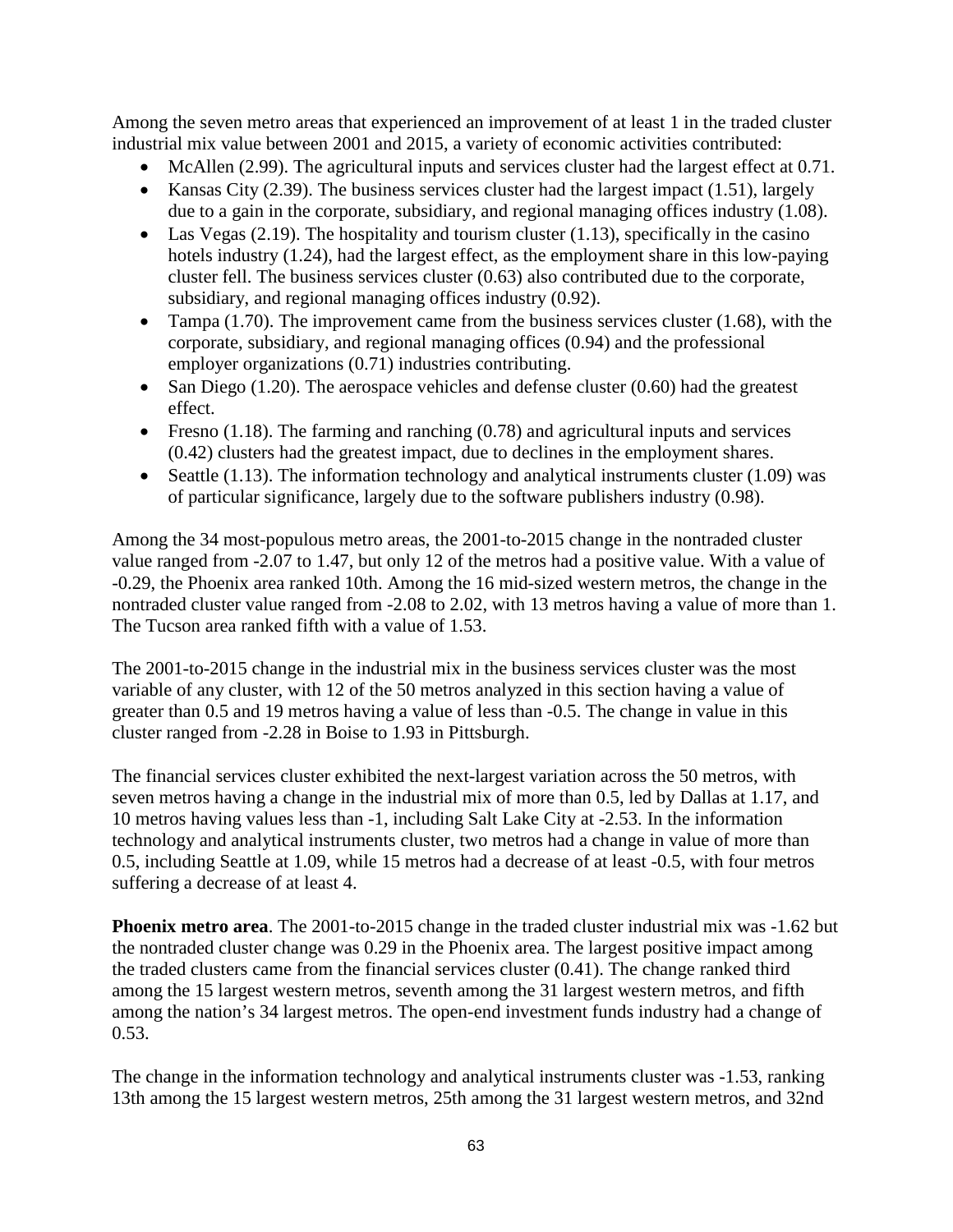among the nation's 34 largest metros. The decline occurred in the semiconductor and related device manufacturing industry (-1.53). Thus, the decrease in this one industry was nearly equal to the overall decline in the traded clusters.

**Tucson metro area**. The 2001-to-2015 change in the traded cluster industrial mix was -2.52 but the nontraded cluster change was 1.53 in the Tucson area. Two high-paying, high-tech clusters accounted for most of the decline in the traded clusters:

- Information technology and analytical instruments cluster (-1.91), ranking 14th among the 16 mid-sized western metros and 27th among the 31 largest western metros. The electronic computer manufacturing (-1.20) and software publishers (-0.40) industries were primarily responsible for the loss.
- Aerospace vehicles and defense cluster (-1.28), last among the 31 largest western metros. The aircraft manufacturing (-0.58) and guided missile and space vehicle manufacturing (-0.80) industries accounted for the decline.

The largest positive impact on the change in the traded cluster came from the federal government cluster (0.64) — the largest gain among the 31 most-populous western metros.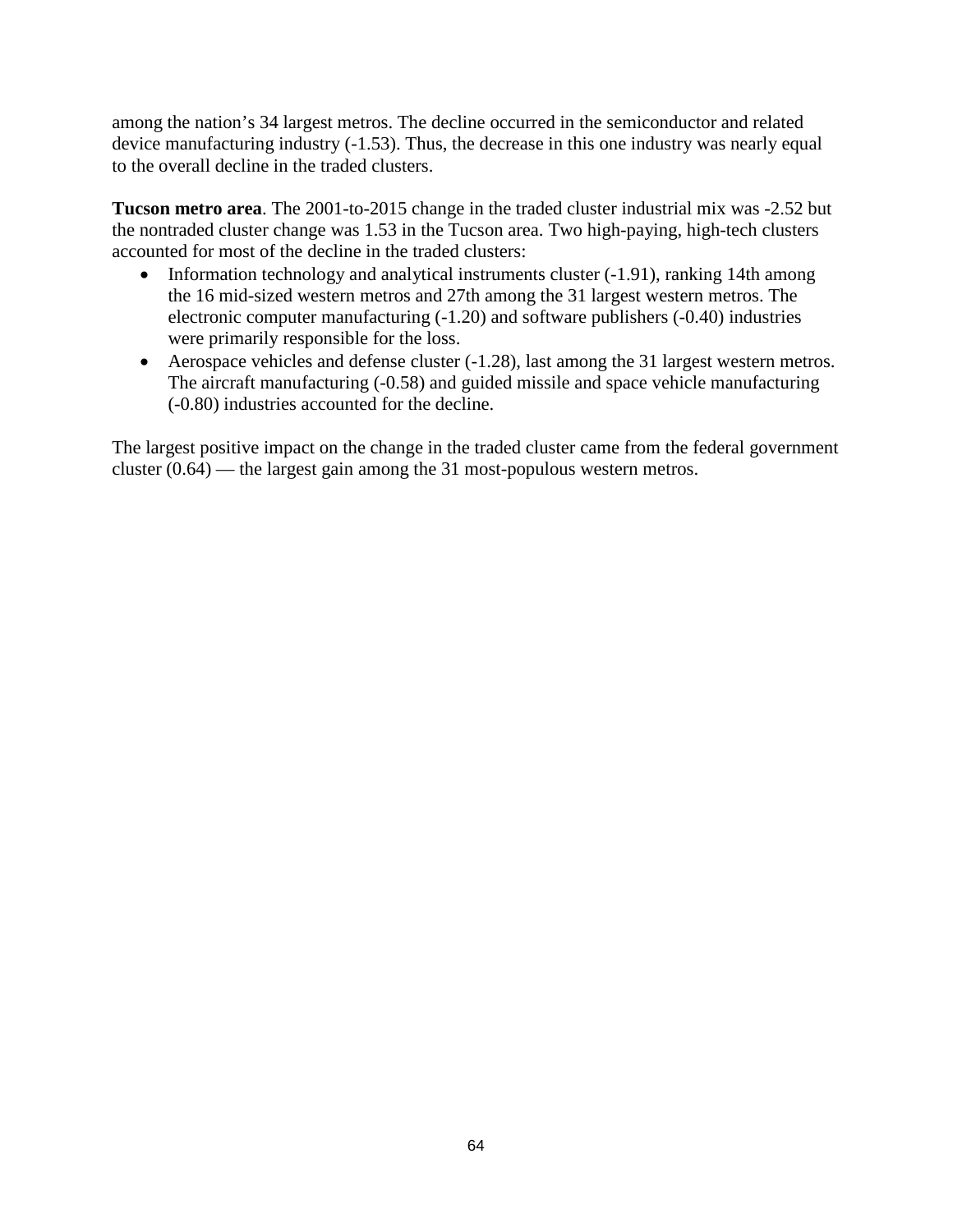## **APPENDIX SUMMARY OF CLUSTERS**

|                                                |               | Employment, 2015 |              | U.S. Earnings,<br>2015 |         |  |
|------------------------------------------------|---------------|------------------|--------------|------------------------|---------|--|
|                                                | <b>United</b> |                  | AZ           | Aver-                  | Aggre-  |  |
|                                                | <b>States</b> | Arizona          | <b>Share</b> | age                    | gate*   |  |
| <b>Traded Clusters</b>                         |               |                  |              |                        |         |  |
| <b>Business Services</b>                       | 11,648,000    | 265,934          | 2.28%        | \$85,435               | \$995.2 |  |
| Distribution and Electronic Commerce           | 6,525,792     | 113,813          | 1.74         | 76,432                 | 498.8   |  |
| <b>Financial Services</b>                      | 5,316,204     | 124,155          | 2.34         | 93,653                 | 497.9   |  |
| <b>Federal Government</b>                      | 4,863,488     | 88,159           | 1.81         | 82,513                 | 401.3   |  |
| <b>Education and Knowledge Creation</b>        | 3,654,377     | 53,946           | 1.48         | 65,480                 | 239.3   |  |
| Info Tech & Analytical Instruments             | 1,266,905     | 32,054           | 2.53         | 136,007                | 172.3   |  |
| Marketing, Design, and Publishing              | 2,251,038     | 35,209           | 1.56         | 76,088                 | 171.3   |  |
| <b>Transportation and Logistics</b>            | 2,368,262     | 45,559           | 1.92         | 66,223                 | 156.8   |  |
| <b>Hospitality and Tourism</b>                 | 3,811,771     | 82,860           | 2.17         | 37,764                 | 143.9   |  |
| Oil & Gas Production and Transportation        | 1,601,746     | 10,900           | 0.68         | 87,833                 | 140.7   |  |
| <b>Insurance Services</b>                      | 1,471,296     | 28,407           | 1.93         | 94,377                 | 138.9   |  |
| Farming and Ranching                           | 2,651,315     | 32,058           | 1.21         | 30,259                 | 80.2    |  |
| <b>Construction Products and Services</b>      | 978,231       | 10,777           | 1.10         | 79,469                 | 77.7    |  |
| Production Tech & Heavy Machinery              | 1,000,944     | 6,168            | 0.62         | 77,203                 | 77.3    |  |
| Food Processing and Manufacturing              | 1,137,506     | 12,521           | 1.10         | 66,476                 | 75.6    |  |
| Aerospace Vehicles and Defense                 | 619,934       | 30,942           | 4.99         | 120,914                | 75.0    |  |
| Automotive                                     | 985,295       | 4,663            | 0.47         | 74,749                 | 73.7    |  |
| Performing Arts                                | 1,695,612     | 28,957           | 1.71         | 27,750                 | 47.1    |  |
| Biopharmaceuticals                             | 285,755       | 2,175            | 0.76         | 153,072                | 43.7    |  |
| <b>Plastics</b>                                | 640,256       | 4,323            | 0.68         | 66,035                 | 42.3    |  |
| <b>Communications Equipment &amp; Services</b> | 373,220       | 8,681            | 2.33         | 102,351                | 38.2    |  |
| <b>Metalworking Technology</b>                 | 514,734       | 4,529            | 0.88         | 65,474                 | 33.7    |  |
| <b>Upstream Metal Manufacturing</b>            | 411,860       | 4,225            | 1.03         | 76,595                 | 31.5    |  |
| <b>Video Production and Distribution</b>       | 327,303       | 1,948            | 0.60         | 94,331                 | 30.9    |  |
| <b>Medical Devices</b>                         | 285,758       | 6,111            | 2.14         | 104,301                | 29.8    |  |
| Paper and Packaging                            | 372,778       | 2,189            | 0.59         | 79,883                 | 29.8    |  |
| Downstream Metal Products                      | 449,322       | 7,808            | 1.74         | 64,951                 | 29.2    |  |
| Electric Power Generation & Transmissio        | 191,024       | 1,769            | 0.93         | 150,835                | 28.8    |  |
| <b>Printing Services</b>                       | 537,073       | 7,859            | 1.46         | 53,227                 | 28.6    |  |
| <b>Lighting and Electrical Equipment</b>       | 333,029       | 2,587            | 0.78         | 83,399                 | 27.8    |  |
| Water Transportation                           | 323,614       | 232              | 0.07         | 84,803                 | 27.4    |  |
| Downstream Chemical Products                   | 294,867       | 2,312            | 0.78         | 86,330                 | 25.5    |  |
| <b>Livestock Processing</b>                    | 511,798       | 1,788            | 0.35         | 46,527                 | 23.8    |  |
| <b>Agricultural Inputs and Services</b>        | 665,638       | 14,805           | 2.22         | 33,646                 | 22.4    |  |
| <b>Wood Products</b>                           | 424,327       | 4,015            | 0.95         | 48,771                 | 20.7    |  |
| <b>Upstream Chemical Products</b>              | 167,717       | 1,086            | 0.65         | 120,432                | 20.2    |  |
| Furniture                                      | 413,135       | 6,828            | 1.65         | 48,281                 | 19.9    |  |
| <b>Vulcanized and Fired Materials</b>          | 273,931       | 2,312            | 0.84         | 62,964                 | 17.2    |  |
| <b>Recreational and Small Electric Goods</b>   | 229,895       | 4,706            | 2.05         | 61,576                 | 14.2    |  |
| <b>Textile Manufacturing</b>                   | 226,178       | 1,356            | 0.60         | 56,866                 | 12.9    |  |
| Trailers, Motor Homes, and Appliances          | 148,754       | 825              | 0.55         | 64,955                 | 9.7     |  |

(continued)